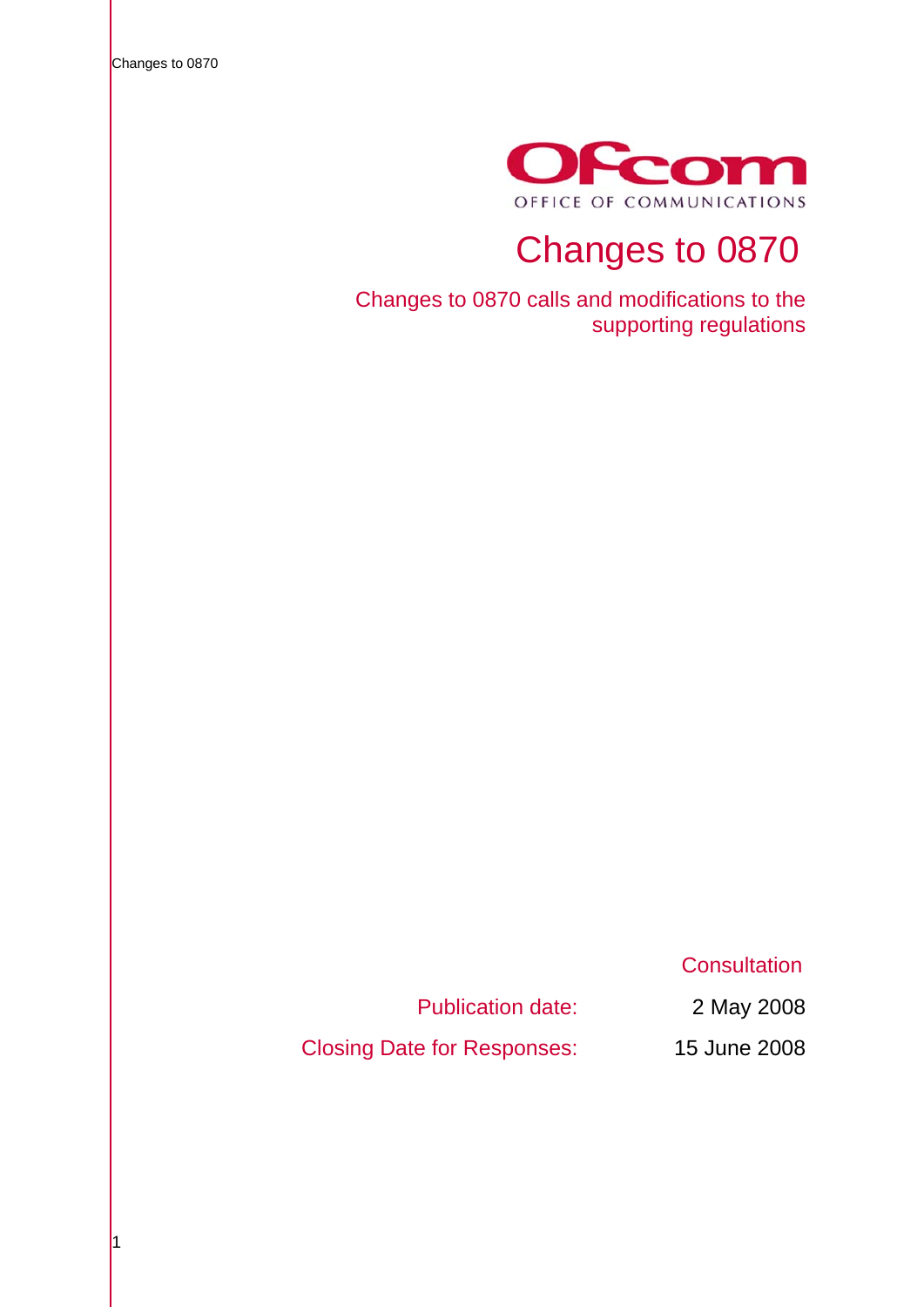# **Contents**

| <b>Section</b> |                                               | Page |
|----------------|-----------------------------------------------|------|
| 1              | Summary                                       | 3    |
| 2              | Introduction                                  | 13   |
| 3              | <b>Proposed Changes</b>                       | 19   |
| 4              | Additional stakeholder submissions            | 24   |
| 5              | <b>Option Appraisal and Impact Assessment</b> | 30   |
| 6              | The Material Change Test                      | 36   |
| 7              | Legal tests for proposed modifications        | 37   |
| 8              | <b>Next Steps</b>                             | 45   |
|                |                                               |      |

| Annex          |                                                                                                 | Page |
|----------------|-------------------------------------------------------------------------------------------------|------|
| 1              | Summary of Impact Assessment                                                                    | 47   |
| $\overline{2}$ | <b>Economic Analysis</b>                                                                        | 52   |
| 3              | Notification of a proposed modification under Section 48(2) of<br>the Act                       | 64   |
| 4              | Notification of a proposed modification to General Condition 17                                 | 67   |
| 5              | Notification of proposals for a modification to the National<br><b>Telephone Numbering Plan</b> | 70   |
| 6              | Notification of proposals under section 49(4) of the Act                                        | 73   |
| 7              | Notification of a proposed modification to General Condition 14                                 | 76   |
| 8              | Responding to this consultation                                                                 | 88   |
| 9              | <b>Ofcom's Consultation Principles</b>                                                          | 90   |
| 10             | Consultation response cover sheet                                                               | 91   |
| 11             | <b>Consultation Questions</b>                                                                   | 93   |
| 12             | Glossary                                                                                        | 94   |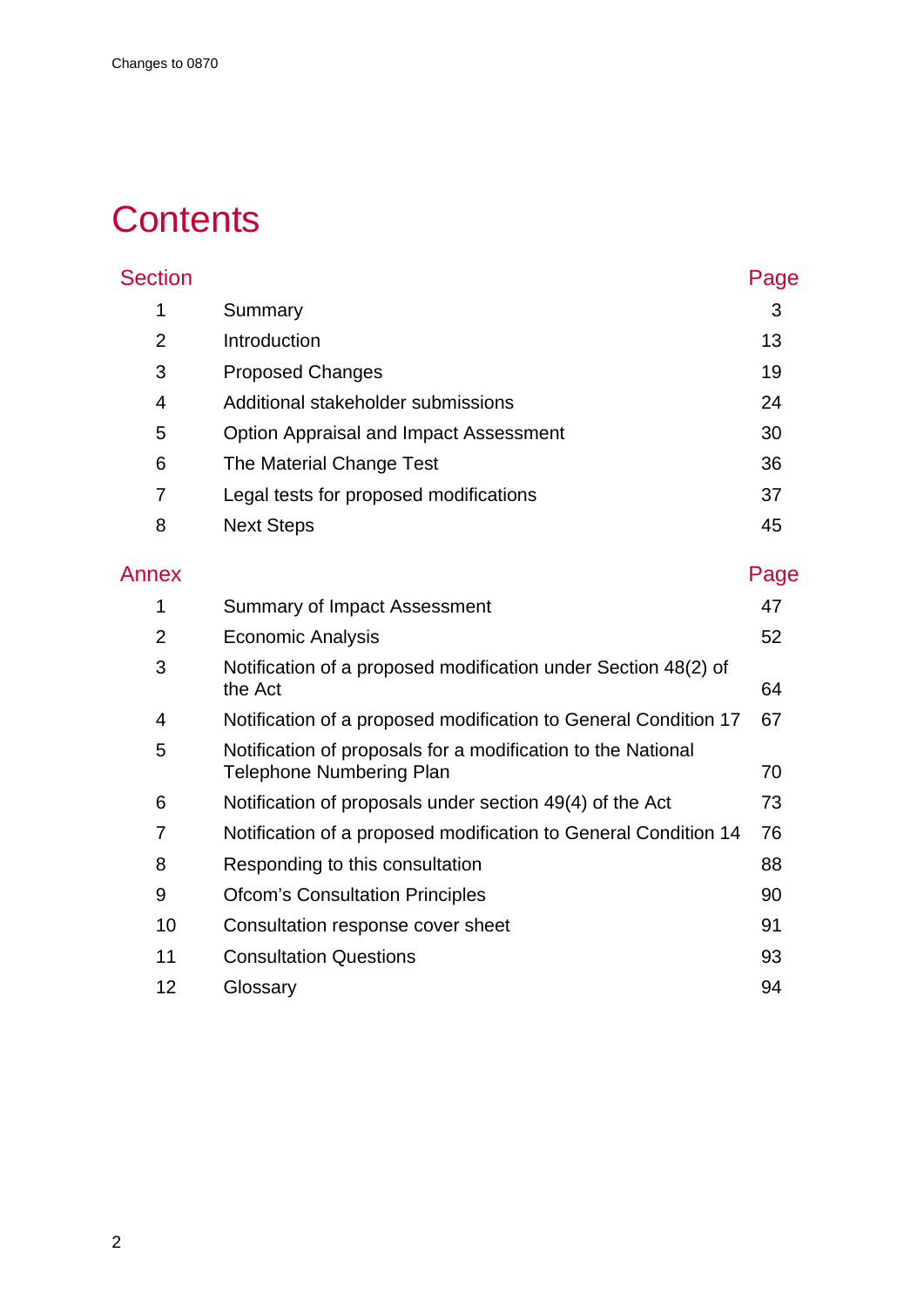# <span id="page-2-0"></span> **Section 1**

# **Summary**

# **Overview**

### In April 2006 we decided to implement a package of measures to address consumer and industry concerns about NTS

- 1.1 Number Translation Services (NTS) calls are calls to 08 numbers ('NTS numbers'), though as explained later in the document, there are a few exceptions.
- 1.2 In April 2006, we concluded a major review of our policy about NTS and announced a package of measures designed to improve consumer protection, pricing transparency and to address some Industry problems that led to persistent disputes that Ofcom was called upon to resolve.
- 1.3 We decided to implement some of the changes straightaway and others over the following two years in order to give everyone time to prepare.

#### We proposed a major change to the way 0870 calls are charged

- 1.4 Our proposals included a major change to the way 0870 calls are charged to improve pricing transparency and to address some industry problems. We decided to repair the linkage between charges for 0870 calls and national calls to geographic numbers so that callers would normally pay no more to call an 0870 number than to call a geographic number. If communications providers ('CPs') want to depart from this convention and charge more than their national rate for a 0870 call, it was our original intention that they would have to provide a free-of-charge announcement telling the caller the price of the call.
- 1.5 In order to implement these changes we need to undertake a final consultation about our proposed changes to the regulations for 0870 calls so that the new rules can take effect. We originally intended to publish this consultation in autumn 2007 in order that the changes could take effect from Feb 2008. However, we have taken extra time to reconsider whether we should require the use of pricing announcements after it became clear they might cause serious problems for machine-to-machine calls including personal, fire and burglar alarms, leading to potential life threatening consequences.

#### We have decided not to require the use of pricing announcements and are presenting modified proposals

- 1.6 We are proposing that we should implement the changes to the way 0870 calls are charged but have modified our proposals in the light of the problems that might be caused by announcements. Instead of announcements we are proposing that CPs wishing to charge more for 0870 calls than for geographic calls would be subject to new requirements to display their 0870 charges prominently on price lists and advertising/ promotional materials.
- 1.7 These new requirements will build on the present obligations contained in General Condition 14 where CPs are required to give equal prominence to NTS and geographic call prices in all price lists and promotional materials. Under our new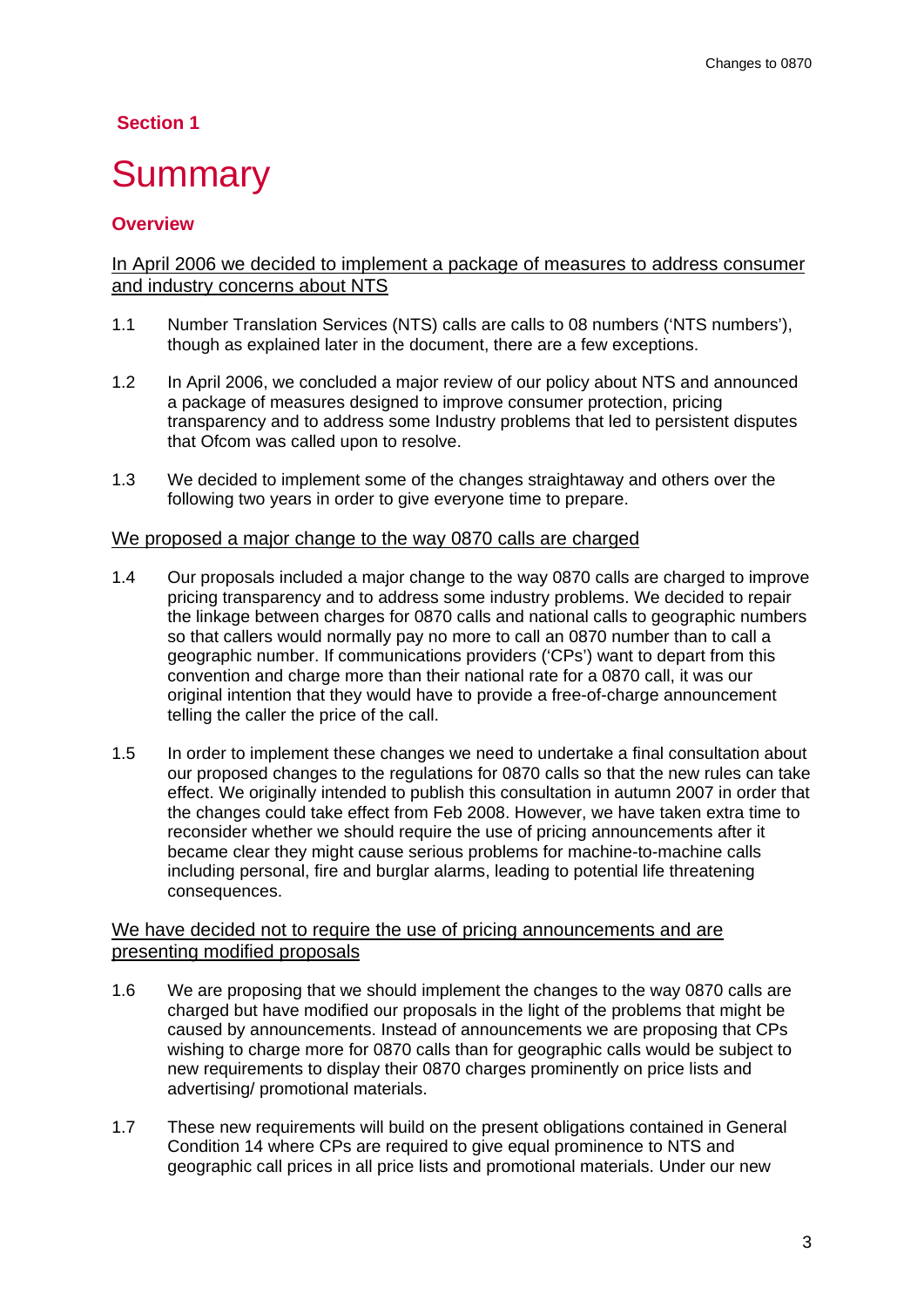requirements the existing obligations will extend to include 0870 now that these are no longer NTS calls. In addition CPs are required to state clearly, wherever they advertise any call prices, discount schemes, inclusive packages and bundles which include calls, whether or not NTS and 0870 calls are included in such schemes. One other new requirement is that CPs should only refer to 0870 calls as national rate in their advertising, promotional material and retail bills where their 0870 and geographic prices are the same.

#### We are seeking stakeholder comments

- 1.8 Before we can implement the changes to the regulations, we are required by law to conduct a public consultation. In this document we are seeking comments about the modifications to the regulations and to the revisions to the policy in light of the problems with alarm services. The changes that we need to make to the regulations are:
	- modify the designation for 0870 calls in the National Telephone Numbering Plan ('the Plan') and the associated Numbering Application Forms;
	- modify General Condition 17 to make the new designation for 0870 calls applicable to all communications providers;
	- modify the definition of NTS calls to remove the regulatory support for revenue sharing;
	- modify General Condition 14.2 to include 0870 calls now that they will no longer be classified as NTS
- 1.9 This document contains the draft legal notifications of the changes to the regulations required to implement the changes.
- 1.10 We are seeking stakeholder comments on our proposals and have allowed 6 weeks for responses. Once we have reviewed the responses to the consultation we will publish a statement specifying our conclusions. Assuming we do not make any significant changes in response to stakeholder comments, we anticipate that the statement will contain the final legal notifications implementing our proposals.

### **The NTS Policy Review**

1.11 This section provides a brief introduction to NTS and an overview of our review to explain the context of the changes to the regulations that we are proposing. We have provided some more detail in the next section, but for a full explanation, you should refer to the consultation and statement documents<sup>[1](#page-3-0)</sup>.

#### NTS calls combine the call routing features of non-geographic numbers with a payment mechanism

1.12 NTS numbers are examples of non-geographic numbers in that the number dialled does not relate to a specific geographic location, but instead relates to a particular service. At a technical level, the NTS number dialled by a caller is 'translated' by the network to a geographic number to deliver the call to its destination. Often, the translation is provided in conjunction with other call routing services that help

-

<span id="page-3-0"></span> $1$  See paragraph 2.13 for details of where to find these documetns on our website.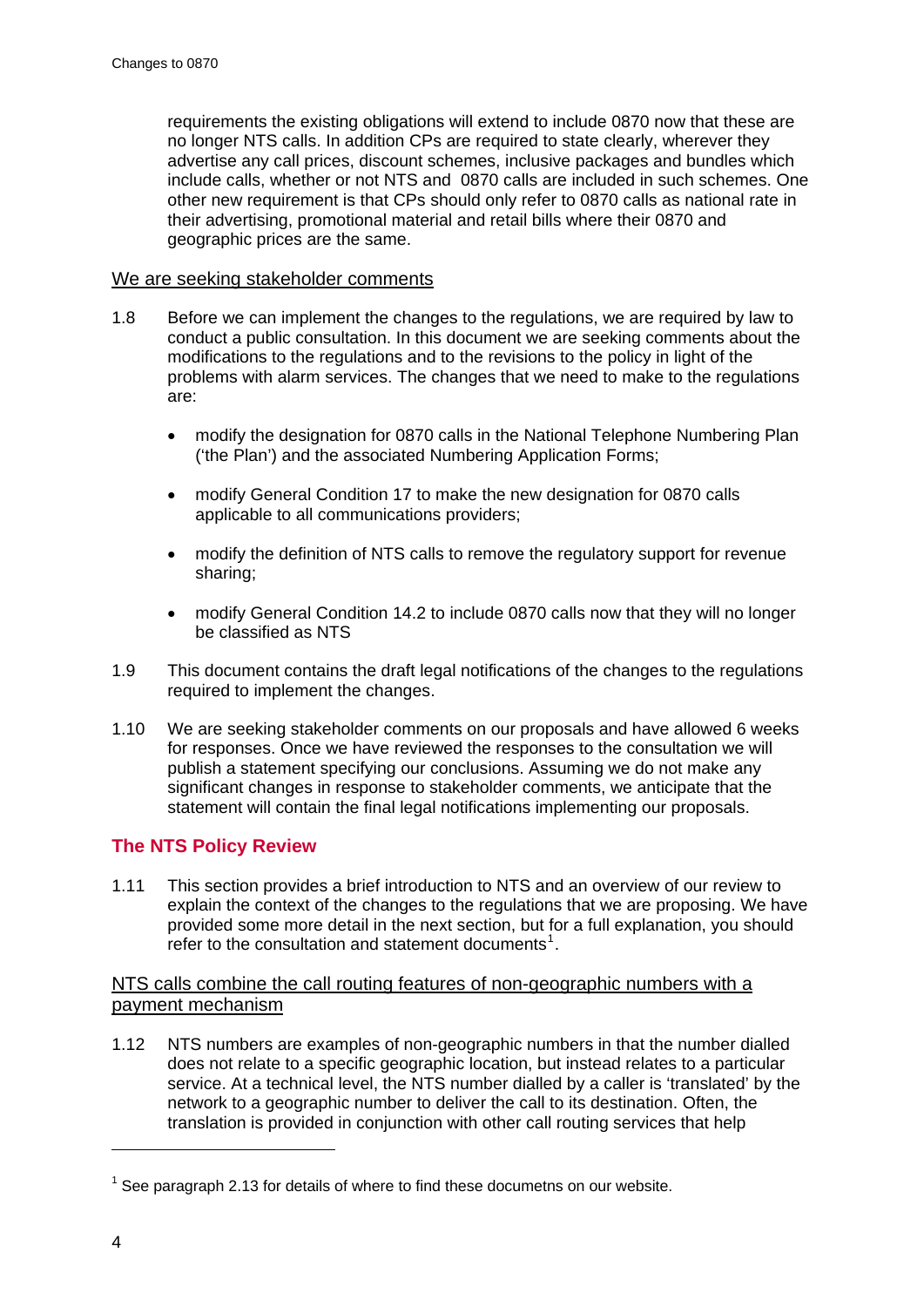businesses answer calls more efficiently. These may include distribution of calls between multiple sites, routing calls according to the caller's location, recorded announcements and emergency call routing to an alternative location in event of a fire or flood etc.

1.13 Another important aspect of NTS calls is that (with the exception of Freephone calls) they are generally charged at higher rates than ordinary calls and the user of the number may receive a share of the call charge to help pay for the service provided. Alternatively a share of the call charge may be used to pay for the call routing services mentioned above.

#### The combination of the call routing services and the payment mechanism allow businesses to provide a wide range of services

- 1.14 NTS provides organisations and individuals with a combination of call routing services and an efficient mechanism to charge callers small sums. This allows them to provide a range of services to callers, including sales lines, customer service/enquiries and recorded information services. They are also widely used to provide dial-up pay-as-you-go internet services.
- 1.15 Some of the services are funded entirely from call charges such as pay-as-you-go internet services, fax-to-email services, information and entertainment services. Others such as sales and customer service lines are typically only partially funded by call charges.

### Our review looked at a range of problems with NTS against a background of declining consumer confidence in NTS

- 1.16 We think that NTS enables organisations to supply consumers with many useful services, some of which would not otherwise be available. However, we decided to carry out a review because there were a range of concerns about NTS including consumer concerns about:
	- consumer protection there were concerns about a rise in scams previously seen on 09 numbers that were beginning to affect 08 numbers and more general concerns that a lack of consumer protection measures might mean businesses were using 08 numbers to overcharge consumers;
	- pricing transparency our research showed that consumers have a very low awareness of the price of 084 and 087 calls;
	- misleading advertising the breakdown of the linkage between 0845 and 0870 call charges and local and national call charges means that consumers pay more for 0845/0870 calls than local/national calls, giving rise to a potential for misleading advertising when 0845 and 0870 numbers are advertised as local and rational rate;
	- adult services there was concern that Sexual Entertainment Services were operating on 08 numbers where they are less easily barred than those operating on 09 numbers. Unlike Sexual Entertainment Services operating on 09 numbers, those operating on 08 numbers were not regulated by the premium rate services regulator PhonepayPlus;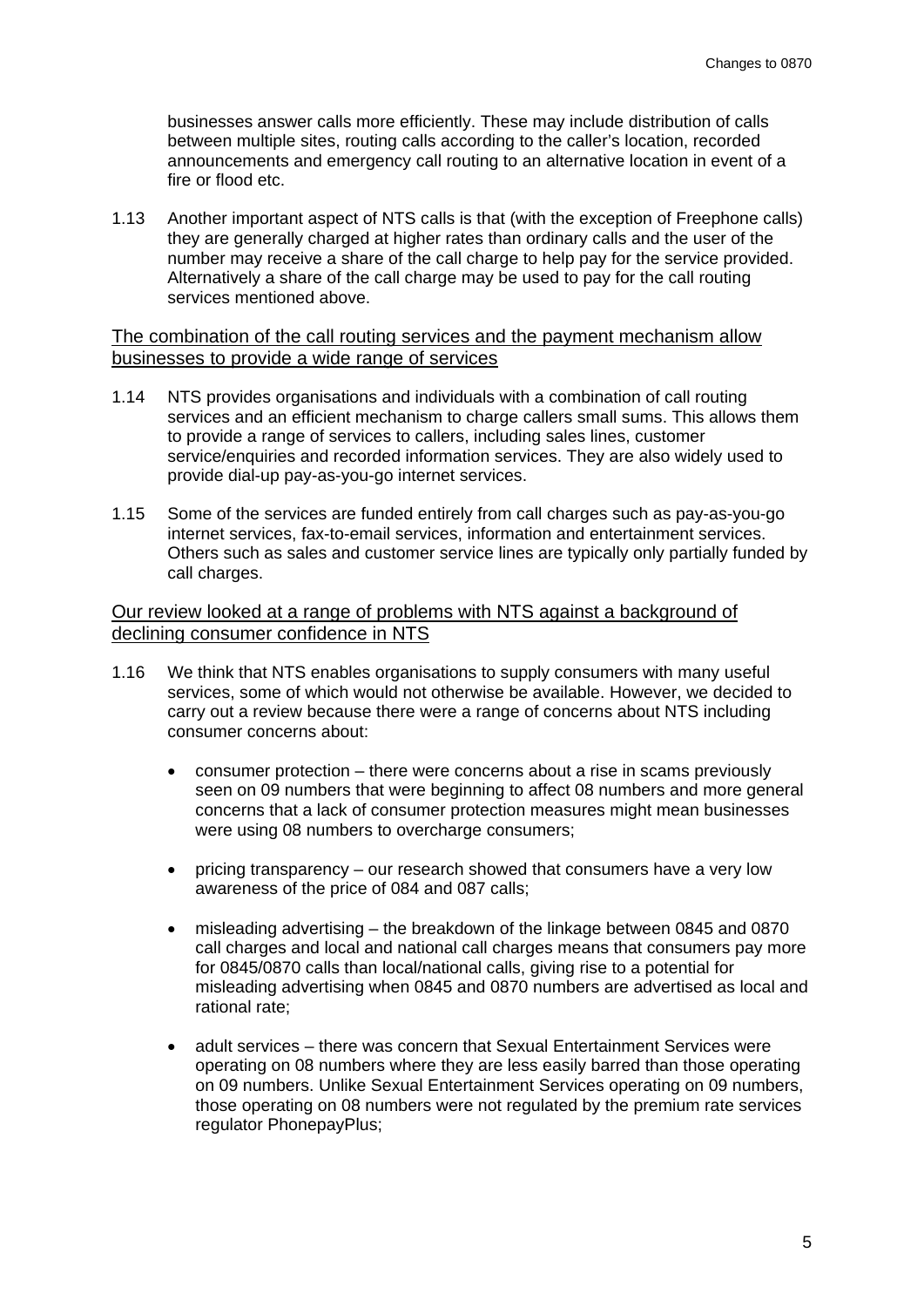- call centre waiting times many consumers are annoyed by long call centre waiting times and some people are worried that when 08 numbers are used, waiting times may be deliberately extended to make extra money from callers;
- provision of public services there has been growing concern about the use of 08 numbers for the provision of public services. These concerns have been exacerbated by the fact that NTS numbers can not be accessed from all foreign networks, making it difficult for those overseas to access UK public services.
- 1.17 These concerns have contributed to a decline in consumer confidence in NTS.
- 1.18 There were also industry concerns about several aspects of the regulatory regime for NTS. Most notably, the residual linkage between 0845 and 0870 call charges and BT's local and national call charges means that the revenues that CPs receive for calls from BT customers are effectively beyond their control and subject to changes in BT's prices. This creates considerable uncertainty for CPs and businesses that use 0870 numbers and who rely on a share of the call revenue to fund their services.
- 1.19 We examined each of the concerns and undertook research to get a better understanding of the situation. For instance, we took a particularly close look at the concerns about contact centre waiting times. We made calls to a representative selection of call centres and found no correlation between call charges and waiting times. This suggests that long holding times are a symptom of poor customer service rather than a deliberate attempt to make more money.

#### We decided to take steps to improve pricing transparency and consumer protection

- 1.20 We proposed a package of measures designed to address the problems identified, whilst ensuring the availability of a wide range of services.
- 1.21 The measures we proposed were designed to provide additional protection for consumers and also to improve pricing transparency. The measures include:
	- new rules to make it easier for consumers to find out about CPs' charges for NTS calls;
	- repair of the linkage between 0870 call charges and charges for national calls to geographic numbers (see below for a more detailed explanation);
	- better consumer protection by bringing the more expensive NTS calls (0871, 0872 and 0873) within premium rate services regulation;
	- Sexual Entertainment Services currently operating on 08 numbers required to move to the 09 number ranges designated for Sexual Entertainment Services;
	- a further review of the 0845 range in two years time with a view to repairing the linkage between 0845 call charges and charges for local calls to geographic numbers; and
	- advice to the public sector on use of 08 numbers for public services.
- 1.22 The measures were also designed to address the underlying causes of Industry disputes that Ofcom is called upon to solve.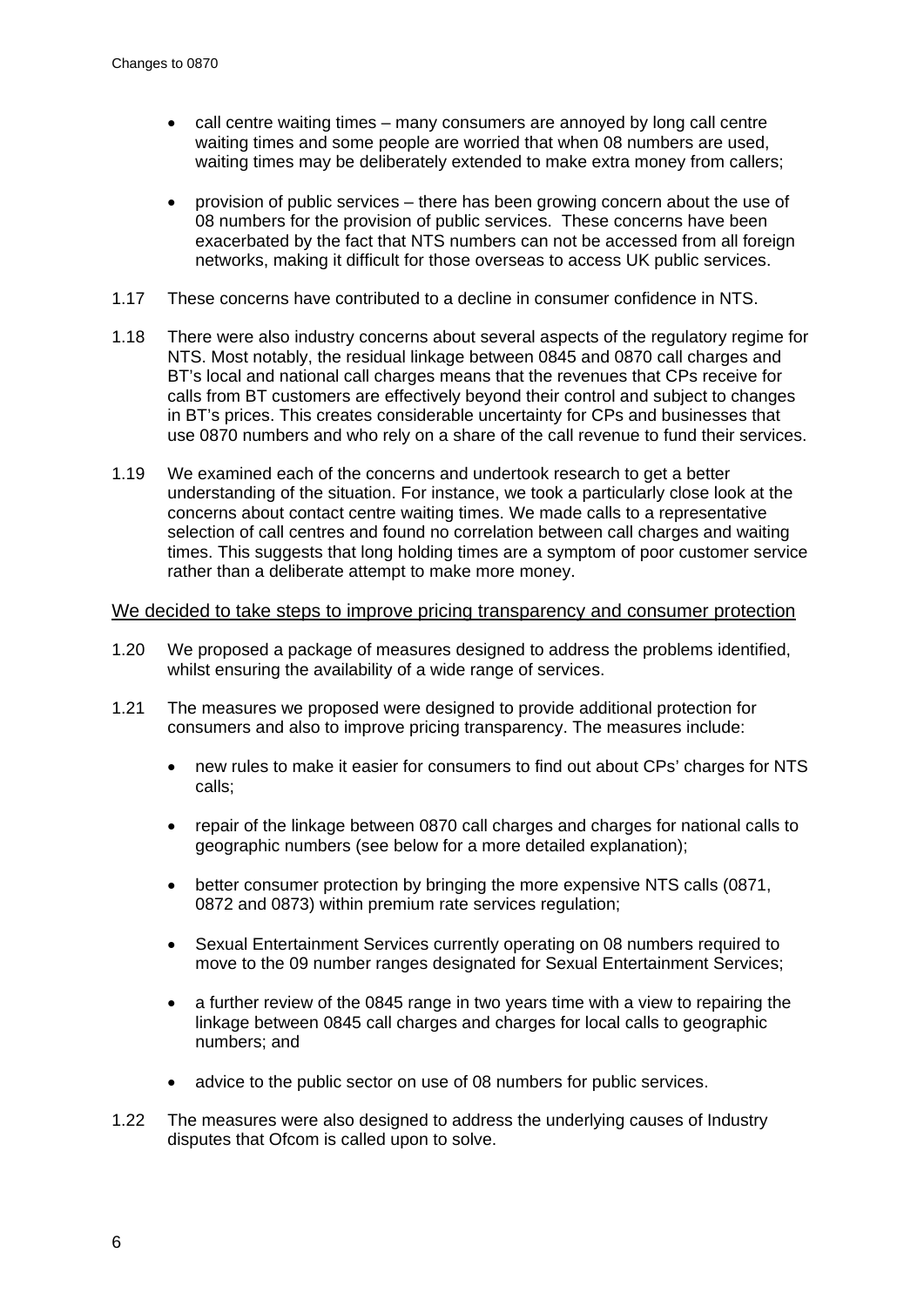1.23 Some of the proposed measures were disruptive for CPs and service providers (SPs) using NTS so we implemented the less disruptive measures first, while delaying the rest to give relevant parties time to prepare. We acknowledged that the preparation time defers consumer benefits from the changes. However, we also needed to consider the legitimate interests of the CPs and SPs. If we had implemented all the changes more quickly, both might have incurred additional costs which could have been passed on to consumers.

#### We have already implemented some of the measures

- 1.24 In August 2006 we implemented new rules that require CPs to provide information about NTS call charges in their promotional material and also to make NTS calls as prominent as ordinary geographic calls in their price lists and on their websites.
- 1.25 In March 2007, we gave notice that providers of Sexual Entertainment Services operating on 08 numbers would need to move their services to the ranges set aside for Sexual Entertainment Services in the 09 range by 8 November 2007. At the same time we also increased consumer protection by bringing Sexual Entertainment Services charged at less than 10p per minute within the remit of PhonepayPlus the premium rate services regulator.

#### The way 0870 calls are charged has caused several problems

- 1.26 When the 0870 range was introduced, calls were charged at BT's national rate for geographic calls. Consequently, 0870 numbers were known as 'national rate' numbers. During the last few years, the linkage between 0870 charges and national geographic call charges has effectively broken down because geographic calls have been included in call packages and discounted much more than 0870 calls. Also a much larger proportion of consumers now use CPs other than BT who are not bound by the linkage. All this has resulted in most people paying much more for 0870 calls than for national calls to geographic numbers.
- 1.27 We have taken steps to stop CPs and SPs referring to 0870 calls as national rate but this term is still widely used and may mislead callers.
- 1.28 Even though the linkage to BT's national geographic call charges is damaged, BT still sets the rate for 0870 calls that its customers make. This creates considerable uncertainty for other CPs who operate 0870 numbers because the payments they receive may be varied by BT at short notice. This uncertainty also has knock-on effects for businesses that rely on revenue-shares to fund the services they provide. This uncertainty is a contributory factor in a succession of disputes between BT and other CPs that Ofcom and its predecessor Oftel have been called upon to resolve.

#### We decided to repair the linkage between 0870 call charges and national call charges

1.29 To address the problems with 0870 calls, we decided to repair the linkage between charges for 0870 calls and national calls to geographic numbers so that callers would normally pay no more to call an 0870 number than to call a geographic number. If CPs want to depart from this convention and charge more than their national rate for a 0870 call, it was our original intention that they would have to provide a free-ofcharge announcement telling the caller the price of the call, in order to make prices as transparent as possible.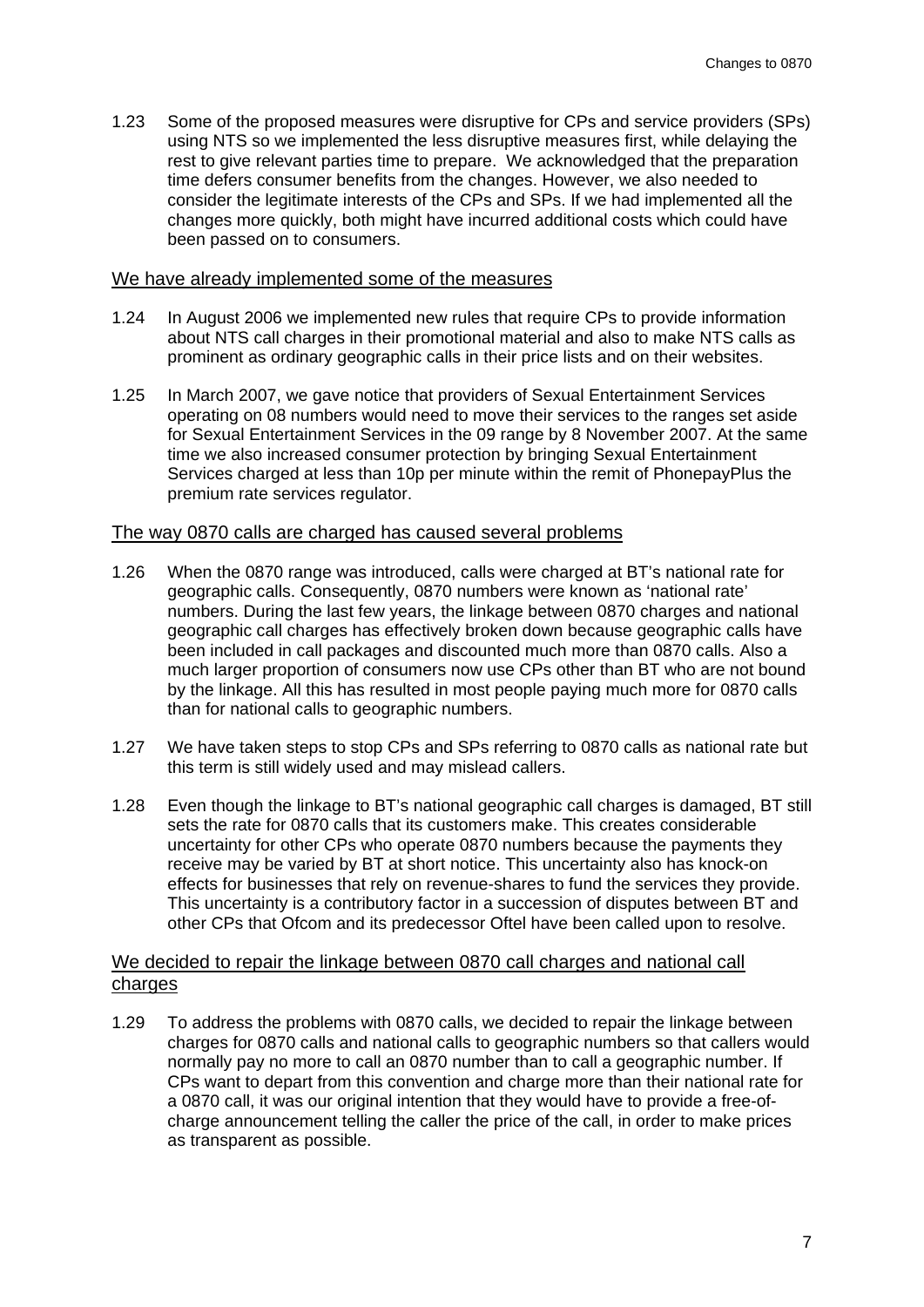#### It has become apparent that announcements might cause serious disruption

- 1.30 When Ofcom introduced a requirement for pricing announcements on 070 (Personal Numbers) in an unrelated policy initiative the announcements interfered with a small number of social alarm services (typically used by the elderly and infirm to summon assistance). Ofcom also became aware there were a much larger number of security alarm services using 0870 numbers than was thought to be the case. As these services may also be susceptible to interference from announcements this further increased the risk of significant disruption associated with the deployment of announcements.
- 1.31 In order to avoid such a serious risk Ofcom decided not to require announcements and considered other ways in which CPs could inform their customers that 0870 calls are charged above their rates for geographic calls. Ofcom identified two options:
	- Option A Remove the option of charging more than the geographic rate for 0870 calls, and require 0870 calls to be included in call packages on the same basis as geographic calls; and
	- Option B: Stronger price publication requirements combined with an active programme of enforcement. Under this option, in addition to the existing price publication requirements for NTS calls, the onus would be on CPs to ensure that clear information on the pricing of 0870 calls is made available to consumers, when they sign up for a service package and before they make 0870 calls. CPs wishing to charge more for 0870 calls than for geographic calls would be subject to requirements to display their 0870 charges prominently on price lists and advertising/ promotional materials. On price lists, charges for 0870 calls would have to be given the same prominence as charges for calls to geographic numbers. On promotional material, where charges for calls to geographic numbers are quoted, maximum charges for calls to 0870 numbers (or to all 08 numbers) should also be given. Where prices for call packages are shown, it should be clearly stated whether 0870 calls are included in the package. If they are not included, the maximum charges for 08 calls should also be shown. In addition CPs should only refer to 0870 calls as national rate in their advertising, promotional material and retail bills where these prices align with their geographic call prices. These requirements would be actively monitored and vigorously enforced.
- 1.32 It should be noted that, under either of these options, it is unlikely that revenue sharing on the 0870 range would continue. This is because, as discussed further below, the scope for revenue sharing depends on the application of the NTS Call Origination Condition ('the NTS Condition'), which requires BT to originate NTS calls at cost, and to pass the remaining retail revenues to the terminating CP, who may then share them with the recipient of the call. As part of the policy package set out in the April 2006 Statement, it was proposed that 0870 calls should be removed from the scope of the NTS Condition. This proposal is not affected by the preannouncement issue outlined above. As a result, revenue sharing is likely to cease on the 0870 range and we would expect this to be associated with lower charges for 0870 call termination, and lower retail prices.
- 1.33 Our assessment is that Option A would be effective in promoting price transparency and reducing consumer confusion over the pricing of 0870 calls, as it would establish a general rule that 0870 calls are no more expensive than geographic calls and are included in calling plans on that basis. At the same time, we acknowledge that Option A would be a comparatively intrusive regulatory intervention, as it would place some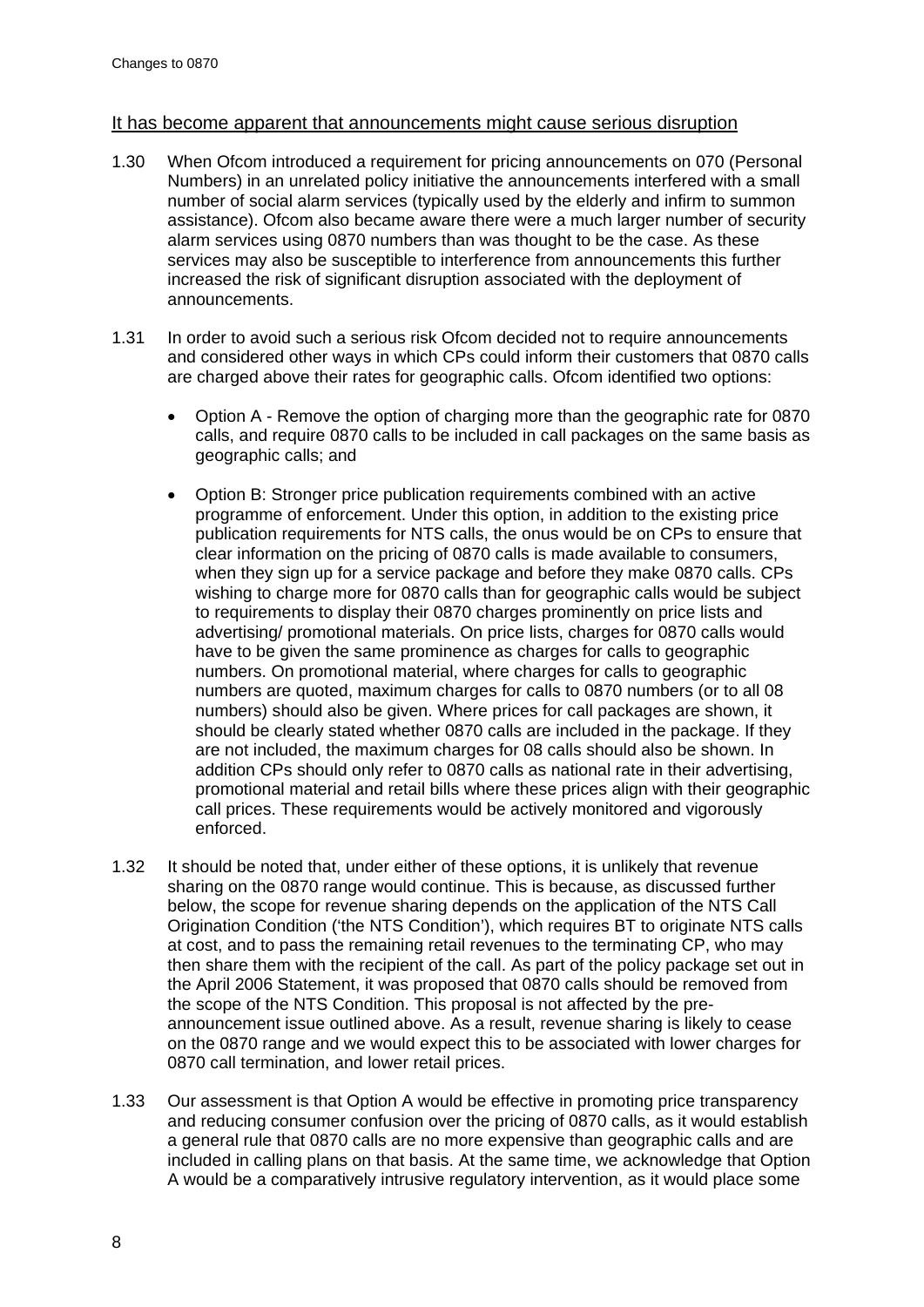restriction on the pricing freedom of Originating Communications Providers ('OCP'). We are keenly aware of our statutory duty to minimise the burden of regulation and to ensure that regulatory intervention is proportionate.

- 1.34 Option B is a less intrusive approach which nevertheless would place a clear responsibility on CPs to ensure that their customers are made aware of 0870 call charges. Our assessment is that it would also improve transparency and should lead to greater consumer price awareness. It would ensure that consumers have ready access to information on the price of calls when deciding to sign up with a particular SP, or when checking call prices, for example, on provider websites.
- 1.35 In this context it is relevant to note that some fixed and mobile CPs have recently improved the visibility of NTS call charges on their websites, in accordance with the existing requirements of General Condition 14.2, which already sets price publication rules for NTS calls. While we welcome this improvement, there is still some way to go. A number of CPs do not yet appear to be fully compliant with the price publication requirements of GC 14.2, particularly in relation to pricing information on promotional material. We are currently considering the case for enforcement action in this area.
- 1.36 It is also the case that the difference between 0870 and geographic call prices has narrowed on some CP networks over the past year or so. In addition, in the case of many mobile packages, geographic and 0870 calls are charged at the same rate outside of the bundles of inclusive calls. The key differences are that calls to 08 numbers, including 0870, are rarely included in those bundles whereas geographic calls are always included.
- 1.37 Ofcom's initial view is that it would be more proportionate to adopt Option B in the first instance. Ofcom therefore proposes to go ahead with the implementation of Option B. We believe that CPs should step up their efforts to provide pricing information for 0870, as well as other NTS calls and consider that this should be underpinned by a stronger set of price publication requirements. Under Option B 0870 calls would remain subject to the rules on price publication applying to all NTS calls and these rules would be extended to ensure providers state clearly where 0870 and other NTS calls are excluded from their bundles and other discount packages. The new requirements would be supported by an active programme of compliance monitoring and enforcement. In addition, we propose carry out market research at regular intervals, to assess the impact of the new rules on consumer price awareness in respect of 0870 calls.
- 1.38 If it becomes apparent that, within 12 months of implementation, the new rules are not having a significant impact on consumer price awareness, Ofcom's intention would be to return to this issue, and to consider what other measures may be appropriate, including the possible implementation of Option A.

#### Revenue-sharing may no longer be viable under the new arrangements

1.39 Under the current arrangements for 0870 calls revenue sharing is possible partly because calls are charged at higher rates than ordinary geographic calls and partly because regulation under the NTS Condition. The NTS Condition requires BT to pay most of the call charge to the Terminating Communications Provider ('TCP'), after deducting only its costs. This is in direct contrast with geographic calls where the OCP pays only a small cost-based termination charge to the terminating operator (i.e. the one that hosts the number). Although other CPs are not bound directly by this arrangement, almost all 0870 calls pass via BT's network on their way from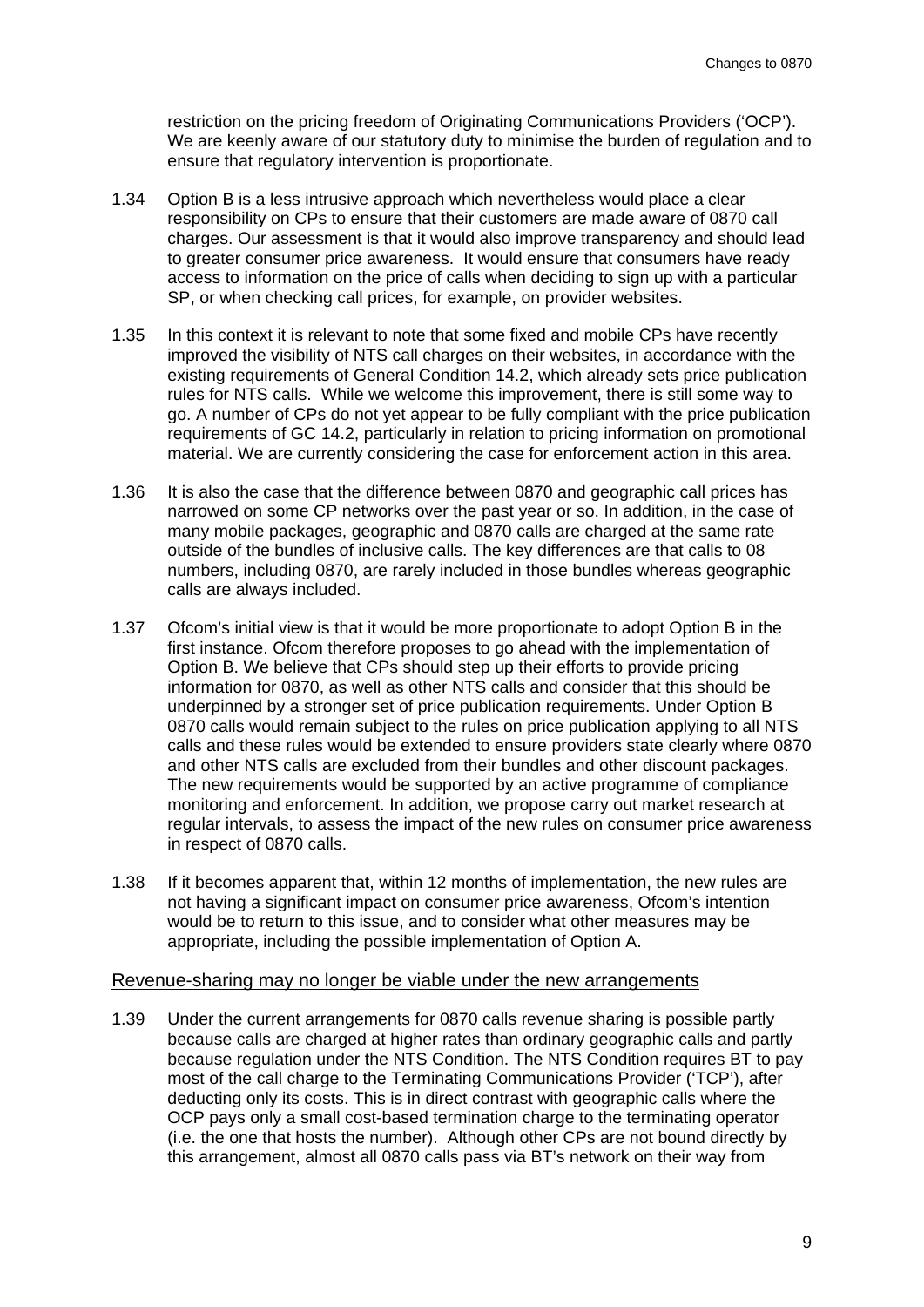originating network to terminating network and BT collects the same termination payment for these calls as those originating on its own network.

- 1.40 We are proposing to remove 0870 calls from the scope of the NTS Condition. We will not ban revenue-sharing on 0870 numbers, but it is likely to come to an end because the combination of the price reductions and the removal of 0870 calls from the scope of the NTS Condition means that the revenues that CPs receive for 0870 calls may be insufficient for them to offer a share to businesses.
- 1.41 Another reason for removing 0870 calls from the scope of the NTS Condition was because we were worried that once 0870 calls were included in call packages some people might make lots of free calls to their own 0870 numbers in order to earn a revenue share. This might have made it difficult for CPs to keep 0870 calls in call packages, thereby defeating the object of the changes.
- 1.42 Removing 0870 calls from the scope of the NTS Condition will also remove the revenue uncertainty that was the underlying cause of disputes between CPs.

#### **Implementation Arrangements**

- 1.43 We are proposing that the new rules should now take effect from the end of the third month following publication of the statement confirming the changes. This will give everyone time to prepare and make the necessary changes to their price advertising to comply with the new rules now that the requirement for pre-call price announcements has been withdrawn. It also ensures the timing aligns with the end of a monthly wholesale billing cycle.
- 1.44 However, in the event that the current dispute over the termination rates that will apply under the new rules is not resolved by that date<sup>[2](#page-9-0)</sup>, the changes will take effect from the end of the month that Ofcom's determined rates are published in BT's Carrier Price List.

#### **Related Work**

Our Numbering Review considered how we could manage the future supply of numbers to improve pricing transparency and consumer confidence in NTS

- 1.45 In July 2006, we also completed a strategic review of our numbering policy. This review considered our long term policy for all types of numbers, not just 08 numbers. The review didn't reconsider the problems addressed by the NTS Review but considered how our wider numbering policy might help improve consumer confidence in NTS and how it might help improve pricing transparency. We made several proposals about NTS:
	- a new long term approach for 08 numbers whereby services would be described a two-digit level (080, 084 and 087) rather than the three-digit level as at present (e.g. 0800, 0844, 0845, 0870 and 0871). The new approach means that new three-digit ranges can be introduced to accommodate demand without adding to the list of number ranges to remember;
	- introduction of a new type of number, beginning 03 for those businesses and public services that require a national presence and the call routing services

-

<span id="page-9-0"></span> $<sup>2</sup>$  See paragraphs 2.27 to 2.30</sup>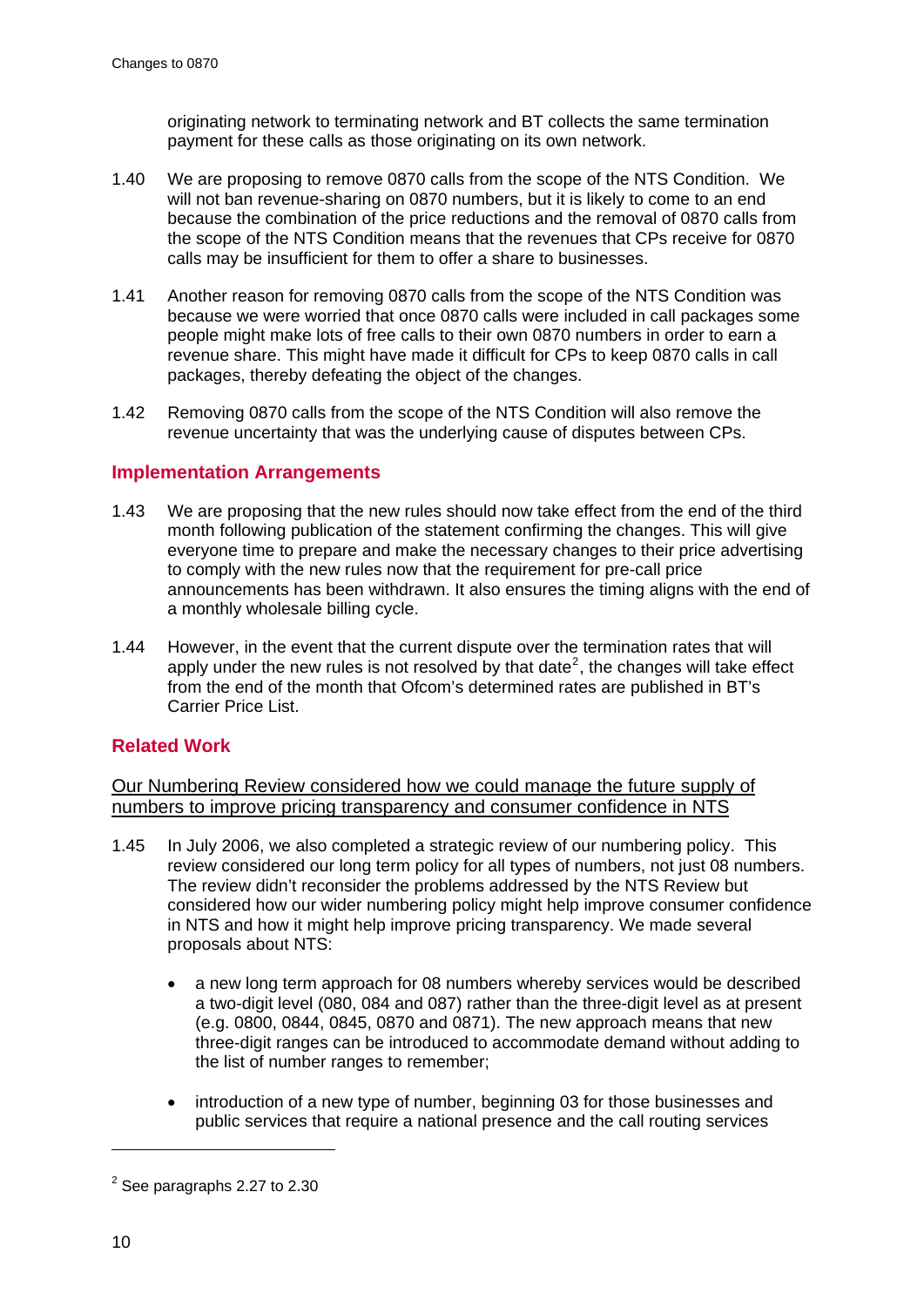associated with NTS but who do not wish to make an additional charge for consumers to contact them; and

• we decided to explore ways in which we could modify the definitions for 08 numbers so that they give useful information about prices given that retail prices vary by network.

#### The first 03 numbers have recently been brought into use

1.46 Ofcom has already allocated 03 numbers to a number of CPs and some are already in use. Calls to 03 numbers cost no more than the rate the caller pays for a geographic call. We felt that the introduction of this new range presented an opportunity to have slightly different arrangements to 0870 calls to help establish a trusted reputation for 03 numbers. Unlike 0870 calls, CPs do not have an option to charge higher rates and revenue sharing is prohibited.

#### Two more consultations are required to finish implementing the package of measures from the NTS Review

- 1.47 We need to undertake two more consultations to complete the implementation of the measures from the NTS Review.
- 1.48 We decided to increase consumer protection for the most expensive 08 numbers (0871, 0872 and 0873) by bringing them under the control of the premium rate services regulator PhonepayPlus. Now that PhonepayPlus has completed its own consultation on the rules it should apply to 0871/2/3 numbers we have issued a further consultation to formally accept those rules and to extend our premium rate services powers to encompass those ranges. The further consultation entitled "Extending Premium Rate Services Regulation to 087 numbers"<sup>[3](#page-10-0)</sup> was issued on the same date as this document.
- 1.49 We also announced our intention to undertake a further review of the 0845 range with a view to adopting similar measures as 0870. We scheduled the review for 2008 to allow time for pay-as-you-go internet services to decline since they accounted for a large proportion of the calls to 0845 numbers when we did our initial review. In the light of recent changes to the difference between some providers' 0845 and geographic prices Ofcom will consider the timing of the 0845 review when the 0870 consultation has been completed.

#### **About this Consultation**

-

- 1.50 We are seeking stakeholders views about our proposals for 0870 numbers, In particular we are seeking comments about the proposed modifications to the regulations and to the revisions to our proposals in light of the problems with pre-call announcements. In this consultation we have not reconsidered the wider issues or revisited the full set of options considered in our original policy review. Our initial view is there has not been a material change that would be likely to lead Ofcom to reach a different conclusion. However we will also consider comments on the wider NTS policy issues in light of the time that has elapsed since the policy review was concluded in April 2006.
- 1.51 The changes that we need to make to the regulations are:

<span id="page-10-0"></span><sup>3</sup> http://www.ofcom.org.uk/consult/condocs/087prs/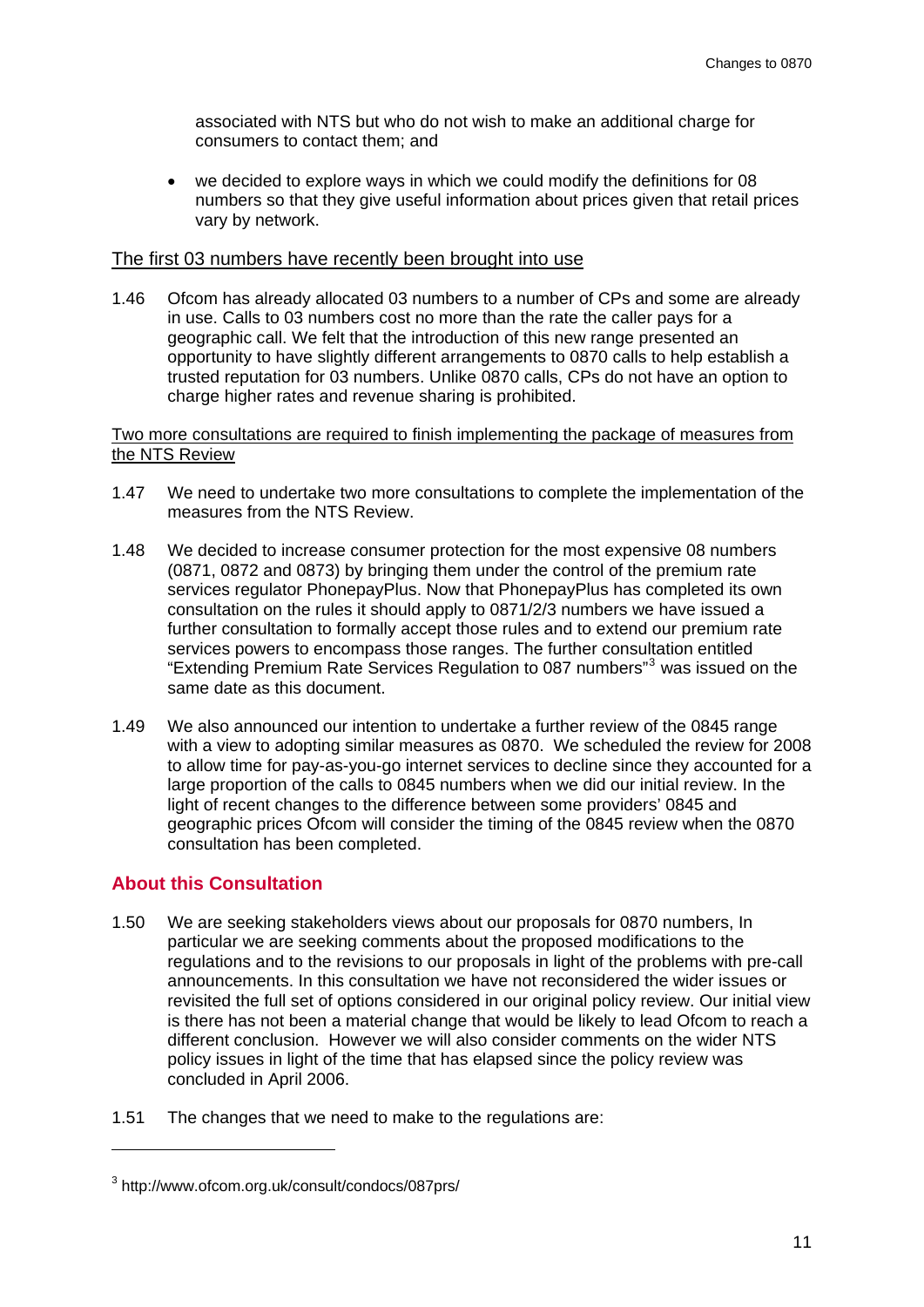- modify the designation for 0870 calls in the National Telephone Numbering Plan ('the Plan') and modify the associated Numbering Application Forms to specify that 0870 calls should be charged at no more than the callers national rate except where the charges have been published in accordance with GC14.2, or in the case of Public Pay Telephones, where the extent of the charges are displayed in a manner that is reasonably accessible to a caller before making a call;
- modify General Condition 17 to make the revised designation for 0870 calls in the Plan applicable to all CPs rather than just BT as would otherwise be the case;
- modify the definition of NTS calls in Schedule 1 of Annex A of the "Review of the fixed narrowband wholesale exchange line, call origination, conveyance and transit markets<sup>"[4](#page-11-0)</sup> which will have the effect of removing 0870 calls from the scope of the NTS Condition (Condition AA11);
- modify General Condition 14.2 to extend its requirements to include 0870 calls now that they will no longer be classified as NTS.
- 1.52 Condition AA11 is a Significant Market Power ('SMP') condition. When we make a change to an SMP Condition we must either undertake a full review of the market to which the condition applies or demonstrate there has not been a material change in market conditions since we undertook the previous review. We think the latter is the case in this instance and have included our economic assessment of the market in annex 2.
- 1.53 These changes are explained in more detail later in the document.
- 1.54 We have allowed 6 weeks for you to respond commencing on 2 May 2008. So we must receive your response by 5pm on 15 June 2008. Please look at annexes 8, 9 and 10 for details of how to submit your response.
- 1.55 Once we have reviewed the responses to the consultation we will publish a statement specifying our conclusions. If we do not make any significant changes to the proposals, we anticipate that the statement will contain the final notifications implementing our proposals.

1

<span id="page-11-0"></span><sup>&</sup>lt;sup>4</sup> Published by Oftel on 28 November 2003:

http://www.ofcom.org.uk/consult/condocs/narrowband\_mkt\_rvw/nwe/fixednarrowbandstatement.pdf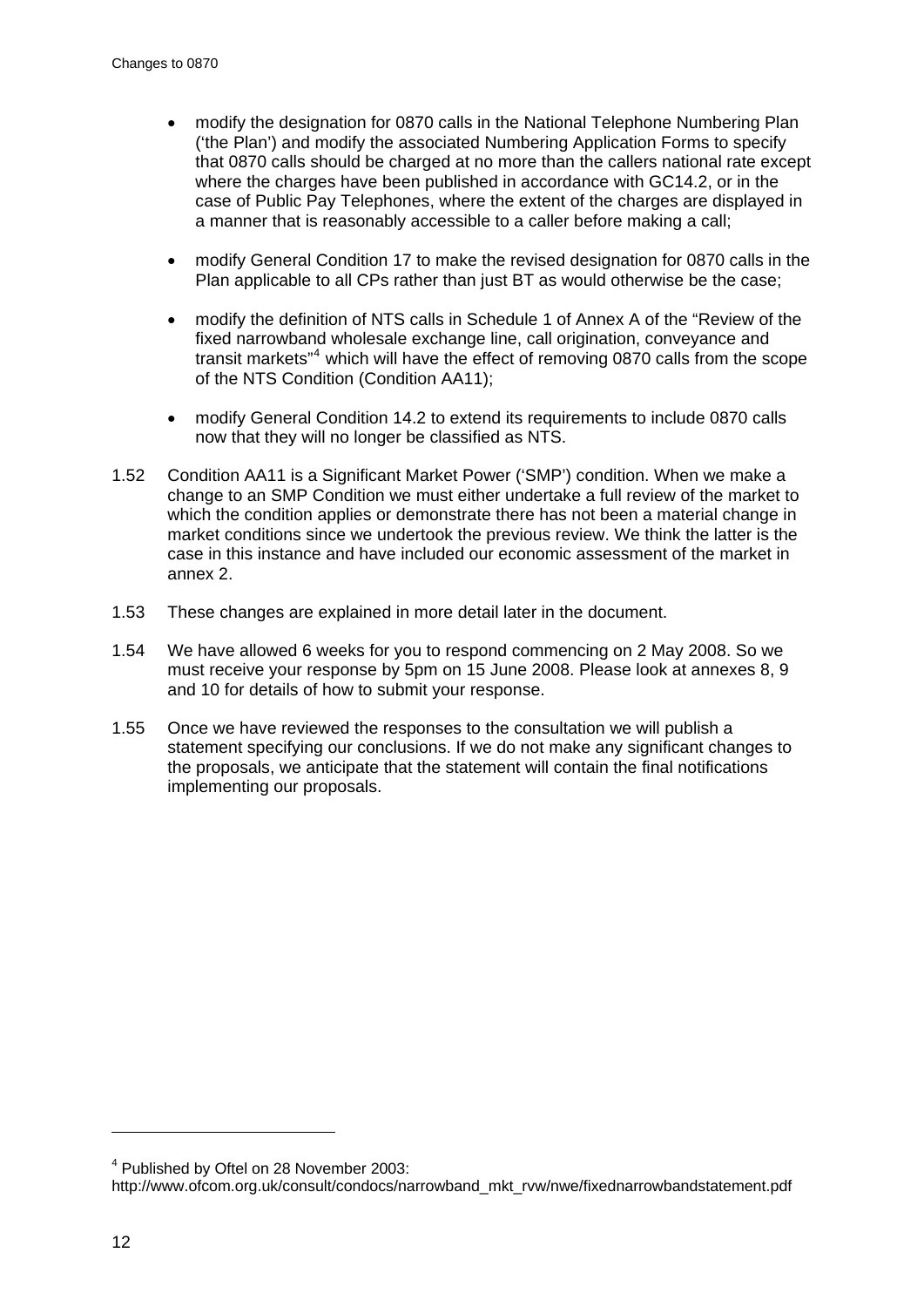# <span id="page-12-0"></span>**Section 2**

1

# **Introduction**

2.1 This section provides an introduction to NTS, the current regulatory regime and Ofcom's NTS policy review as it relates to the changes to the regulatory arrangements for 0870 calls that this consultation seeks to introduce. For a full description of the NTS Review and the rationale for the changes that Ofcom is seeking to implement through this consultation, please see the 2006 NTS Statement<sup>[5](#page-12-1)</sup>.

# **What are Number Translation Services ('NTS')**

- 2.2 NTS calls are calls to numbers identified in the National Telephone Numbering Plan $6$ ('the Plan') as Special Services numbers (broadly, numbers that start with 08). In addition, NTS includes calls to the legacy 0500 Freephone numbers, which whilst still in use, are not listed in the Plan as they are no longer available for new allocations. Calls to 0844 04 numbers for Surftime internet access services and calls to 0808 99 numbers for Flat Rate Internet Access Call Origination ('FRIACO') are not included.
- 2.3 NTS numbers are examples of non-geographic numbers in that the number dialled does not relate to a specific geographic location, but instead relates to a particular service. At a technical level, the NTS number dialled by a caller is 'translated' by the network to a geographic number to deliver the call to its destination.
- 2.4 For a given NTS call, there can be several different CPs involved in conveying the call from the caller to the organisation or individual receiving the call. This includes an OCP, on whose network the call commences, and a Terminating Communications Provider (TCP), on whose network the NTS number resides. The OCP and the TCP may be the same for some calls. There may also be a CP carrying the call between the OCP and the TCP (this is known as a 'transit' service).
- 2.5 A key feature of NTS is that the regulatory framework makes revenue sharing possible between the TCP and the organisation or individual receiving the call. In this way, the regulatory regime supports the use of NTS as a micro-payment mechanism for the various services which can be accessed via 08 and 09 numbers. The caller pays the OCP for the call. The OCP passes on a terminating payment to the TCP, who is then able (subject to commercial viability) to share some of this revenue with the individual or organisation using the NTS number, the SP.
- 2.6 Services offered using '08' NTS numbers are similar to those using the '09' number range except that prices range from free to caller up to a maximum of 10ppm (from a BT landline). Types of services include information services, some technical helplines, access to telephone banking, sales and customer service lines and dial-up pay-as-you-go internet services.
- 2.7 Because of the lower prices charged for '08' NTS calls generally, the scope for consumer detriment from making long calls and from fraudulent activity is generally considered less of an issue. However, there is still potential for consumers to accrue

<span id="page-12-1"></span> $5$  See paragraph 2.13 for the location of this document on our website.

<span id="page-12-2"></span><sup>&</sup>lt;sup>6</sup> A document published from time to time under section 56 of the Communications Act 2003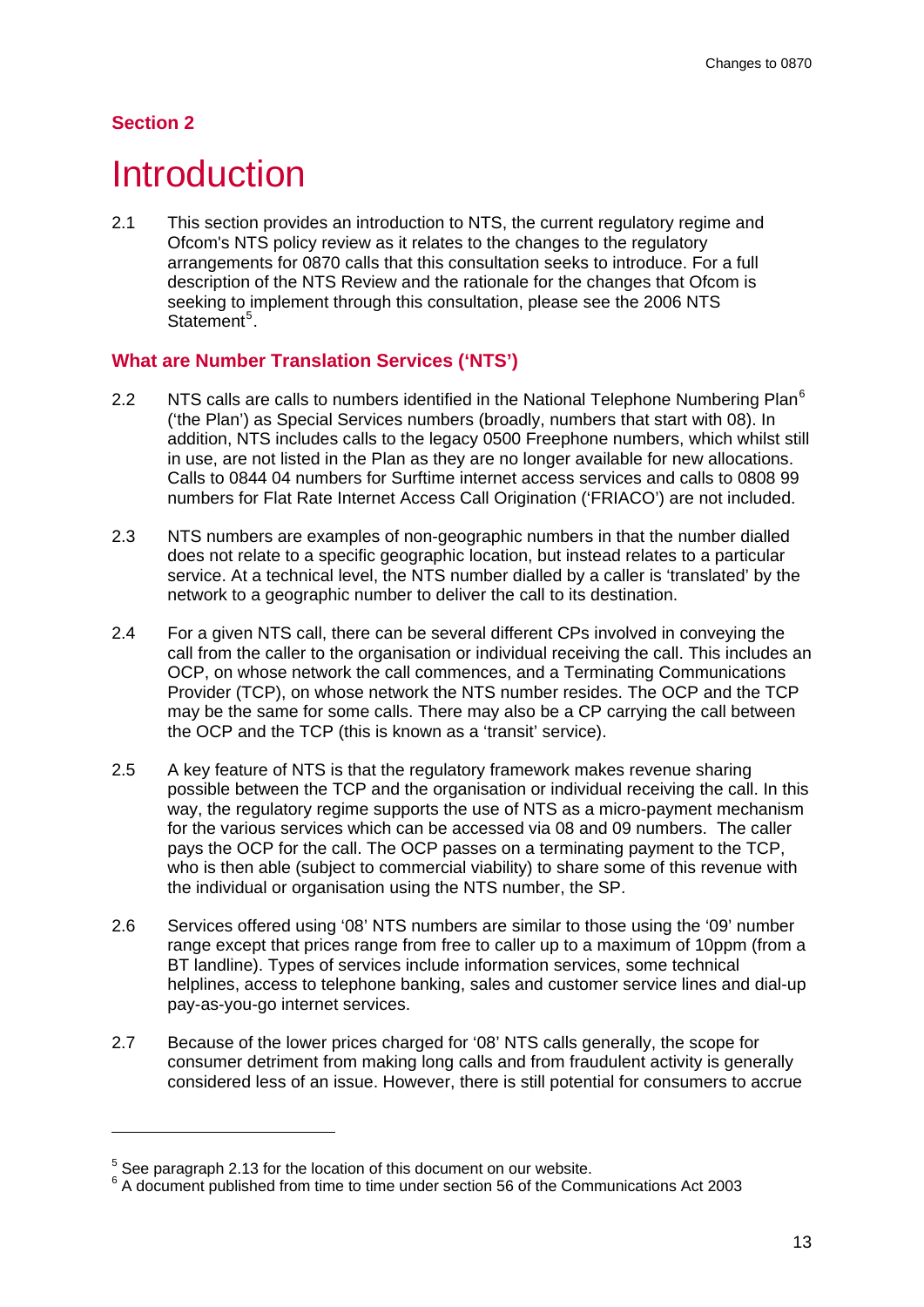high phone bills over a billing cycle where there may be frequent or long-duration use of lower priced services.

### **The Current Regulatory Framework for NTS**

- 2.8 Current regulatory policy for NTS calls was established in 1996 with the aim of encouraging the growth in the provision of access to new and cheaper, value added services via the telephone. This was achieved by transferring the retail profit from the price of the call from the OCP to the TCP who in turn could choose to share some of this profit with their SP. customers. SPs could then use that revenue share in order to fund innovative services.
- 2.9 The key elements of this policy were retained following the introduction of a new regulatory regime for electronic communications networks and services on 25 July, 2003, based on five new EU Communications Directives. Under the new regime, Oftel (Ofcom's predecessor) carried out a series of market reviews. Among the markets and technical areas reviewed was that relating to wholesale services provided over fixed public narrowband networks. These services consist of wholesale exchange line services, call origination, local-tandem conveyance and transit, intertandem conveyance and transit, single transit and interconnection circuits. The review took the form of two consultations, in March and August 2003 and a Final Statement and Notification entitled *"Review of the fixed narrowband wholesale exchange line, call origination, conveyance and transit markets",* published in November 2003<sup>[7](#page-13-0)</sup> ('the 2003 Narrowband Market Review').
- 2.10 As a result of this review the Director General of Telecommunications (the 'Director') concluded that BT had Significant Market Power ('SMP') in the market for 'call origination on public fixed narrowband networks' and imposed a range of SMP services conditions on BT, including the requirement to provide NTS Call Origination ('the NTS Condition').
- 2.11 The 2003 Narrowband Market Review designated Condition AA11 as the requirement to provide NTS call origination which reads as follows:

#### *"Condition AA11*

#### *Requirement to provide NTS Call Origination*

*AA11.1 The Dominant Provider shall provide NTS Call Origination as soon as it is reasonably practicable to every Third Party who reasonably requests it in writing.* 

*AA11.2 Without prejudice to paragraphs AA11.3 and AA11.4 below and where a request is covered by paragraph AA11.1 above, the Dominant Provider shall provide NTS Call Origination on fair and reasonable terms, conditions and charges and on such terms, conditions and charges as the Director may from time to time direct.* 

*AA11.3 The Dominant Provider shall pass the Net Retail Call Revenue to the Third Party that is purchasing the NTS Call Origination, less the charges referred to in Condition AA11.4 below.* 

*AA11.4 The Dominant Provider shall make no charges for providing NTS Call Origination covered by paragraph AA11.1 except for:* 

-

<span id="page-13-0"></span><sup>7</sup> [http://www.ofcom.org.uk/consult/condocs/narrowband\\_mkt\\_rvw/nwe/fixednarrowbandstatement.pdf](http://www.ofcom.org.uk/consult/condocs/narrowband_mkt_rvw/nwe/fixednarrowbandstatement.pdf)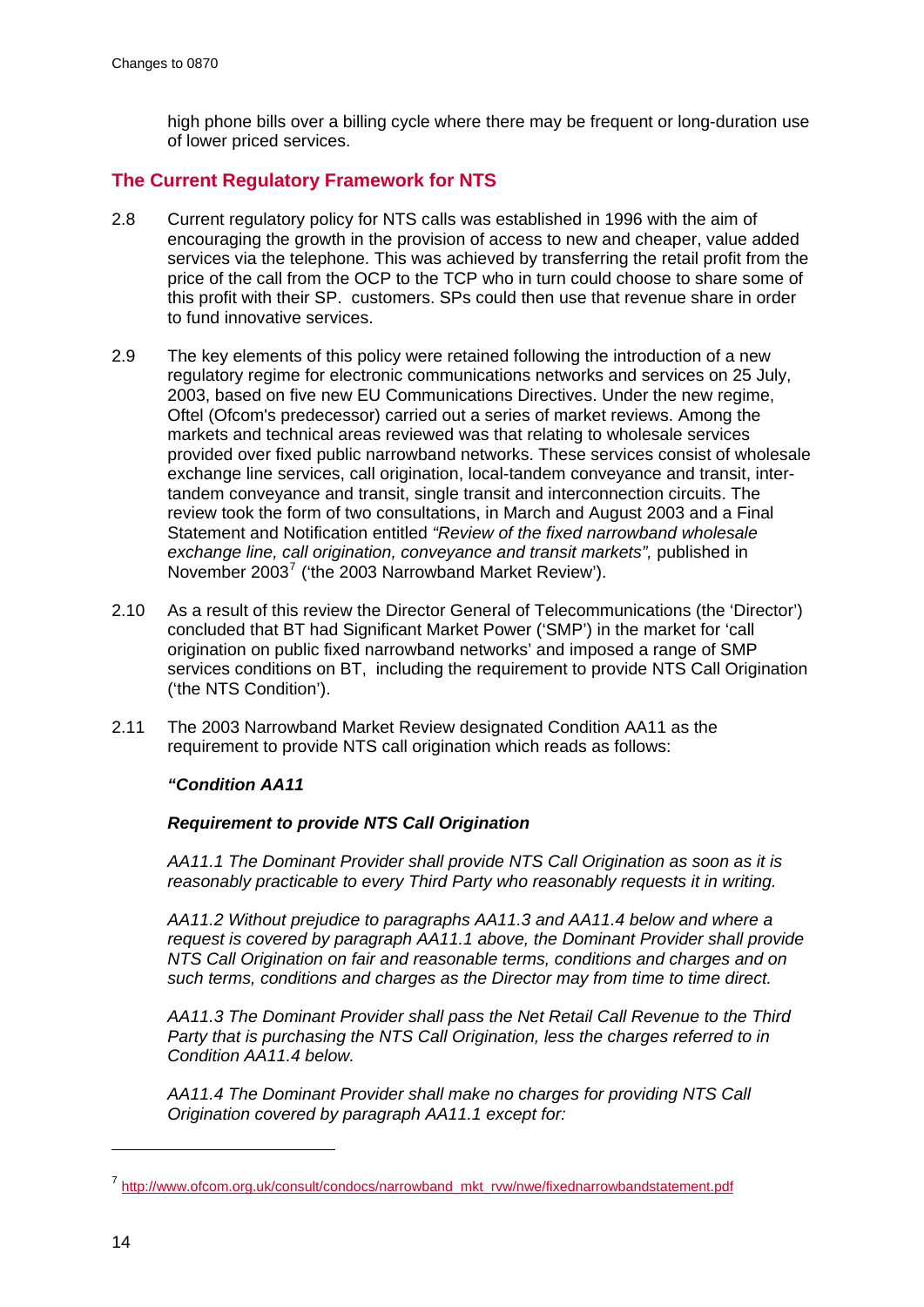*(a) a charge for the Call Origination Service used to originate the NTS Call;* 

*(b) a charge for the NTS Retail Uplift; and* 

*(c) a charge for bad debt relating to the retailing by the Dominant Provider of Premium Rate Services calls.* 

*AA11.5 The Dominant Provider shall comply with any direction the Director may make from time to time under this Condition AA11.* 

*AA11.6 This Condition AA11 is without prejudice to the generality of the provisions in Conditions AA1(a) to AA7 above."* 

- 2.12 A key feature of the NTS Condition is an obligation on BT both to originate and, crucially, to retail calls to NTS numbers on behalf of TCPs. This creates a mechanism for TCPs to collect micro payments from consumers and to share these payments with SPs (who use NTS numbers to provide content or other services) without TCPs or SPs having to bill consumers directly themselves. BT is only permitted to make cost-related charges for originating and retailing NTS calls and must pass the remaining revenues over to the TCP.
- 2.13 Another relevant feature of the NTS regulatory regime is the Plan. As mentioned above, the various NTS number ranges have different designations for use. For example, the 080 range is designated as a range where no charges are made to customers unless those charges are notified to the customer at the beginning of the call. In selecting a particular NTS number block, a TCP takes on an obligation to use the numbers in accordance with the designations given in the Plan. In this sense, the TCP is restricted in its use of NTS numbers.
- 2.14 The current designation for 0870 calls specifies that they should be charged at the BT's Standard National Call Retail Price (before discounts and call packages) for BT customers inclusive of value added tax. The price charged by other OCPs may vary. As discussed in paragraph 2.17, this linkage to national call charges is broken because most callers pay more for 0870 calls than they do for national calls to geographic numbers.

#### **Ofcom's NTS Review**

- 2.15 On 18 April 2006 Ofcom published the regulatory statement "NTS A Way Forward" (the 2006 NTS Statement), concluding Ofcom's re-examination of the regulatory framework for Number Translation Services ('NTS') calls in the UK. The first and second consultations and the final policy statements are available on the Ofcom website at:
	- i) *NTS: Options for the Future*, first consultation published October 2004 http://www.ofcom.org.uk/consult/condocs/ntsoptions/
	- ii) *NTS: A Way Forward*, second consultation published September 2005 http://www.ofcom.org.uk/consult/condocs/nts\_forward/
	- iii) *NTS: A Way Forward*, final policy statement published April 2006 http://www.ofcom.org.uk/consult/condocs/nts\_forward/statement/
- 2.16 The review considered a range of consumer and industry concerns about the regulatory framework for NTS. These included pricing transparency, consumer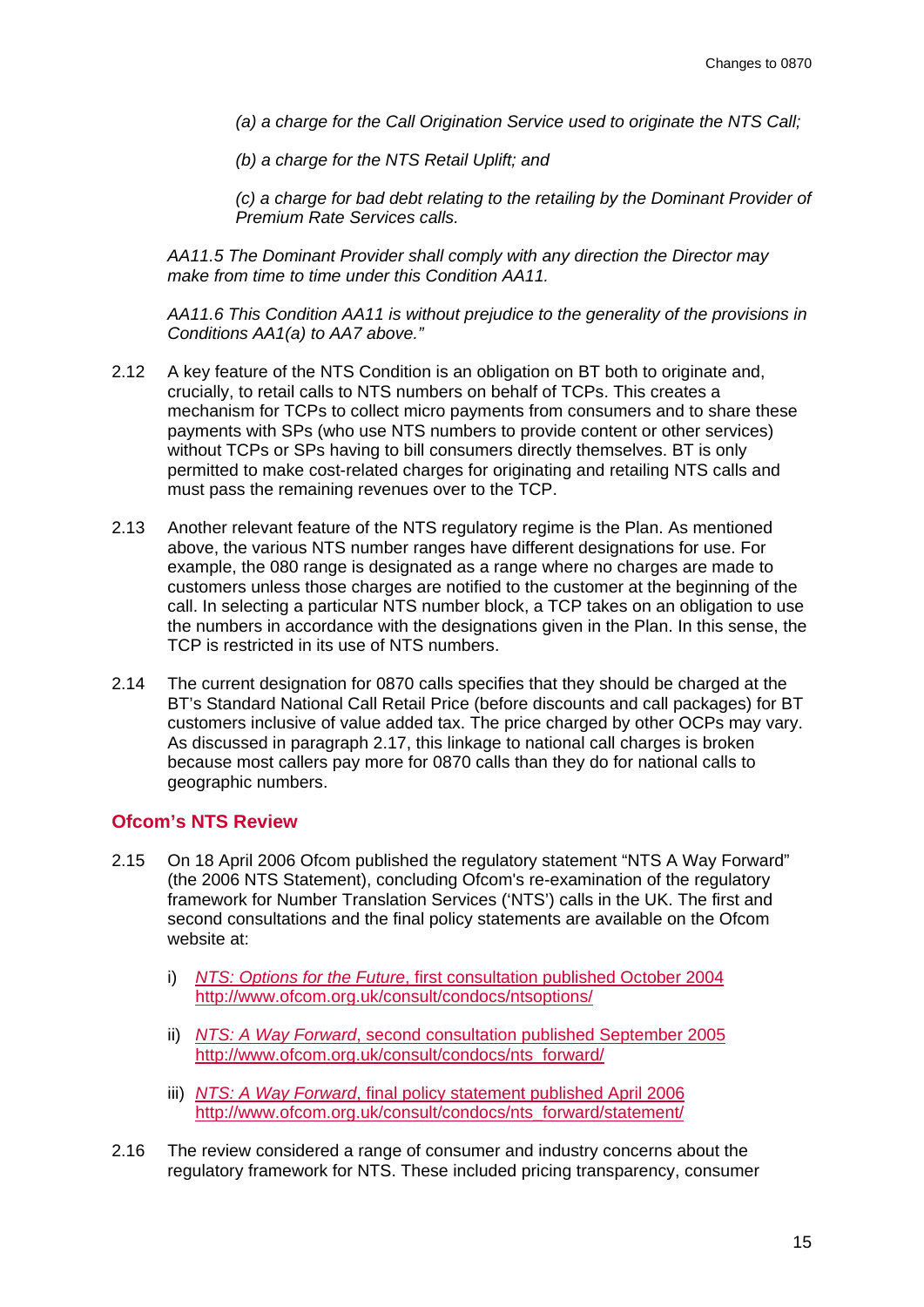protection, misleading advertising, call centre waiting times and the growing use of 08 numbers for the delivery of public services and adult services. For a full description of the policy issues considered in the review, see section 4 of the NTS: A Way Forward consultation.

# **The 0870 Range**

- 2.17 One aspect of the current regulatory regime examined in Ofcom's review was the regulatory arrangements applied to 0870 calls. Ofcom noted that the linkage between the prices paid by callers for 0870 calls and national geographic call charges had broken down with the result that most callers pay more for calls to 0870 numbers than for national geographic calls. Ofcom considered that the broken linkage, reducing pricing transparency, resulted in consumers paying more than they expect and was leading to misleading advertising as 0870 numbers were still widely advertised as 'national rate' despite earlier action by Ofcom to deter the use of this term.
- 2.18 Ofcom also noted that the linkage between 0870 and geographic call charges generated uncertainty for TCPs since the amount they receive for 0870 calls made from BT lines is effectively beyond their control and is the residual amount obtained by deducting BT's cost-based charges for call origination from BT's standard geographic call charges, less applicable discounts. As a result, CPs faced a high degree of revenue uncertainty as do their customers whose revenue shares depend on the amount received by the TCPs. This situation had contributed to a succession of interconnection disputes between CPs, several of which had required regulatory intervention.
- 2.19 Ofcom also considered the broken linkage to geographic charges for 0870 calls and other issues served to undermine consumer confidence in NTS as a whole and 0870 in particular and unless action was taken the credibility of NTS in general, as a means of accessing value added services would continue to decline.
- 2.20 Ofcom considered a range of options to address these and the other concerns about the operation of the NTS regime and after consultation decided to implement a package of measures. For a full description of the measures see the NTS: A Way Forward Statement.
- 2.21 To address the concerns relating to the 0870 range, Ofcom decided to:
	- repair and extend the linkage between 0870 calls charges and charges for calls to geographic numbers so that calls to 0870 numbers will be charged at the same rate as national calls to geographic numbers from all fixed and mobile phones, including payphones. Where an OCP chooses to charge 0870 calls at a higher rate than a geographic call, it was intended that they would be required to provide a free of charge pre-announcement informing the caller of the price of the call; and
	- remove the regulatory support for revenue sharing from 0870 calls.
- 2.22 In order to provide time for CPs and SPs to prepare for these changes, Ofcom decided implementation should be delayed until 1 February 2008.
- 2.23 Ofcom considered the changes to the arrangements for 0870 calls would bring about:
	- an improvement in price transparency;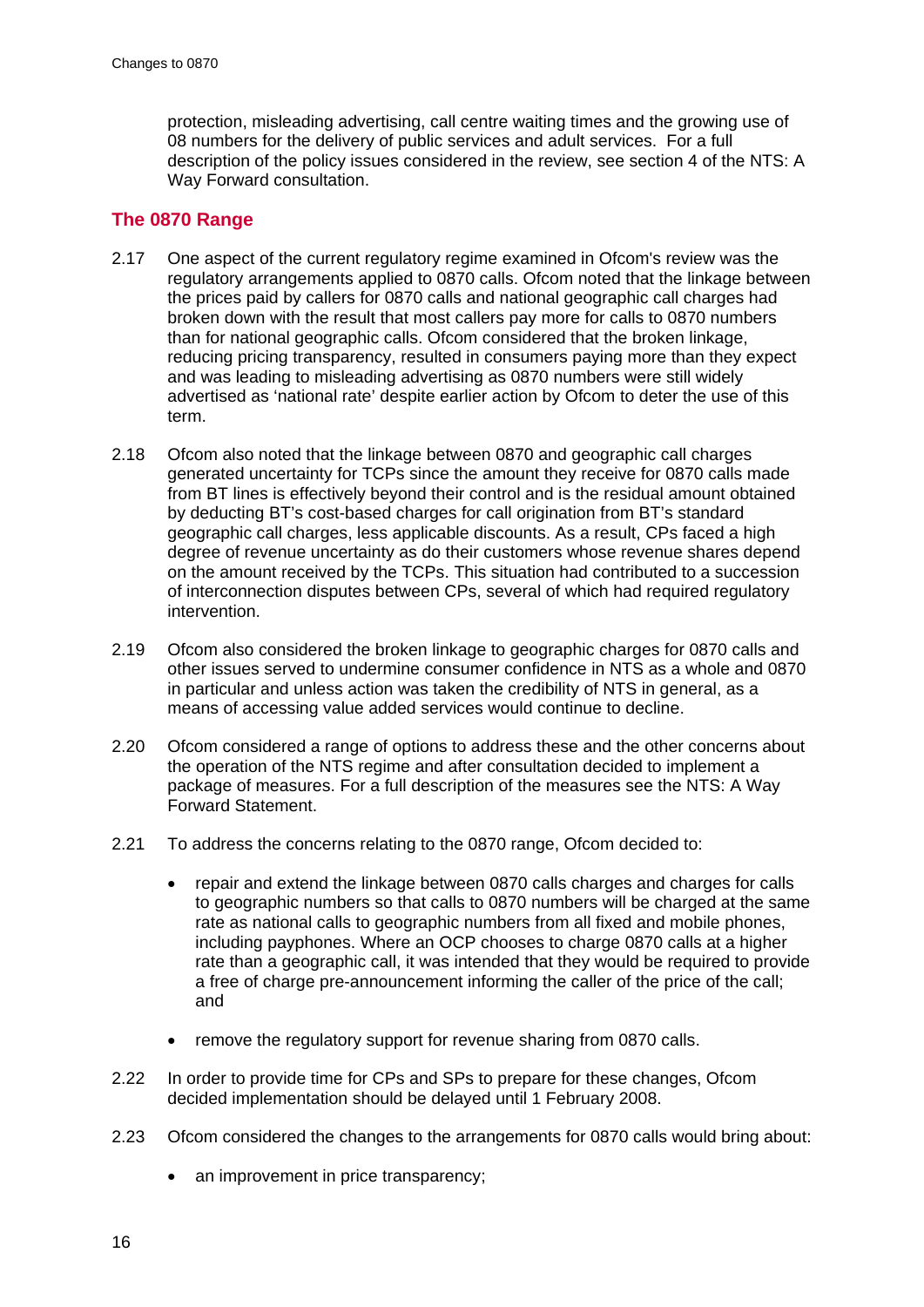- greater revenue certainty for TCPs; and
- fewer interconnection disputes requiring regulatory intervention.
- 2.24 It is also likely that the changes will result in a reduction in average 0870 call prices particularly from fixed networks.
- 2.25 A summary of the parts of the impact assessment relating to the changes to 0870 is provided in Annex 1.

#### **Changes to the proposals**

2.26 As indicated in paragraphs 1.30 and 1.31 above, before Ofcom consulted on the regulatory changes needed to implement the new policy for 0870 calls we became aware of the risks posed to alarm systems by the potential use by some OCPs of pre-call announcements. As a consequence this consultation also discusses the options for implementing the changes whilst taking account of the risks to alarms. These options are described in Sections 1 and 3 and in the Options Appraisal and Impact Assessment at Section 5.

#### **UK-wide Numbers**

- 2.27 When the April 2006 NTS Statement was published Ofcom was also consulting on a strategic review of the UK's numbering resources<sup>[8](#page-16-0)</sup>. Amongst other things, the review considered how Ofcom should accommodate future demand for numbers. Ofcom decided to introduce a new range ('03') of non-geographic numbers charged at geographic prices on which revenue sharing would not be permitted<sup>[9](#page-16-1)</sup>. The new range is intended for those businesses and public services that require a national presence but do not wish to make an additional charge to consumers for contacting them. Whilst this clearly presented an opportunity for services to operate on a new number range with a clear pricing message that would not be confused with NTS, Ofcom considered it unlikely that this alone would solve the concerns about 0870. Ofcom therefore decided to proceed with the changes to 0870 described above.
- 2.28 Ofcom decided that in common with 0870, 03 calls should be charged at geographic prices but, unlike 0870, Ofcom decided that the new range provided more flexibility to provide a clearer message to consumers by omitting the pre-announcement option and prohibiting revenue sharing.

#### **0870 Call Termination Charges**

 $\overline{a}$ 

2.29 The modification to the NTS Condition means that BT will no longer be obliged to originate 0870 calls on behalf of TCPs on the terms specified in the NTS Condition. This new circumstance means that termination charges for 0870 calls were subject to commercial negotiation between CPs. On 31 August 2007, Ofcom accepted a dispute between BT and various other CPs about 0870 call termination charges under the new arrangements. On 16 November 2007 Ofcom issued a draft determination setting out the proposed termination rates for 0870 calls and the methodology used to set the charges. This was in anticipation that it would resolve the dispute by 31 December 2007 in accordance with the statutory timescale for

**<sup>8</sup>** "Telephone Numbering – safeguarding the future of numbers"

<span id="page-16-1"></span><span id="page-16-0"></span><http://www.ofcom.org.uk/consult/condocs/numberingreview/> [9](http://www.ofcom.org.uk/consult/condocs/numberingreview/) <http://www.ofcom.org.uk/consult/condocs/numbering03/statement/>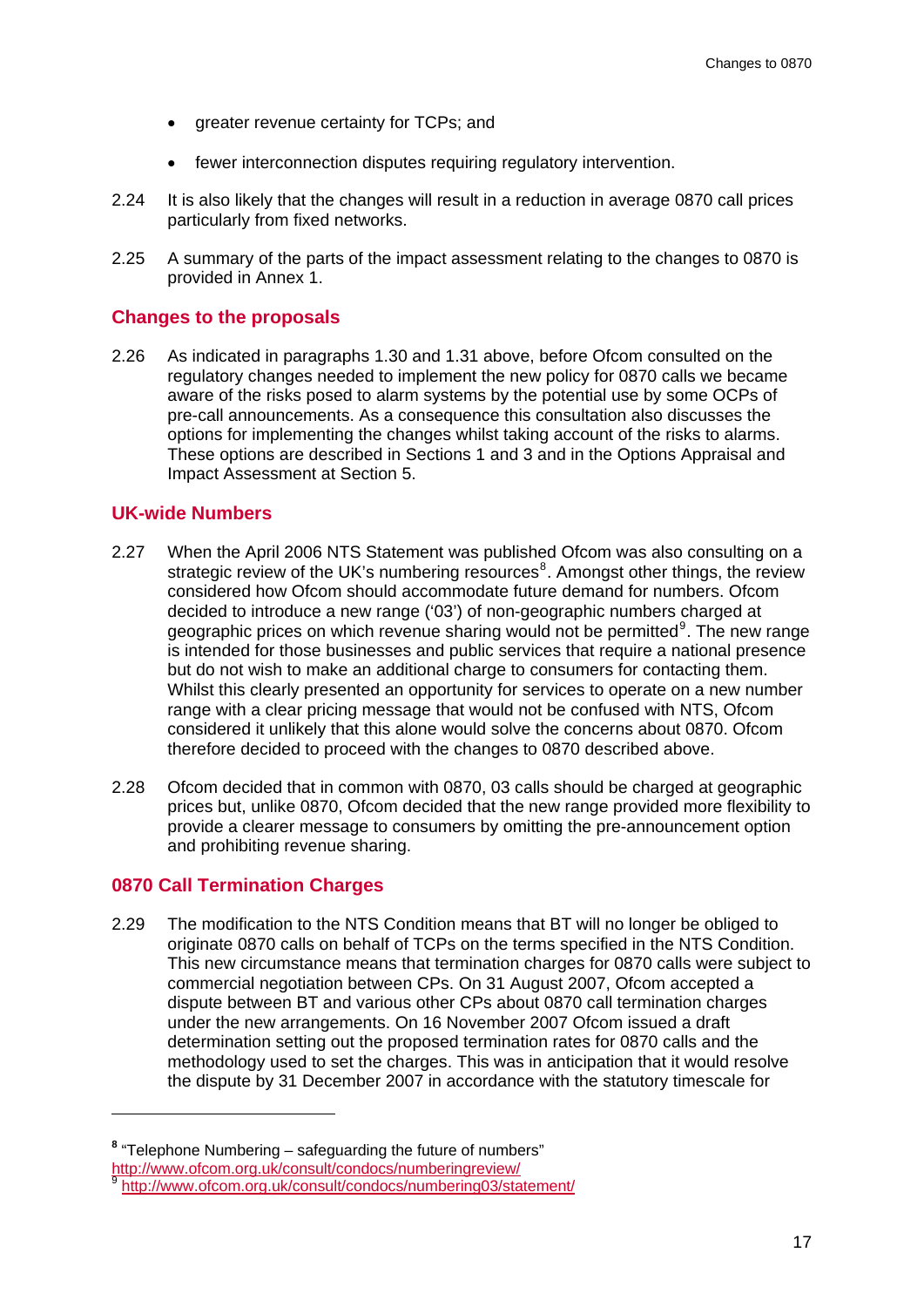disputes set out in the Act. Details of the dispute can be found in Ofcom's Competition and Consumer Bulletin<sup>[10](#page-17-0)</sup>.

- 2.30 In considering the responses to the draft determination Ofcom decided that to await the outcome of the appeals lodged against Ofcom's determination of disputes between T-Mobile and BT, O2 and BT, Hutchison 3G and BT and BT and each of Hutchison 3G, Orange Personal Communications Services and Vodafone relating to mobile call termination rates. We note that those appeals relate to the approach adopted in determining "reasonableness" for the purposes of the end-to-end connectivity obligation, and may therefore be of direct relevance to the outcome of the 0870 dispute. Ofcom's investigations team therefore considered it appropriate to await the judgment of the Competition Appeal Tribunal in the above appeals before issuing a final determination to resolve the 0870 dispute. The judgment is anticipated in the near future.
- 2.31 Ofcom came to the view that exceptional circumstances had arisen since the 0870 dispute was accepted for resolution and that the requirement to resolve the dispute in four months, in accordance with section 188(5) of the Act, will not therefore apply in this case. However, this will be kept under review should a judgment of the Competition Appeal Tribunal not be forthcoming within an appropriate timescale.
- 2.32 As a result of this delay there is a risk that the dispute may not be resolved before the changes arising from this consultation are due to be implemented. In this event implementation can not take place until the new termination rates are determined and brought into effect through publication in BT's Carrier Price List. This is because BT has a contractual obligation to pay the existing NTS termination rates for 0870 until any revised rates are agreed between BT and its TCP customers or determined by Ofcom.

-

<span id="page-17-0"></span><sup>&</sup>lt;sup>10</sup> [http://www.ofcom.org.uk/bulletins/comp\\_bull\\_index/comp\\_bull\\_ocases/open\\_all/cw\\_963/](http://www.ofcom.org.uk/bulletins/comp_bull_index/comp_bull_ocases/open_all/cw_963/)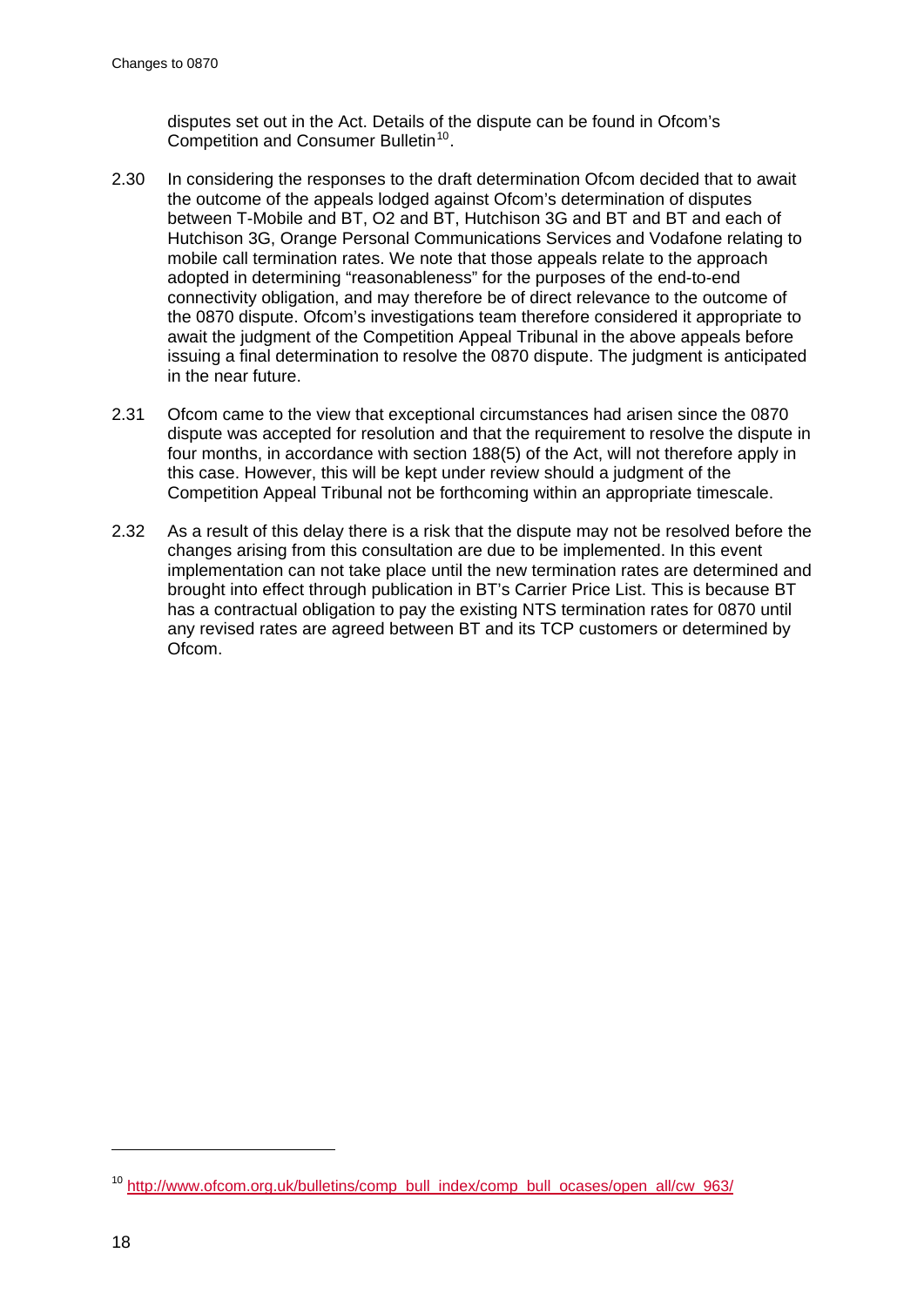#### <span id="page-18-0"></span>**Section 3**

# 3 Proposed Changes

- 3.1 As indicated in Section 2, Ofcom has decided to:
	- repair and extend the linkage between 0870 calls charges and charges for calls to geographic numbers so that calls to 0870 numbers will be charged at the same rate as national calls to geographic numbers from all fixed and mobile phones, including payphones. Where an OCP chooses to charge more for 0870 calls than for a geographic call, they will be required to comply with new strict and precise guidelines setting out how their charges for 0870 calls should be brought to their consumers' attention; and
	- remove the regulatory support for revenue sharing from 0870 calls.
- 3.2 In order to implement these changes we need to change four regulations. This section describes the changes we propose to make.

#### **A Revised Designation for 0870 Calls in the Plan**

- 3.3 We propose to replace the current designation for 0870 calls in the Plan with a new one that will establish the convention that 0870 calls should be charged at no more than the rate that callers pay for calls to geographic numbers. Where OCPs decide not to follow this rule they will be responsible for ensuring their consumers understand what 0870 calls cost and will be subject to price publication requirements which will be strictly enforced.
- 3.4 Since we published our statement, BT has told us that technical difficulties would make it prohibitively expensive for them to implement announcements for public payphones. They have therefore requested that they be allowed to specify 0870 call charges on information notices displayed adjacent to payphones which already specify their geographic call charges. We think this alternative is appropriate and are mindful that any costs BT incurred implementing announcements would likely be passed on to consumers to some extent. We have therefore decided to allow CPs to specify 0870 call charges on notices that are permanently affixed adjacent to payphones as an alternative to announcements.
- 3.5 The current designation for 0870 calls is:

Special Services higher rate: charged (before discounts and call packages) at BT's Standard National Call Retail Price for BT Customers inclusive of value added tax (the price charged by other Originating Communications Providers may vary).

3.6 We propose the following designation:

Calls to non-geographic numbers at a geographic rate: charged at no more than the caller would pay for a call to a Geographic Number (including discounts and call packages), except where the extent of the charges have been published in accordance with General Condition 14.2 or, in the case of Public Pay Telephones, where the extent of the charges are displayed in a manner that is reasonably accessible to a caller before making a call.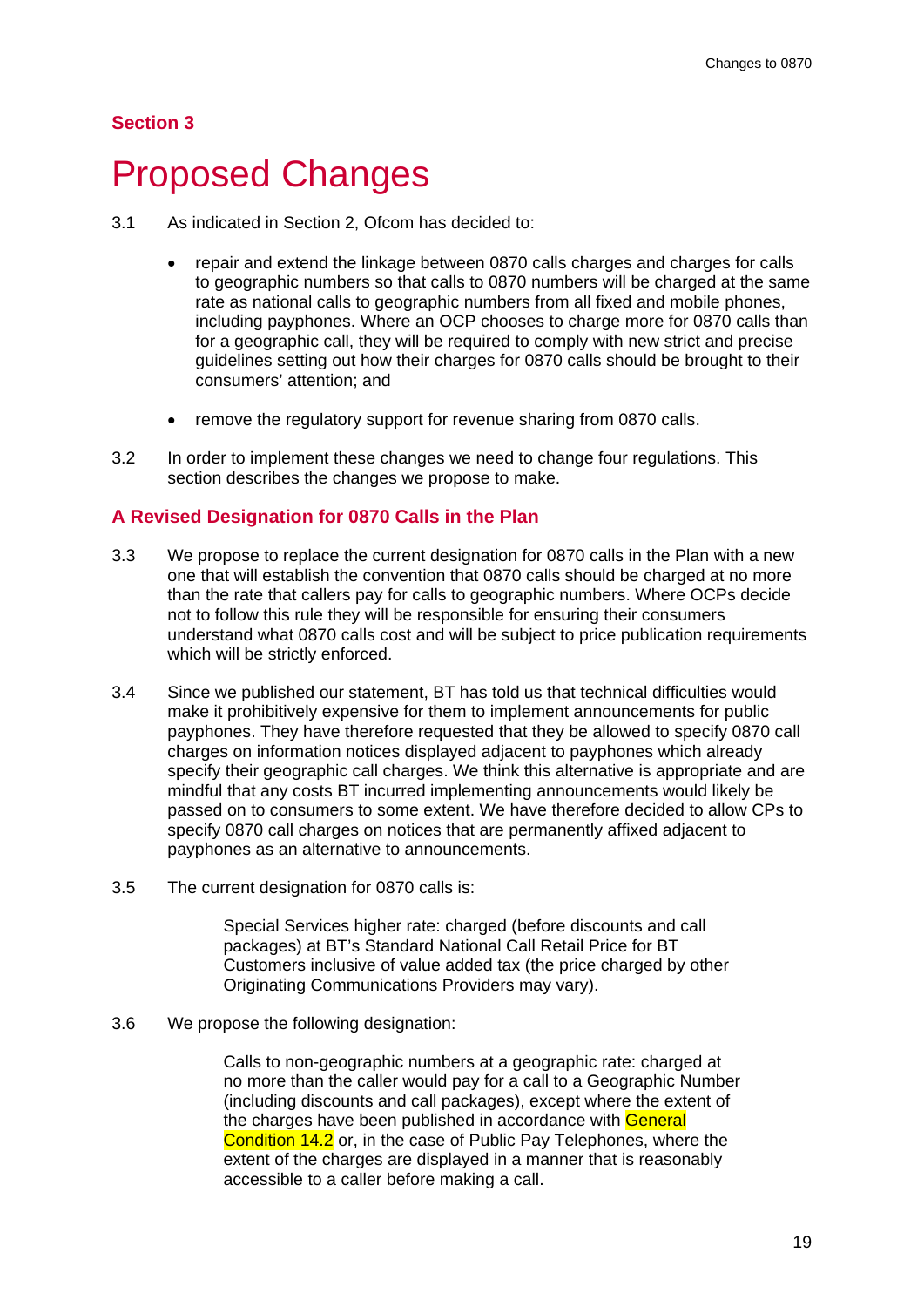- 3.7 We think the revised designation makes clear that unless the OCP's published pricing information states otherwise in a form that accords with General Condition 14.2 (which will be amended to apply to 0870 numbers), 0870 calls must be charged at no more than a national geographic call taking into account any call packages or other discount arrangements. So for example, if a call package has no additional charges for calls up to an hour at evenings and weekends, this would apply to 0870 calls, as well as for calls to geographic numbers.
- 3.8 The proposed designation requires that the OCP should clearly state what their 0870 prices are in pence per minute or per call, whether any additional call set up charges apply and whether or not 0870 calls are included in any discount schemes or inclusive call allowances.
- 3.9 The proposed designation would not mean that the call prices of different OCPs would be the same. Each OCP has the freedom to set its own charges for geographic and 0870 calls.
- 3.10 The reference to prices charged by other CPs is no longer needed because the change to General Condition 17 that we are proposing will make the new designation for 0870 calls applicable to all OCPs.

#### **A Modification to the Application Form for Special Services Numbers**

- 3.11 Ofcom publishes a set of forms that CPs must use when they apply for allocations of numbers from Ofcom. Ofcom must satisfy certain legal tests and must consult when it wishes to modify these forms.
- 3.12 The application form S8 (application form for Special Services numbers starting 08) lists the designations of each of the 08 number ranges. We therefore need to update the description of 0870 in form S8 to align with the new designation for 0870 in the Plan.

#### **A Modification to General Condition 17**

- 3.13 All CPs are required to comply with the General Conditions set by Ofcom. General Condition 17 specifies rules relating to the allocation, adoption and use of telephone numbers.
- 3.14 We want the new designation for 0870 calls to apply to all CPs. In order to achieve this, we propose to amend paragraph 17.12 of General Condition 17. The current text is:

Where Customers of a Communications Provider are making calls to either UK-wide Numbers (03) or Personal Numbering Service (070) Numbers, the Communications Provider shall comply with the designations for those numbers in the National Telephone Numbering Plan.

3.15 This condition requires CPs to comply with the designations for 03 and 070 numbers. By adding a reference to 0870 numbers we can alter the condition so that it also requires CPs to comply with the designation for 0870 numbers. We therefore propose to revise this condition as follows: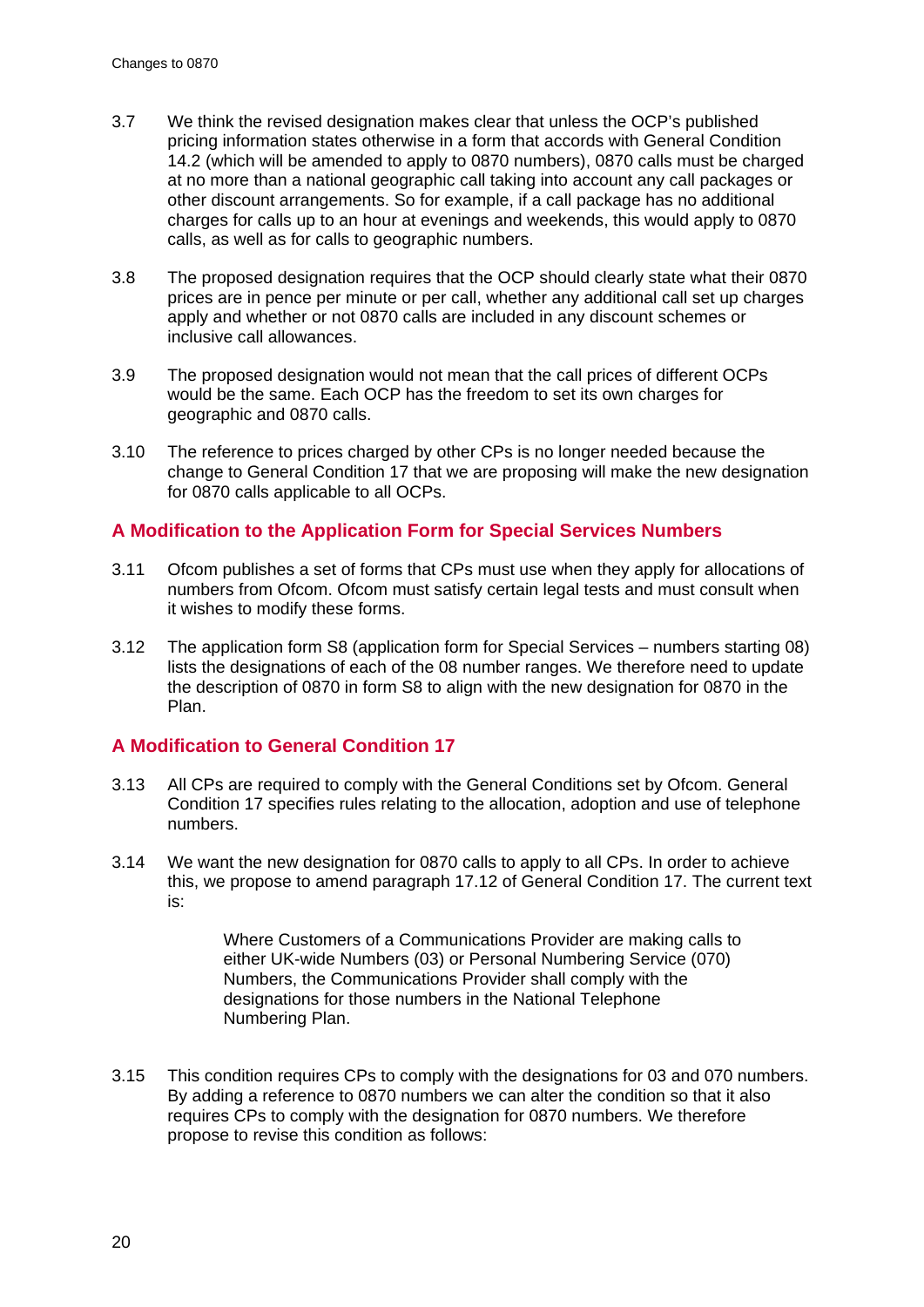Where Customers of a Communications Provider are making calls to either UK-wide Numbers (03), Personal Numbering Service (070) numbers, or Special Services numbers with the prefix 0870, the Communications Provider shall comply with the designations for those numbers in the National Telephone Numbering Plan."

#### **A Modification to the SMP Condition in the Market for Call Origination on Fixed Public Narrowband networks**

- 3.16 As discussed in paragraphs  $[2.9 \text{ to } 2.10]$  regulatory support for revenue sharing derives from the NTS Condition which is a regulation applied to BT as a remedy to its SMP in the market for call origination on fixed public narrowband networks.
- 3.17 NTS Calls are defined in Part 1 of Schedule 1 of the Notification published in Annex A of the 2003 Narrowband Market Review.
- 3.18 In order to remove regulatory support from 0870 calls we need to place 0870 calls outside the scope of the NTS Condition. We think the best way to do this would be to modify the definition of 'NTS Calls' at the start of Schedule 1 to the SMP conditions notified in the 2003 Narrowband Market Review to exclude 0870 calls. The sole effect of this change would be to remove 0870 calls form the scope of the NTS **Condition**
- 3.19 The current definition is:
	- (yy) "NTS Calls" means a call to a number identified in the Numbering Plan for the United Kingdom as a Special Service number or a Premium Rate Service number
		- plus calls to 0500 Freephone numbers;
		- excluding calls to 0844 04 numbers for Surftime Internet access services and calls to 0808 99 numbers for FRIACO;
- 3.20 We propose to modify the definition as shown below:
	- (yy) "NTS Calls" means a call to a number identified in the Numbering Plan for the United Kingdom as a Special Service number or a Premium Rate Service number
		- plus calls to 0500 Freephone numbers;
		- excluding calls to 0844 04 numbers for Surftime Internet access services and calls to 0808 99 numbers for FRIACO;
		- excluding calls to 0870 numbers:

#### **A Modification to General Condition 14**

- 3.21 All CPs are required to comply with the General Conditions set by Ofcom. General Condition 14 specifies rules relating to Codes of Practice and dispute resolution.
- 3.22 We want to extend the requirements of General Condition 14 to include the new designation for 0870 calls because the proposed modification to the SMP condition (discussed above) would mean they would no longer be classified as NTS calls. In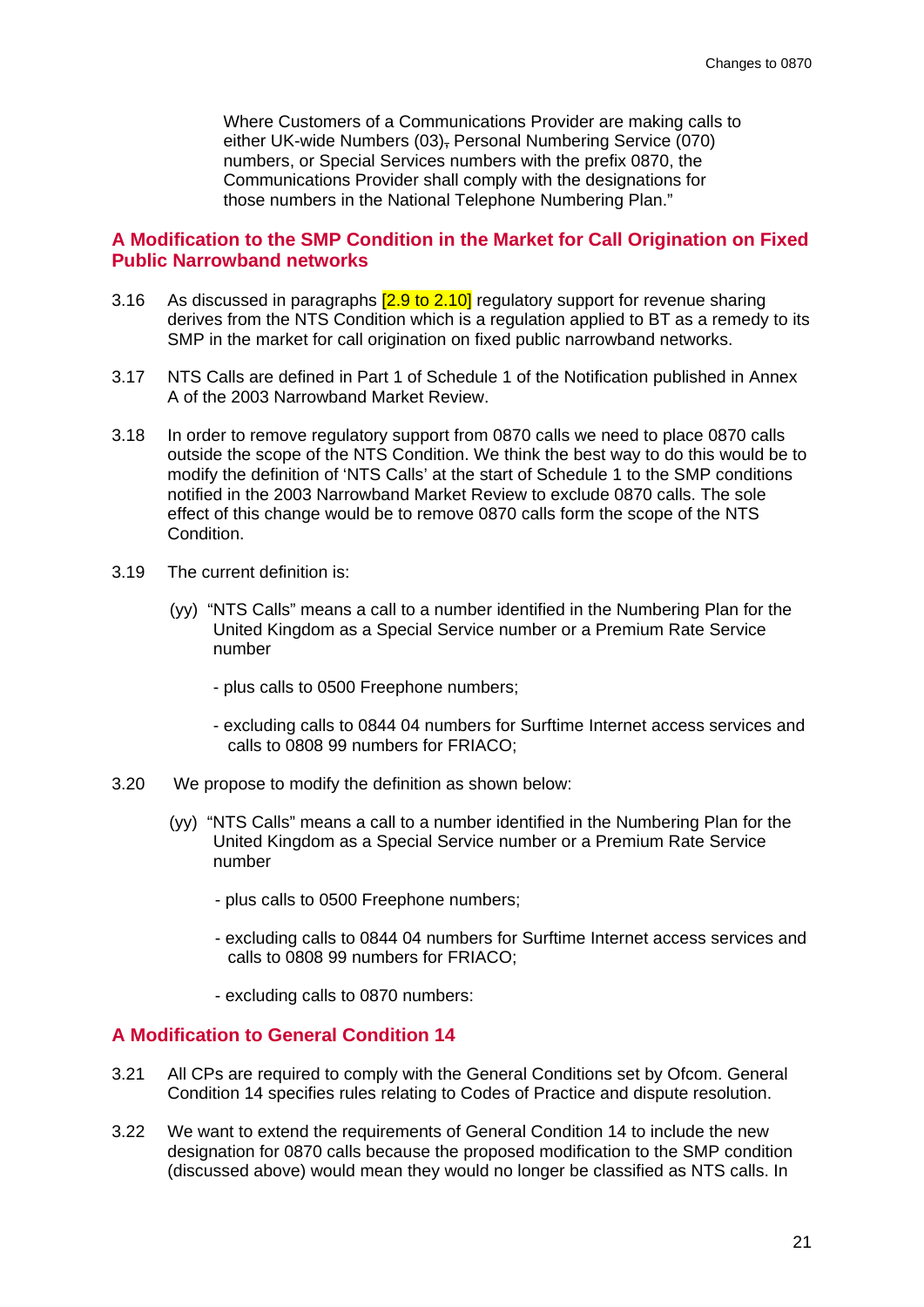order to achieve this, we propose to amend paragraph 14.2 of General Condition 14 which currently reads:

#### Codes of Practice for Premium Rate Services and NTS Calls

14.2 Within two months of this Condition entering into force, all Originating Communications Provider who provide PRS or NTS calls, as appropriate shall:

> (a) establish and thereafter maintain a Code of Practice for the provision of information relating to Premium Rate Services for its Domestic and Small Business Customers, which conforms with the Guidelines set out in Annex 1 to this Condition;

(b) establish and thereafter maintain a Code of Practice for NTS Calls for its Domestic and Small Business Customers, which conforms with the Guidelines set out in Annex 2 to this Condition; and

(c) comply with the provisions of the Code of Practice referred to at This condition requires communications providers to comply with the relevant Codes of Practice.

3.23 By adding a reference to 0870 numbers we can alter the condition so that it also requires CPs to comply the same Codes of Practice extended to include calls to 0870 numbers. We therefore propose to revise this condition as follows:

Codes of Practice for Premium Rate Services, NTS Calls and calls to 0870 numbers

14.2 All Originating Communications Provider who provide PRS or NTS calls, as appropriate shall:

> (a) establish and thereafter maintain a Code of Practice for the provision of information relating to Premium Rate Services for its Domestic and Small Business Customers, which conforms with the Guidelines set out in Annex 1 to this Condition;

(b) establish and thereafter maintain a Code of Practice for NTS and 0870 Calls for its Domestic and Small Business Customers. which conforms with the Guidelines set out in Annex 2 to this Condition; and

(c) comply with the provisions of the Code of Practice referred to at 14.2 (a) and (b) above.

3.24 We also want to strengthen the specific price publication requirements given in the associated Guidelines to ensure consumers are made aware where discount packages and bundles which include geographic also include or exclude NTS and 0870 calls. To achieve this we have added a requirement to the Guidelines associated with General Condition 14.2 specifying that wherever providers state their prices for such packages and bundles, in price lists and other publicity material, they must clearly state whether this price includes or excludes NTS and 0870 calls.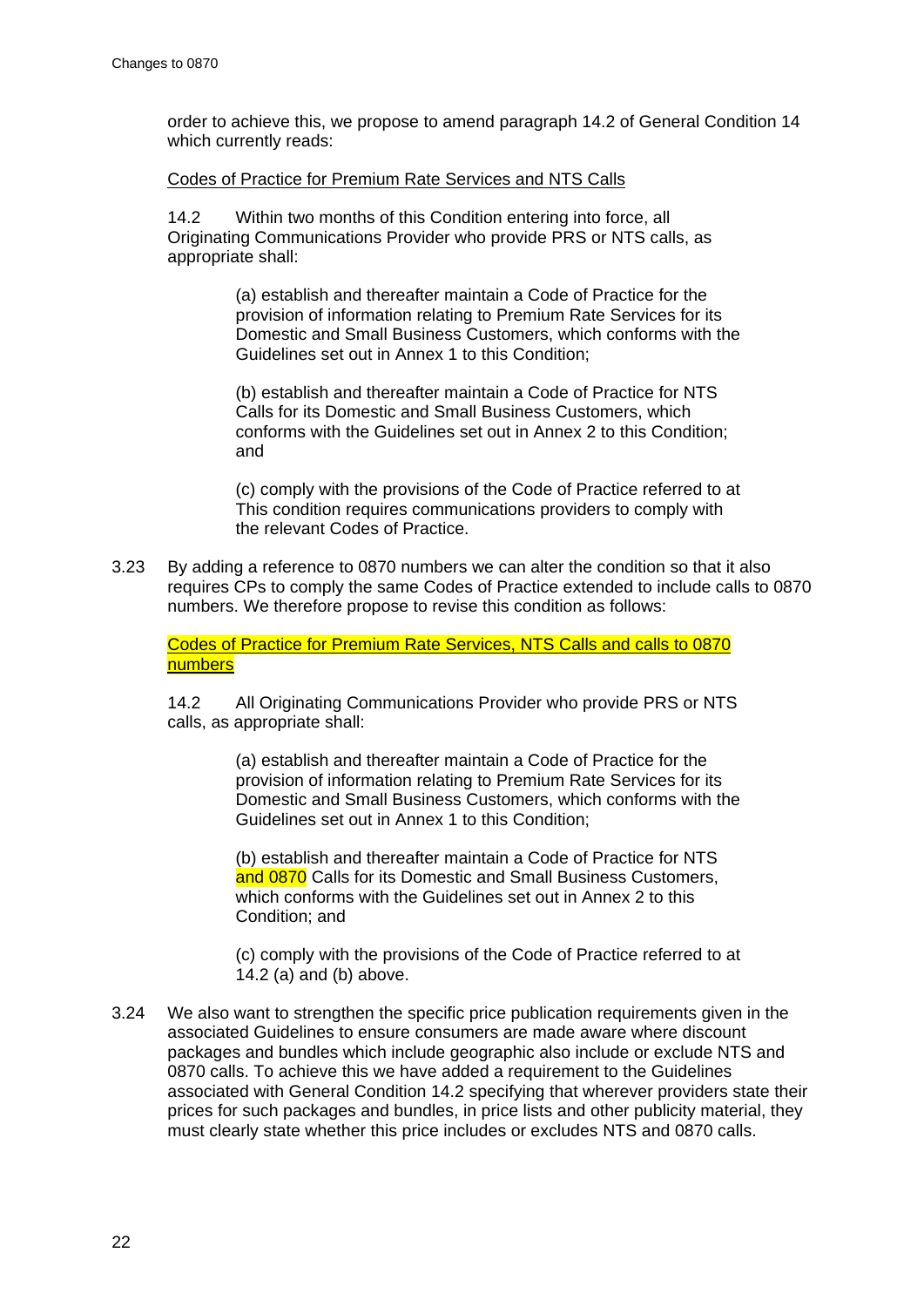- 3.25 In making these changes we have also updated the definition of an Originating Communications Provider associated with General Condition 14 and in paragraph 3.1 of Annex 1 to remove any confusion involving the responsibilities of providers with no physical network. These providers do not physically originate calls but they do have the same responsibilities for ensuring their customers understand the costs of NTS and 0870 calls. We have also amended the definition to include both Domestic and Small Business consumers.
- 3.26 All of these changes can be seen at Annex 7 to this document.
- 3.27 Once these changes have been implemented Ofcom plans a programme of monitoring both of levels of compliance with the new rules by OCPs and whether consumers' awareness of their provider's actual 0870 prices improves over time.
- 3.28 Appropriate enforcement action will be taken where compliance levels fall below those specified. However, even if prices are easily accessible, if consumers remain unaware of what they are paying Ofcom will consider whether any further strengthening of 0870 regulation is required.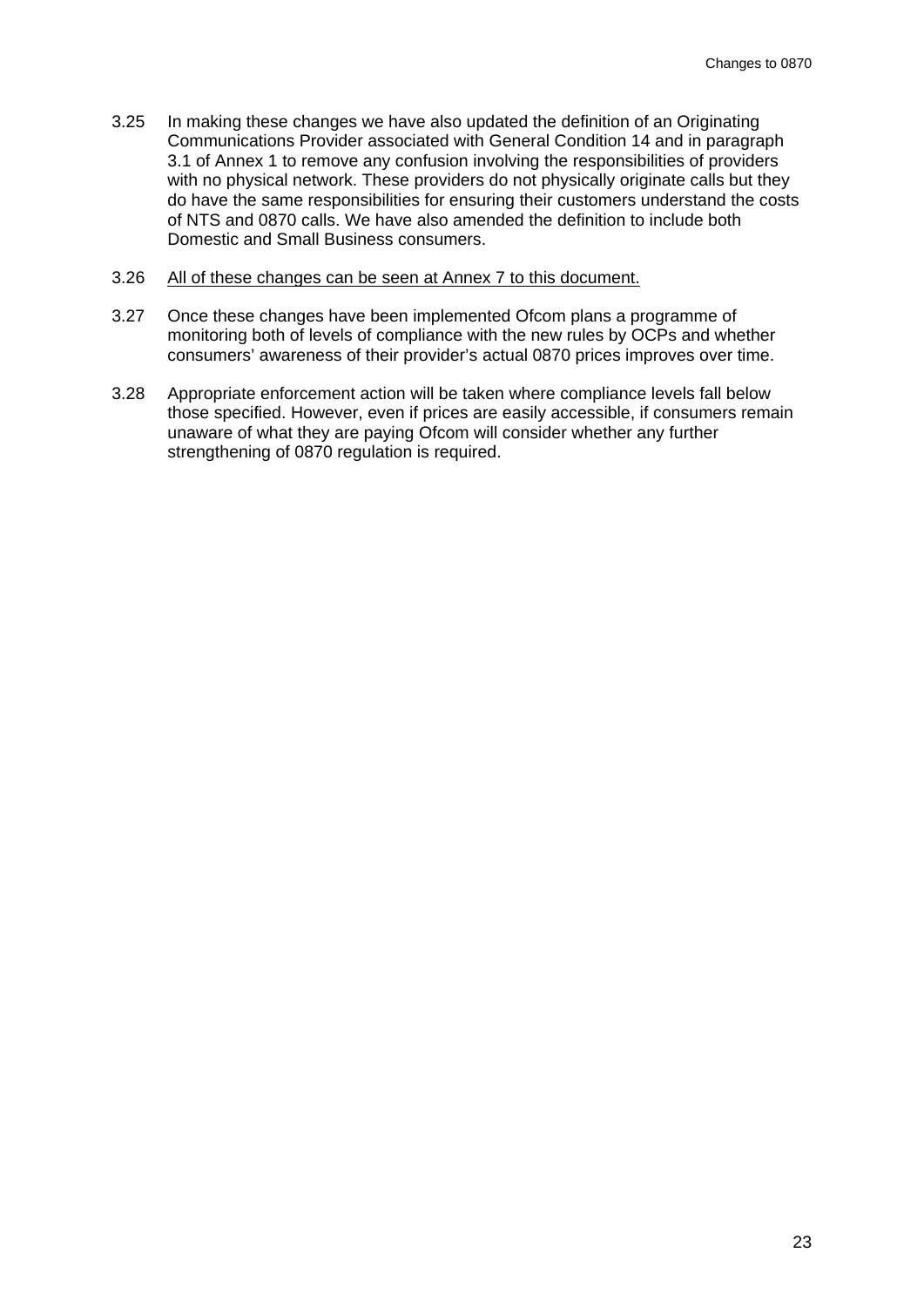# <span id="page-23-0"></span>**Section 4**

# 4 Additional stakeholder submissions

# **Some Stakeholders Think we Should Reconsider our Decision in the Light of New Information**

- 4.1 Since we published the 2006 NTS Statement, some CPs and SPs have told us that new information has become available that we should consider before implementing these changes. Apart from the problems with the use of pre-call announcements (which are discussed elsewhere in this document) we did not think that stakeholders had submitted any new information that would warrant further consultation, a review of our impact assessment or any further delay before we implement the changes to 0870 and 0871.
- 4.2 Although we responded directly to the stakeholders at the time their points were raised, in the interest of transparency we feel it would also be useful to share their concerns and our views with a wider audience in this consultation.
- 4.3 In this section, we discuss these submissions and give our views.

### **0844 and 0871 are not a satisfactory substitute for 0870 numbers due to limited International access**

- 4.4 Some stakeholders have argued that 0844 and 0871 numbers are not satisfactory substitutes for services migrating from 0870 numbers since access to them from foreign networks is more limited than to 0870 numbers. Several have cited the fact that BT does not support access to 0844 and 0871 numbers on its international circuits as a particular problem. One stakeholder has argued that Ofcom downplayed the impact of this problem in the NTS Consultation.
- 4.5 Ofcom disagrees with the stakeholder that believes that Ofcom has downplayed the impact of this problem in its consultation. This issue was raised by respondents to the 2006 NTS Consultation. As a result, Ofcom undertook further research and analysis and reported its findings in the 2006 NTS Statement (see paragraphs 4.47 to 4.51 and Annex 4 of the 2006 NTS Statement). Ofcom agreed with stakeholders there was some validity to these arguments and also noted that BT blocks most internationally originated traffic to 0871 numbers because of concerns about fraud. Ofcom estimated that the lack of access to 0871 numbers might affect at most 2.75% of 0870 traffic following migration to 0871. Ofcom concluded that the problem was not sufficiently serious for to undermine the case for proceeding with its proposals.
- 4.6 Since the publication of the statement, Ofcom has met with several CPs that have large international gateway businesses. These discussions confirmed Ofcom's earlier view that some UK based international gateway operators have barred international access to 0844 and 0871 numbers because they have encountered problems with fraud or other scams. In such cases, the international gateway provider can be faced with a refusal by a foreign CP to pay for fraudulent usage. They then have to invoke time consuming Artificial Inflation of Traffic (AIT) procedures in order to recover these sums from the TCP that hosts the 08 numbers called.
- 4.7 Ofcom is encouraged that BT has announced that it will enable international access to 0844 and 0871 numbers when PhonepayPlus assume responsibility for regulation of 0871 numbers. This should improve international access to all 08 numbers not just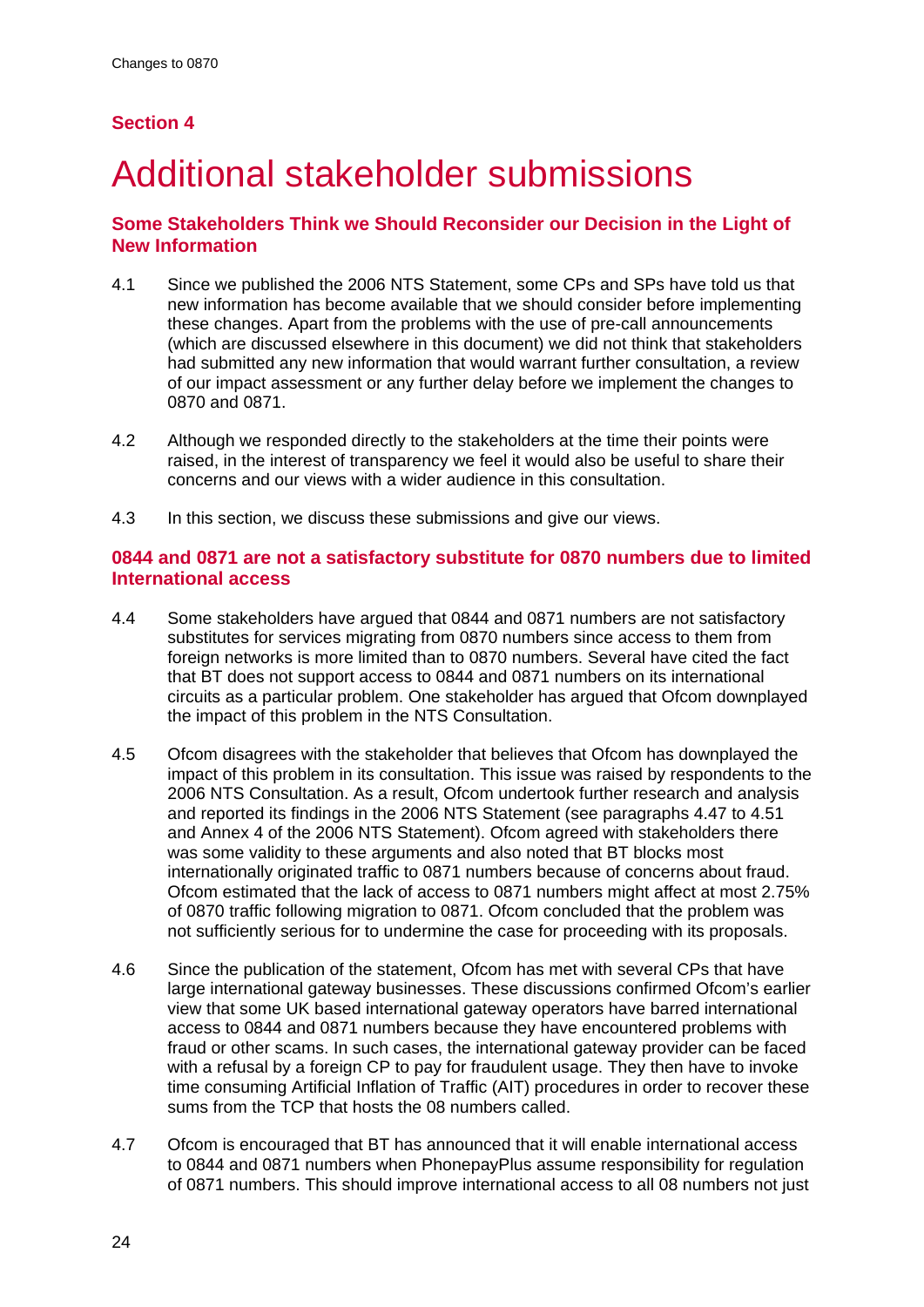those hosted by BT. Ofcom hopes that other international gateway providers will follow BT's example.

- 4.8 Ofcom also notes that international access to 08 numbers has been a problem that has persisted for some years and that despite the international dimension, in many ways it is a classic PRS style problem since those making fraudulent calls from abroad are acting on behalf of an SP in the UK that is the beneficiary of the scam.
- 4.9 Ofcom has reviewed its conclusions in the light of renewed stakeholder concerns and remains of the view that limitations on international access are not significant enough to warrant revising its proposals or delaying implementation.

#### **Ofcom Underestimated the Impact of Poor International Access to 0844 and 0871 Numbers on EU Cross Border Trade**

- 4.10 One stakeholder has argued that when assessing its proposals for the 0870 range, Ofcom underestimated the impact of the lack of international access to 0844 and 0871 numbers on EU cross border trade.
- 4.11 Ofcom considers it unlikely that EU cross border trade between EU member states and the UK would be materially affected by the changes to 0870 numbers given the small proportion of 0870 traffic that originates abroad and the availability of alternative number ranges that have better international access than 0844 and 0871 numbers. Ofcom considers that in most cases SPs that require international access would be able to continue to use their 0870 number or adopt an alternate number such as a geographic number. These alternatives may not constitute a satisfactory substitute for those services that use the revenue-sharing mechanism and are not able to recover their costs in another way. Again, the impact is likely to be small as this group would be a subset of the proportion of 0870 traffic originating abroad.

#### **Charges for 0870 Services Will Be Much Higher Than Anticipated**

- 4.12 Some stakeholders have argued that under the new arrangements TCPs will charge SPs to receive 0870 calls and also for associated call routing services. They argue these charges add significantly to SPs' costs, and are much higher than anticipated in the consultation. They argue that Ofcom should review its impact assessment to take these costs into account. Some have quoted BT's pricing announcement<sup>[11](#page-24-0)</sup> as an indication of the likely level of charges.
- 4.13 Ofcom does not agree with this view. Ofcom considers there is no evidence that the cost of 0870 services will rise as a result of its proposals, rather that in the absence of the revenue-sharing mechanism, SPs may have to pay for the services directly and recover the costs from their customers via other means. The possibility that TCPs may charge SPs directly to receive 0870 calls and for associated services was discussed in the consultation and was taken into account in the impact assessment.
- 4.14 In the 2006 NTS Consultation, Ofcom considered the impact of its proposals on the charges TCPs make to SPs for 0870 services. Ofcom noted that termination charges for 0870 calls would be a matter for commercial negotiation between OCPs and TCPs. Ofcom also discussed the possibility that TCPs might charge SPs directly to receive 0870 calls and for associated call routing services depending on the outcome

1

<span id="page-24-0"></span> $11$  On xx 2007. BT announced its standard prices for 0870 calls. These are 3.5p per minute for basic call receipt and 4.5p per minute if additional routing services are also provided.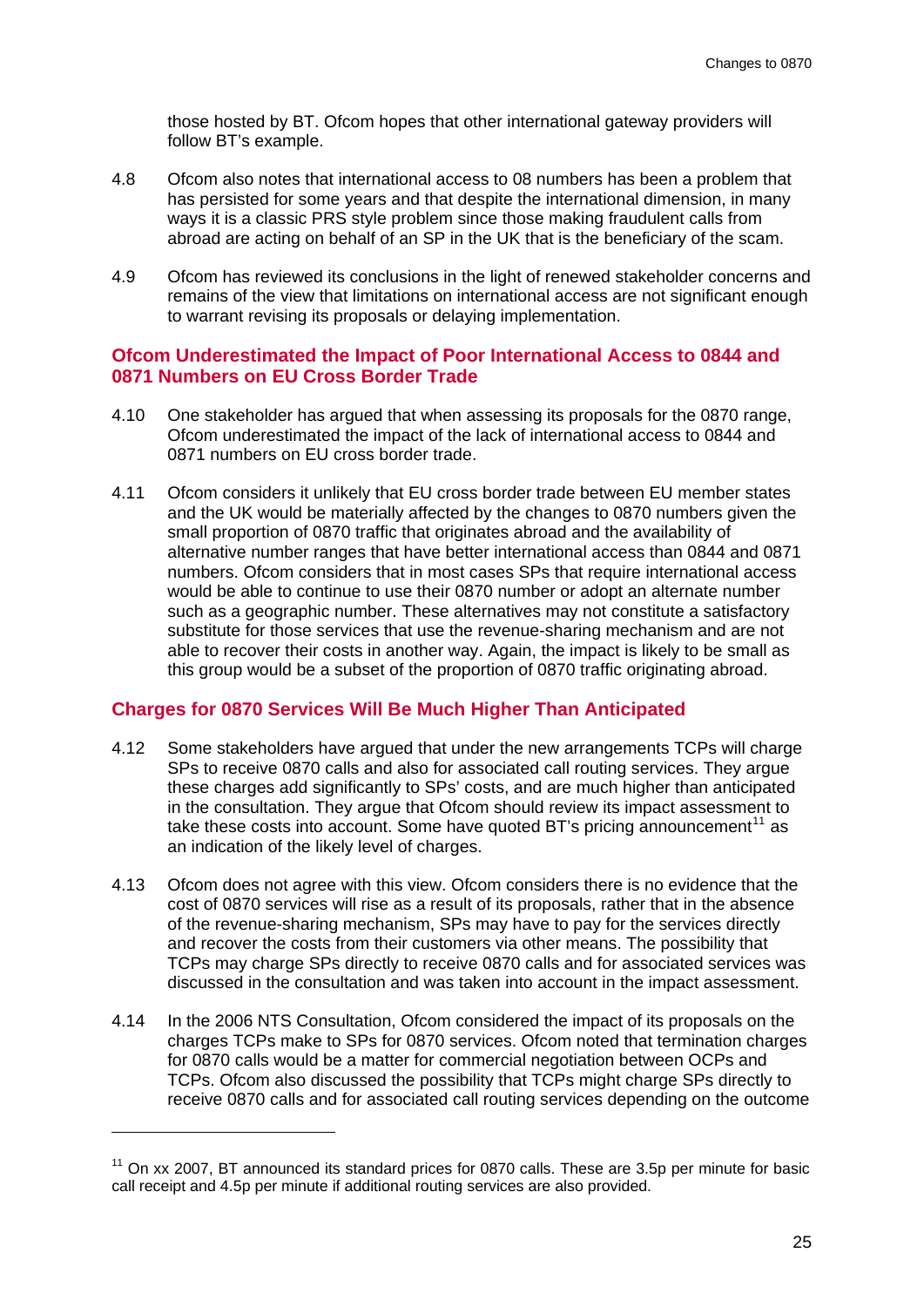of commercial negotiations (see paragraphs 6.38, 6.39 and 6.41). Ofcom also discussed the options available to SPs (paragraph 6.39), noting that SPs could either:

- continue to provide services on the same number without a revenue share (and possibly with higher charges from their SPs for the services they receive in connection with calls to their NTS number) and either absorb the loss of revenue and possible additional costs or raise charges in downstream markets to cover the loss;
- migrate their services to either the 0844, 0871 or 09 ranges and continue revenue sharing with regulatory underpinning; or
- exit the NTS market.
- <span id="page-25-0"></span>4.15 Given these options, Ofcom considers SPs would be able migrate to an alternate number to avoid additional charges or to recover any additional charges levied by TCPs/resellers for 0870 services from charges for their goods or services provided in downstream markets and should not therefore incur losses. Consequently, Ofcom considers additional charges incurred by SPs for 0870 services should not be counted as a cost of Ofcom's proposals and does not consider the precise level of charges for 0870 services to be material to the impact assessment.
- 4.16 Ofcom also notes that it allowed an extended implementation period in order to give businesses time to prepare for this change and to budget for any additional charges.

### **Ofcom Didn't Give Sufficient Prominence to the Possibility that SPs Might Need to Pay to Receive 0870 Calls**

- 4.17 One stakeholder has argued that Ofcom did not give sufficient prominence in the 2006 NTS Consultation, associated plain English summary and press release to the possibility that SPs might have to pay to receive calls and for associated network services. They argue that SPs were not therefore adequately forewarned about the likely impact of Ofcom's proposals. They argue that this lack of prominence amounted to a failure to consult effectively in line with Ofcom's statutory obligations.
- 4.18 In the 2006 NTS Consultation, Ofcom clearly signalled that its proposals would be likely to have a major impact on the financial arrangements for 0870 calls. The consultation summary, press release and plain English summary all clearly stated that Ofcom's proposals would be likely to result in a large reduction in retail prices for 0870 calls and the cessation of revenue-sharing. Ofcom therefore considers that sufficient clarity was provided.
- 4.19 Ofcom also notes that the charges paid by SPs to CPs are a commercial matter and are likely to vary according to a range of factors such as the charging models adopted by CPs, 0870 call termination charges (also subject to commercial negotiation), other services provided in addition to basic termination, call volumes and overall contract size. Ofcom therefore considers it would have been difficult to provide any meaningful guidance in the consultation about charges SPs pay for 0870 services and that to do so would have been inappropriate as it would be likely to have set expectations that may have been misleading.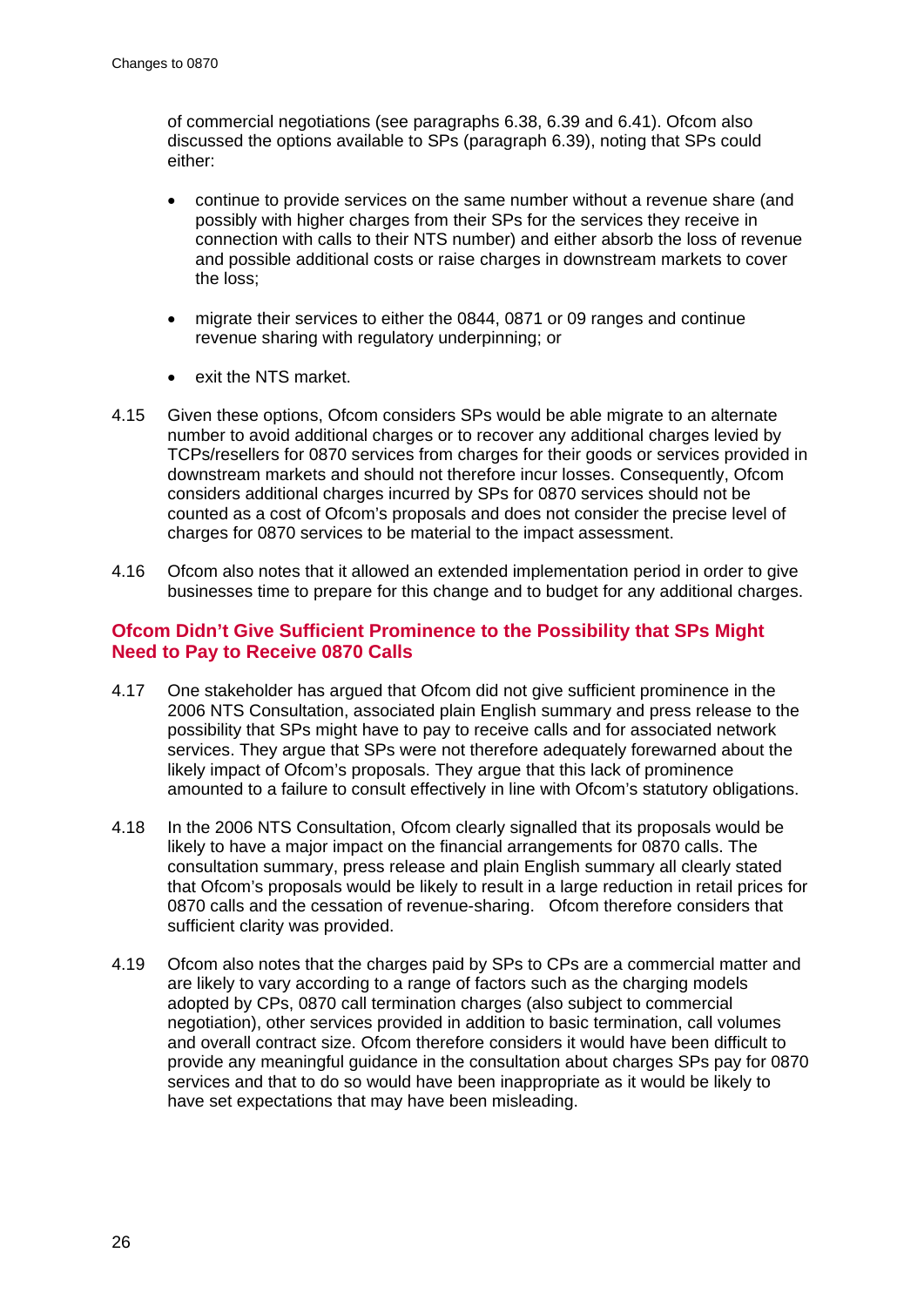### **Charging Service Providers for 0870 Services is Inefficient**

- 4.20 One stakeholder has argued that the new arrangements for 0870 calls are likely to result in a 'double billing and collection inefficiency' that was not taken into account in Ofcom's impact assessment. The argument here is that it would be inefficient for callers to pay call charges and also for TCPs to charge SPs for 0870 calls and associated network services that are funded from 0870 call charges under the current arrangements. They also argue that billing and collection costs for calls charged at just a few pence per minute are very significant.
- 4.21 Ofcom agrees that the current arrangements provide an efficient micro-payment mechanism by which individual callers may be charged small sums of money. For example, an 0870 number may provide an efficient mechanism by which an SP might charge a caller 20p from a 5 minute call via a revenue-sharing arrangement with a TCP. In this context we agree that billing and collection costs may be significant.
- 4.22 Ofcom does not agree that it is inefficient for TCPs to charge SPs directly for 0870 services. SPs would typically receive multiple calls and may also purchase additional services (such as call routing services) and therefore the sums involved are larger than for individual calls. Ofcom therefore does not agree that the impact assessment should be revised.
- 4.23 Ofcom acknowledges that some TCPs and resellers may feel their services are better suited to the revenue-sharing mechanism than direct billing. In such cases, TCPs and resellers have the option of using an alternative number range.

#### **Insufficient Change Number Announcement Capacity**

- 4.24 One stakeholder noted that BT has indicated that it may not have Changed Number Announcements ('CNA') capacity for all its 0870 customers and was concerned this will force SPs to retain their 0870 numbers and incur additional call termination charges. The stakeholder argued that Ofcom should review its impact assessment to take into account the additional costs that SPs would incur.
- 4.25 Businesses that decide to migrate to new numbers have a variety of options for handling calls to their 0870 numbers. Ofcom assumed that most users would wish to continue to answer 0870 calls for an interim period and only a minority of users would wish to deploy CNA.
- 4.26 When assessing migration costs, Ofcom did not assume that demand for CNA would exceed supply. Indeed, it is not clear that demand will actually exceed supply, and this restriction may, in any case, apply only to the minority of 0870 users that are hosted by BT. As discussed in paragraph [4.15](#page-25-0), Ofcom would also assume that businesses would in general be able to recover any additional termination charges and would not therefore incur losses as a result of CNA capacity limitations. Ofcom therefore assumes that any impact on migration costs would be minimal.

#### **BT Does Not Plan to Charge 0870 Calls Above its Geographic Rates**

4.27 One stakeholder argued that BT's announcement that it intends to charge 0870 calls at geographic prices will alter the impact of the Ofcom's measures for 0870 by preventing TCPs from requiring BT to charge calls to their 0870 numbers at higher rates.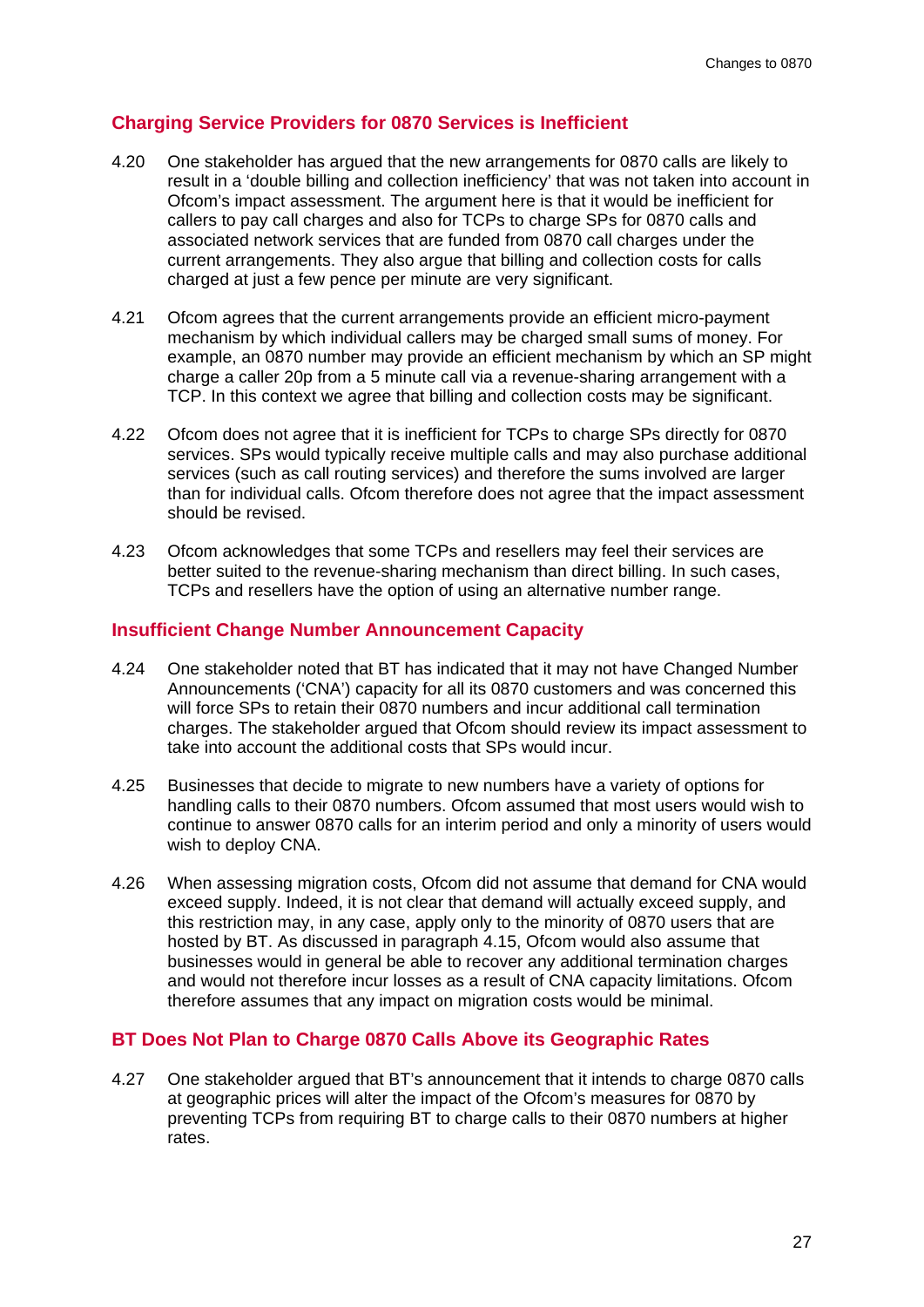4.28 Under existing arrangements TCPs are not able to specify the charges that apply to 0870 calls. Oftel established 0844 and 0871 expressly to allow this without changing the requirement that 0845 and 0870 should be priced at headline local and national rates less any discounts OCPs choose to offer. The forthcoming changes to the designation for 0870 calls in the National Telephone Numbering Plan are not intended to introduce the ability for TCPs to set retail prices for 0870 calls from the BT network. Rather, they are designed to repair and extend the linkage between 0870 call charges and the national geographic call charges consumers actually pay. Under the new arrangements, BT and other OCPs will continue to set retail prices for 0870 calls. BT's decision to charge 0870 calls at geographic rates does not therefore close off any option for TCPs or alter the impact of Ofcom's measures.

### **Ofcom Underestimated the Proportion of Businesses Likely to Migrate From 0870 Numbers**

- 4.29 One stakeholder believes that Ofcom may have underestimated the proportion of businesses likely to migrate from 0870 numbers (if our proposals are implemented) by failing to inform a sample of businesses canvassed that the proposed changes to 0870 calls might result in them have having to pay to receive 0870 calls.
- 4.30 This is not the case, as reported in the 2006 NTS Consultation, (see paragraph A14.3) the businesses were informed they might have to pay to receive calls.

#### **Ofcom Should Delay the Changes to 0870 and 0871**

- 4.31 Some SPs and TCPs asked Ofcom to postpone the changes to 0870 calls and implementation of PhonepayPlus regulation for 0871. They argued that SPs have not been able to decide whether to retain their existing 0870 numbers or to migrate to an alternative number range because important information is not yet available. Their view is that in order to make their decision, SPs need to know:
	- the commercial arrangements for 0870 services under the new arrangements so that they can quantify the overall cost of continuing to operate their services on 0870 numbers;
	- the Code of Practice that PhonepayPlus will apply to 0871 numbers, so that they can decide whether 0871 numbers would be suitable for their services; and
	- the commercial arrangements for 03 services so that they can decide whether 03 numbers would be suitable for their services.
- 4.32 Some SPs and TCPs have also argued that once they are in possession of this information they would need a further extended period of at least a year to migrate their services to new number ranges if necessary.
- 4.33 These stakeholders argued this information will not be available until:
	- Call termination charges for 0870 and 03 calls are agreed, most likely via dispute(s) resolved by Ofcom; and
	- PhonepayPlus has published its policy statement on its Code of Practice for 0871 regulation and Ofcom has completed its consultation to approve the 0871 Code.
- 4.34 Ofcom considers that it would be useful but not essential for SPs to have information on the wholesale charges before deciding how to react to the changes. Ofcom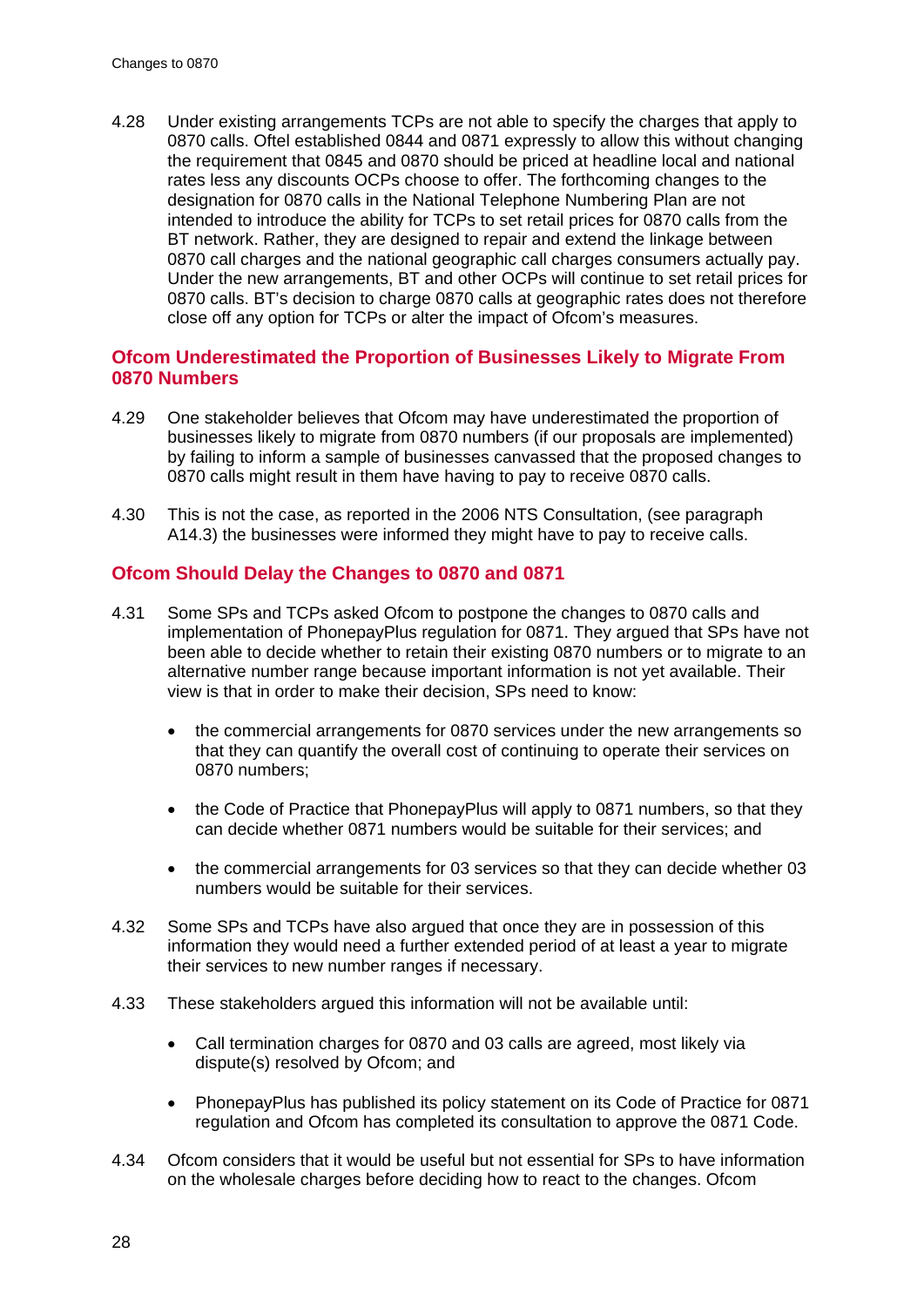considers that for most SPs, the broad scale of the change to financial arrangements for 0870 calls will be the deciding factor in their decision to retain their 0870 number or to migrate. These are driven by the reduction in retail prices on BT lines from about 6p to 3.25p (per minute in the daytime) and the withdrawal of regulatory support for revenue sharing. Ofcom acknowledges that some TCPs/resellers may choose not to finalise their commercial terms for SPs until 0870 call termination charges are determined. Ofcom also considers that TCPs/resellers could assist their SP customers by giving indicative pricing based on Ofcom's proposed rates in the draft dispute determination published in November 2007. SPs also have the option to postpone their decisions until revised commercial terms for 0870 calls are agreed. Those that take this approach and subsequently decide to migrate to an alternate number range may need to operate their 0870 services under new terms for a period until migration has been completed. Ofcom considers that during the extended notice period provided, SPs have had ample time to consider their options and to budget for the additional charges for their 0870 services based on reasonable assumptions. As noted in paragraph [4.15,](#page-25-0) Ofcom would expect that SPs to be able to recover any additional costs for 0870 services from charges for goods or services provided in downstream markets and should not therefore incur losses.

- 4.35 Ofcom notes that termination charges for 03 calls have been agreed services are already in operation. Ofcom would only intervene in this if we were required to resolve a dispute, a process that normally takes 4 months. However, Ofcom concedes there is a possibility of a dispute between CPs about termination charges following the conclusion of the dispute on 0870 call termination charges currently being considered by Ofcom.
- 4.36 In relation to the changes affecting 0871, PhonepayPlus published its statement on how the 11<sup>th</sup> Code of Practice will be applied to 0871 services in November 2007. In parallel with this consultation on 0870 changes Ofcom is also consulting<sup>[12](#page-28-0)</sup> on a proposal to modify the PRS Condition (effectively extending PRS regulation to 0871 numbers).
- 4.37 As a consequence of this most stakeholders will have sufficient detail about the likely nature of 0871 regulation to make an informed decision about the suitability of the 0871 range for their services. Service providers considering a move to 0871, also have the option of delaying their decision until Ofcom publishes the policy statement on 0871 regulation later this year.

-

<span id="page-28-0"></span><sup>12</sup> <http://www.ofcom.org.uk/consult/condocs/087prs/>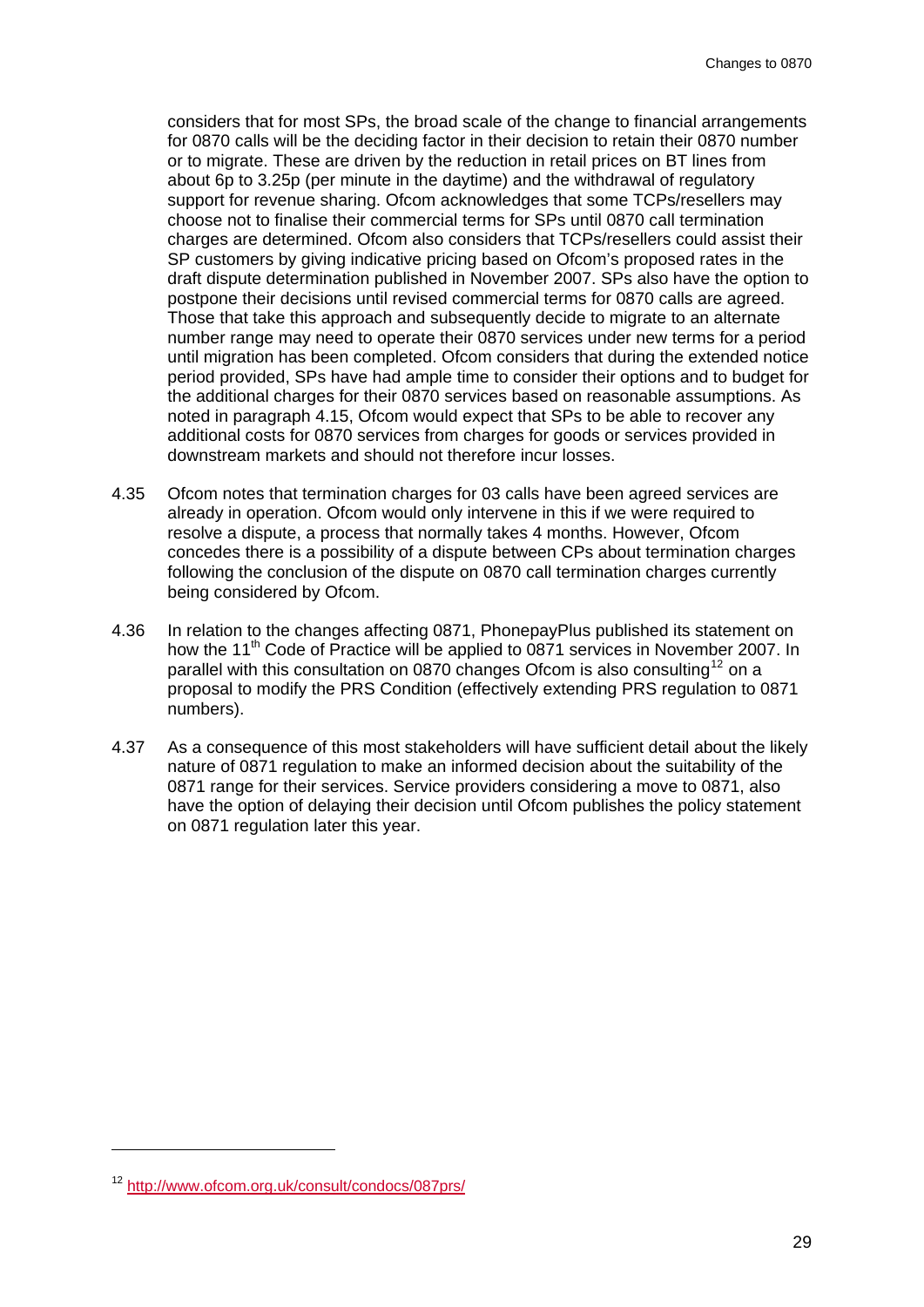# <span id="page-29-0"></span>**Section 5**

# **Option Appraisal and Impact Assessment**

# **Introduction**

- 5.1 The analysis presented in this section represents an impact assessment, as defined in section 7 of the Communications Act 2003 (the Act).
- 5.2 You should send any comments on this impact assessment to us by the closing date for this consultation. We will consider all comments before deciding whether to implement our proposals.
- 5.3 Impact assessments provide a valuable way of assessing different options for regulation and showing why the preferred option was chosen. They form part of best practice policy-making. This is reflected in section 7 of the Act, which means that generally we have to carry out impact assessments where our proposals would be likely to have a significant effect on businesses or the general public, or when there is a major change in Ofcom's activities. However, as a matter of policy Ofcom is committed to carrying out and publishing impact assessments in relation to the great majority of our policy decisions. For further information about our approach to impact assessments, see the guidelines, Better policy-making: Ofcom's approach to impact assessment, which are on our website: [http://www.ofcom.org.uk/consult/policy\\_making/guidelines.pdf](http://www.ofcom.org.uk/consult/policy_making/guidelines.pdf)

#### **The September 2005 NTS Consultation**

- 5.4 In the September 2005 NTS Consultation Ofcom described its research and the policy issues that it had identified. Ofcom defined its policy objectives for NTS, assessed a range of options to address those issues and proposed to implement a package of measures (selected from the options) over the following two years to address the policy issues.
- 5.5 The September 2005 NTS Consultation also contained Ofcom's Impact Assessment for the package of measures. Ofcom revised certain aspects of its proposals and it's Impact Assessment in light of the responses to the consultation. A summary of the proposals made is contained at Annex 1 of this document.
- 5.6 One of the measures proposed was to improve pricing transparency for 0870 calls by repairing the broken linkage with the prices charged by OCPs for geographic calls and removal of the regulatory support for revenue sharing.
- 5.7 The analysis presented in this section constitutes an addition to the impact assessment provided in the September 2005 NTS Consultation as modified in the April 2006 NTS Statement.

### **Revised options for 0870 policy**

5.8 As a direct consequence of the withdrawal of the ability to use pre-announcements Ofcom has considered other means for achieving improved price transparency and consumer price awareness on 0870 calls. Having considered a number of alternatives, Ofcom developed two options for implementing the stated policy. This section discusses the merits and disadvantages of each and why Ofcom is proposing its chosen option.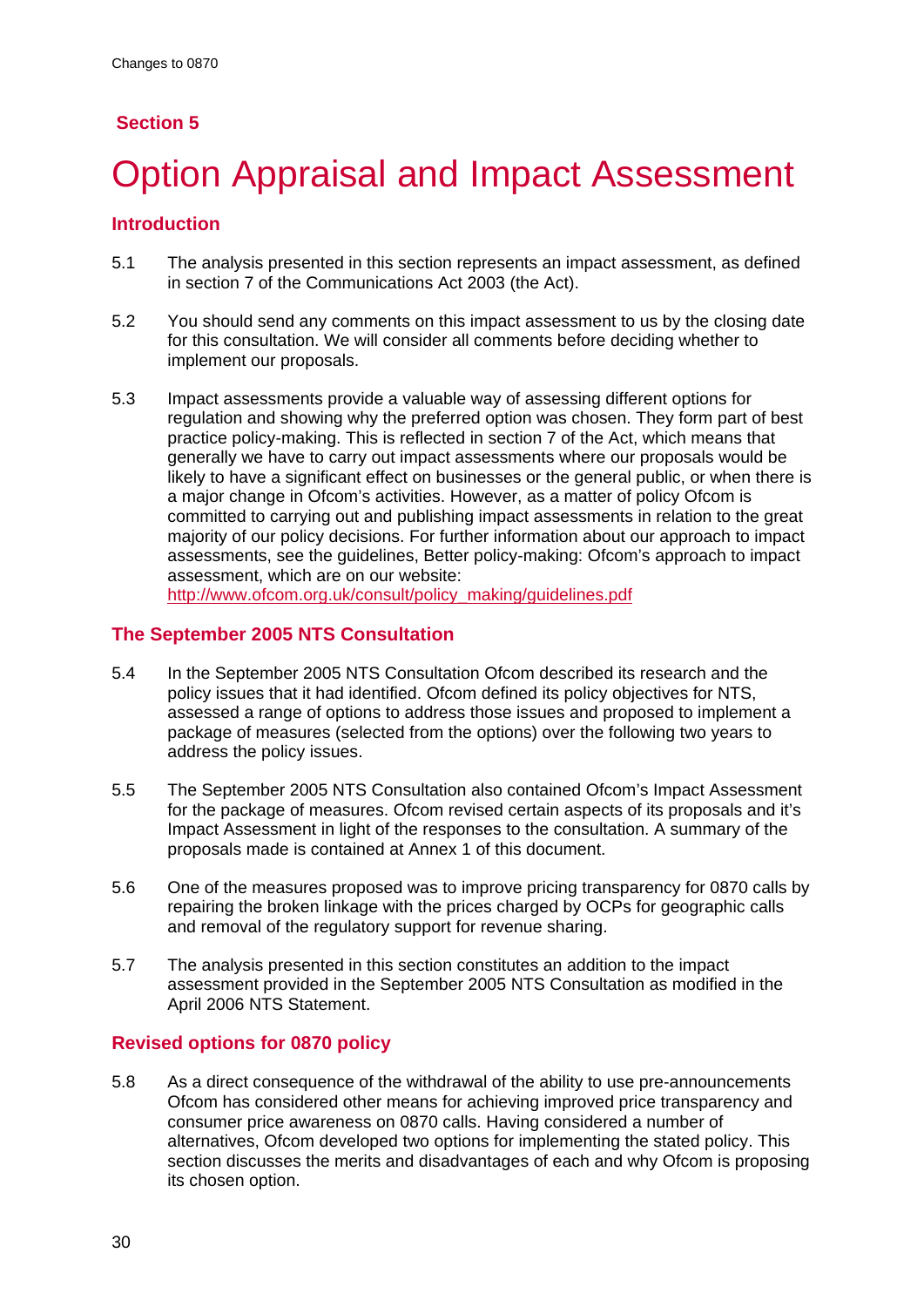- 5.9 The two options we have discussed are:
	- Option A to require all OCPs to charge 0870 calls at no more than the price of geographic calls and also require 0870 calls to be included in call packages on the same basis as geographic calls; and
	- Option B to align 0870 and geographic call prices but retain the ability for OCPs to charge different prices on condition they comply with a strengthened set of price publication requirements for 0870 (and NTS) calls.

**Option A** – all OCPs should charge no more than their geographic price for 0870 calls and include these in discount schemes and price bundles in the same way as for geographic calls.

#### **Benefits**

- 5.10 This option has the advantage of removing any ambiguity surrounding the commonly used description of 0870 calls as 'national rate'.
- 5.11 Currently few if any fixed OCPs charge the same for 0870 calls as for geographic calls. Some mobiles charge the same inland rate for some NTS calls and for geographic calls which have exceeded the free call allowance included within packages and bundles. BT charges most of its customers more for 0870 calls and does not count any 0870 calls in inclusive bundles. Other fixed networks charge similar or higher rates than BT again excluding 0870 calls from bundles. Mobiles often charge considerably more than fixed networks and again exclude 0870 calls from bundles.
- 5.12 Despite these differences providers of services using 0870 numbers commonly advertise calls to their services as national rate. TCPs selling 0870 numbers also sell them on the basis that services can be charged for at the national rate. This practice is entirely misleading but continues despite efforts by Ofcom, the Advertising Standards Authority and Trading Standards authorities to prevent it.
- 5.13 Requiring all OCPs to charge the same as for their geographic calls would address the price transparency issues and ensure that consumers are not being misled by confusing pricing messages. It would establish a general rule that 0870 calls would not be more expensive than geographic calls, which consumers could rely on and which help to restore consumer confidence in the 0870 range.

#### **Disadvantages**

- 5.14 The main disadvantage of Option A is that it is a comparatively interventionist form of regulation which would reduce the pricing freedom of OCPs with respect to 0870 calls. Ofcom has a statutory duty to minimise the burden of regulation and to adopt the least interventionist approach which is likely to be effective in achieving the relevant policy objective, which in this case is price transparency.
- 5.15 It should be noted in this context that, under Option A, OCPs would not be required to charge a standard, uniform price for 0870 calls. They would still have the ability to set their own rates, and to compete against each other on that basis. The constraint in this case relates to the relationship between 0870 and geographic call charges, and the requirement to include 0870 calls in calling plans. This is a more interventionist approach than Option B, the focus of which is on the provision of better information on 0870 call prices.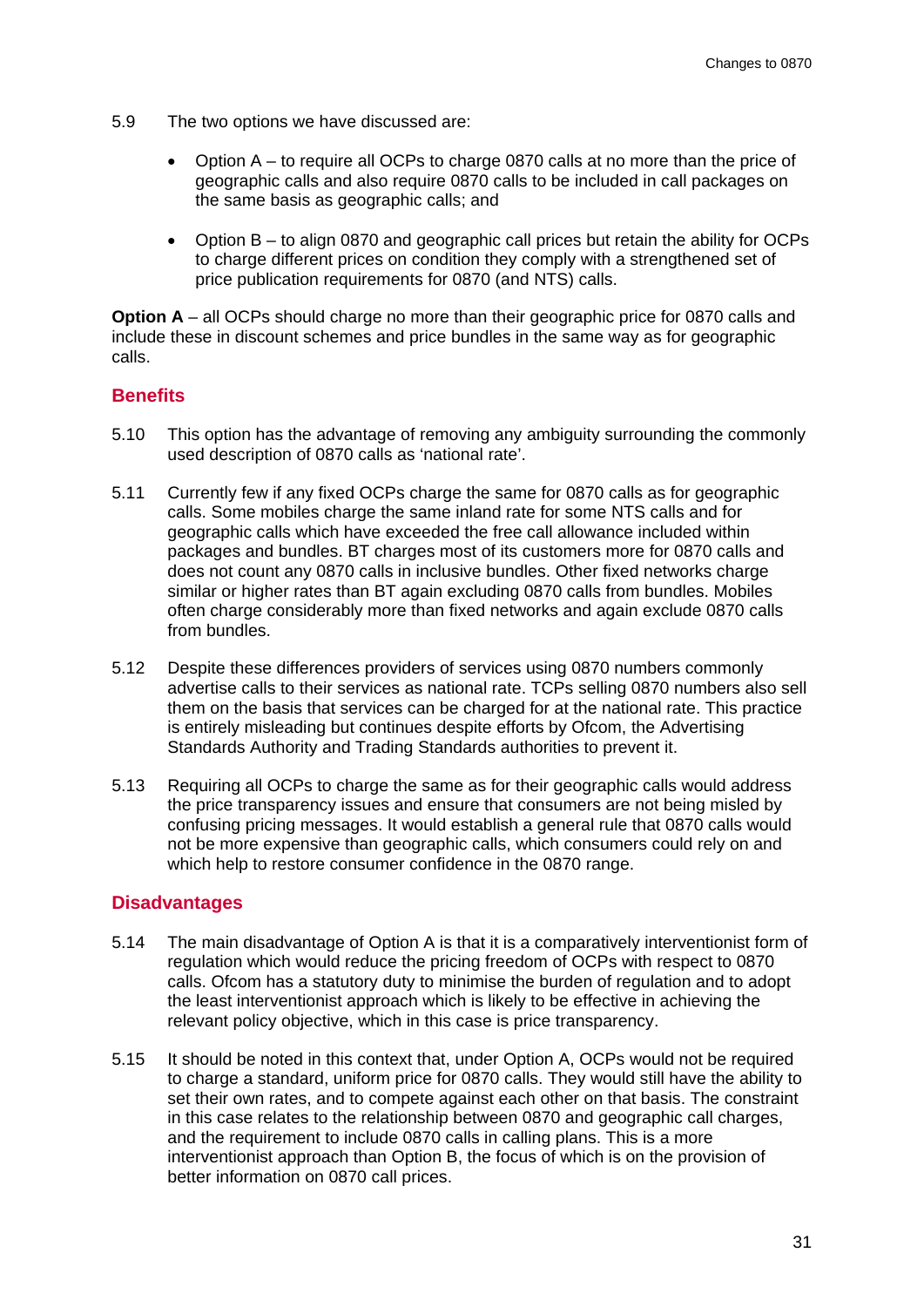# **Impact for Consumers**

- 5.16 From a price transparency perspective, consumers would benefit from Option A because it would establish a general rule that 0870 calls cost no more than calls to geographic numbers, and are included in calling plans in the same way as geographic calls.
- 5.17 Against this, it is possible that some consumers might be negatively affected by the requirement to treat 0870 calls in the same way as geographic calls. In a competitive market, suppliers often choose to reflect differences in the costs of service provision or consumer willingness-to-pay in the prices they charge for different services. Following the implementation of the proposed reforms, the costs of providing 0870 calls may still be marginally higher than the costs of geographic calls, and the demand characteristics of the two call types may also differ.
- 5.18 Given the freedom to choose, some OCPs might therefore continue to charge somewhat higher rates for 0870 and geographic calls, even after the proposed reforms (notably the removal of 0870 calls from the NTS Call Origination Condition and the probable end of revenues sharing on this range) have been put into effect. As a result, it is possible that Option A would lead to lower prices for 0870 but marginally higher prices for geographic calls. Depending on their pattern of call usage, some consumers may be worse off as a result.

#### **Impact for Communications Providers**

- 5.19 Option A is unlikely to raise any concerns for TCPs who will be paid the same for terminating 0870 calls under both Options A and B. This is because the majority of calls either originate from BT lines or are routed via the BT network for termination on other TCPs networks. BT is thereby responsible for virtually all termination payments even where calls are originated by other OCPs. BT's wholesale payments for termination will be the same in all cases regardless of which network originates the call or how much consumers are charged.
- 5.20 OCPs, however, face a possible reduction in revenues by virtue of having to include 0870 calls in packages and bundles. As a consequence OCPs would face absorbing the loss in revenue or increasing their package or geographic call prices to compensate

**Option B** – all OCPs should charge their geographic price for 0870 calls and include these in discount schemes and price bundles in the same way as for geographic calls. Those that elect not to do so must comply with specific price publication requirements contained in the revised General Condition 14.2, extended to include 0870 calls. This option would be accompanied by an active programme of compliance monitoring and enforcement action would be taken where required.

### **Benefits**

5.21 This option would put the onus firmly on CPs to ensure that their customers know how much they are paying for 0870 calls. The existing price publication rules for NTS calls would be applied to 0870 calls and these rules would be amended to include an explicit requirement to indicate on price lists and promotional material whether 0870 calls are included in calling plans; where they are not included, the maximum charge for 0870 calls, or some broader category of NTS calls, would have to be stated. Option B also addresses the practice by some CPs of referring to 0870 calls as national rate in advertising, promotional material and retail bills when their prices for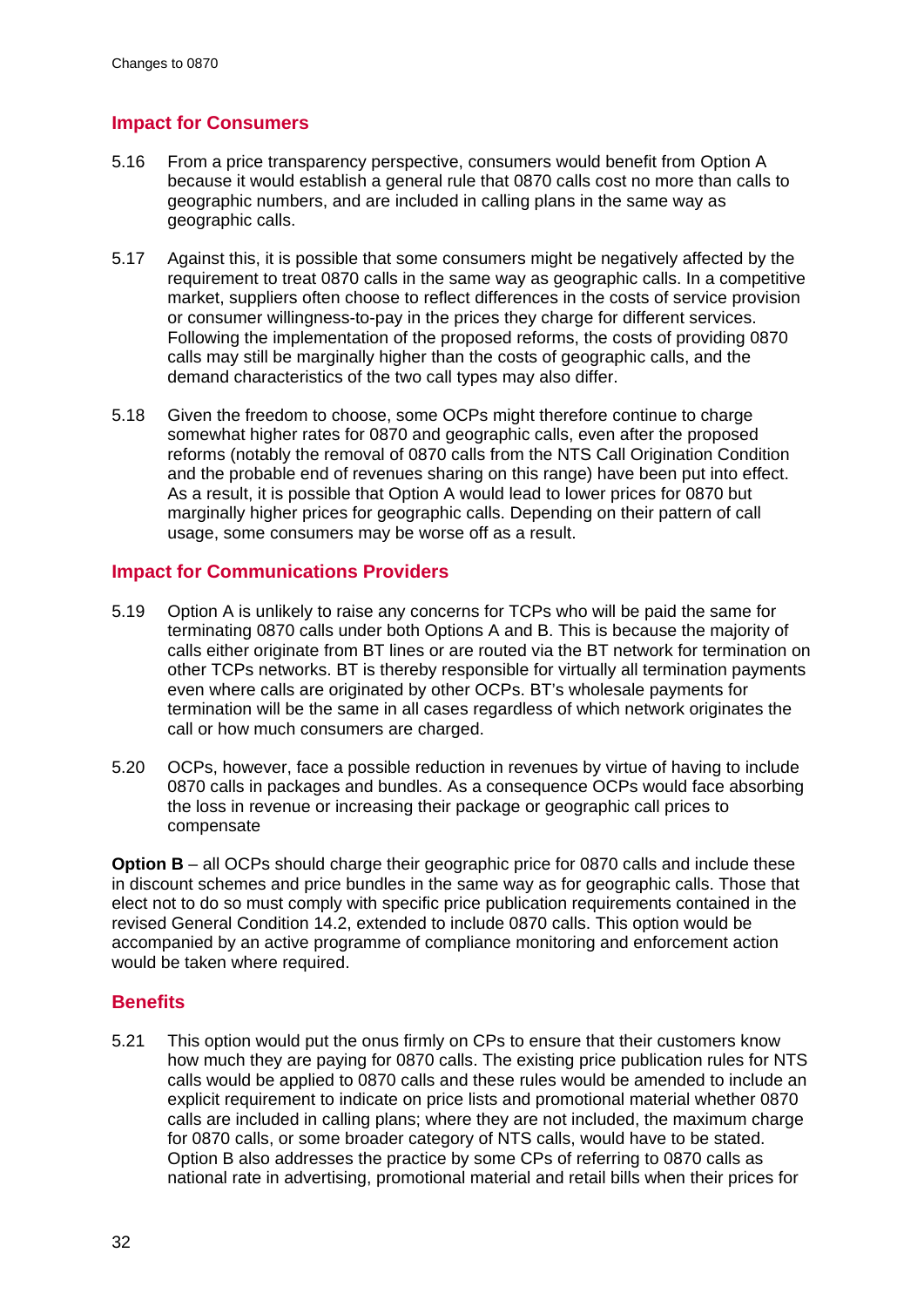0870 and geographic calls are not the same. The new rules state that CPs should only refer to 0870 calls as national rate in their advertising, promotional material and retail bills where these prices align with their geographic call prices. Ofcom recognises that implementing this new rule may have implications for some billing systems and we welcome comments on how long would be needed to make the necessary changes.

5.22 We consider that this option would lead to an improvement in price transparency for 0870 calls and should contribute to an improvement in consumer price awareness. We acknowledge that there is inevitably some uncertainty over the likely impact on price awareness, as some consumers may pay little attention to the pricing information included in price lists and promotional material. We would therefore propose to monitor the impact of this option on price awareness, through periodic consumer research. If, within 12 months of the introduction of the new rules, the results of this research indicated that the policy was having little effect, we would review the policy and consider how it might be strengthened, including for example through a move to Option A.

#### **Disadvantages**

- 5.23 The main question mark against Option B is around how effective it would be in raising consumer awareness of 0870 call prices. Whilst it would ensure that consumers have access to price information, on both price lists and promotional material, there is of course no guarantee that all consumers would take the time to read it. Unlike Option A, it would stop short of establishing a general rule that 0870 calls should cost no more than geographic calls. As a result, some consumers may be less aware of how much they will be charged, when they make 0870 calls.
- 5.24 It is not possible at this stage to gauge with any precision the likely effectiveness of Option B in raising price awareness. The impact of the existing price publication requirements for NTS calls might have provided some guide, but no research evidence is yet available on this matter, and patchy compliance by CPs with the existing rules would in any case hamper a proper evaluation.
- 5.25 We would therefore propose, if Option B is implemented, to monitor both compliance with the new rules and their effectiveness in raising price awareness through periodic consumer research. If it fails to achieve the desired improvement ion price awareness, stronger measures would be considered.

#### **Rationale for choosing Option B**

- 5.26 In February 2007, we made the decision to introduce the 03 number range, which was designed to increase certainty, trust and confidence in the numbers that consumers use to call public services, voluntary organisations and companies who want a national presence.
- 5.27 While non-geographic numbers starting with 08 were being used as a single point of contact for businesses and public services that have a national presence and identity, consumers expressed a poor level of confidence in those numbers, with many not knowing that revenue sharing operated on those services.
- 5.28 We therefore created the 03 number range for those organisations who desired a national presence, but who did not want consumers to pay call charges above geographic rates for calling them.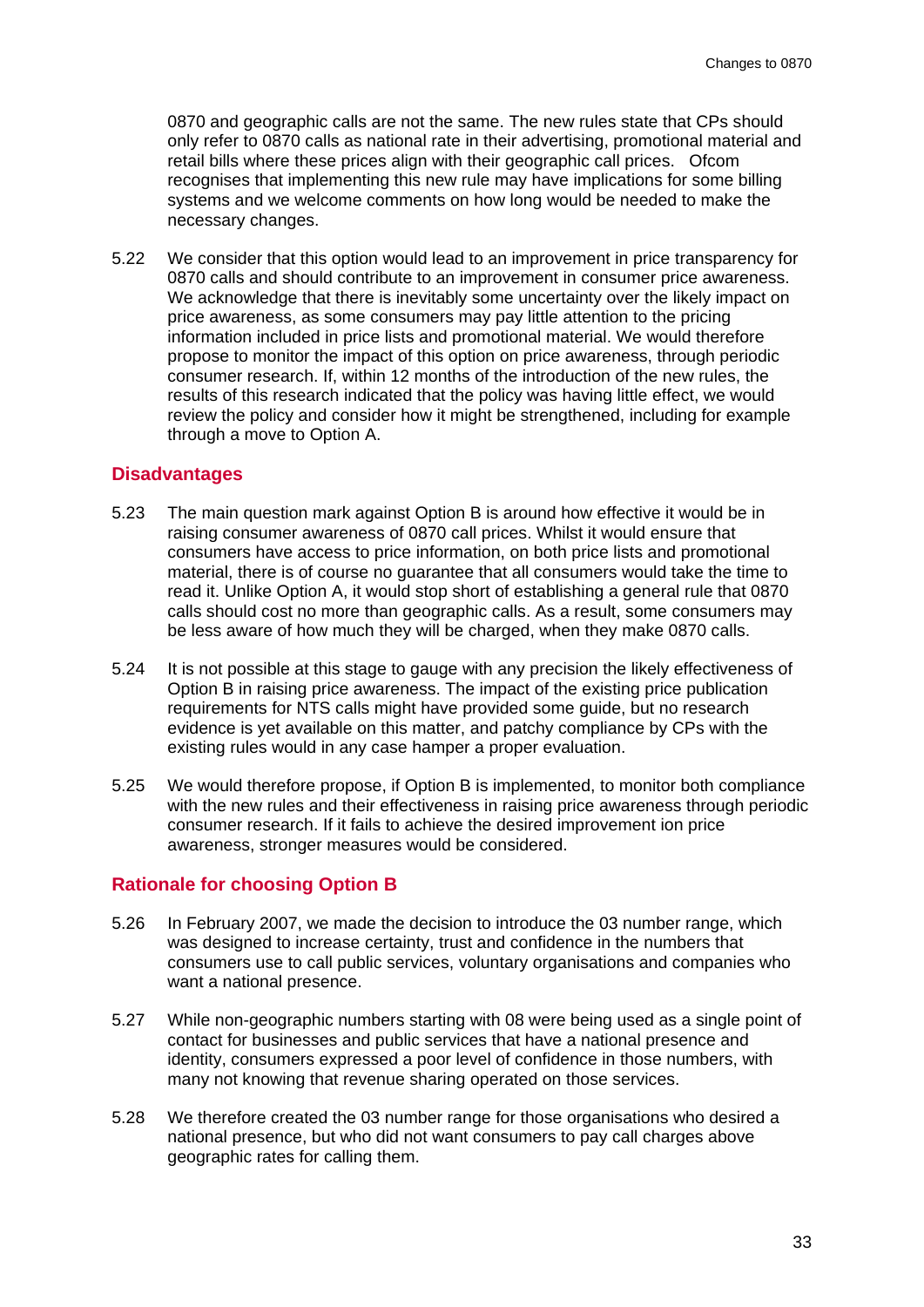- 5.29 The key features of the 03 number range are:
	- a strict requirement that the call tariffs for 03 numbers are the same as the call tariffs to geographic (01 & 02) numbers;
	- the same discounts that apply to geographic numbers apply to 03 numbers; and
	- a prohibition on revenue sharing.
- 5.30 We believe the introduction of the 03 number range and the conditions imposed on it are appropriate as it is a new and easily identifiable number range for end users who wish to provide a national service to their customers with the additional benefit of providing the same level of consumer trust attached to geographic numbers.
- 5.31 The 03 number range provides a means to reduce demand on some 08 numbers and has increased transparency in charging by creating a clear distinction between revenue sharing and non-revenue sharing numbers.
- 5.32 The introduction of the 03 number range while retaining the 08 number range for revenue sharing services was a proportionate way to promote consumer confidence and trust.
- 5.33 We do not think, at present, there are similar arguments in favour of linking call tariffs for 0870 numbers to geographic call tariffs as there are alternative means available to increase transparency in charging for calls to these numbers that should be fully explored first.
- 5.34 A further reason for not proposing the 03 rules for 0870 is that it would be much more disruptive to change the pricing rules for an established and widely used number range such as 0870 than for a new range such as 03. The potential impact of including 0870 calls within flat rate calling plans, for example, would be much greater than the impact of including 03 calls, as the volume of calls would be much greater. The likelihood of consequential increase in the cost of call packages would also be correspondingly higher.
- 5.35 Under Option B, Ofcom expects average 0870 call prices from fixed networks to fall significantly. This is because the removal of the Call Origination Condition from 0870 calls is likely to lead to an end to revenue sharing on the range, and a significant reduction in the charges which OCPs have to pay to TCPs for terminating 0870 calls. The level of 0870 call termination charges under the new regime is currently the subject of a dispute between BT and a number of TCPs, the outcome of which remains, uncertain. Ofcom would nevertheless expect to see a significant reduction in termination charges from their current levels, and for this to be reflected in lower retail call prices.
- 5.36 In summary 03 and 0870 are quite different cases and the pricing rules that work for the former would present additional challenges if applied to the latter. Ofcom has therefore concluded that it would be premature at this stage to implement Option A on the 0870 range. We are determined that price transparency and consumer price awareness should be improved for 0870 calls. At this stage, however, we consider that CPs should take responsibility for achieving this objective by improving the quality of the price information made available to their customers. We therefore propose, in line with our duty to adopt the least intrusive method of achieving our regulatory objectives, to go ahead with the implementation of Option B. At the same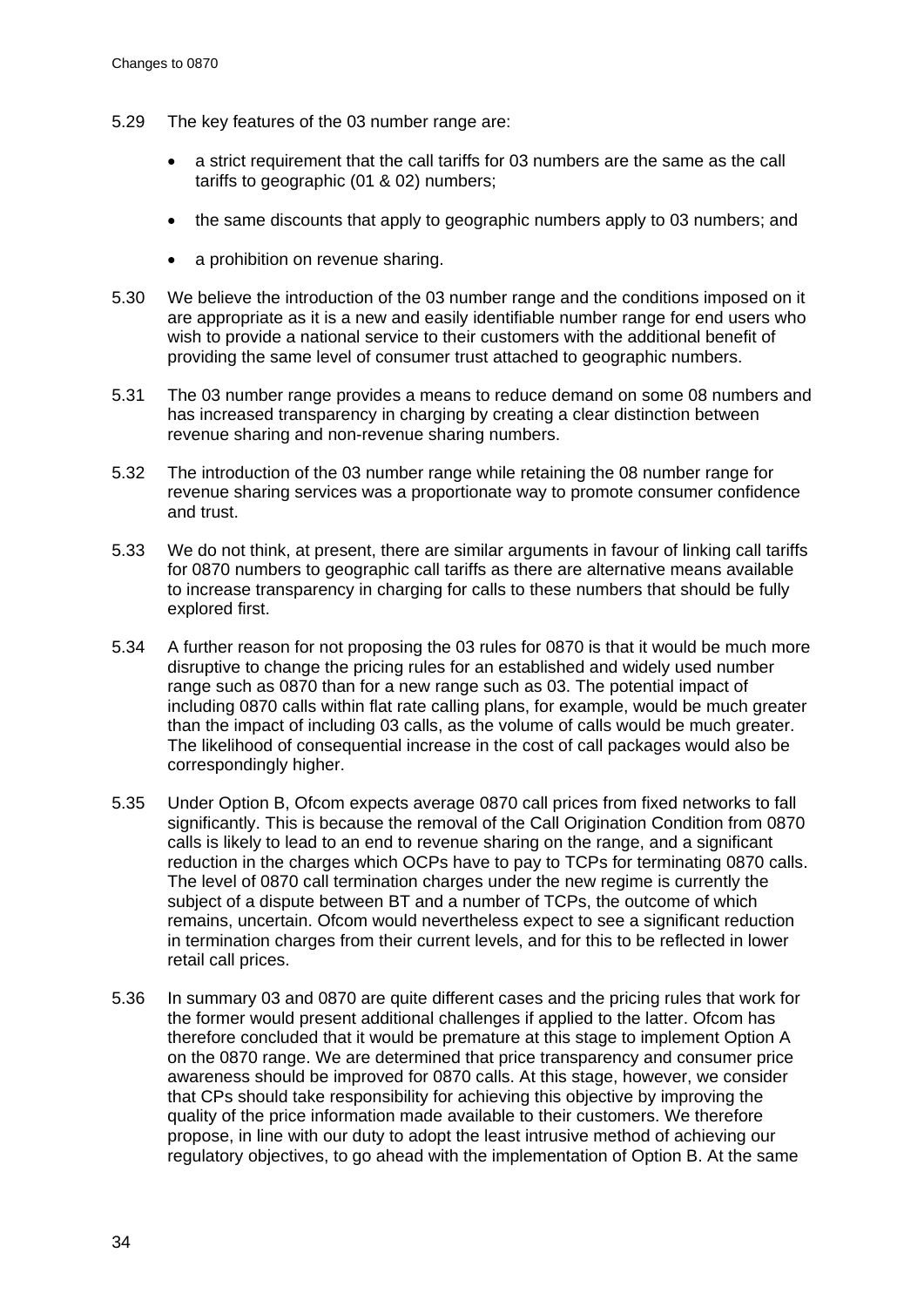time, we propose to monitor the effectiveness of this approach and to consider tougher measures if it fails to achieve the desired objective.

#### **Impact for Consumers**

- 5.37 The new designation of 0870 in the Numbering Plan describes how calls should be charged at geographic rates except where clearly stated in all published pricing materials. We consider it likely that some major fixed network operators will charge the same for 0870 and geographic calls. This in turn is likely to lead to some competitive pressure for other CPs to do the same. To the extent that CPs choose to align their 0870 and geographic call charges, the objective of price transparency will have been achieved, and consumer price awareness is likely to improve as a result.
- 5.38 To the extent that CPs choose not to align 0870 and geographic call prices, they will be required to state clearly the maximum charges for 0870 calls on price lists and promotional material. This requirement will be closely monitored and actively enforced and will again help to improve price transparency and awareness.
- 5.39 At the same time, as noted above, we would expect the implementation of Option B to be accompanied by a significant reduction in the price of 0870 calls, associated with the likely end to revenue sharing on this range.

#### **Impact for Communications Providers**

- 5.40 As previously stated TCPs will be unaffected by the choice of either Options A or B.
- 5.41 Option B is likely to be welcomed by OCPs who may regard the restriction of their pricing freedom on a well established and popular number range, under Option A, as disproportionate. Option B will allow competition to set the new prices for 0870 calls but Ofcom may still intervene if consumers' awareness of prices does not improve over time.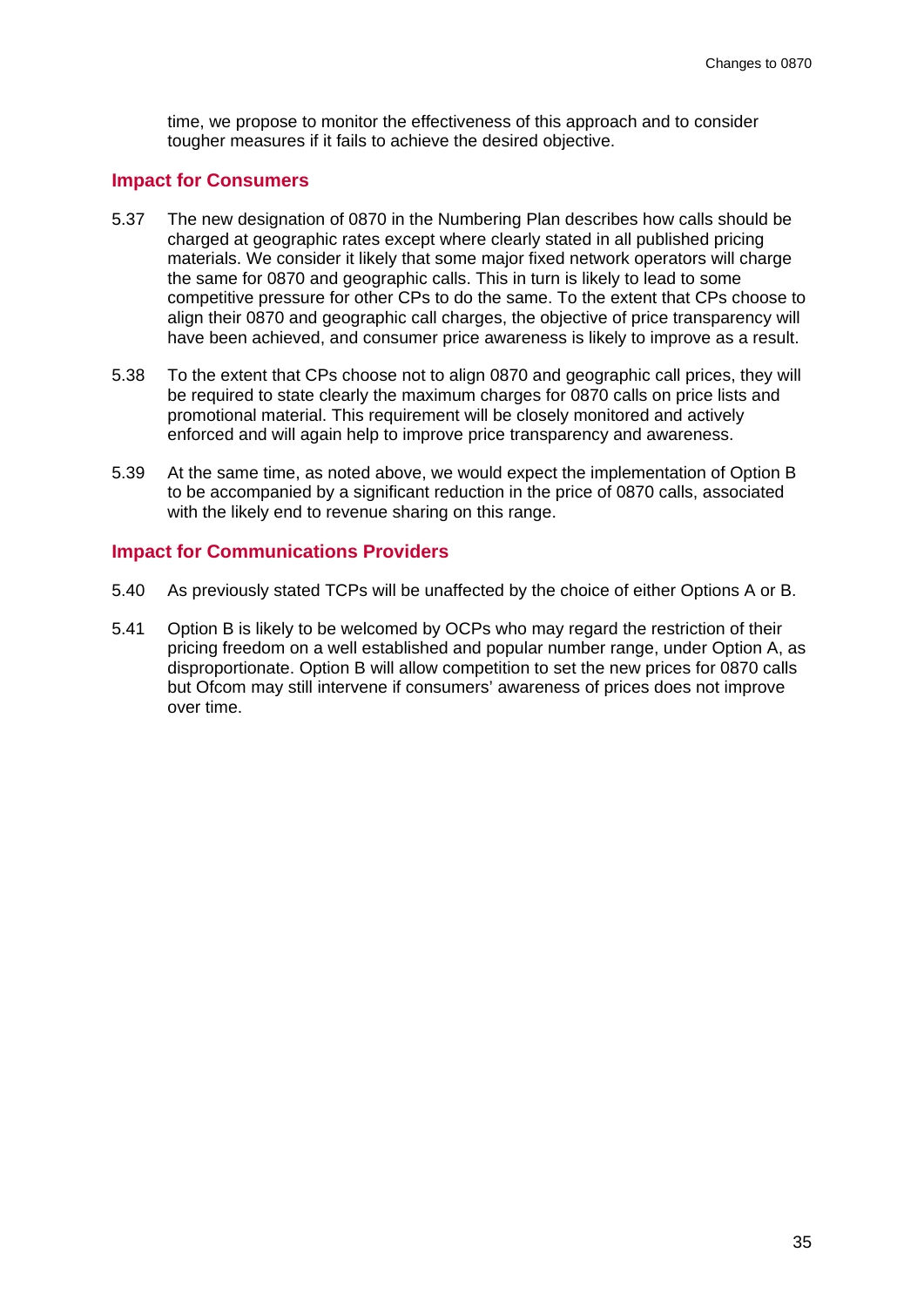# <span id="page-35-0"></span>**Section 6**

# **The Material Change Test**

- 6.1 As discussed in Section 3, we propose to remove the regulatory support for revenue sharing on 0870 calls. To do this we need to modify an SMP Condition in the market for call origination on fixed public narrowband networks.
- 6.2 Under section 86 of the Act, Ofcom may set, modify or revoke an SMP services condition without conducting a new market analysis process. if it is satisfied that there has not, since the condition was set or last modified, or since the relevant market power determination was made (as the case may be), been a material change in the market identified or otherwise used for the purposes of the market power determination by reference to which the condition was set or last modified.

### **Application of the Material Change Test to the Market for Call Origination**

- 6.3 Ofcom is, in accordance with section 86(1) of the Act, satisfied there has not been a material change in either the definition of the market for call origination on fixed public narrowband networks, or Ofcom's assessment of BT's SMP within this market, since the last full review of the this market in the 2003 Narrowband Market Review.
- 6.4 Ofcom's analysis and conclusions can be found at Annex 4 to this document.
- 6.5 In this context, it is to be noted that, were any material changes in economic and technological developments to occur in these markets in the future, Ofcom will consider appropriate timings for carrying out a market review of them under section 84(2) of the Act.
- 6.6 This is the second time that Ofcom has found no material change the first occasion was in Ofcom's "Review of BT's Network Charge Controls" published in August 2005 the 2005 NCCR).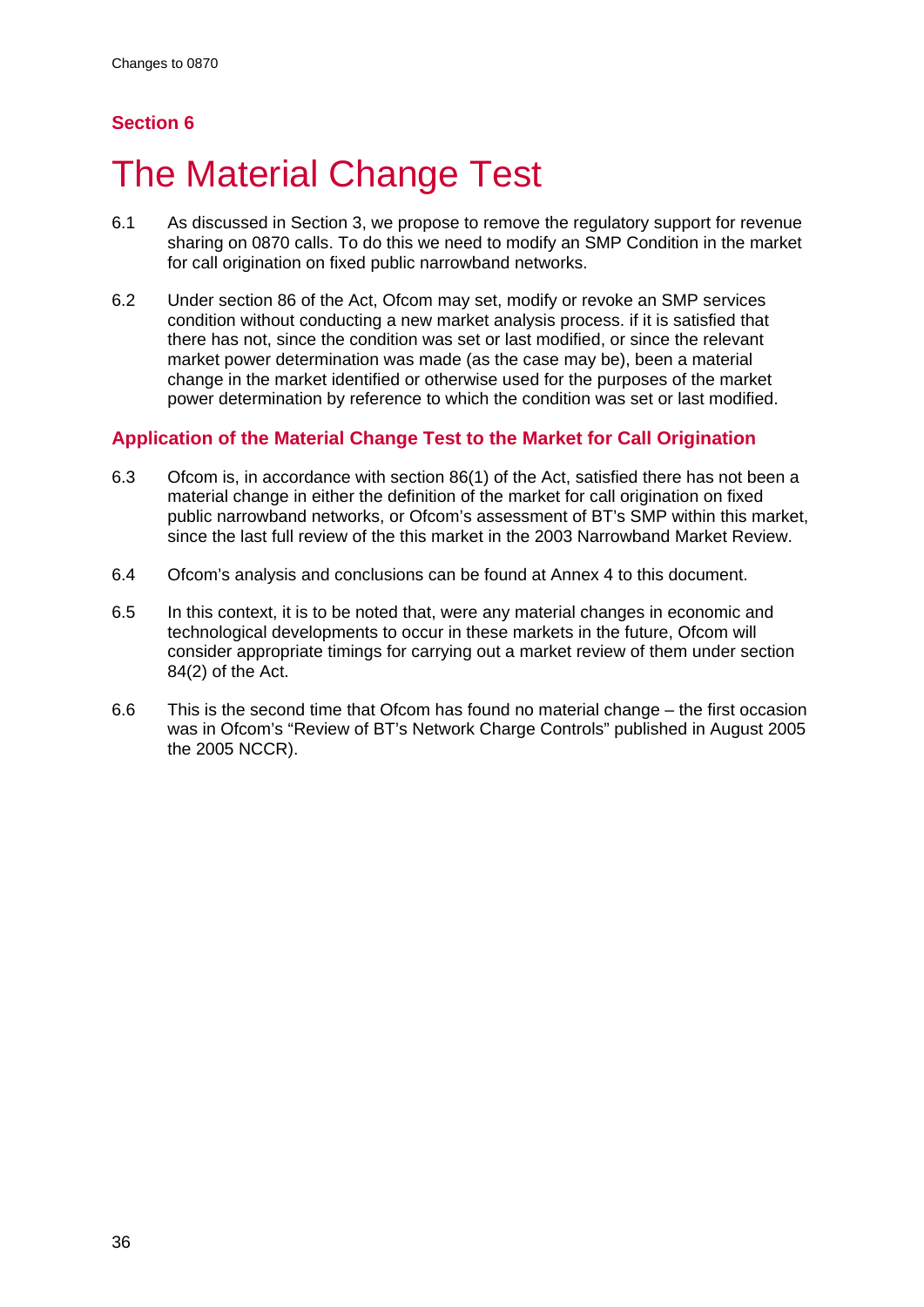### **Section 7**

# Legal tests for proposed modifications

- 7.1 Ofcom regulates the communications sector under the framework established by the Act. The Act requires that Ofcom meet certain legal tests when setting, revoking or modifying regulations. In this section, we list the legal tests that apply to each of the changes we are proposing to make. We then describe how we think the proposed changes satisfy the tests.
- 7.2 As discussed in more detail in Section 2 of this document, in the 2006 Statement, Ofcom concluded that it should make certain changes to the charging arrangements for 0870 calls and that they should take effect from February 2008 (referred to below as 0870 changes'). As described in Section 3, Ofcom proposes to make certain modifications to regulations in order to implement those changes.

#### **Purpose of this consultation**

- 7.3 The procedures for setting, modifying or revoking regulations are set out in Act. In this case the relevant sections are:
	- Section 60 modification of the Plan;
	- Section 49 modification of the Numbering Application Forms;
	- Section 48 Modification of General Conditions; and
	- Section 48, 49 and 86 modifications to SMP Conditions.
- 7.4 Under each of these sections, Ofcom is required to publish notifications of the proposed modifications and to give interested parties an opportunity to comment on its proposals. The consultation period must be not less than one month after the day of publication of the notifications.
- 7.5 Annexes 4-8 contain the four notifications of the proposed changes.
- 7.6 Ofcom is inviting written views and comments by **5pm on 15 June 2008** on the proposed modifications, to the regulations and to the revisions to our stated policy.
- 7.7 Details of how to respond can be found at Annexes 8, 9 and 10.
- 7.8 Ofcom will give careful consideration to all comments received during the consultation period and in light of the comments received may give effect to the proposals set out in this document, with or without modification, by publication of a Notification and explanatory statement. Ofcom aims to publish this document in the summer.
- 7.9 As Ofcom considers that the draft measures might affect trade between Member States, the European Commission and the other NRAs may make comments within the consultation period for the public (national) consultation, the details of which are set out in Section 6 of this document.
- 7.10 If the European Commission believes that the market definitions proposed in Section 3 of this document, or Ofcom's proposals to remove 0870 calls from the scope of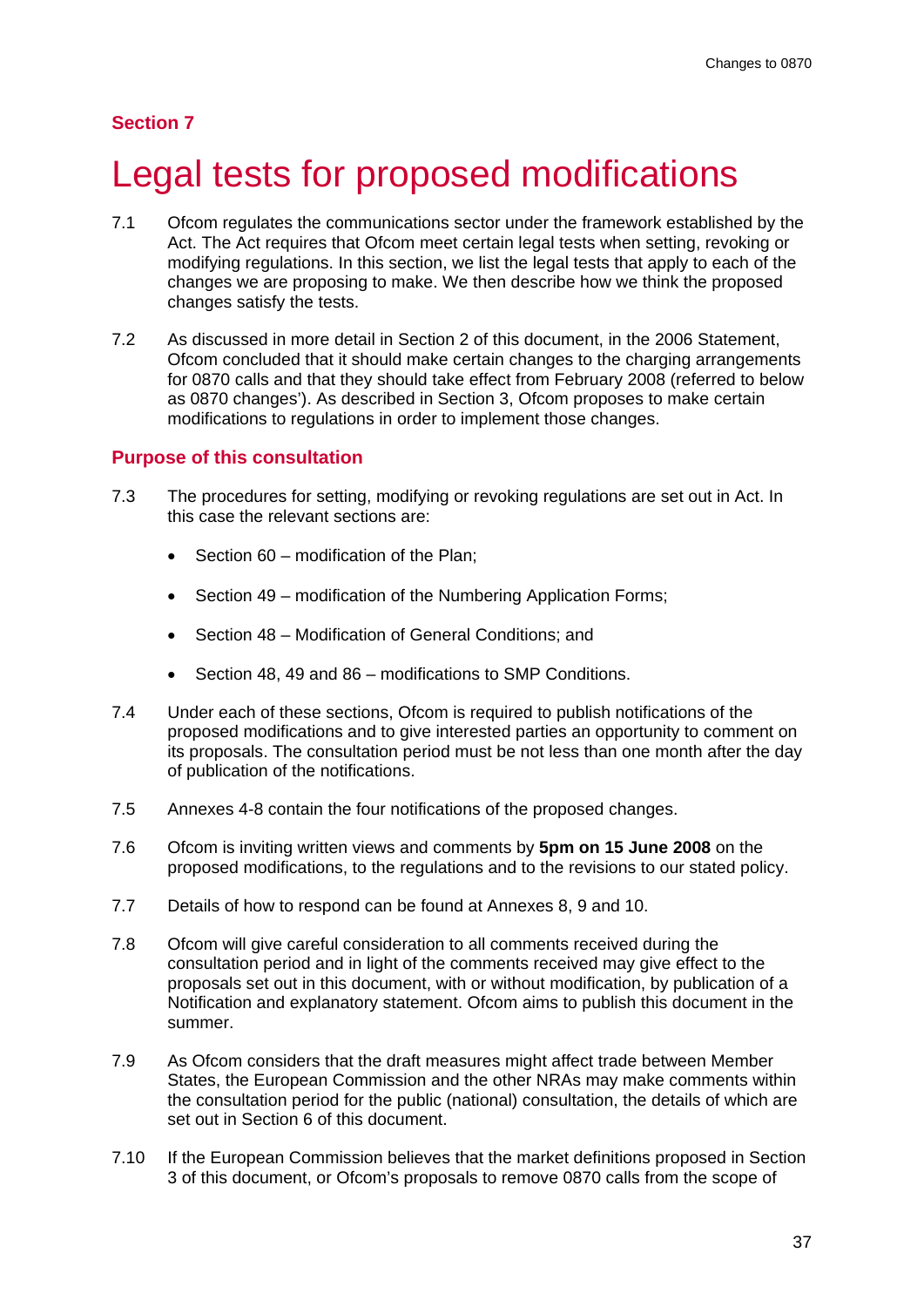NTS Condition would create a barrier to the single market or if it has serious doubts as to its compatibility with Community law, and issues a notice under Article 7(4) of the Framework Directive, Ofcom is required by section 82 of the Act to delay adoption of these draft measures for a further period of two months while the European Commission considers its position.

## **Impact Assessment**

- 7.11 Under section 7 of the Act, Ofcom has a duty to undertake impact assessments when it proposes to do anything in connection with carrying out its functions and it considers that its proposals are important.
- 7.12 The September 2005 Consultation contained Ofcom's option appraisal and impact assessment for the changes to 0870 calls that this consultation seeks to implement. Ofcom revised the impact assessment in the light of stakeholder responses to the consultation and reported on those changes in the April 2006 Statement. As a consequence no further impact assessment (IA) or option appraisal has been carried out in this consultation.
- 7.13 Ofcom is consulting only on the measures which implement the decision notified in the April 2006 NTS Statement and does not consider any new information has come to light that would warrant a further review of the IA.

# **Section 3 – Ofcom's general duties**

- 7.14 Section 3(1) of the Act sets out the principal duty of Ofcom. That duty is:
	- a) to further the interests of citizens in relation to communications matters; and
	- b) to further the interests of consumers in relevant markets, where appropriate by promoting competition.
- 7.15 Ofcom is required by section 3(1) to carry out its functions in line with this duty.
- 7.16 Section 3(2) of the Act further requires that in fulfilling the principal duty specified in section 3(1) that Ofcom secure the availability of a wide range of electronic communications services.
- 7.17 Ofcom considers that the 0870 Changes fulfil these duties by addressing the problems identified in the September 2005 Consultation in relation to 0870 calls. Ofcom considers that each of the proposed modifications (the 0870 Changes) will have the effect as described below:
	- modifying General Condition 17 to include 0870 calls will extend the applicability of the pricing information for 0870 calls contained in the designation to consumers who use OCPs other than BT, thereby improving pricing transparency;
	- modifying the Plan and the Application Form S8 will align the designation for 0870 calls more closely with charges consumers actually pay for national geographic calls; and
	- reduce the incidence of misleading advertising (where 0870 calls are advertised as 'national rate') which causes consumers to be charged more than they expect for 0870 calls and which also reduces pricing transparency; and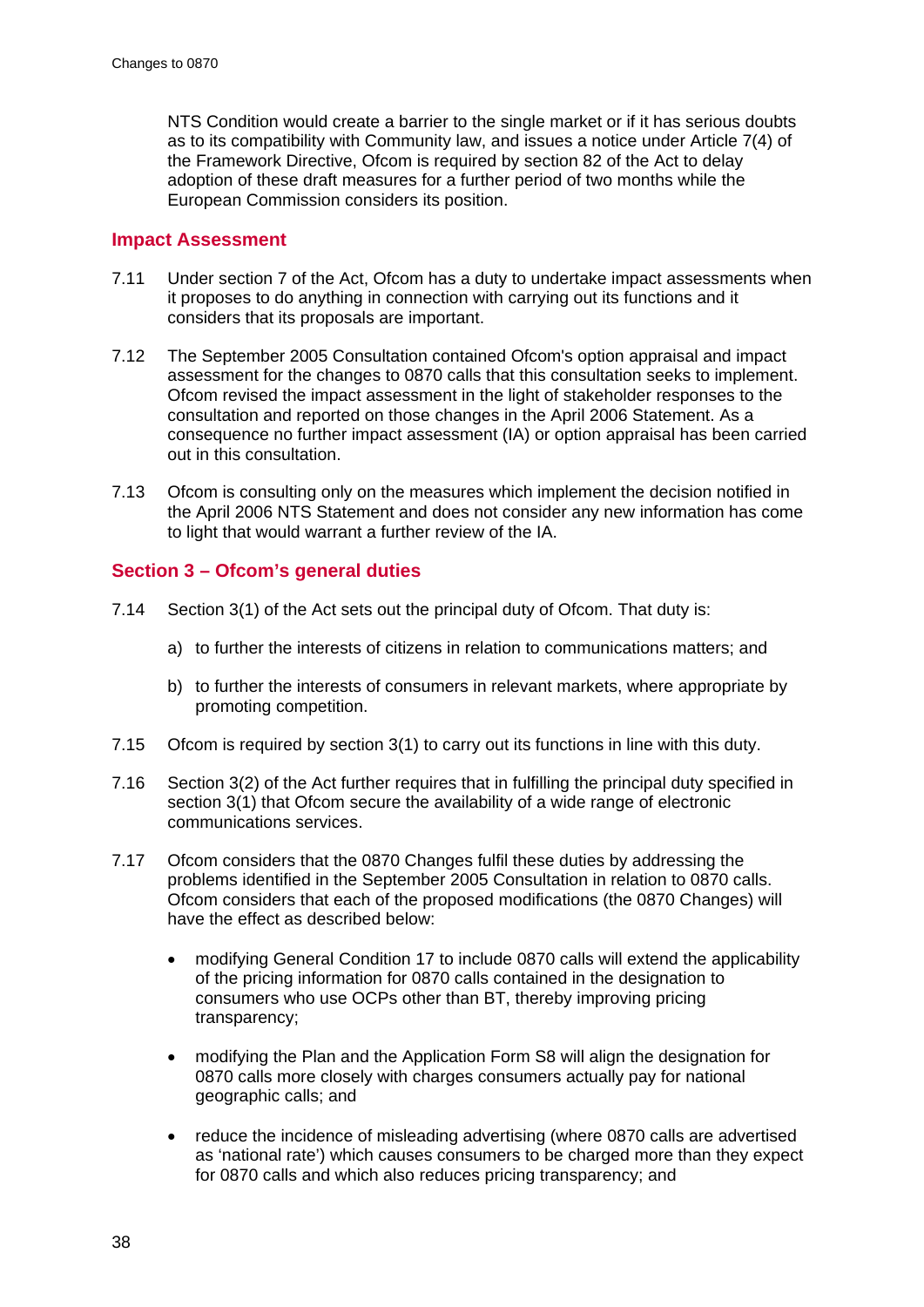- help improve consumer confidence in 0870 calls and NTS more generally by addressing the broken linkage between 0870 and geographic call charges that has been a source of confusion for consumers and has led some to question whether businesses that use 0870 numbers have deliberately sought to mislead them about charges for 0870 calls; and
- reduce the welfare loss for consumers associated with calls they do not make because inaccurate pricing perceptions and lack of confidence in NTS cause them to avoid making calls to 0870 numbers and NTS more generally.
- 7.18 Section 3(4) of the Act lists further factors that Ofcom must take into account to the extent they are relevant in each particular case when fulfilling its functions. Ofcom considers that the following are relevant to the 0870 Changes:
	- the desirability of promoting competition in relevant markets:
	- the desirability of encouraging investment and innovation in relevant markets;
	- the needs of persons with disabilities, of the elderly and of those on low incomes; and
	- the opinions of consumers in relevant markets and of members of the public generally;
- 7.19 Ofcom has taken these factors into account in developing its proposals and considers they are consistent with these considerations. In relation to promoting competition and encouraging innovation and investment, Ofcom acknowledges the 0870 changes will cause short term disruption but considers that its proposals serve these objectives by:
	- addressing consumers concerns and the lack of pricing transparency that might otherwise act as a disincentive for CPs and SPs to provide services using NTS;
	- reducing the revenue uncertainty for CPs and SPs (associated with the combination of the NTS revenue sharing mechanism and the linkage between 0870 calls charges and BT's geographic call charges) that might otherwise act as a disincentive for CPs and SPs to offer services using NTS; and
	- promoting competition by addressing the revenue uncertainty, associated with the current arrangements, that is a contributory factor in disputes between CPs.

#### **Section 4 – European Community requirements for regulation**

- 7.20 Section 4 of the Act requires Ofcom to act in accordance with the six European Community requirements for regulation, including the requirement to promote the interests of all persons who are citizens of the European Union.
- 7.21 Ofcom considers that the measures described in Section 2 promote the interests of all persons who are citizens of the European Union by promoting better pricing transparency, improving consumer confidence, promoting competition and encouraging innovation and investment as discussed in more detail above.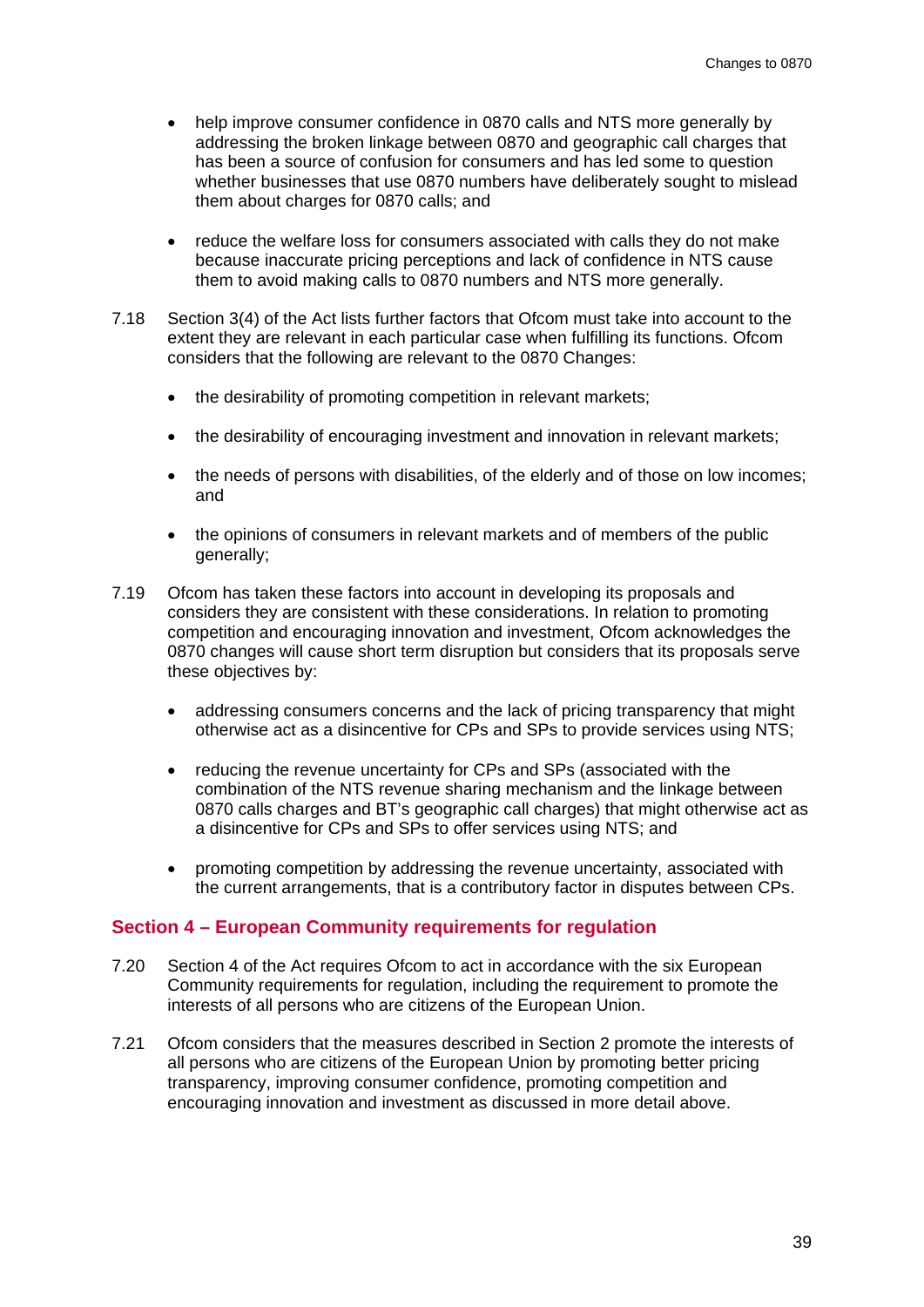# **Modification to the Plan**

- 7.22 As set out in section 56(2) of the Act when revising the Plan, Ofcom must do so in compliance with the requirements set out in section 60 of the Act. Section 60 of the Act provides for the modification of documents referred to in the Numbering Conditions (which include the Plan) and sets out the test that has to be passed in order to modify the Plan. The test is that the revision or modification of the Plan is:
	- a) objectively justifiable in relation to the matters to which it relates;
	- b) not such as to discriminate unduly against particular persons or against a particular description of persons;
	- c) proportionate to what the modification is intended to achieve; and
	- d) in relation to what it is intended to achieve, transparent.
- 7.23 Ofcom also has a general duty under section 63(1) of the Act in carrying out its numbering functions:

"a) to secure that what appears to them to be the best use is made of the numbers that are appropriate for use as the telephone numbers; and

- b) to encourage efficiency and innovation for that purpose."
- 7.24 The proposed modifications to the Plan are set out in Annex 5.
- 7.25 Ofcom considers that the proposal to modify the Plan in regard to the designation of 0870 numbers meets the tests set out in sections 60(2) and 47(2) of the Act being:
	- **objectively justifiable,** in that it addresses Ofcom's policy objectives of improving pricing transparency, consumer confidence and reducing disputes between CPs about interconnection charges. Pricing transparency in relation to 0870 calls will be improved by repairing the broken linkage between 0870 call charges and geographic call charges. Repairing the linkage will reduce the incidence of misleading advertising when 0870 calls are advertised as 'national rate' which is a source of consumer distrust about NTS. At the wholesale level the revised designation combined with the removal of regulatory support for revenue sharing (the change to the SMP Condition) will give greater revenue certainty for TCPs and a reduced incentive for interconnection disputes requiring regulatory intervention.
	- **not unduly discriminatory** because the proposed modification will apply to all CPs and SPs using 0870 numbers;
	- **proportionate** in that Ofcom's impact analysis demonstrates that the proposed modification to the Plan together with the other measures proposed are the most beneficial of the options considered to address the problems identified; and
	- **transparent** insofar as the nature and obligations are clearly set out in the September 2005 NTS Consultation, the April 2006 NTS Statement and this consultation document.
- 7.26 Ofcom further considers that it is fulfilling its general duty as to telephone number functions as set out in section 63(1) of the Act in making proposals by: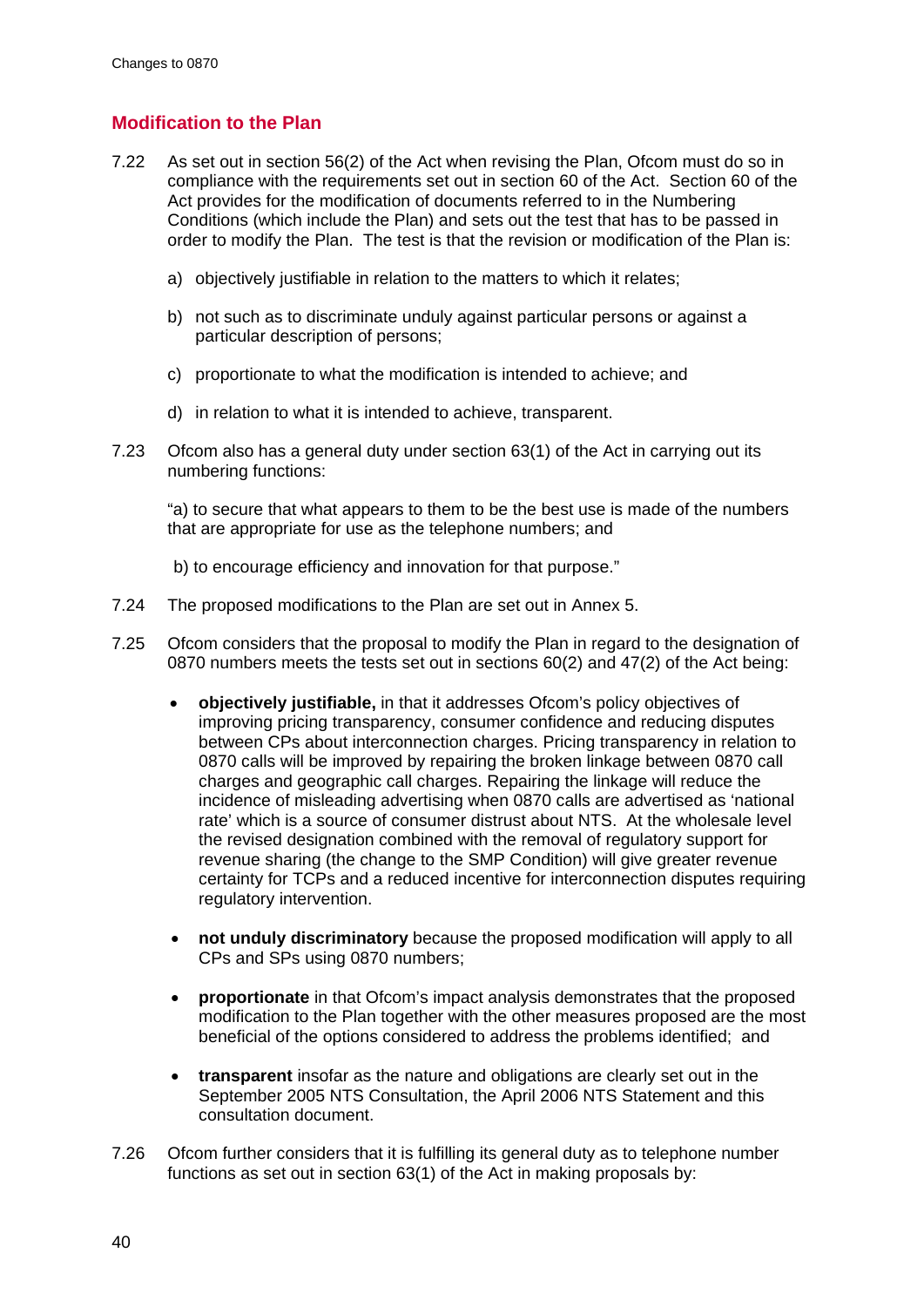- **securing the best use of numbers** in that the proposed modification to the Plan will provide greater clarity to consumers about 0870 call charges by repairing the broken linkage between 0870 call charges and geographic call charges; and
- **encouraging efficiency and innovation**, in that the proposed modifications will:
	- o help address consumer confusion and distrust in relation to 0870 calls and NTS more generally (stemming from the broken linkage between 0870 call charges and geographic call charges) which might otherwise deter innovation and investment in NTS; and
	- o facilitate innovation by re-establishing the 0870 number range as a range charged at geographic call prices.

## **Modification to the Numbering Application Form S8**

7.27 General Condition 17.9 states that:

"When applying for an Allocation of Telephone Numbers, the Communications Provider shall:

- a) use an appropriate application form as directed by the Director from time to time as he thinks fit;
- b) provide such information as is required by such application form."
- 7.28 Before making a change to an appropriate application form, Ofcom must satisfy the tests set out in section 49(2) of Act:

"A person must not give, modify or withdraw the direction, approval or consent unless he is satisfied that to do so is:

a) objectively justifiable in relation to the networks, services, facilities, apparatus or directories to which it relates;

b) not such as to discriminate unduly against particular persons or against a particular description of persons;

c) proportionate to what it is intended to achieve; and

d) in relation to what it is intended to achieve, transparent."

- 7.29 Numbering Application Form S8 lists the designation of each 08 number range and must therefore be updated to reflect the proposed designation for 0870.
- 7.30 The proposed modifications to Form S8 are set out in Annex 6.
- 7.31 Ofcom considers the proposed modification to the Form S8 meets the tests in section 49(2) being:
	- **objectively justifiable** in that Ofcom has proposed to modify the designation of 0870 numbers and it is essential that Form S8 reflects the current designation so that CPs have accurate information when they apply for allocations of telephone numbers from Ofcom;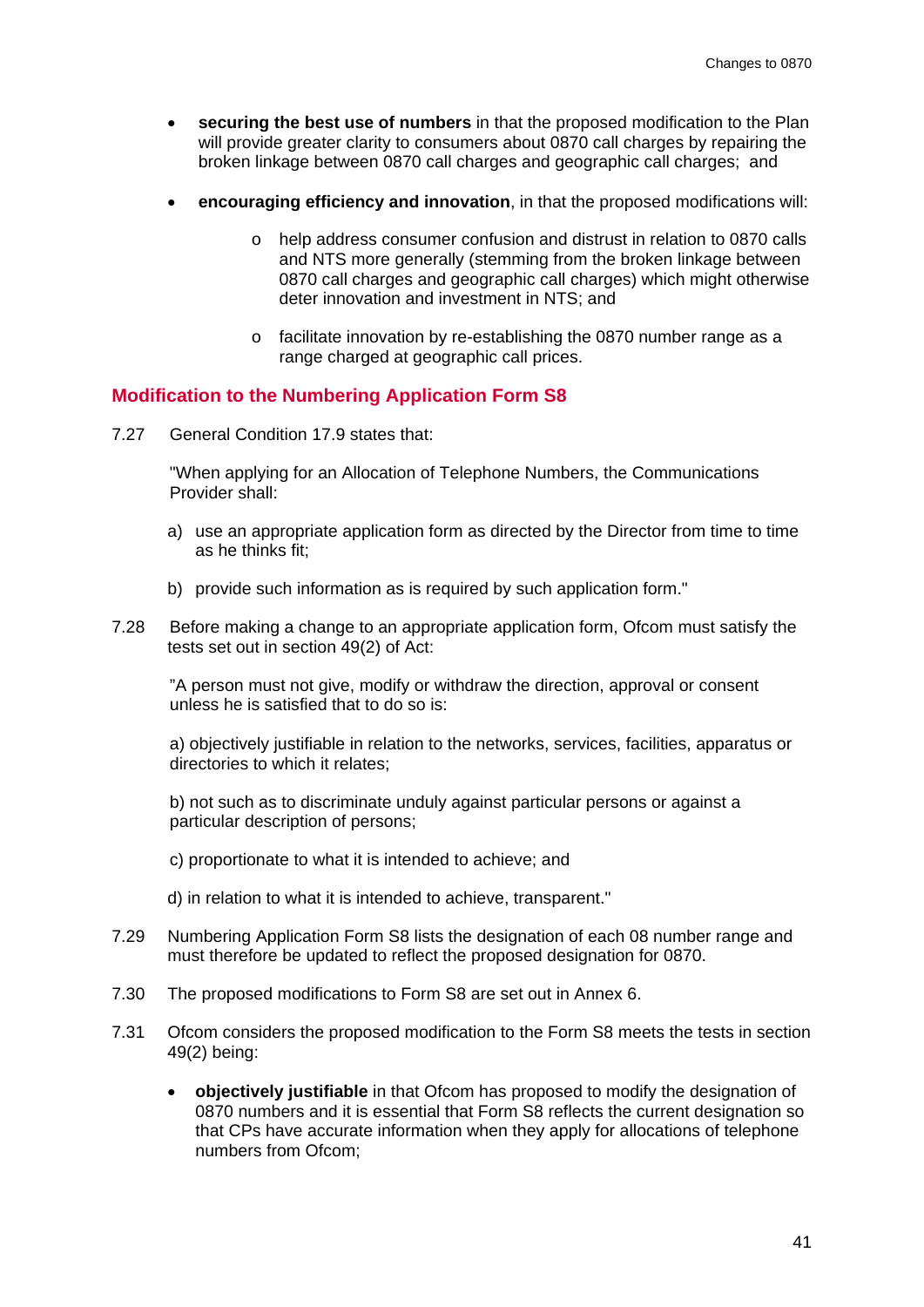- **not unduly discriminatory** in that the proposed modification to Form S8 will apply uniformly to all undertakings seeking allocations of 08 numbers from Ofcom;
- **proportionate** in that the proposal introduces the minimum necessary change to achieve the stated aim; and
- **transparent** in that the intent and obligations of the modification to Form S8 have been clearly set out in this document.

### **Modification to General Condition 17**

- 7.32 As set out under section 47(1) of the Act, when modifying a General Condition, Ofcom must be satisfied that the test set out under section 47(2) has been met. The test is that the modification of the condition is:
	- (a) objectively justifiable in relation to the networks, services, facilities, apparatus or directories to which it relates;
	- (b) not such as to discriminate unduly against particular persons or against a particular description of persons;
	- (c) proportionate to what the condition or modification is intended to achieve; and
	- (d) in relation to what it is intended to achieve, transparent.
- 7.33 The proposed modifications to General Condition 17 to include 0870 calls in the requirements of General Condition 17.12 are set out in Annex 4. Ofcom is satisfied these meet the tests set out in section 47(2) being:
	- **objectively justifiable** in that it achieves Ofcom's stated policy objectives of improving price transparency in relation to 0870 calls beyond that provided by the revised designation for 0870 calls by extending the applicability of the designation to all OCPs especially given the increasing proportion of calls originated on networks other than BT's which would otherwise undermine the transparency provided by the proposed designation;
	- **not unduly discriminatory** because the proposed modification does not benefit particular undertakings, and will be applied uniformly to all OCPs;
	- **proportionate** in that Ofcom's impact analysis demonstrates that the proposed modification together with the other measures proposed are the most beneficial of the options considered to address the problems identified. Also that the proposals introduce the minimum necessary additional regulation in order to achieve the desired objectives and there will be no additional burden on any other services; and
	- **transparent** insofar as the nature and obligations are clearly set out in the September 2005 NTS Consultation, the April 2006 NTS Statement and this consultation document.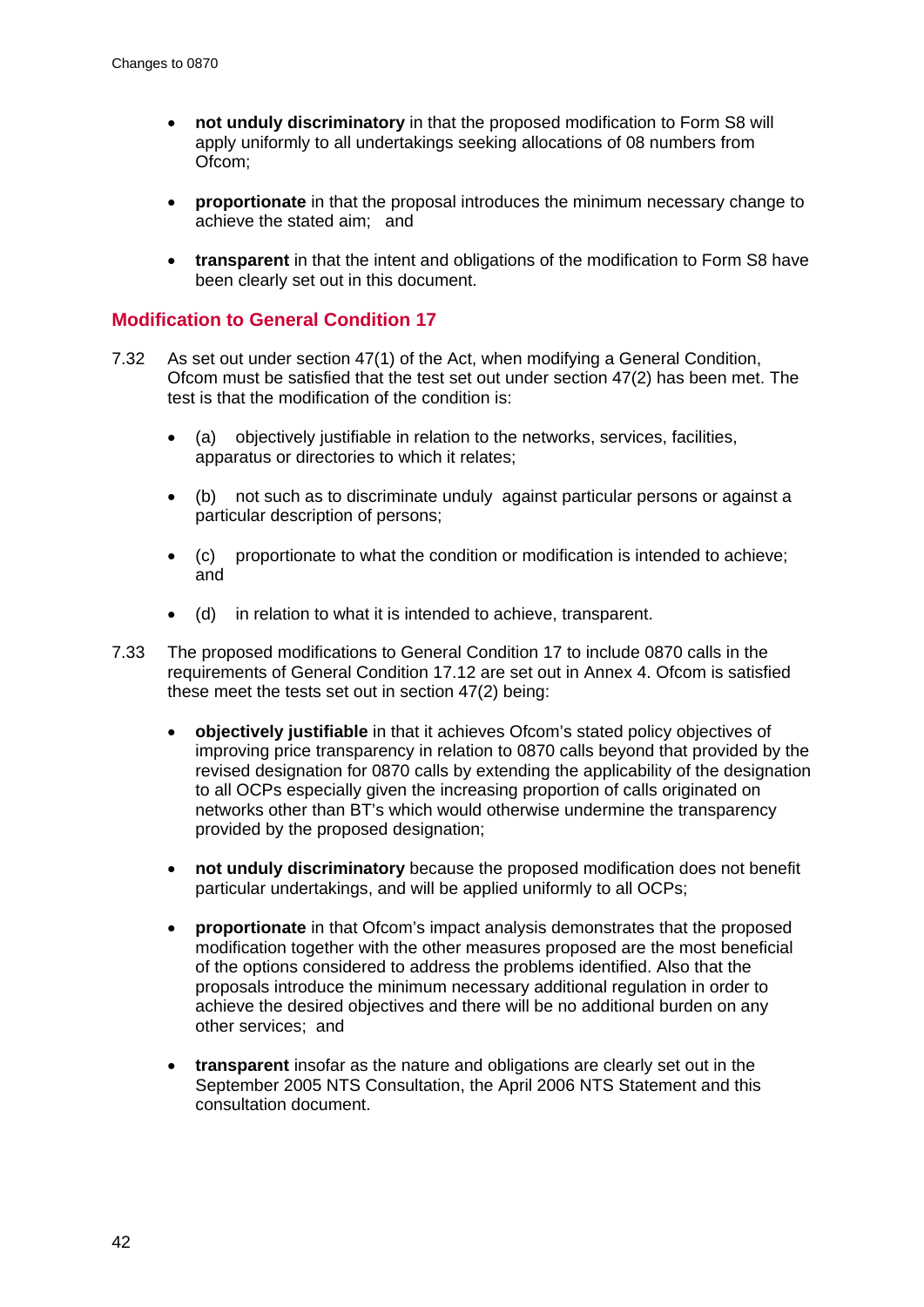## **Modification to the SMP Condition**

- 7.34 As set out under section 47(1) of the Act, when modifying an SMP condition, Ofcom must be satisfied that the test set out under section 47(2) has been met. The test is that the modification of the condition is:
	- (a) objectively justifiable in relation to the networks, services, facilities, apparatus or directories to which it relates;
	- (b) not such as to discriminate unduly against particular persons or against a particular description of persons ;
	- (c) proportionate to what the condition or modification is intended to achieve; and
	- (d) in relation to what it is intended to achieve, transparent.
- 7.35 The proposed modifications under section 48(2) of the Act, to the definition of NTS Calls in part 1 of Schedule 1 of the Notification are set out in Annex 4. Ofcom is satisfied that these meet the tests set out in section 47(2) of the Act being:
	- **objectively justifiable**, in that:

-

- o it addresses Ofcom's policy objectives of improving pricing transparency, consumer confidence and reducing disputes between CPs about interconnection charges;
- o the proposed modification will improve pricing transparency by drawing a distinction between 0870 which may no longer be capable of supporting revenue sharing and the other 08 ranges that will support revenue sharing;
- o the modification should result in lower call prices since OCPs will be likely to retain a greater proportion of 0870 calls charges reducing the incentive to charge higher prices which would undermine the objective re-establishing the convention that 0870 calls should be charged at geographic rates;
- o the proposed modification should provide greater revenue certainty to TCPs and SPs in relation to 0870 calls reducing the incentive for interconnection disputes requiring regulatory intervention; and
- o it reduces the opportunity for arbitrage that could occur as a result of the combination of the new designation for 0870 calls while keeping 0870 calls within the scope of Condition AA11<sup>[13](#page-42-0)</sup>.
- **not unduly discriminatory** because the proposed modification does not benefit particular undertakings, and will be applied uniformly to all CPs and users of 0870 numbers.

<span id="page-42-0"></span><sup>&</sup>lt;sup>13</sup> If 0870 calls remain within the scope of Condition AA11 there would continue to be some scope for revenue sharing. The revised designation for 0870 calls is likely to result in 0870 calls being included in flat rate call packages. This means there would be an opportunity for calls to make additional calls to 0870 numbers at no additional cost solely in order to generate a revenue share.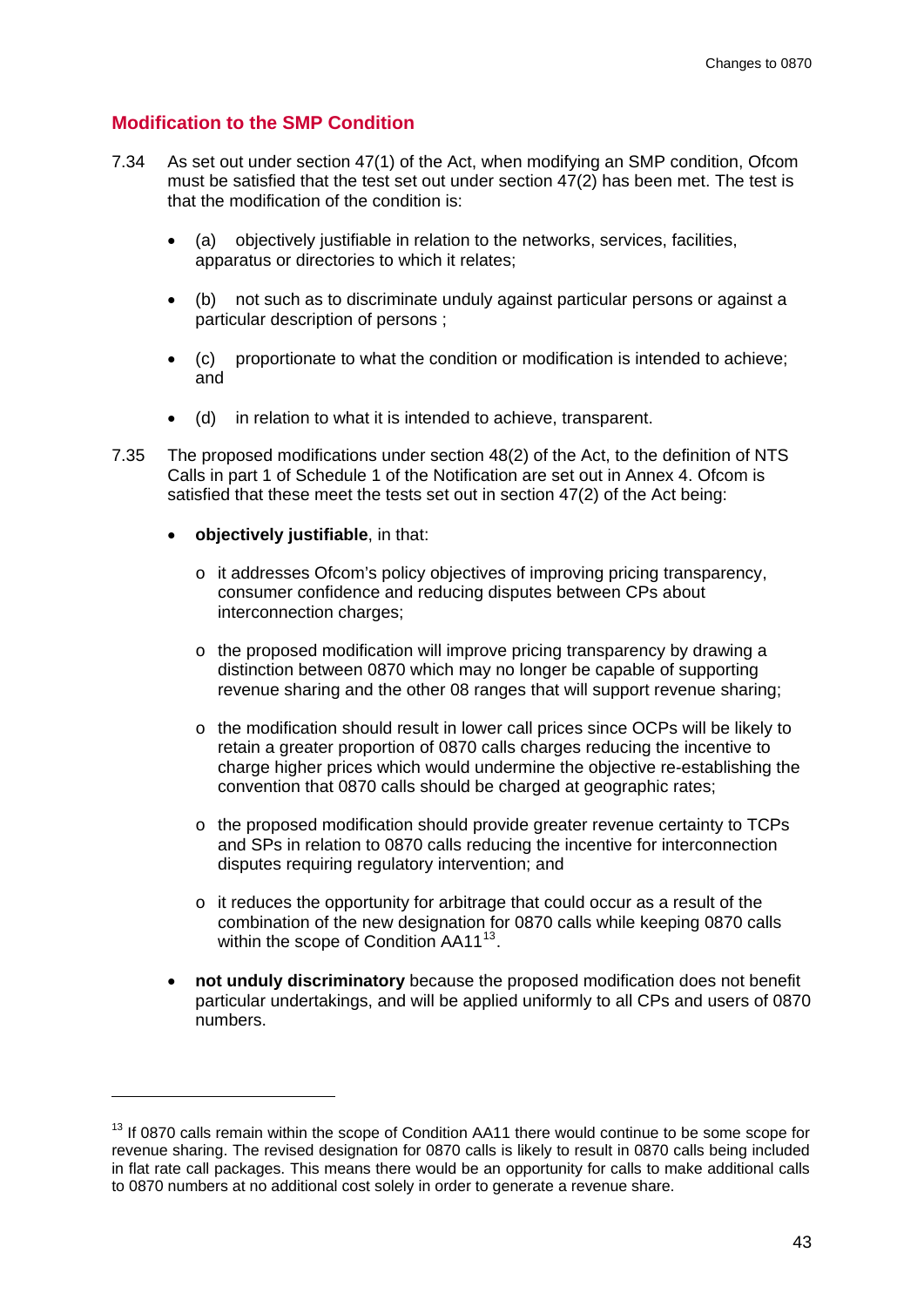- **proportionate** on the grounds that the proposals are the minimum necessary to achieve the stated objectives and that they reduce the level of regulation applied to 0870 calls.
- **transparent** insofar as the intent and obligations are clearly set out in the September 2005 NTS Consultation, the April 2006 NTS Statement and this consultation document.

### **Modification to General Condition 14**

- 7.36 As set out under section 47(1) of the Act, when modifying a General Condition, Ofcom must be satisfied that the test set out under section 47(2) has been met. The test is that the modification of the condition is:
	- (a) objectively justifiable in relation to the networks, services, facilities, apparatus or directories to which it relates;
	- (b) not such as to discriminate unduly against particular persons or against a particular description of persons ;
	- (c) proportionate to what the condition or modification is intended to achieve; and
	- (d) in relation to what it is intended to achieve, transparent
- 7.37 The proposed modifications to General Condition 14 to include 0870 calls in the requirements of General Condition 14.2 are set out in Annex 7. Ofcom is satisfied these meet the tests set out in section 47(2) being:
	- **objectively justifiable** in that it upholds Ofcom's stated policy objectives of improving price transparency in relation to 0870 calls beyond that provided by the revised designation for 0870 calls by ensuring that 0870 call prices are made readily accessible in price lists and all other published material containing pricing information;
	- **not unduly discriminatory** because the proposed modification does not benefit particular undertakings, and will be applied uniformly to all OCPs;
	- **proportionate** in that Ofcom's impact analysis demonstrates that the proposed modification together with the other measures proposed introduce the minimum necessary additional regulation in order to achieve the desired objective of achieving the greatest degree of price transparency in the absence of pre-call announcements or compulsory pricing rules; and
	- **transparent** insofar as the nature and obligations are clearly set out in the September 2005 NTS Consultation, the April 2006 NTS Statement and this consultation document.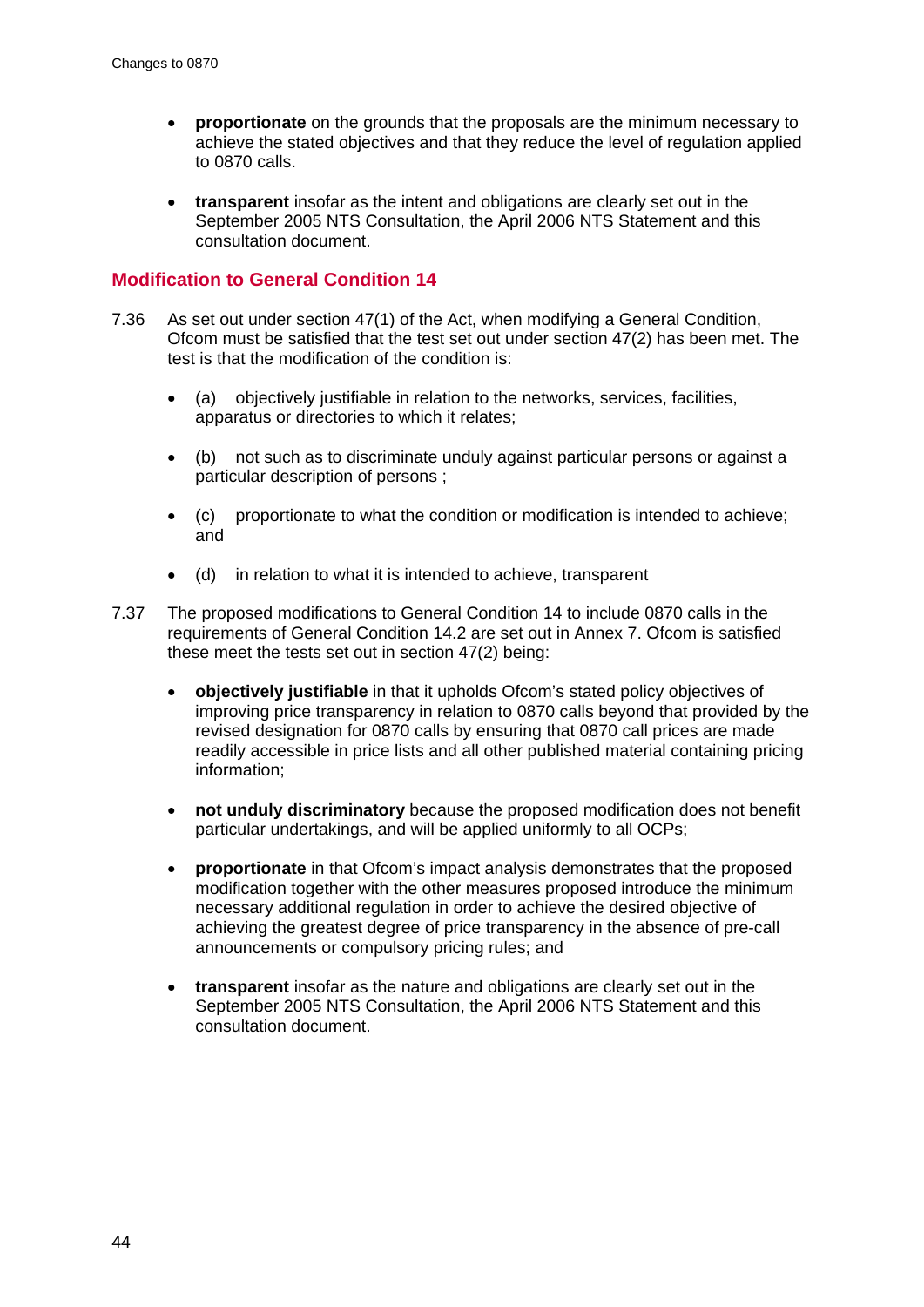# **Section 8**

# **Next Steps**

- 8.1 Ofcom is seeking stakeholders written views and comments about its proposals for 0870 numbers In particular Ofcom is seeking comments on:
	- The options proposed as alternatives to pricing announcements and Ofcom's evaluation of the options;
	- the draft notification amending the designation for 0870 numbers in the Plan to modify the designation for 0870 calls; and
	- the draft notification amending references to the designation for 0870 calls in the Numbering Application Forms;
	- the draft notification modifying the definition of NTS Calls in Part 1 of Schedule 1 of the Notification which is contained in Annex A of the 2003 Narrowband Market Review as discussed above.
	- the draft notification modifying General Condition 17.12.
	- the draft notification modifying General Condition 14.2
- 8.2 Ofcom refers stakeholders to Annexes 8, 9 and 10 to this consultation for details of how to respond.
- 8.3 Ofcom set out its decision to implement the changes this consultation seeks to implement in the 2006 NTS Statement following stakeholder consultation. However, in recognition of the length of time that has elapsed and the issues that have been brought to light about pre-call announcements Ofcom is not only seeking comments on the draft notifications or the withdrawal of announcements but on any aspect of our NTS proposals where stakeholders consider they have new information or views that have not been properly considered before. We have accordingly allowed a six week consultation period, under the terms of our recently revised guidelines.
- 8.4 Comments should be received by **5pm on 15 June 2008.**
- 8.5 Ofcom would find it helpful if respondents would structure their response according to the list of questions listed in Annex 11.
- 8.6 When Ofcom has considered any representations made in response to the proposals set out in this document, including any made by the European Commission and other NRAs, it may under sections 48(5) and 80(6) of the Act give effect to these proposals, with or without modifications, by making the modifications to the SMP services conditions, General Conditions, Plan and numbering application forms in question. Ofcom would do so by publishing a further notification accompanied by a further and final explanatory statement.
- 8.7 As regards the proposed modified directions, Ofcom may under section 49(9) of the Act give effect to them, with or without modifications, after having considered any consultation responses. Ofcom hopes to resolve the dispute over termination charges before publication of the statement following this consultation. It is necessary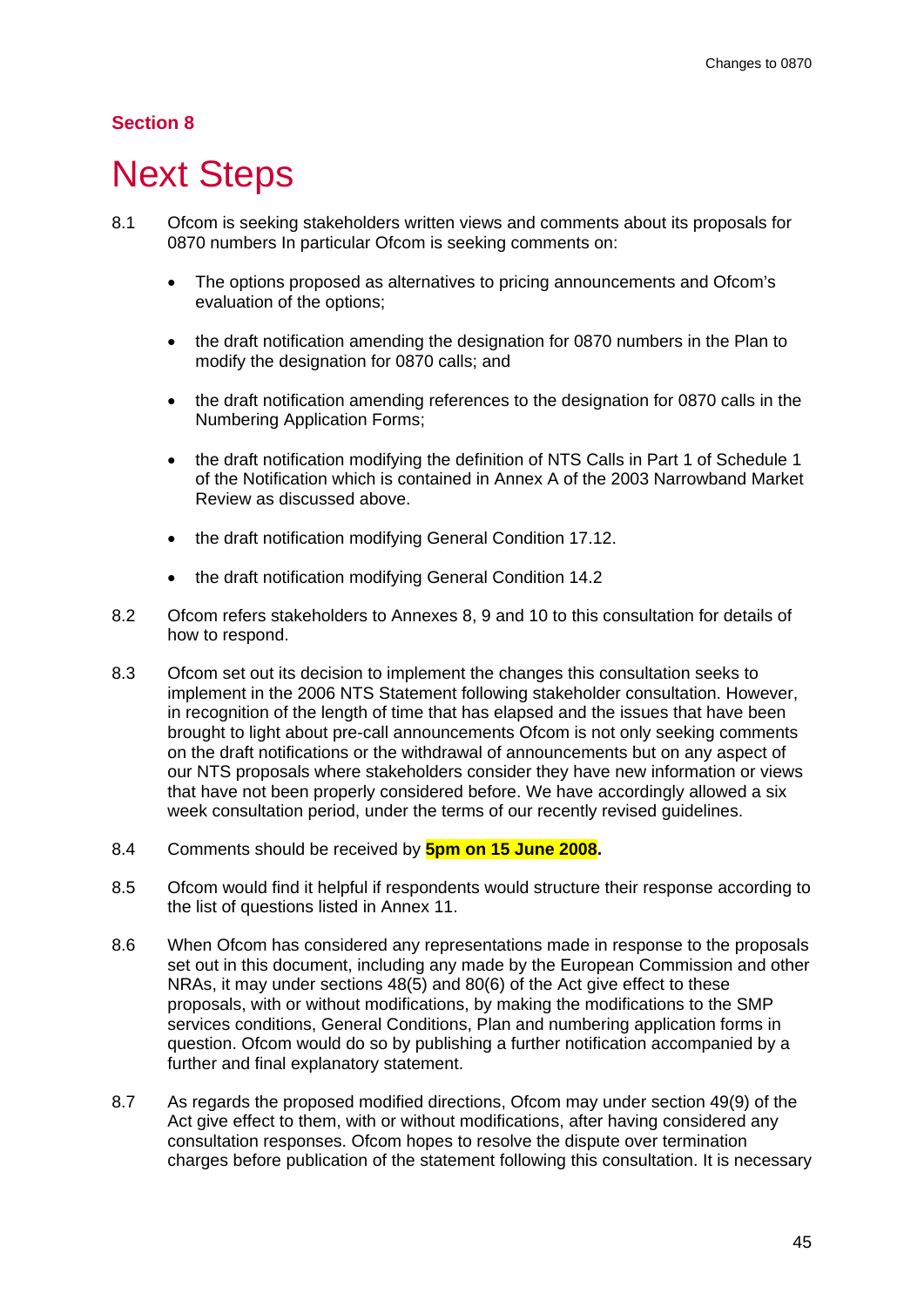for the new interconnection rates to be decided before the new policy comes into effect.

- 8.8 Subject to the outcome of this consultation, Ofcom intends that these changes should take effect at the end of the 3rd month following the date of publication of the statement notifying the changes. In the event that the termination rate dispute remains unresolved by that date the changes shall take effect at the end of the month following publication of the determined termination rates in BT's Carrier Price List.
- 8.9 Whilst Ofcom cannot fetter its discretion in advance in this respect, it does not, at present, expect to have a further round of consultation. However, in the event that Ofcom did decide following the consultation process to make substantial and material modifications to its final decision, it would be necessary to re-consult. That said, in the interests of a fair and open consultation, Ofcom considers that it has identified in this document the main features of its proposals that it would ultimately wish to adopt.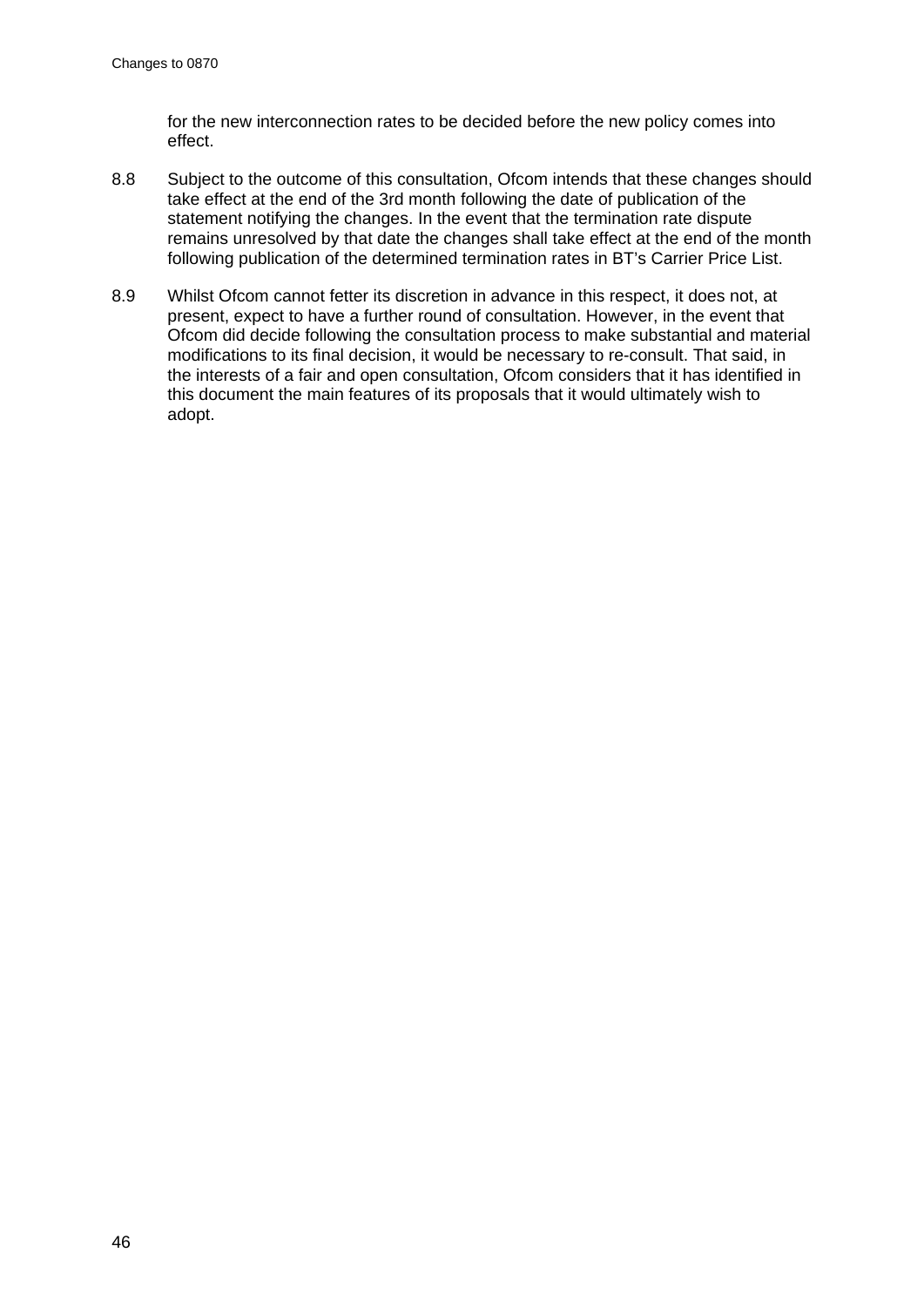# **Annex 1**

# **Summary of Impact Assessment**

- A1.1 The September 2005 NTS Consultation<sup>[14](#page-46-0)</sup> contained Ofcom's IA for its proposals, which Ofcom reviewed in light of the responses to the consultation. As discussed in this section 4 of the April 2006 NTS Statement<sup>[15](#page-46-1)</sup>, Ofcom revised certain aspects of its IA in the light of the responses and has also revised certain aspects of its proposals.
- A1.2 The analysis presented in section 4 of the September 2005 Consultation when read in conjunction with the rest of that document and the April 2006 Statement represent Ofcom's final IA for the proposals as defined in section 7 of the Act.
- A1.3 In accordance with section 7 of the Act, in producing the IA, Ofcom has had regard to such general guidance as it considers appropriate, including related Cabinet Office Guidelines.

# **The proposals**

1

A1.4 In section 6 of the September 2005 NTS Consultation Ofcom proposed a range of policy options to address each of the policy issues. These are summarised in the table below.

| Policy Issue                                       | Options considered                                                                                                                                                                                                                                                                                                                         |  |
|----------------------------------------------------|--------------------------------------------------------------------------------------------------------------------------------------------------------------------------------------------------------------------------------------------------------------------------------------------------------------------------------------------|--|
| A. Revenue sharing<br>on 08 numbers                | A1: Maintain revenue sharing – revenue sharing would continue on<br>08 numbers.                                                                                                                                                                                                                                                            |  |
|                                                    | A2. Ending revenue sharing on 08 numbers - Revenue sharing<br>would be restricted to 09 numbers.                                                                                                                                                                                                                                           |  |
| B. The retail pricing<br>of 0845 and 0870<br>calls | B1. The status quo - retaining the current pricing and<br>interconnection arrangements for 084 and 087 numbers.                                                                                                                                                                                                                            |  |
|                                                    | B2. Extended retail price competition – amend the Plan to enable<br>TCPs to select the price points to be applied to number blocks,<br>from within a specified range (i.e. the same arrangements as<br>applied to the 0844 and 0871 ranges). This option was Option 2,<br>Ofcom's preferred option in the October 2004 Consultation.       |  |
|                                                    | B3. Retail prices set by Ofcom - This option has been proposed by<br>some CPs and would involve Ofcom setting the retail prices for<br>0845 and 0870 calls for BT customers though retail price regulation                                                                                                                                 |  |
|                                                    | B4. Restore the geographic linkage for 0845 and/or 0870 calls after<br>an interim period– This option would involve Ofcom amending the<br>Plan and the General Conditions of Entitlement to restore the<br>linkage between 0845/0870 calls and the prices that consumers<br>actually pay for geographic calls after an interim period. The |  |

<span id="page-46-1"></span><span id="page-46-0"></span><sup>&</sup>lt;sup>14</sup> http://www.ofcom.org.uk/consult/condocs/nts\_forward/<br><sup>15</sup> [http://www.ofcom.org.uk/consult/condocs/nts\\_forward/statement/](http://www.ofcom.org.uk/consult/condocs/nts_forward/statement/)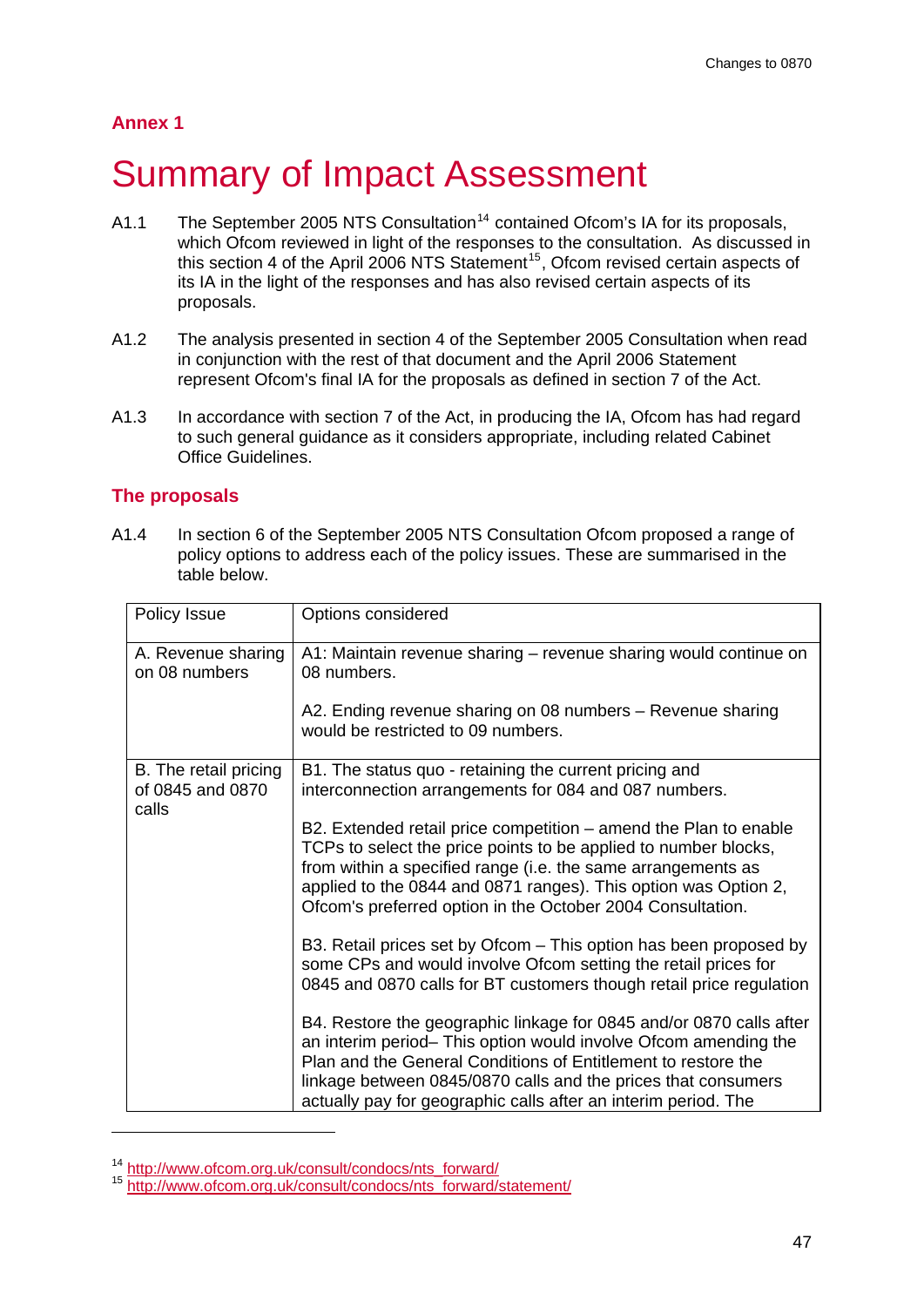| Policy Issue                                          | Options considered                                                                                                                                                                                                                                                                                                                                                    |  |  |
|-------------------------------------------------------|-----------------------------------------------------------------------------------------------------------------------------------------------------------------------------------------------------------------------------------------------------------------------------------------------------------------------------------------------------------------------|--|--|
|                                                       | designations would apply to all providers (including mobiles and<br>payphones) not just BT.                                                                                                                                                                                                                                                                           |  |  |
|                                                       | B5. Restore the geographic linkage for 0845 and/or 0870 calls and<br>withdraw regulatory support for revenue sharing after an interim<br>period – This option is a variation on Option B4 and would involve<br>Ofcom removing the regulatory support for revenue sharing in<br>conjunction with the reestablishment of the geographic linkage for<br>0845/0870 calls. |  |  |
| C. Price<br>transparency on<br>084 and 087<br>numbers | C1. Status quo - This option would involve maintaining the current<br>pricing transparency measures such as the ASA/CAP guidance for<br>the advertising of 084 and 087 numbers.                                                                                                                                                                                       |  |  |
|                                                       | C2. Restore link to geographic tariffs for 0845/0870 - Evaluation of<br>Option B4 to gauge its effectiveness as a measure to improve<br>pricing transparency.                                                                                                                                                                                                         |  |  |
|                                                       | C3. Extend pricing designations in the Plan – This option would<br>consist of amending the General Conditions of Entitlement to<br>extend the pricing designations of the Plan to all fixed providers<br>(excluding public payphones) on the 0844 and 0871 number<br>ranges.                                                                                          |  |  |
|                                                       | C4. Bringing some 08 numbers within the regulatory regime for<br>PRS - This option would involve extending Ofcom's and<br>PhonepayPlus's remit to cover some of the 08 number range so<br>that SPs were subject to the provision of the PhonepayPlus code<br>relating to price publication.                                                                           |  |  |
|                                                       | C5. More stringent obligations on OCPs - This option would<br>involve amending General Condition 14 which deals with consumer<br>codes of practice and is the subject of a separate consultation<br>document that will be published in the near future.                                                                                                               |  |  |
|                                                       | C6. Call pre-announcements - This option would involve providing<br>pre-announcements for calls on the 084 and 087 number ranges<br>indicating to the caller the likely price of the call.                                                                                                                                                                            |  |  |
|                                                       | C7. Signal price through number range - This option would consist<br>of using the numbering range to signal the price of the call e.g.<br>0801 would cost 1ppm and 0802 would cost 2ppm etc.                                                                                                                                                                          |  |  |
| D. Consumer<br>protection on 084<br>and 087 numbers   | D1. Status quo - No additional consumer protection measures.                                                                                                                                                                                                                                                                                                          |  |  |
|                                                       | D2. Extending PRS regulation to 0871 numbers - This option<br>would consist of extending the PRS regulatory regime to 0871<br>numbers to bring these numbers within PhonepayPlus's remit<br>thereby requiring SPs to operate under PhonepayPlus's code<br>provisions.                                                                                                 |  |  |
|                                                       | D3. Extending PRS regulation to adult services currently provided<br>on 08 numbers - This option would involve amending the Plan to                                                                                                                                                                                                                                   |  |  |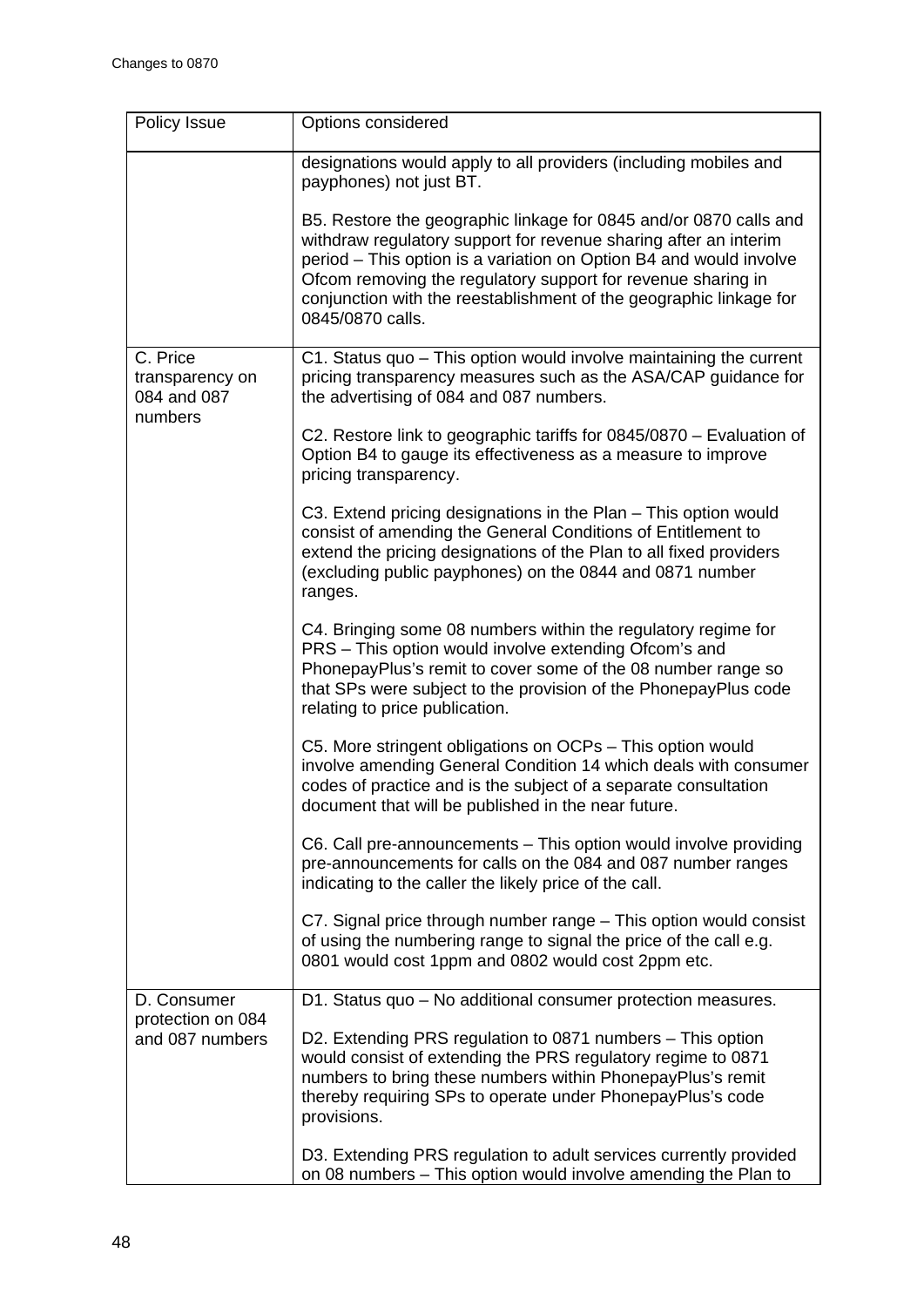| Policy Issue                                                                       | Options considered                                                                                                                                                                                                                                     |  |
|------------------------------------------------------------------------------------|--------------------------------------------------------------------------------------------------------------------------------------------------------------------------------------------------------------------------------------------------------|--|
|                                                                                    | clarify that adult services must only use the 0908 and 0909 ranges<br>and secondly to extend the definition of Controlled PRS regulation<br>to all adult services regardless of price.                                                                 |  |
|                                                                                    | D4. No revenue sharing for locked-in calls to 084 and 087 numbers<br>- This option would involve preventing calls to services classified<br>as locked-in from revenue sharing on 08 number ranges to<br>eliminate any potential for consumer detriment |  |
| E. Waiting times for<br>call centre services<br>provided on 084<br>and 087 numbers | E1. Status quo - This option would consist of maintaining the<br>current regime, that is, call centres could continue to revenue share<br>and there would be no requirements relating to call waiting times.                                           |  |
|                                                                                    | E2. Stop call centres using 084/087 numbers - This option would<br>involve preventing call centres from using the 084 or 087 number<br>ranges which permit revenue sharing.                                                                            |  |
|                                                                                    | E3. Regulate service levels for call centres using revenue sharing<br>08 numbers - This option would involve Ofcom regulating service<br>levels for call centres using revenue sharing numbers.                                                        |  |
| F. Public services<br>provided on 084<br>and 087 numbers                           | F1. Status quo - This option would involve retaining the current<br>regulatory regime and providing the COI with best practice<br>guidance on the use of 084 and 087 numbers for public services.                                                      |  |
|                                                                                    | F2. Stop public sector organisations using revenue-sharing 08<br>numbers - This option would involve the banning of public sector<br>organisations from operating on revenue sharing 08 numbers.                                                       |  |

A1.5 These options were reviewed again in section 4 of the April 2006 NTS Statement where the responses received were considered in summary and again in detail in Annexes 1 and 2 of that document. In relation to the proposal to re-establish the link between 0870 and geographic calls Ofcom said the following:

# **Re-establishing the linkage to geographic call charges for 0870 calls**

- A1.6 Under this proposal, the Plan would be amended to establish the convention that calls to 0870 numbers should in general be charged for in the same way as national calls to geographic numbers in the UK. It was also proposed that CPs would be able to depart from this convention, but only if they included a free-to-caller price announcement at the start of the call.
- A1.7 As previously discussed, since announcing this proposal it became clear that such announcements could interfere with a number of machine-to-machine calls including personal, fire and security alarms, leading to potential life threatening consequences.
- A1.8 In order to avoid such a serious risk we are proposing that CPs wishing to charge more for 0870 calls than for geographic calls would be subject to requirements to display their 0870 charges prominently on price lists and advertising and promotional materials. These requirements would be actively monitored and vigorously enforced.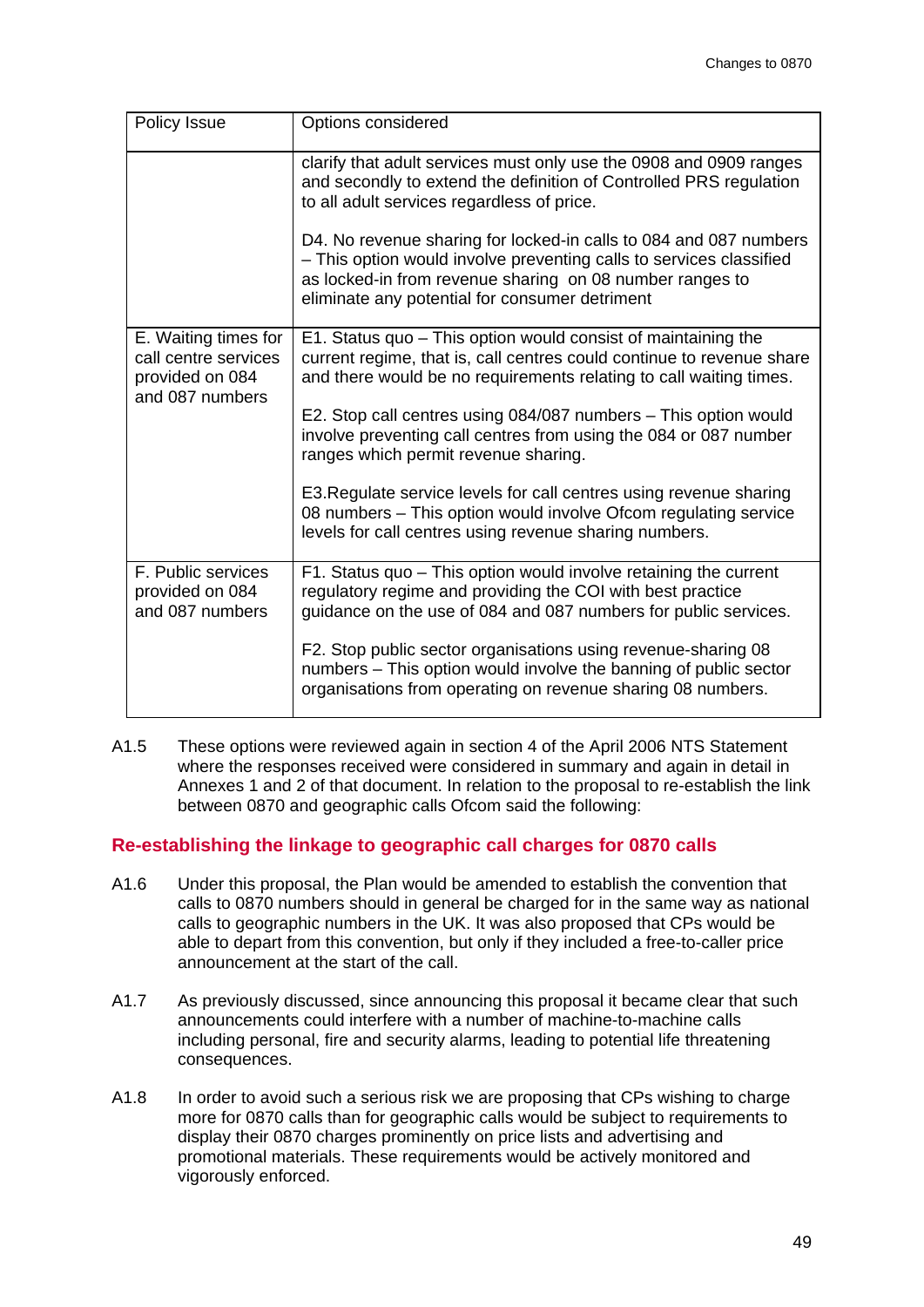- A1.9 It was proposed that the convention linking 0870 and geographic call charging would apply to all OCPs regardless of the type of network used to make the call. So, for example, a 0870 call from a mobile phone or a payphone would be charged on the same basis as national calls to a UK geographic number, made from the same phone.
- A1.10 The proposal would also mean that 0870 calls would be included in call packages. So for example, if a call package has no additional charges for calls up to an hour at evenings and weekends, this would apply to 0870 calls, as well as for calls to geographic numbers.
- A1.11 This would not mean that the call prices of different OCPs would be the same. Each OCP would be free to set its own charges for geographic and 0870 calls. They would, however, be required to comply with the convention that 0870 calls must charged on the same basis as national calls to geographic numbers unless a price pre-announcement is provided.
- A1.12 Many OCPs charge all calls to geographic numbers at the same rate and make no distinction between "national" and "local" calls. In this situation, the proposal would mean that 0870 calls have to be charged on the same basis as calls to all UK geographic numbers.
- A1.13 We described this proposal as 'restoring the geographic link' because since the introduction of the NTS regime in 1996, the retail price of 0870 calls for BT customers has been linked BT's standard retail call charges, net of applicable discounts for national calls to geographic numbers. However, the link has broken down because very few BT customers now pay the standard rates for geographic calls. Most of BT's residential customers, for example, are now on one of the BT Together call packages where geographic calls cost less than the standard rates and many other providers have lower rates for geographic calls than 0845 and 0870 calls. The aim of the proposal was to restore the link, by ensuring that 0870 prices were the same as the geographic call charges that consumers actually pay.
- A1.14 The main benefit of the proposal is that it would improve tariff transparency and consumer price awareness. Our research had shown that most consumers have little awareness of how much they are charged for 0870 calls. This is partly because the link to geographic charges has broken down, as described above, and partly because it only ever applied to calls made from BT lines – other fixed and mobile OCPs normally charge different rates for geographic and 0870 calls. The proposal would allow a very simple pricing message to be given to consumers, which is that all OCPs would charge 0870 calls on the same basis as calls to geographic numbers, unless a price pre-announcement is provided.
- A1.15 In the September 2005 Consultation Ofcom estimated that the welfare loss for consumers associated attributable to reduced call volumes because of inaccurate price perceptions for 0870 call prices was approximately £115m. Taking into account the likely migration of some services to other number ranges, Ofcom estimated that re-establishing the geographic linkage for 0870 calls had a maximum potential benefit of around £58m per year, resulting from the improvement in pricing transparency and consequent reduction in welfare loss. It is unlikely that restoring the geographic link would achieve the whole of this amount, but it could be expected to make a significant contribution to the achievement of this benefit.
- A1.16 Another benefit of restoring the geographic link is that it would help to overcome the problem of misleading advertising of 0870 numbers. Calls to these numbers are still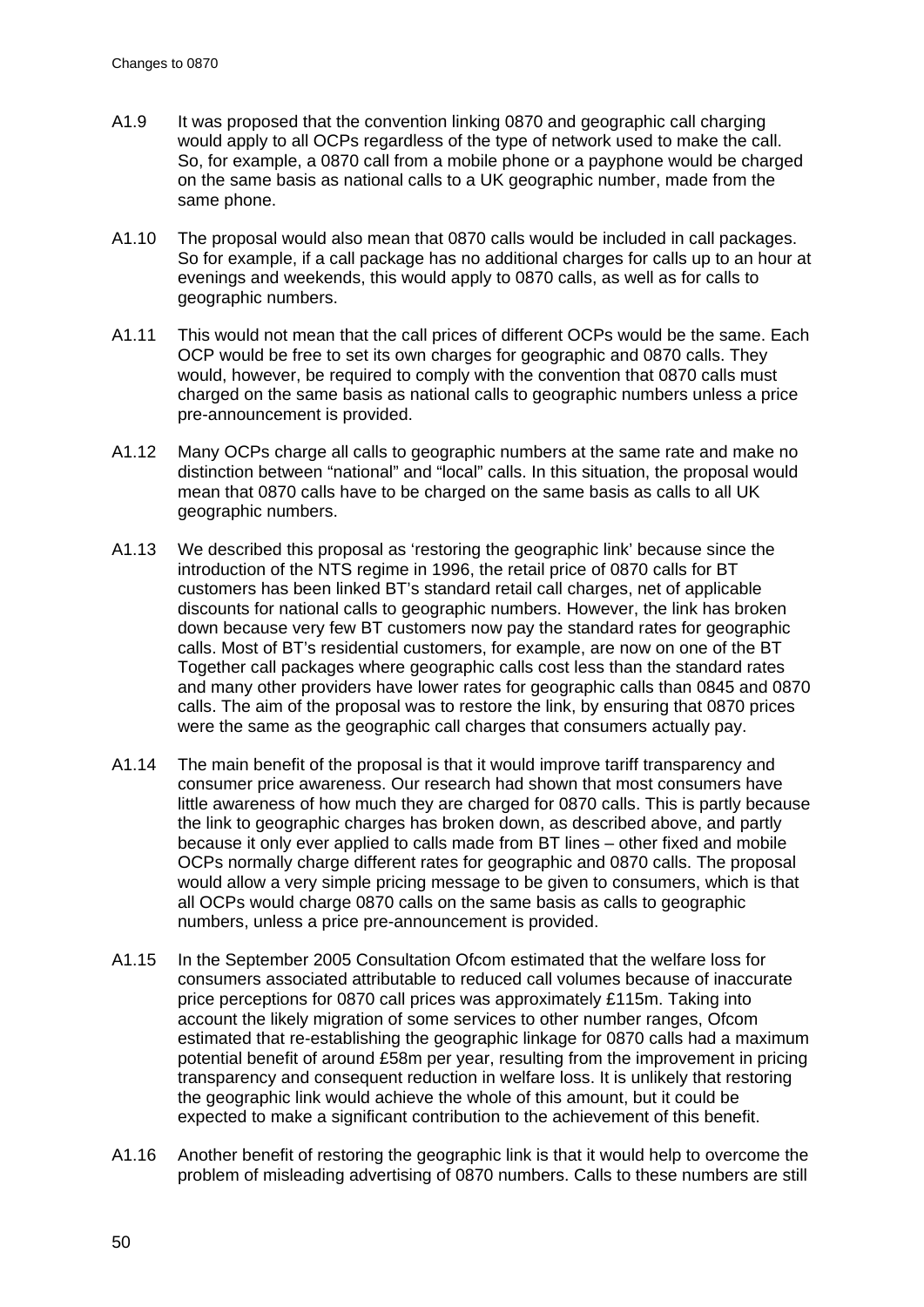sometimes advertised as being charged at "national rates", even though they are generally much more expensive than national geographic calls. Under our proposal, consumers could be assured, either that 0870 calls would be charged on the same basis as national calls, or that they would be informed of the call charge at the start of the call.

- A1.17 The proposal would also bring some benefits to consumers in terms of lower call prices. For example, the daytime rate for a 0870 call from a BT line would fall from 7.91 pence per minute to 3 pence per minute, for a customer on BT's BT Together Option 1 or 2 calling packages and the prices charged by other OCPs would also be likely to fall. It was recognised in the September 2005 Consultation that these price reductions would to some extent be offset by price increases elsewhere, because SPs would no longer receive a share of the call revenues or have services (such as call routing functionality) funded from call charges. A travel agent, for example, might increase the price of holidays to offset these losses. However, Ofcom has estimated there was still likely to be a net benefit to consumers, perhaps running into tens of millions of pounds per year.
- A1.18 On the debit side, it was recognised that the reduction (or complete loss) of the revenue share would be disruptive for the SPs using 0870 numbers, and for the CPs and resellers who provide them with inbound call services. It was estimated that 35-45% of businesses (likely to account for 45% to 55% of the traffic) currently using 0870 numbers would migrate to other number ranges in order to maintain their revenue share, and that this could involve them collectively incurring a one-off migration cost of £83-107m.
- A1.19 Ofcom's overall assessment was that, over a period of several years, the benefits of restoring the geographic link would outweigh the costs.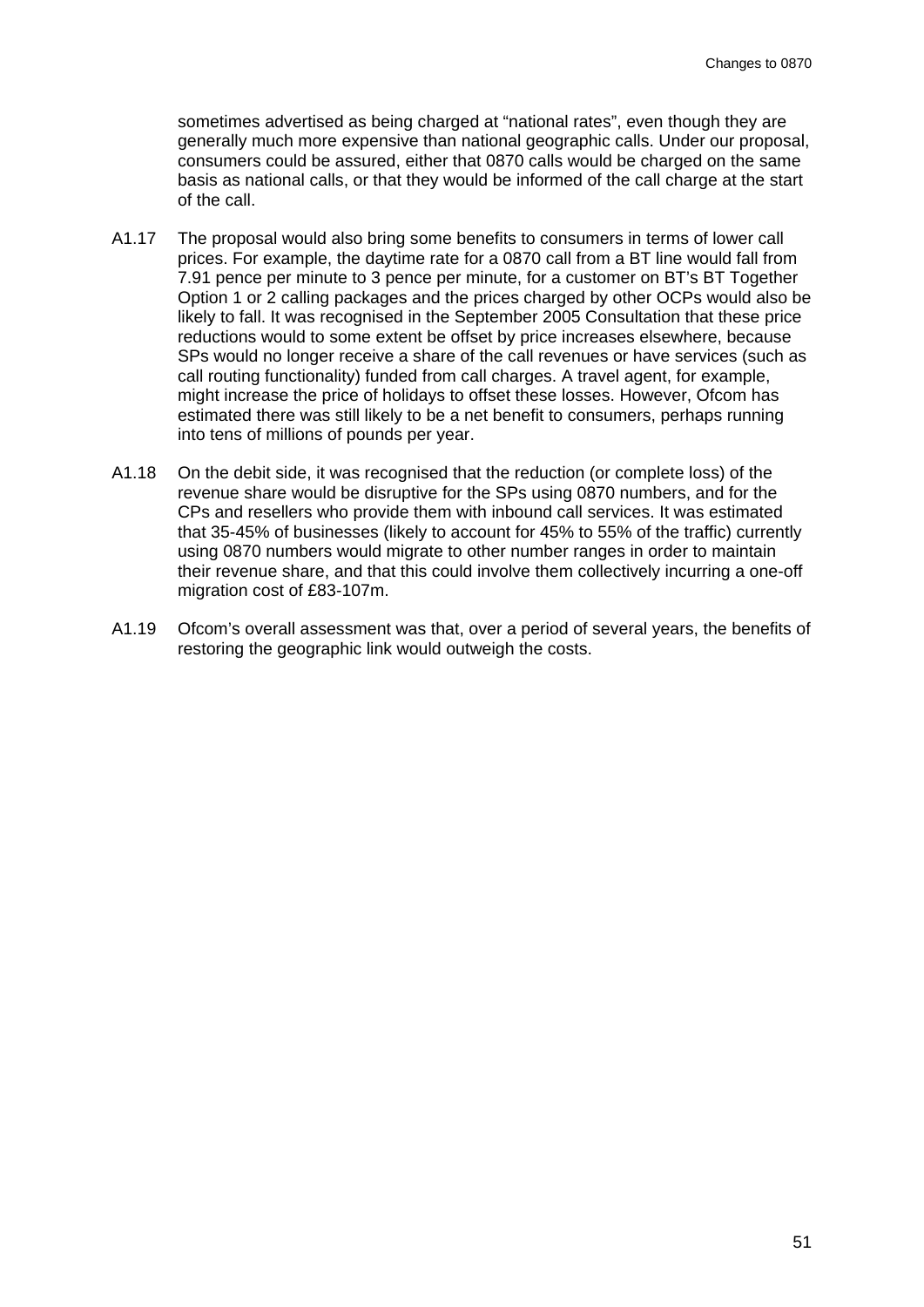# **Annex 2**

# **Economic Analysis**

# **The market for call origination**

- A2.1 Ofcom does not believe that there has been a material change in either the definition of the market for call origination on fixed public narrowband networks or Ofcom's assessment of BT's SMP within this market, since the last full review of this market in the 2003 Narrowband Market Review.
- A2.2 This is the second time that Ofcom has found no material change the first occasion was in Ofcom's "Review of BT's Network Charge Controls" published in August 2005 (the 2005 NCCR).
- A2.3 This section outlines the reasons for this view.

# **The material change test**

- A2.4 Under specific circumstances, Ofcom can set, modify or revoke an SMP services condition without conducting a new market analysis process. The framework for doing this, and Ofcom's intention to follow this procedure for certain of the services covered in this Explanatory Statement, are described in section 3 of the explanatory statement.
- A2.5 Where Ofcom seeks to set, modify or revoke an SMP services condition, it may only do so under section 86 of the Act if it is satisfied that there has not, since the condition was set or last modified, or since the relevant market power determination was made (as the case may be), been a material change in the market identified or otherwise used for the purposes of the market power determination by reference to which the condition was set or last modified.
- A2.6 The alternative way of setting, modifying or revoking an SMP services condition, rather than satisfying that material change test, is for Ofcom to review, under section 84 of the Act, the market power determination by reference to which the condition in question was set.
- A2.7 Section 84 requires Ofcom to carry out further analyses of the identified services market either:
	- where Ofcom considers it an appropriate interval to do so for the purposes of reviewing market power determinations made on the basis of an earlier analysis or deciding whether to make proposals for the modification of SMP services conditions set by reference to a market power determination made on such a basis (section 84(2)); or
	- as soon as reasonably practicable after recommendations are made by the European Commission that affect the matters that were taken into account, or could have been taken into account, in the case of the last analysis of the market in question (section 84(3)).
- A2.8 With regard to the fixed call origination market covered in this Explanatory Statement, Ofcom is, in accordance with section 86(1)(b) of the Act, satisfied that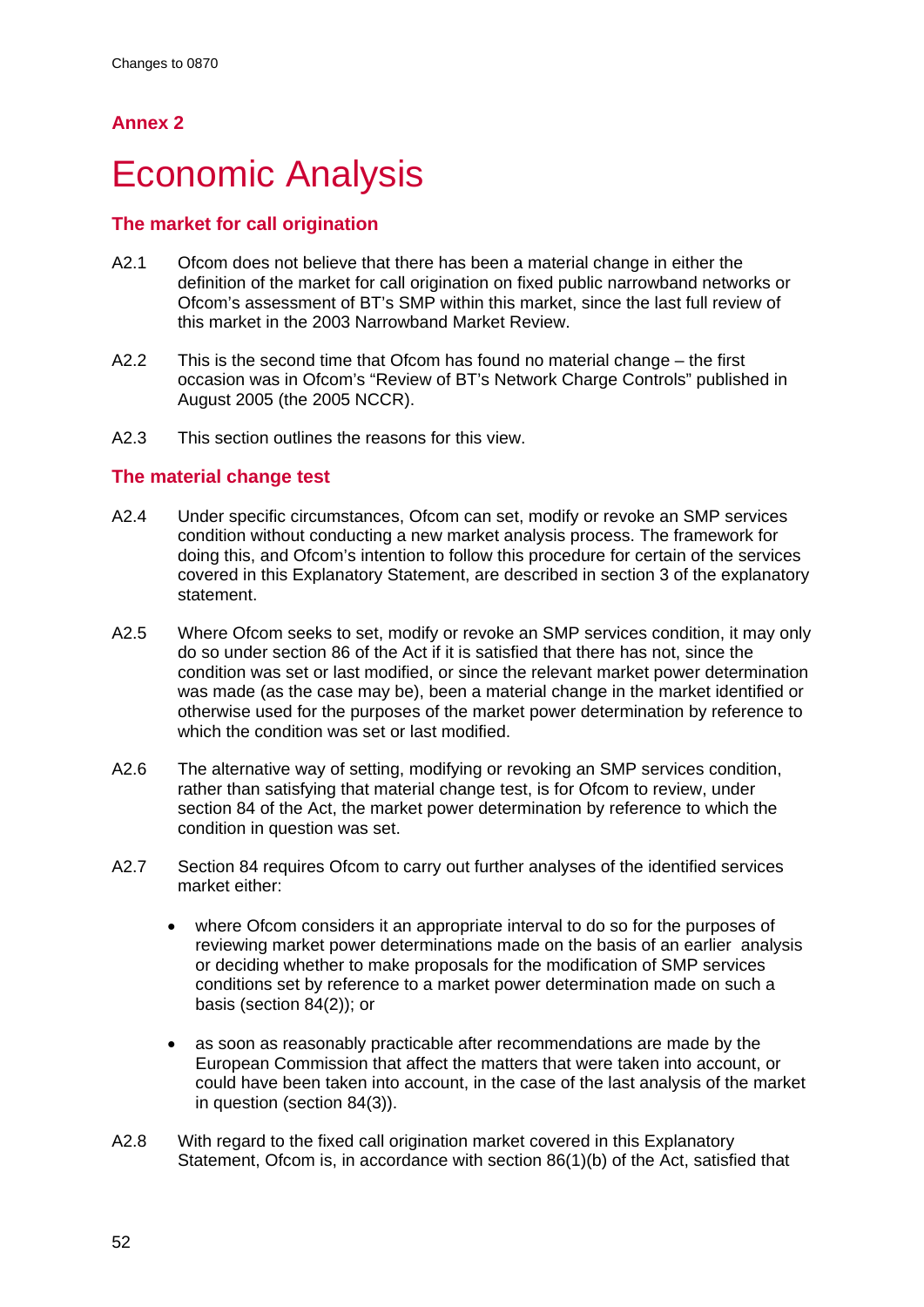there has been no material change since the 2003 Narrowband Market Review. Ofcom's reasons for this view are set out below.

A2.9 In this context, it is to be noted that, were any material changes in economic and technological developments to occur in these markets in the future, Ofcom will consider appropriate timings for carrying out a market review of them under section 84(2) of the Act. It is also possible that the European Commission would make a new Recommendation that might affect the matters previously taken into account in making BT's market power determinations in 2003. If so, this would trigger an Ofcom review of the relevant markets under section 84(3) of the Act.

#### **Call origination on fixed narrowband networks**

A2.10 The 2003 Narrowband Market Review set out the market definition and SMP analyses relating to call origination and defined all origination as the service that conveys calls originating on a customer's exchange line from the remote concentrator to and over the local exchange, as illustrated in Figure A6.1 below.

#### **Figure A6.1 Call origination**



- A2.11 The market in the Hull area differs from that in the rest of the UK, in that in the Hull area, Kingston is the only provider of call origination services. Call origination differs from that provided in the rest of the UK because there are no separate local and tandem exchanges and all originated calls use a single, averaged origination service that may or may not include conveyance between the local/tandem exchanges.
- A2.12 The market for call origination on fixed narrowband networks includes the following elements:
	- Retail markets; including
		- o fixed and mobile voice calls;
		- o fixed narrowband access and broadband internet access;
		- o disaggregated narrowband markets; including
			- metered and unmetered narrowband internet services:
			- geographic and non-geographic voice calls;
			- residential and business calls;
			- fixed narrowband voice and voice services originating on broadband;
		- o geographic markets; and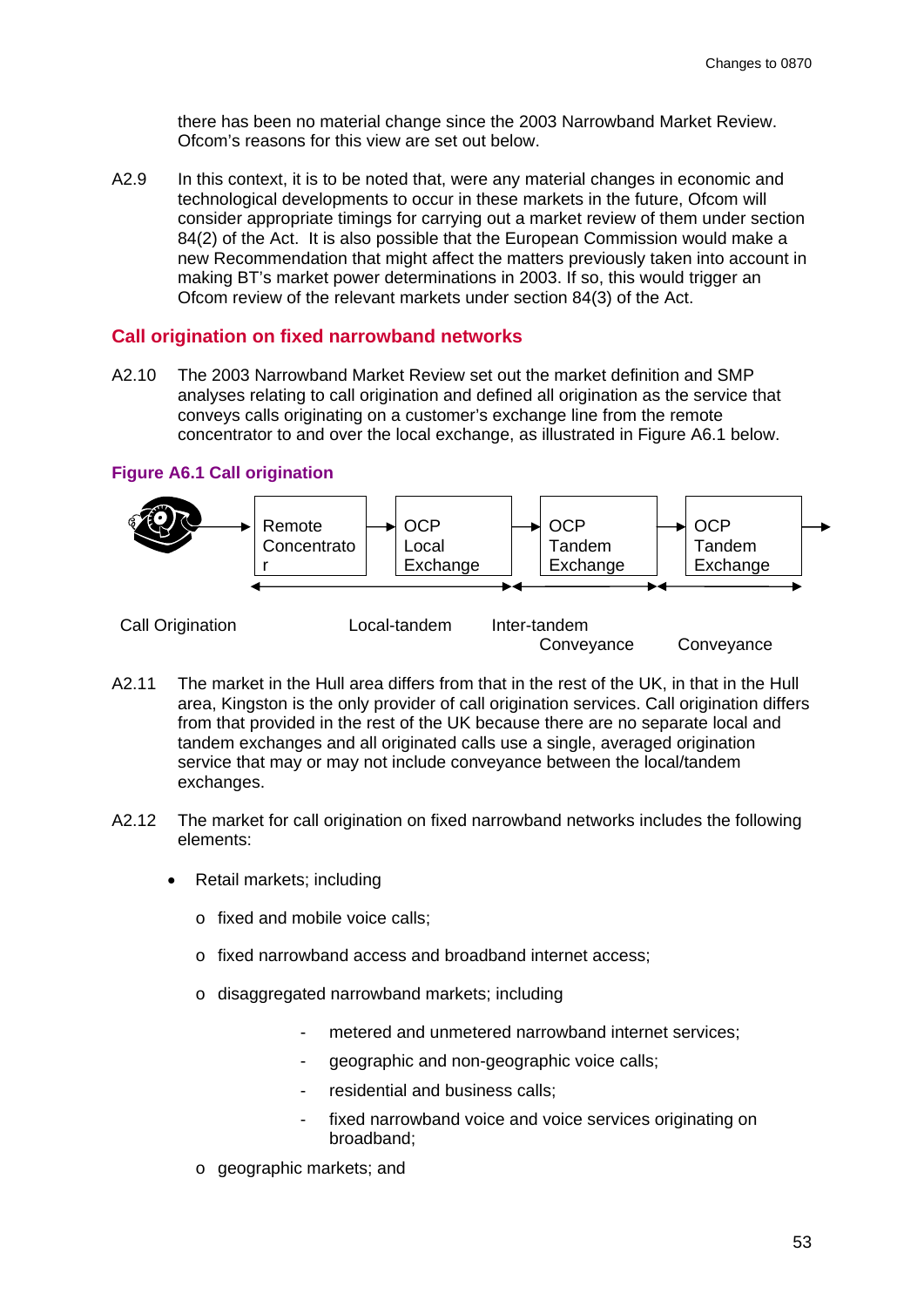- Wholesale markets, including
	- o Fixed narrowband call types;
	- o residential and business calls;
	- o geographic markets

#### **Retail Markets**

- A2.13 Market definitions are first carried out at the retail level because the demand for wholesale services is derived from the demand for retail services.
- A2.14 The characteristics of the retail markets have remained largely unchanged since 2003 with the possible exception of the growth in voice services originating on broadband (VoIP – see below). As detailed later in this section, whilst significant volumes of calls are made using VoIP, very few consumers view VoIP as a substitute for narrowband calls. At this point in time VoIP has had only a marginal effect on the market for retail call origination and this seems unlikely to change in the immediate future.
- A2.15 As a consequence Ofcom is satisfied that that there has been no material change in these markets since they were defined in the 2003 Narrowband Market Review, and further that there is unlikely to be such change prior to the next NCCs, due to commence in October 2009, that might lead to different market definitions.

### **Separate markets for fixed and mobile voice calls**

- A2.16 The 2003 Narrowband Market Review discussed that, on the demand side, mobile access is not a substitute, but more of an adjunct to fixed access. The 2003 Narrowband Market Review also discussed the results of an Oftel survey which showed that 78% of UK households had a fixed access phone in addition to a mobile phone, and suggested that if mobile access was to be regarded as a substitute to fixed access, this figure would have been lower. The 2003 Narrowband Market Review concluded that, given the price differential between mobile voice calls and fixed voice calls, it was unlikely that there would be effective demand side substitution in response to a SSNIP by a hypothetical monopolist.
- A2.17 In assessing whether this reasoning still applies to this part of the market definition Ofcom has reviewed information from its own Nations and Region Communications Market Report, 24 May 2007, Ofcom's Communications Market 2006 report as well as by some additional consumer market research, on fixed narrowband services, which was carried out for Ofcom in spring 2007.
- A2.18 The Nation and Region Communications Market report shows that 80% of UK households have both a fixed access phone and a mobile phone, slightly higher than the Oftel survey reported. This would suggest that mobile access is not viewed as a substitute, but more as an addition to fixed access. The Communications Market 2006 report shows that in 2005 mobile calls accounted for more about 31% of all UK originated calls, while the percentage of fixed calls origination showed a decrease, but total voice volume (origination) per fixed line has been stable at 71 minutes for the last couple of years.
- A2.19 That same report shows that the average call prices for mobile and fixed calls between 2000 and 2005, taking rental and bundles into account, have been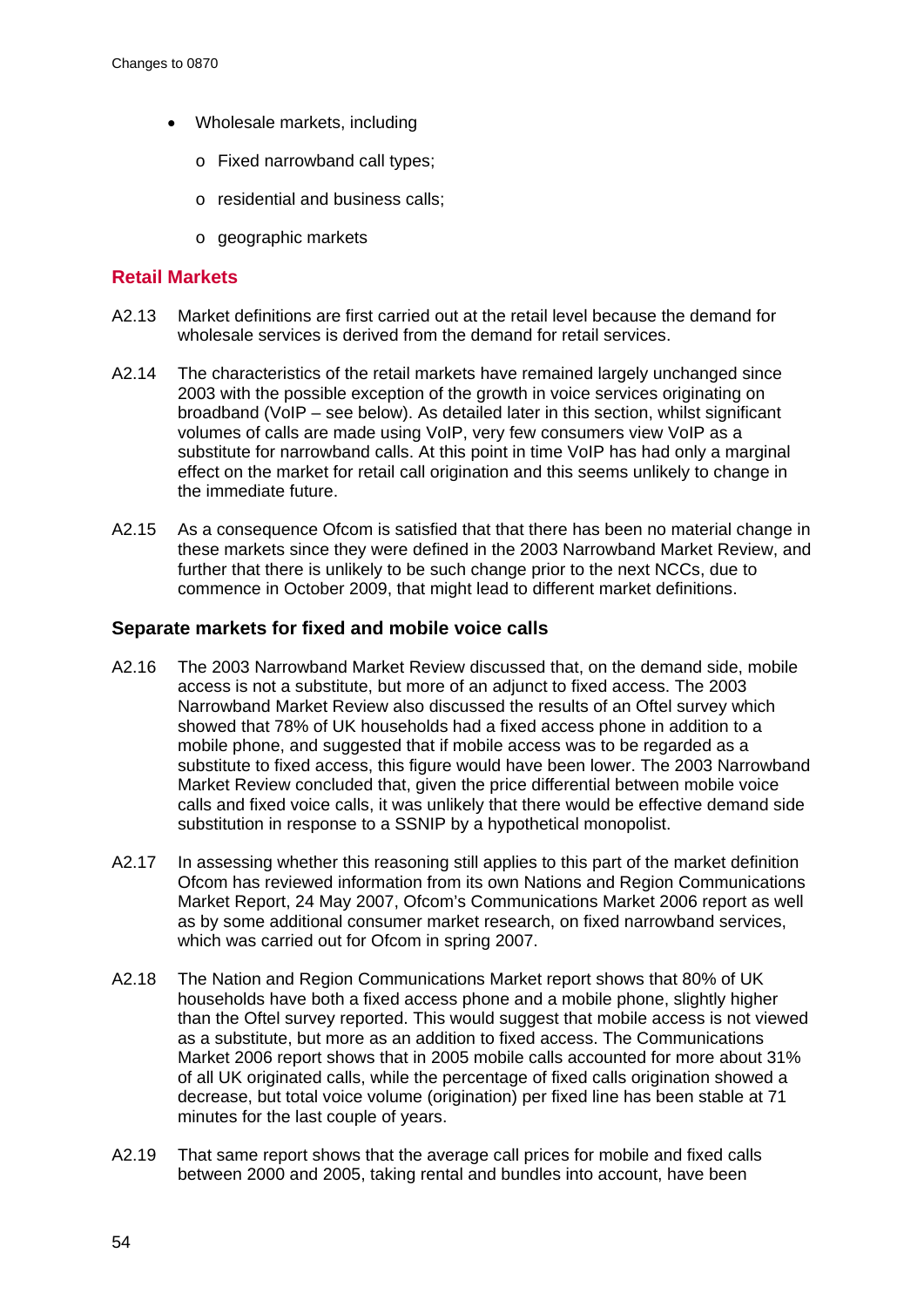decreasing, but the gap between these two prices remain significant (more than 100%) albeit slowly reducing. For 2005, the average fixed line call is reported to cost 6.5 pence per minutes and the average mobile call 14.6 pence per minutes. The consumer market research carried out during spring 2007 exposes that this price differential is identified by consumers as an important reason for using fixed line rather than a mobile when they telephone from their house or their office (that is, a place where they can choose between fixed and mobile calling. This research further describes the likely reaction of consumers facing a 10% increase in fixed call prices. Only 6 to 7% of the consumers responded that they might switch some of their fixed calls to their mobile – on average they would switch only a third of their calls. This is likely to make it profitable for a hypothetical monopolist to raise its price in this manner and can be interpreted as a sign that fixed and mobile are not substitute and should not be viewed as part of the same relevant product market.

- A2.20 On the supply side, Ofcom believes that there continues to be limited scope for substitution between mobile and fixed narrowband access services, largely due to the high sunk costs associated with building a fixed narrowband access network, and the economies of scale and density that characterise communications access networks.
- A2.21 Having considered this latest evidence Ofcom remains of the view that mobile voice services are in a separate market to fixed voice services.

#### **Separate markets for fixed narrowband access and broadband internet access**

- A2.22 The 2003 Narrowband Market Review found that the main characteristics that distinguish broadband internet access from narrowband internet access are:
	- the service is always-on;
	- the possibility of using voice and data simultaneously; and
	- it has a faster downstream speed.
- A2.23 Demand side substitution was found to be limited due to these distinct functionalities and the underlying cost differences between broadband and narrowband internet access. Since 2003, broadband prices have fallen further and a significantly higher speed always-on connection is now available at prices closer to dial-up unmetered narrowband. As well as increasing the use of traditional internet services such as emailing and general surfing, the rise of broadband has also seen an increase in the use of content such as gaming, gambling, downloading of music, movies and videos and on-demand radio and TV broadcastsThere has also been an increase in the number of consumers using the internet to purchase goods or services.
- A2.24 Ofcom has considered whether substitution between narrowband and broadband is now such that narrowband is constrained by broadband. However, there are narrowband users for whom the increased content and higher speed capability is not valued sufficiently in relation to the price they have to pay. Such users could be either metered or unmetered narrowband internet users.
- A2.25 Metered narrowband internet users are likely to be those whose main usage is restricted to emails and surfing the internet rather than downloading music, games and videos. The prices they pay are based on the time of the day they use the internet and their monthly costs are likely to be significantly lower than broadband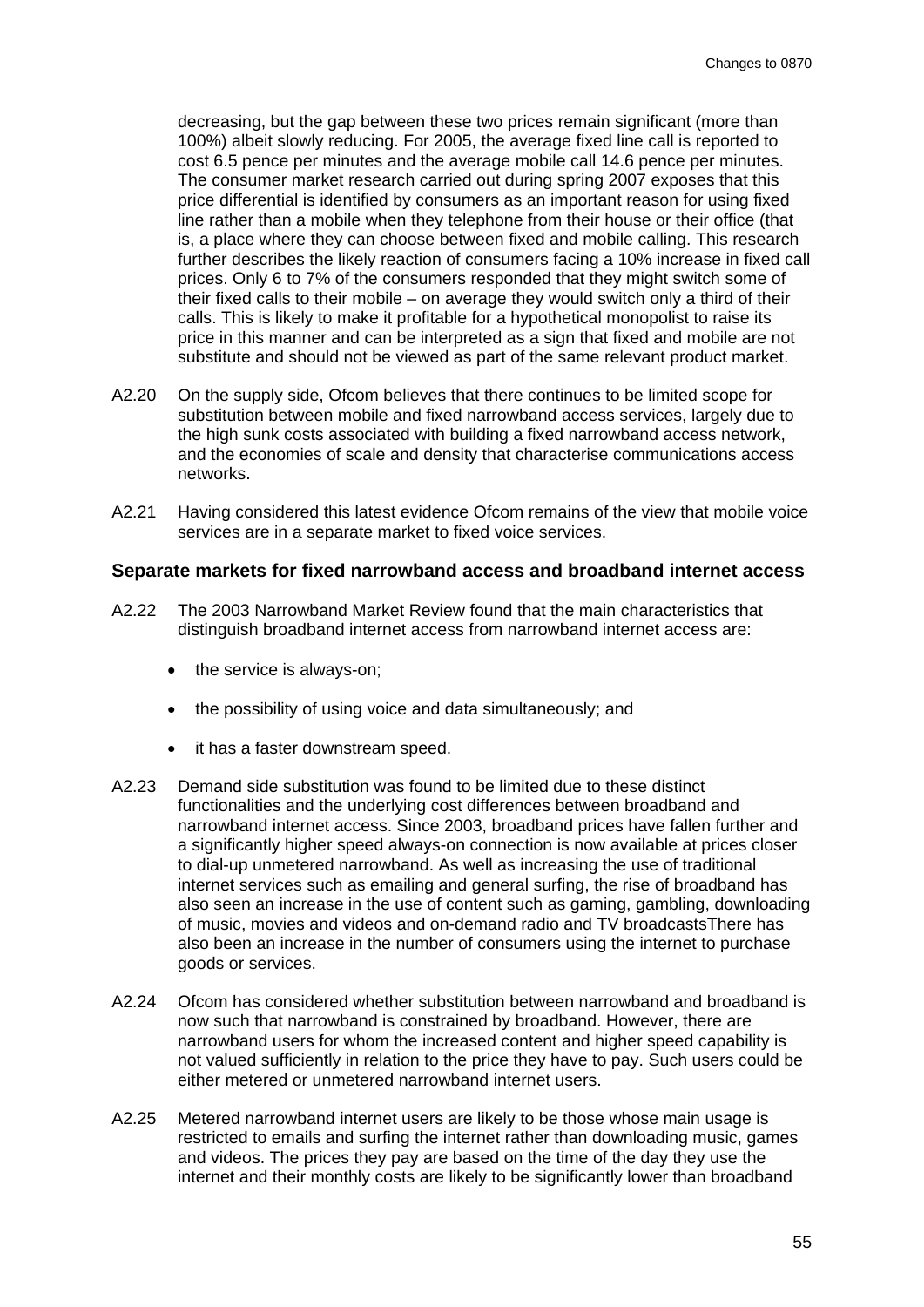internet access. For these users, a limited price rise may not incentivise them to switch to a high speed service, particularly given switching costs such as the connection fee and modem.

- A2.26 Unmetered narrowband users on the other hand are likely to be those who would like the flexibility to use the internet at any time during the month and pay one fixed monthly fee. Although prices for unmetered internet access are generally lower than for broadband, the highest adoption of broadband has come from the users of unmetered narrowband. However, migration does not of itself imply that a SSNIP in the price of narrowband or broadband services would be unprofitable. It is not clear that switching between narrowband and broadband is sensitive to small changes in relative prices. It could be argued that those who have upgraded to broadband were those users who valued the high speed and extra functionality of broadband enough to be willing to pay a higher price for broadband. Remaining narrowband users may have a lower willingness to pay and may therefore be unlikely to switch due to switching costs. Given the closeness in the monthly prices of unmetered internet access and some broadband internet access products, it is reasonable to suggest that those continuing on unmetered narrowband do not have a preference for the always-on or the extra content available at current prices. Differing consumer requirements for narrowband and broadband internet access supports a view that they are separate markets.
- A2.27 In order for supply side substitution to constrain the price of narrowband internet access, there must be rapid and low-cost entry from broadband suppliers not currently supplying narrowband services. However, the UK's largest broadband internet access providers are already present in narrowband and hence cannot exert any additional constraint on a hypothetical monopolist in narrowband internet access if prices were raised by 10% above the competitive level.
- A2.28 As a consequence, Ofcom considers that the developments in broadband internet since 2003 serve only to reinforce the belief that there remain separate markets for narrowband and broadband internet access at the retail level.

#### **Separate markets for metered and unmetered narrowband internet services**

- A2.29 Consumer research, undertaken for the 2003 Narrowband Market Review, found limited substitution between metered and unmetered internet access and that any switching that had occurred was mainly from metered to unmetered. Those switching to unmetered access were likely to do so due to considerations other than price; such as the flexibility and freedom of anytime access.
- A2.30 Usage of narrowband internet services has declined significantly since 2003 with the increased availability and reduced cost of broadband access. Ofcom believes that those continuing on metered access do so not only because they may prefer to pay only when the service is used, but also because they are likely to be lighter users of the internet and may be unwilling to pay the premium required for unmetered narrowband access.
- A2.31 On the supply side, a potential entrant would need to incur significant costs to build a fixed narrowband network that could provide both metered and unmetered internet calls. This is because unmetered provision has in practice required buildout to BT's DLEs (or use of Interconnection Extension Circuits (IECs) in order to use the DLE FRIACO wholesale unmetered call origination produce. This entails a significant barrier to entry in the timescale relevant to supply-side substitution. In addition, widespread broadband growth has meant that unmetered narrowband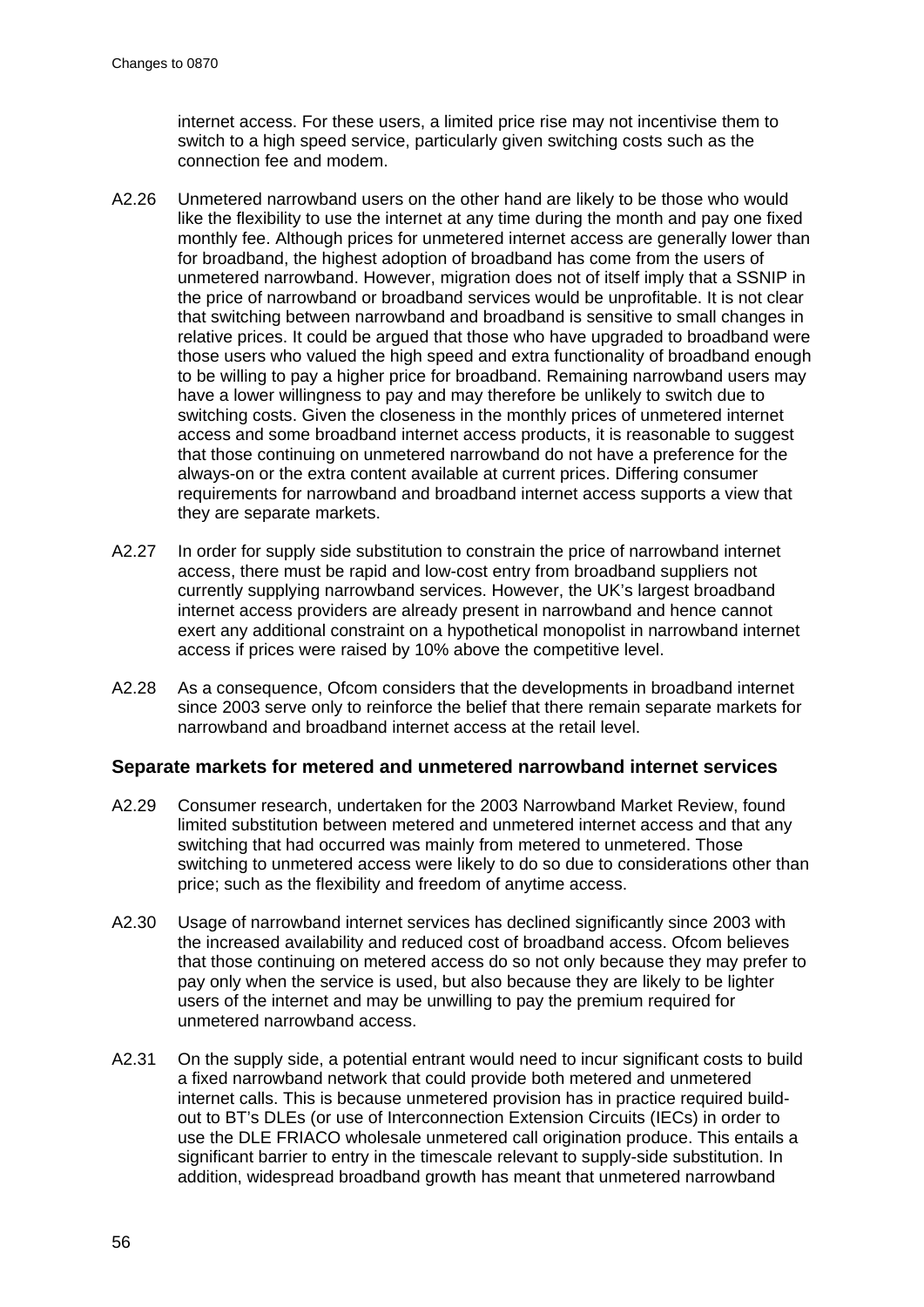internet access is now widely perceived as a declining service, which renders further entry by new suppliers in response to a SSNIP unlikely.

A2.32 Ofcom therefore believes that there remain separate markets for metered and unmetered narrowband internet access at the retail level.

### **Separate markets for geographic and non-geographic voice calls**

- A2.33 Geographic calls are calls to a specific geographic location. Non-geographic calls are made of a number of types of calls that offer the consumer an information service or a value added service, such as directory enquiries ("DQ") service, personal numbering services ("PNS") or number translation services ("NTS"). Calls to NTS make up the majority of non-geographic calls and include calls to freephone charitable helplines and premium rate information services as well as dial-up internet access.
- A2.34 Voice non-geographic calls have characteristics that differentiate them from geographic calls. In particular, non-geographic calls are based on a single number and a tariff charge that does not depend on the location of the caller and called party. In consumer's perception, as geographic and non-geographic calls provide different types of services, it is unlikely that consumers will consider them substitutes. This is discussed further below.
- A2.35 On the supply side, the only retailers of non-geographic calls (OCPs) are those retailing geographic calls already hence supply side substitution cannot provide any additional constraint to that already identified on the demand side.
- A2.36 Ofcom therefore considers that there are separate retail markets for geographic and non-geographic calls.

#### Disaggregation of non-geographic call types

- A2.37 Oftel considered, in the 2003 Narrowband Market Review, whether different types of non-geographic calls belong to different retail markets. Three types of nongeographic calls were considered: DQ services; personal numbering services (PNS); and NTS. It was noted that each call type serves a particular purpose. DQ services allow the caller to obtain directory information, PNS allows the called party to be reached anywhere regardless of location, whilst NTS numbers provide access to a range of services such as customer support and dial-up internet access.
- A2.38 Oftel considered whether, if the price of an NTS call, for example, was raised above the competitive level, customers might switch to a service provided behind a number reserved for DQ services, or vice versa. It considered that this was unlikely because of the different nature of the services provided on NTS numbers and on numbers allocated to DQ services. It also noted that the fact that DQ numbers belong to a specific number range, and are shorter than NTS numbers, could represent a barrier to switching.
- A2.39 Ofcom remains of the view that, facing a 5-10% increase in retail prices, NTS call customers would be unlikely to switch to calling a 118 service which is exclusively reserved for DQ services only. Furthermore, services currently offered on NTS ranges would not meet the criteria for the allocation of a 118 code. Consequently, the different nature of the services offered by NTS and DQ service providers makes such demand-side substitution between them extremely unlikely.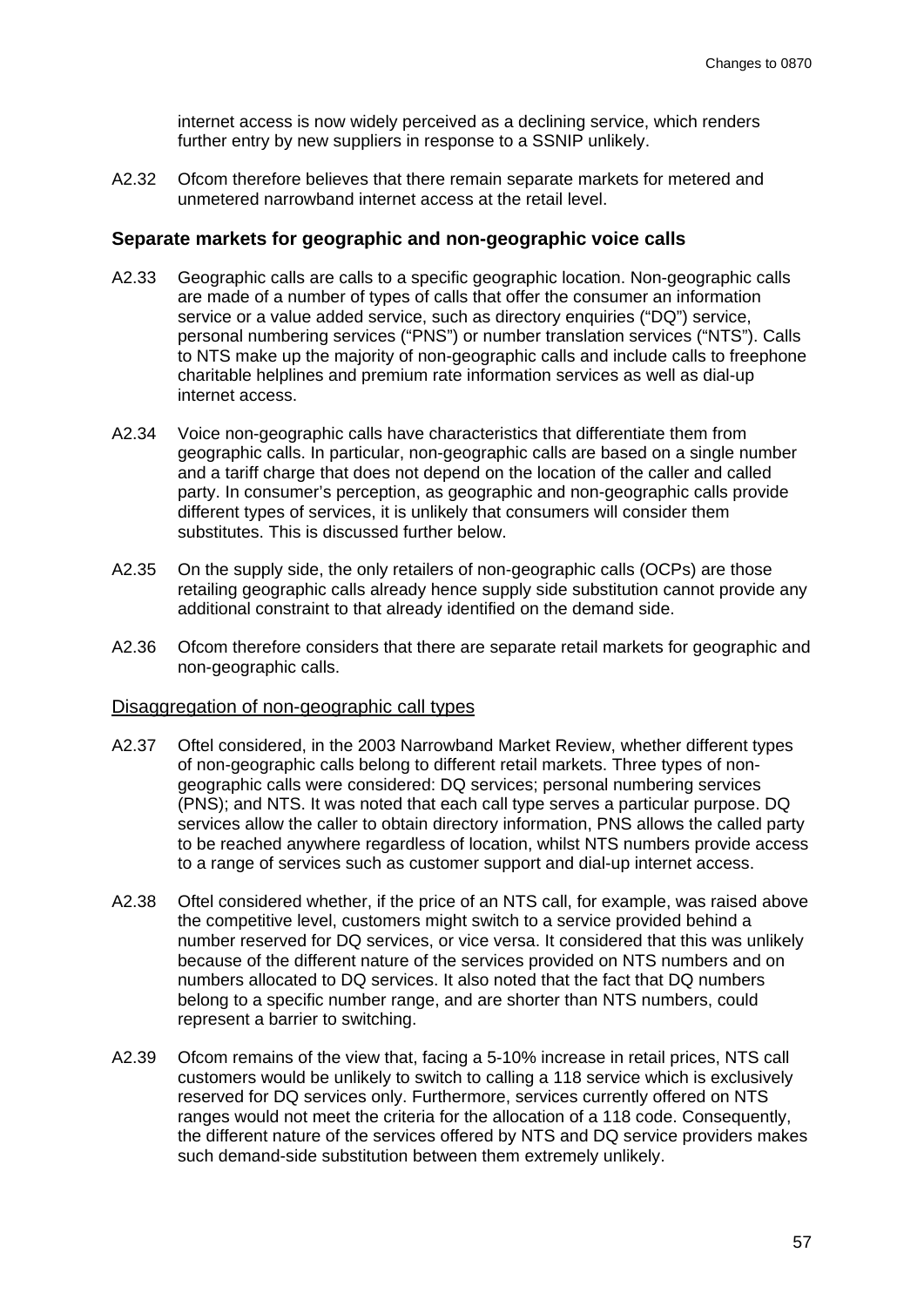- A2.40 PNS service enables individuals to be reached regardless of location via a variety of means. Callers to a personal number can be switched to any chosen geographic number nominated by the called party, any mobile number or to messaging and voicemail services. Some NTS numbers are used by individuals as replacements for geographic numbers and in these cases there is some similarity with PNS. The vast majority of NTS numbers, however, are used to provide access to services and it is these which determine whether NTS and PNS are substitutes. Clearly a 5-10% increase in the price of NTS call prices would not cause consumers to switch to calling PNS numbers which do not offer access to any of the services offered via NTS.
- A2.41 Oftel also considered whether supply-side substitution could be sufficient to place NTS and other non-geographic call types in the same retail market. Oftel noted that the different business models associated with each type of non-geographic call could limit supply side substitution possibilities. In any case, as most retail call providers, then as now, provide access to PNS, DQ and NTS services, it is unlikely that supply-side substitution could provide an additional constraint, over and above any identified by an analysis of demand-side substitution possibilities.
- A2.42 Ofcom therefore believes that there continue to be separate retail markets for the different non-geographic call types.

## **Separate markets for residential and business calls**

- A2.43 Put simply residential calls are those made by ordinary domestic consumers whereas business calls are made by employees of registered businesses.
- A2.44 Demand side substitution is unlikely given that suppliers are able to identify residential and business consumers and charge different tariffs. Residential tariffs are designed for relatively low levels of usage from individual lines whereas business tariffs operate across small and large businesses, ranging from single to multiple lines, and are designed to cater for volumes of calls generated by each. They may also include the costs of providing additional services such as business directory entries. Given the differing call requirements of residential and business users and the ability of suppliers to distinguish between these two groups of customers and tariff accordingly residential consumers have little to gain by switching to business tariffs and vice versa.
- A2.45 In the absence of CPS (a remedy which depends on a finding of SMP in the call origination market), operators would have to build their own access networks in order to provide call services to customers. As residential and business customers still tend to be in different geographic locations, a potential competitor would need to incur significant sunk costs to switch supply between residential and business markets. This limits the potential for supply side substitution.
- A2.46 Ofcom is therefore minded to believe that at the retail level residential and business calls are still separate markets.

## **Retail markets for fixed narrowband voice and voice services originating on broadband**

A2.47 Voice over Internet Protocol (VoIP) previously referred to as Voice over broadband ("VoB") services allow the end-user to make and receive calls using a broadband connection by, for example, using digital subscriber line ("DSL") or cable broadband links. They typically use Voice over internet protocol ("VoIP") technology for the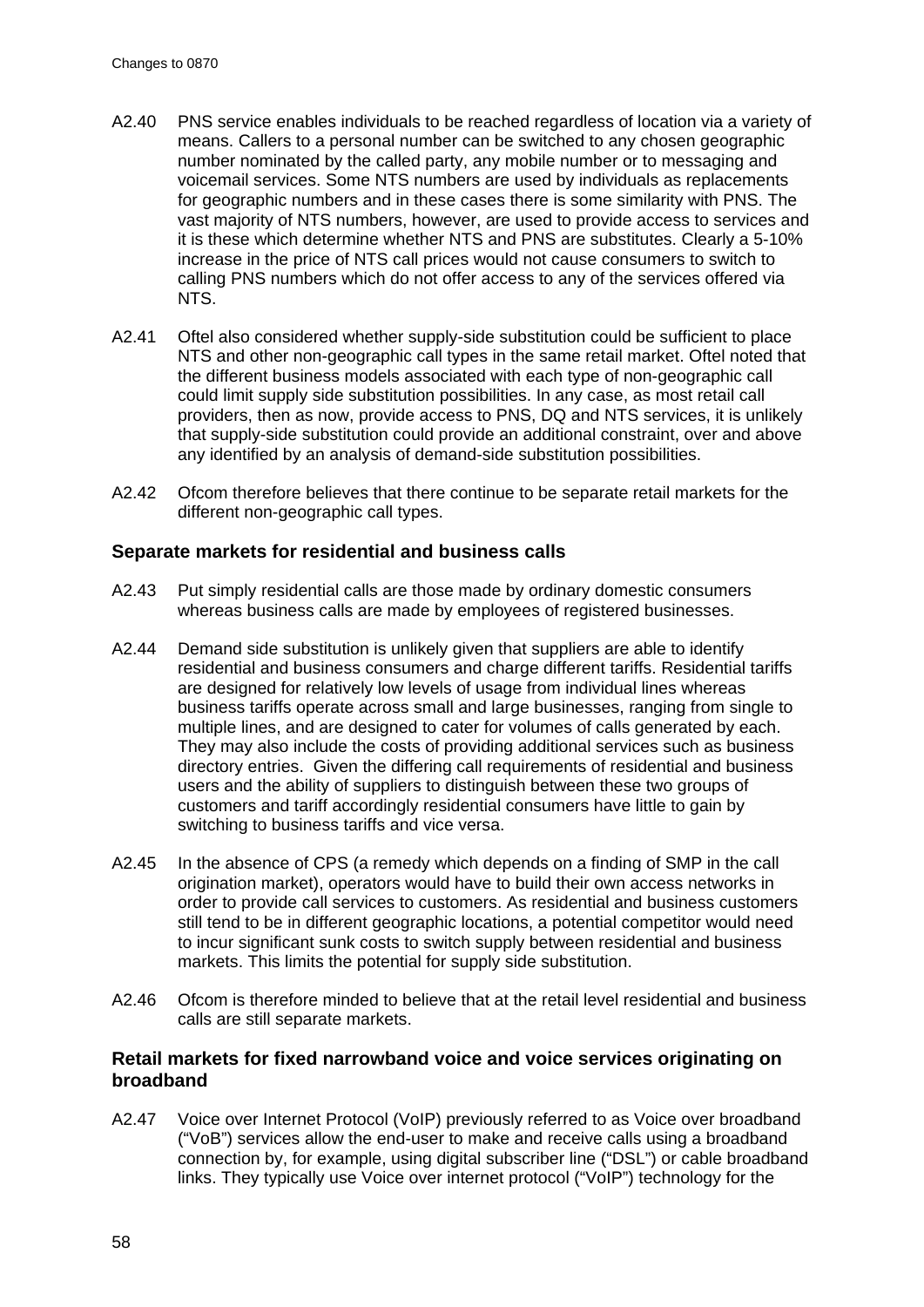conveyance of calls rather than traditional telephone networks. Access to VoIP services can be provided through an analogue telephone adapter, which allows the use of an ordinary telephone handset with the existing broadband internet connection. VoIP services therefore have the potential to offer consumers access to alternative service providers, cheaper lines and calls, and advanced features, such as call messaging.

- A2.48 VoIP services that originate on broadband technology are as yet a small proportion of the market, and it is unclear if current VoIP tariffs are at the competitive level, or are above it, making the SSNIP test difficult to use. An important consideration in comparing VoIP and PSTN voice services is that the tariffs reflect different uses of the respective network. Fixed (PSTN) voice tariffs are composed of the cost of origination and conveyance and termination on the PSTN network. On the other hand, VoIP users do not have to pay for broadband access and origination. The cost of broadband access is included in the cost the user pays to obtain broadband internet access. The VoIP service therefore currently carries only an incremental cost to the broadband access and origination product already purchased by the consumer. The consumer market research carried out in spring 2007 further highlights that very few consumers would consider switching to VoIP in response to a 10% increase in fixed call prices.
- A2.49 In addition, since VoIP is only provided to those customers who have chosen to take broadband internet access, it clearly cannot be a substitute to others who have no broadband internet access. Ofcom's 2006 Communications Market report reported that in spring 2006 about 11.1 million customers had chosen broadband internet access and 1.8 million households were actively using VoIP, whereas PSTN voice is available to 48 million customers. The consumer research carried out during spring 2007 indicates that all VoIP users have a requirement for a fixed line service and that only 9% of them view VoIP as their main service. VoIP is used mainly for geographic calls (especially international calls) via PC-to-PC.
- A2.50 It is reasonable to assume that usage of VoIP services will continue to grow. Indeed broadband internet access services are likely to grow further since the DSL roll-out makes it now possible for almost 99% of the households to access broadband. In addition according to The Communication Market Report across Nations and Regions 2007 about 30% of consumers with internet and not currently using VoIP are certain, likely or fairly likely to use VoIP in the next six months. However promising these developments are, for the foreseeable future, significant numbers of consumers are likely to continue to use narrowband voice services. As a consequence the current market definitions are likely to hold.
- A2.51 Ofcom therefore considers that fixed narrowband voice services are in a separate market to voice services that originate on broadband.

#### **Retail geographic market**

A2.52 The 2003 Narrowband Market Reviews discussed that, although there could be different competitive pressures in different geographic areas (such as where cable providers compete with BT), the definition of markets using the hypothetical monopolist test would lead to a proliferation of markets. This, when considered along with the dynamic nature of communications markets, would be likely to mean that the boundary between areas where there are different competitive pressures would be unstable and change over time, rendering the market definition obsolete. It is not clear that determining ex-ante where the boundary would be is an exercise that can be carried out with any degree of accuracy. Therefore an alternative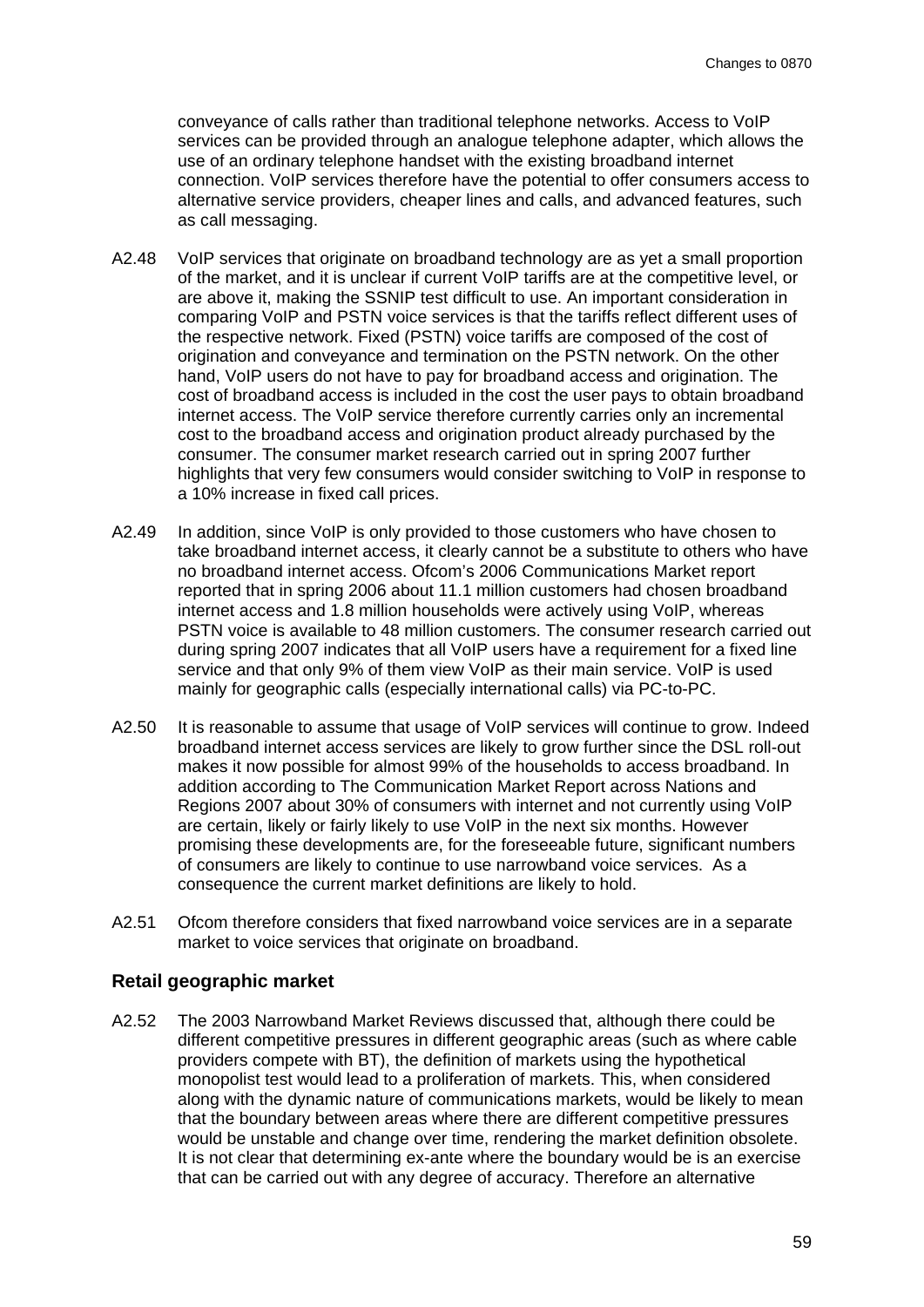approach would be to define a single geographical market but recognising that this single market has local geographical characteristics. This policy seemed justified, by BT's policy (required for basic retail telephony services covered by the USO) of setting uniform national prices.

A2.53 With the possible exception of services to large business customers spending over £1 million per year, BT's retail prices remain uniform which means that any response by BT to competition in a given area in the form of lower prices would apply throughout the UK (excluding the Hull area). This suggests that the geographical extent of the relevant markets should be regarded as the whole of the UK (excluding the Hull area), and the Hull area. Ofcom thus considers that the extent of the geographical market is the whole of the UK, excluding the Hull area where a uniform constraint holds.

# **Wholesale Market definitions**

## **Fixed narrowband call types**

### Demand side substitution

A2.54 The analysis of the retail markets leads to the view that at the retail level different call types are not substitutes on the demand side. This is because each call type has a different functionality (e.g. metered and unmetered, geographic and nongeographic) that is not perceived to be substitutable by consumers. Where different call types require different wholesale inputs (eg. metered call origination and unmetered call origination), those inputs are unlikely to be viewed as effective demand side substitutes. There may be some call types where the wholesale input is the same such as for geographic and non-geographic calls. However, nongeographic calls require an additional wholesale origination input that provides suppliers of such calls with billing access to the customer. Where this is the case, such types of wholesale call origination would also not be viewed as demand side substitutes.

### Supply side substitution

A2.55 A characteristic of fixed communications networks is the existence of significant economies of scale and scope. As any provider of call origination will seek to exploit the economies of scale and scope, it will tend to provide call origination services for a number of different call types. Therefore, supply side substitution into any particular call type is unlikely to provide any additional competitive constraint because all providers would provide call origination for all call types.

### Cluster market

- A2.56 Providers of call origination services compete for customers rather a particular service to different customers. This distinction is important because it reinforces the view that providers of call origination compete to provide a range of services across a customer's access line rather than limited services across many access lines. Such competition means that customers choose the provider who can provide the range of services at the lowest price. The fact that all call origination services are purchased in a cluster from the same provider suggests that all call origination services should be treated as part of the same market.
- A2.57 However, consumers choose to purchase either narrowband PSTN or narrowband ISDN calls from a provider. This suggests that PSTN and ISDN call origination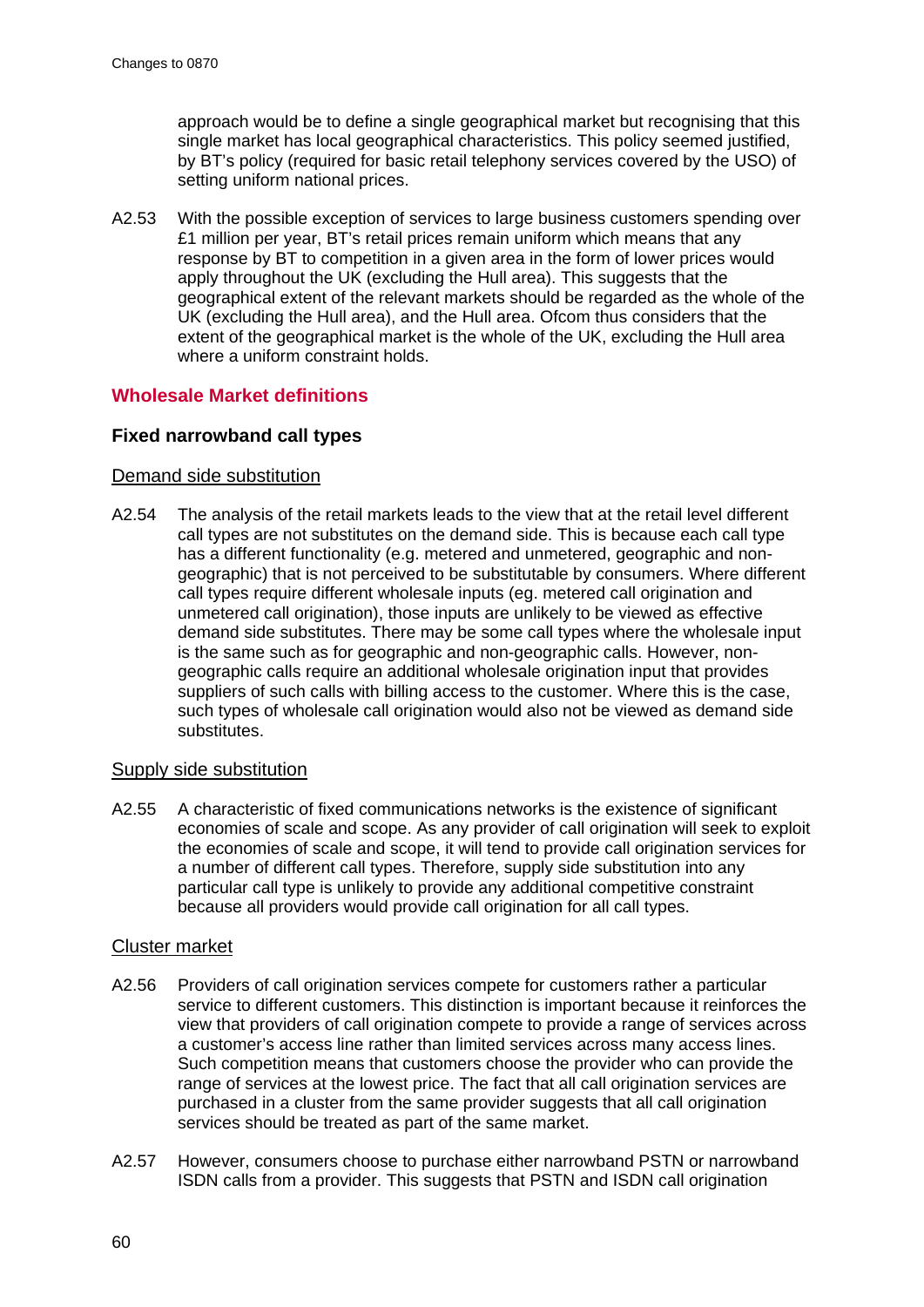cannot both be part of the same market on the basis of the cluster market argument. However, in practice, only BT provides both types of call origination and BT's costs and prices do not differ. Customers purchasing call origination services would still face a common pricing constraint. Hence both PSTN and ISDN may be treated as part of the same wholesale market for call origination.

#### Residential and business calls

A2.58 Although, at the retail level, business and residential customers have different demand characteristics and may face different prices, at the wholesale level, call origination charges to competing providers are the same, irrespective of whether they provide residential or business services. Although, on the supply side, the scope for substitution is limited, given the high costs facing a business call origination provider seeking to build out its network to residential customers, this suggests that for practical purposes there is a common pricing constraint.

# **Conclusion**

A2.59 Ofcom's conclusion is that there is a single wholesale market for residential and business call origination.

#### **Wholesale geographic market**

### **Ofcom's approach to defining geographic markets.**

- A2.60 In the last market review, Ofcom used the following approach to geographic market definition. It was noted that a strict definition of markets using the hypothetical monopolist test could lead to a proliferation of markets unless call origination, call termination or transit at different exchanges could be regarded as substitutes. This, when considered along with the dynamic nature of communications markets, would be likely to mean that the boundary between areas where there are different competitive pressures would be unstable and change over time, rendering the market definition obsolete. It concluded that determining ex-ante where the boundary would be was an exercise that could not be carried out with any degree of accuracy. For instance, there may be areas that have uniform competitive conditions (such as cable companies providing a retail constraint on BT), but it may not be possible to find a suitable aggregator for such areas. For all these reasons, Ofcom believes that it is reasonable to consider there to be a national market, albeit with differing local conditions.
- A2.61 Given that there has been no significant change in the geographic area covered by competing providers of call origination services since the last review, and none is expected in the foreseeable future, and uniform pricing continues, Ofcom believes that no change is needed to its definition of a single market in the UK excluding the Hull area.

#### **Assessment of SMP in wholesale narrowband call origination the UK excluding the Hull Area**

A2.62 The 2003 Narrowband Market Review discussed that BT had SMP in the market for wholesale call origination. This conclusion was arrived at on the basis of analysing market shares, the ease of market entry, economies of scale, countervailing buyer power and switching costs.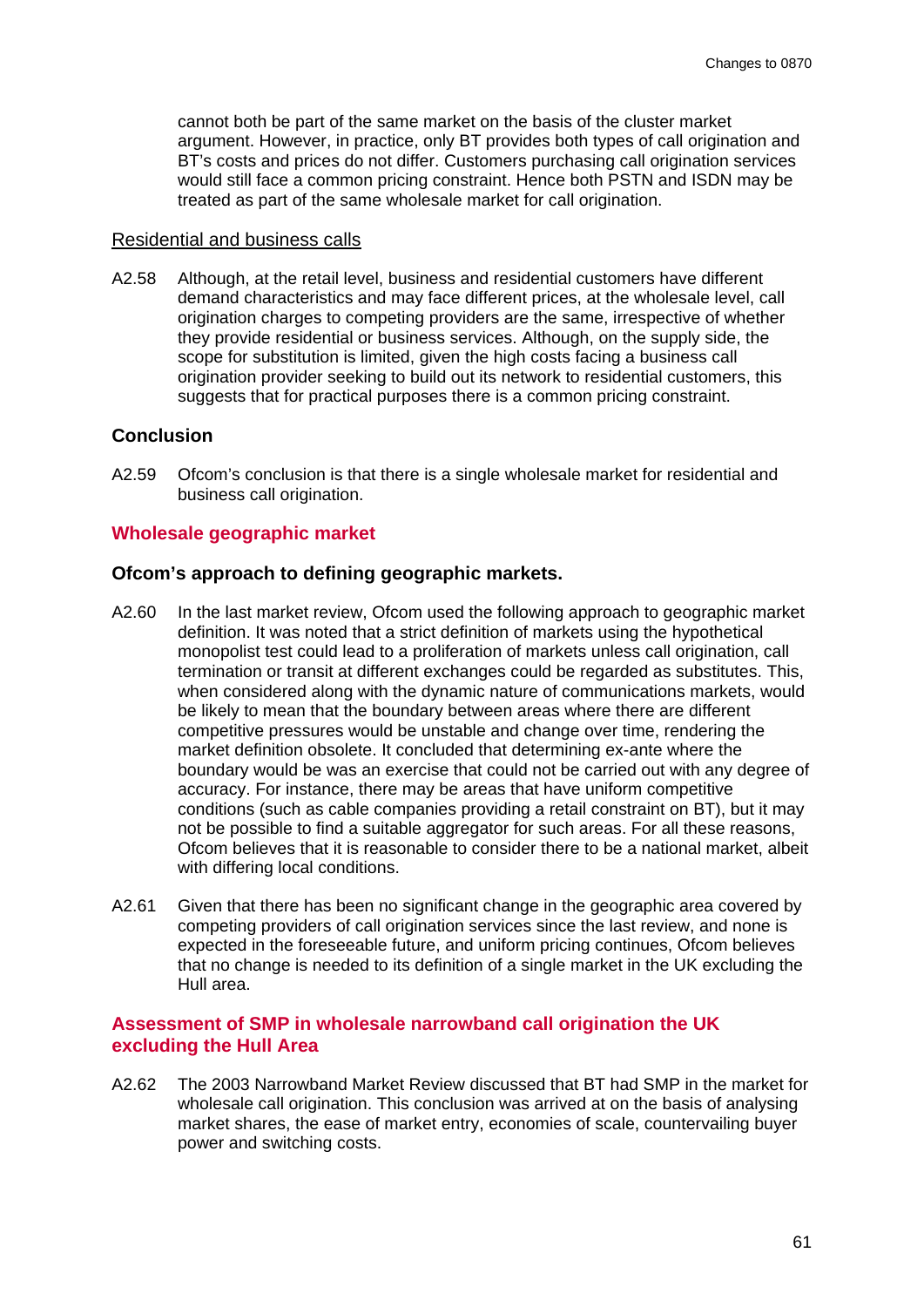A2.63 Ofcom has considered the market with respect to the same criteria and finds no material change in each of the above criteria used to determine SMP. BT's share of call origination minutes has declined only slightly to 77% in the second quarter of 2005/06 from 79% at the second quarter of 2003/04 (see table A3.1 below) when the previous 'no material change finding was made. There has been no significant new entry into the market primarily because of the obstacles presented by economies of scale combined with sunk costs.

| Period  | $BT^{16}$ | Cable | Other |
|---------|-----------|-------|-------|
|         |           |       |       |
| 2000    | 69.7      | 16.3  | 13.9  |
| 2001    | 73.2      | 15.4  | 11.4  |
| 2002    | 77.9      | 13.3  | 8.8   |
| 2003    | 79.1      | 11.8  | 9.2   |
| 2004    | 78.8      | 12.0  | 9.2   |
| 2005    | 78.0      | 13.2  | 8.8   |
|         |           |       |       |
| 2000 Q1 | 69.2      | 16.6  | 14.2  |
| 2000 Q2 | 64.6      | 17.2  | 18.2  |
| 2000 Q3 | 72.8      | 15.6  | 11.6  |
| 2000 Q4 | 72.3      | 15.9  | 11.8  |
| 2001 Q1 | 73.1      | 15.8  | 11.1  |
| 2001 Q2 | 73.2      | 15.5  | 11.3  |
| 2001 Q3 | 73.3      | 15.3  | 11.4  |
| 2001 Q4 | 73.3      | 14.9  | 11.8  |
| 2002 Q1 | 75.6      | 14.5  | 9.9   |
| 2002 Q2 | 77.1      | 13.6  | 9.3   |
| 2002 Q3 | 78.9      | 12.8  | 8.3   |
| 2002 Q4 | 79.9      | 12.3  | 7.8   |
| 2003 Q1 | 80.2      | 11.9  | 7.9   |
| 2003 Q2 | 79.0      | 11.7  | 9.3   |
| 2003 Q3 | 78.7      | 11.6  | 9.7   |
| 2003 Q4 | 78.4      | 11.8  | 9.8   |
| 2004 Q1 | 78.6      | 11.8  | 9.5   |
| 2004 Q2 | 78.9      | 12.2  | 8.9   |
| 2004 Q3 | 79.0      | 11.9  | 9.1   |
| 2004 Q4 | 78.6      | 12.1  | 9.3   |
| 2005 Q1 | 78.4      | 12.7  | 8.9   |
| 2005 Q2 | 77.9      | 13.1  | 9.0   |
| 2005 Q3 | 77.7      | 13.3  | 8.9   |
| 2005 Q4 | 78.0      | 13.7  | 8.3   |
| 2006 Q1 | 77.6      | 13.6  | 8.7   |
| 2006 Q2 | 77.2      | 13.5  | 9.4   |

A2.64 Table A3.1 BT's market share in call origination (%)

Source Ofcom

NB: These

 $\overline{a}$ 

<span id="page-61-0"></span> $16$  Figures for BT include calls made by VoIP and on shared LLU lines. Ofcom currently has no definitive data on volumes of VoIP originated calls but since, currently (August 2007), approximately 80% of LLU lines are shared the majority of calls made on LLU lines will be BT originated.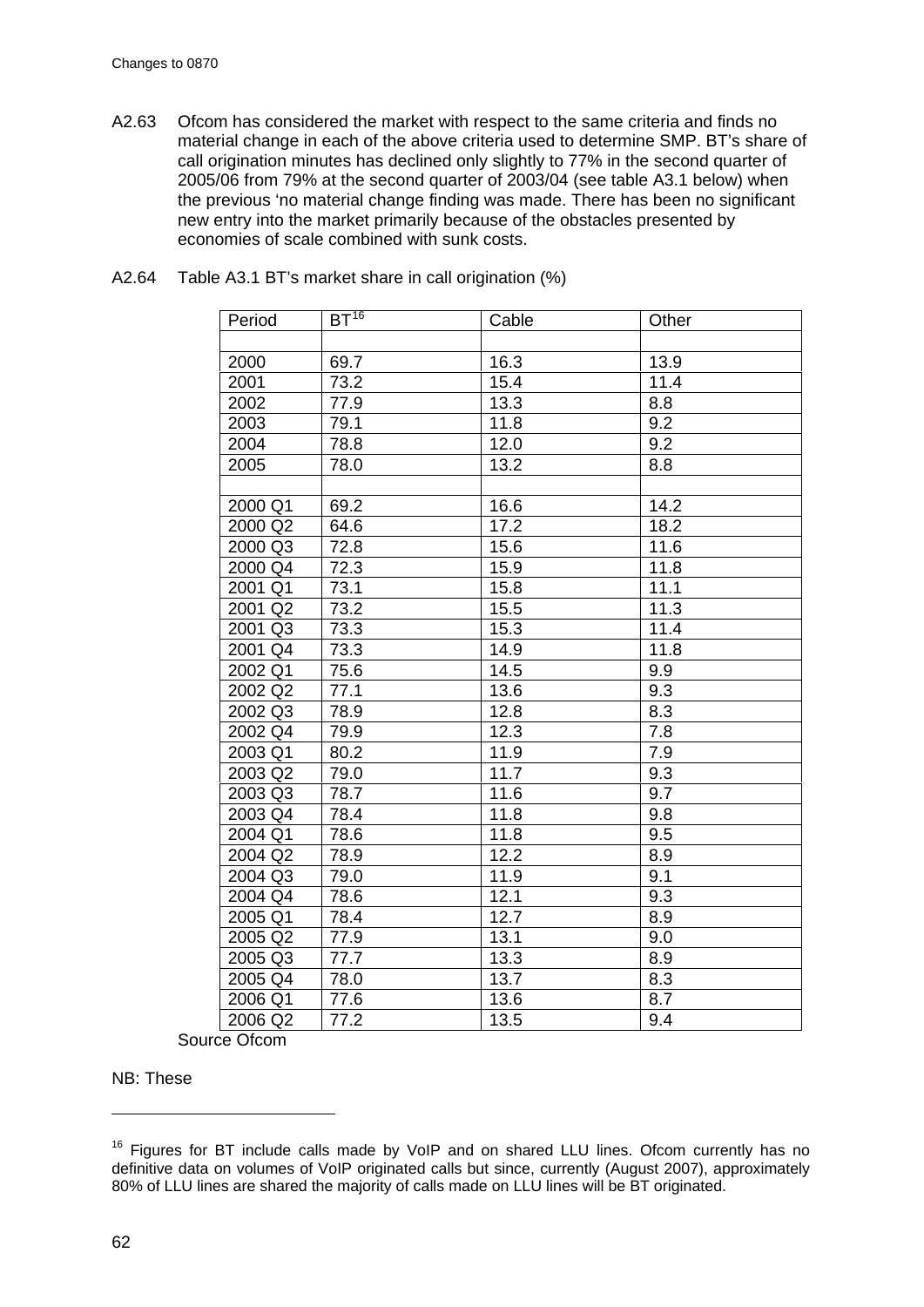# **Conclusions and forward look on SMP in wholesale call origination**

- A2.65 The next few years will be a period of transition including the migration of BT's services from the public switched telephone network ("PSTN") to BT's Next Generation Network ("21CN"). In a longer timescale, BT is also proposing to invest in replacing its current copper access network with fibre-based "Next Generation Access" (NGA).
- A2.66 There will be no direct equivalent to call origination on the NGN because the 21CN will not feature DLEs. The closest substitute appears likely to be a "metro node origination" service (conveyance from the MSAN to the metro node). The question then is whether there is likely to be substitutability between metro node origination and (DLE) call origination such that they can be considered as part of the same market.
- A2.67 Ofcom believes that metro node origination should not be regarded as a sufficiently good substitute for call origination to be regarded as part of the same market. This is because it seems likely that many metro nodes will be in different geographical locations to the existing exchanges and hence building out to the new locations may involve significant cost. In addition, the technical interfaces available at metro nodes are expected to be different to those available at existing switches, and changing to the new interfaces is also likely to involve costs which are significant in relation to a small rise in the price of call origination on the PSTN.
- A2.68 As both PSTN and 21CN are operated by BT, supply-side substitution is not a relevant factor. BT would clearly not wish to undermine its own price increase by such means.
- A2.69 Even if substitution at the wholesale level, between conveyance over the PSTN and 21CN, is not possible, it might still be that both 21CN and PSTN products should be placed in the same market. This would be the case if substitution between customers at the retail level meant that there was a common constraint between the charges for PSTN based services and those for 21CN-based services. However, since both types of services would be offered only by BT, this would not affect the analysis of market power for which the definition of the relevant market is required. In view of this, Ofcom does not consider them as representing a material change to the market that is the subject of this review.
- A2.70 Ofcom's view is that the definition of the market for wholesale call origination on narrowband networks will remain unchanged through the duration of this review as providers will continue to purchase the same service at their existing PSTN interfaces irrespective of how the service is provided by BT. Consequently, BT's current SMP in the market is unlikely to be eroded until such time that other direct access networks expand their customer base and are able to compete in a significant manner with BT. New entry into this market is constrained by the high entry barriers in the form of sunk costs. Therefore Ofcom believes that BT is likely to continue to have SMP in wholesale call origination for the foreseeable future.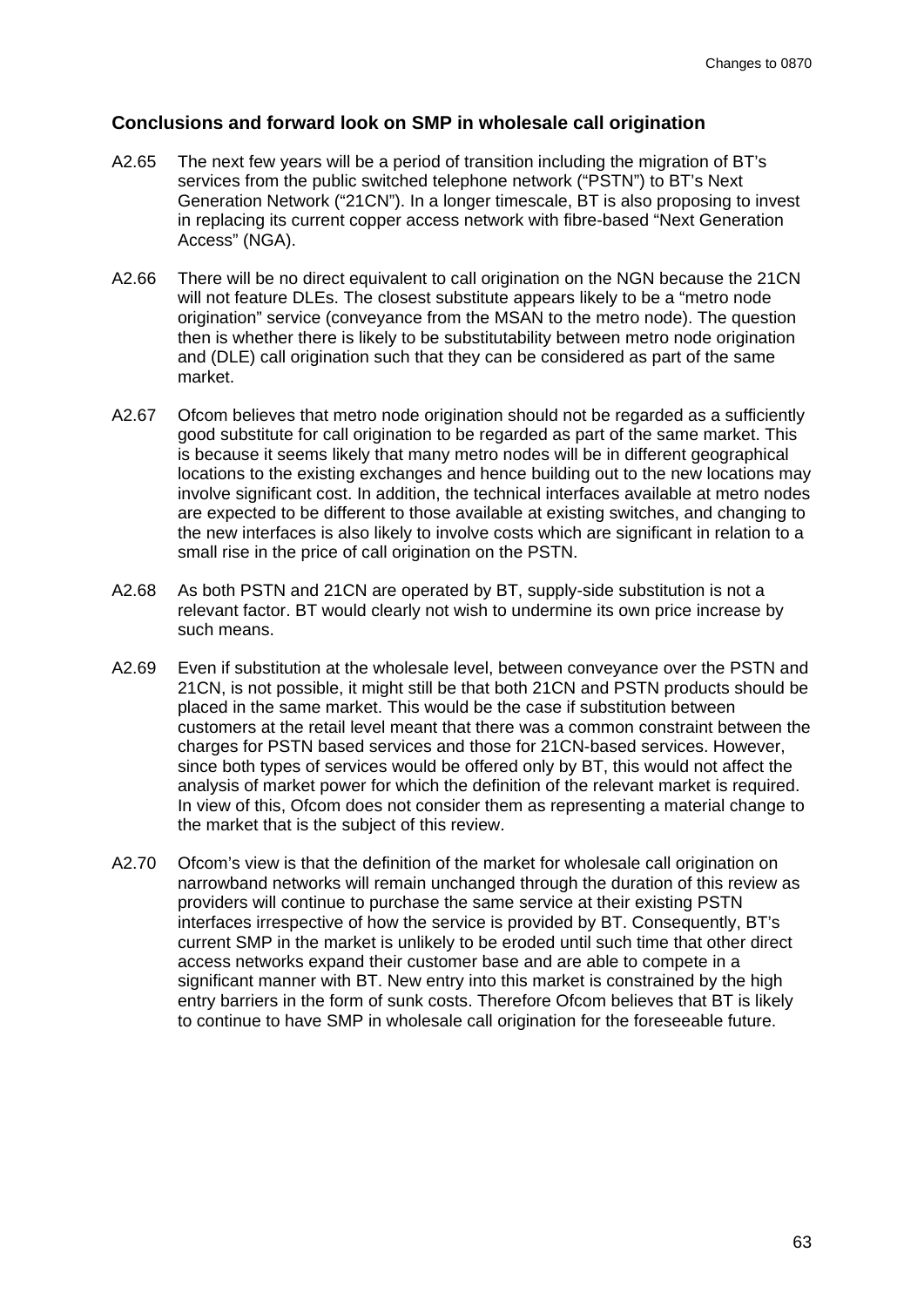# **Annex 3**

# Notification of a proposed modification under Section 48(2) of the Act

**Modification to Part 1 of Schedule 1 of the Notification published in Annex A of Review of the fixed narrowband, wholesale exchange line, call origination, conveyance and transit markets published by the Director General Of Telecommunications on 28 November 2003.** 

1. OFCOM in accordance with section 48(2) of the Act hereby proposes the following modification of part 1 of Schedule 1 of the Notification published in Annex A of Review of the fixed narrowband, wholesale exchange line, call origination, conveyance and transit markets published by the Director General Of Telecommunications on 28 November 2003.

2. The draft modification is set out in the Schedule to this Notification.

3. In this Notification:

(i) "the Act" means the Communications Act 2003;

(ii) "SMP Conditions" means as set out in the Schedule to the Notification under section 48(1) of the Communications Act 2003 published by the Director General on 28 November 2003; and

(iii) "OFCOM" means the Office of Communications.

4. Except insofar as the context otherwise requires, words or expressions shall have the meaning assigned to them in this Notification and otherwise any word or expression shall have the same meaning as in the Act.

5. For the purpose of interpreting this Notification:

(i) headings and titles shall be disregarded; and

(ii) the Interpretation Act 1978 shall apply as if this Notification were an Act of Parliament.

6. The Schedule to this Notification shall form part of this Notification.

7. The modification set out in the Schedule to this Notification shall take effect on XX XXXX 2008.

Signed by

Goveth Davids

Gareth Davies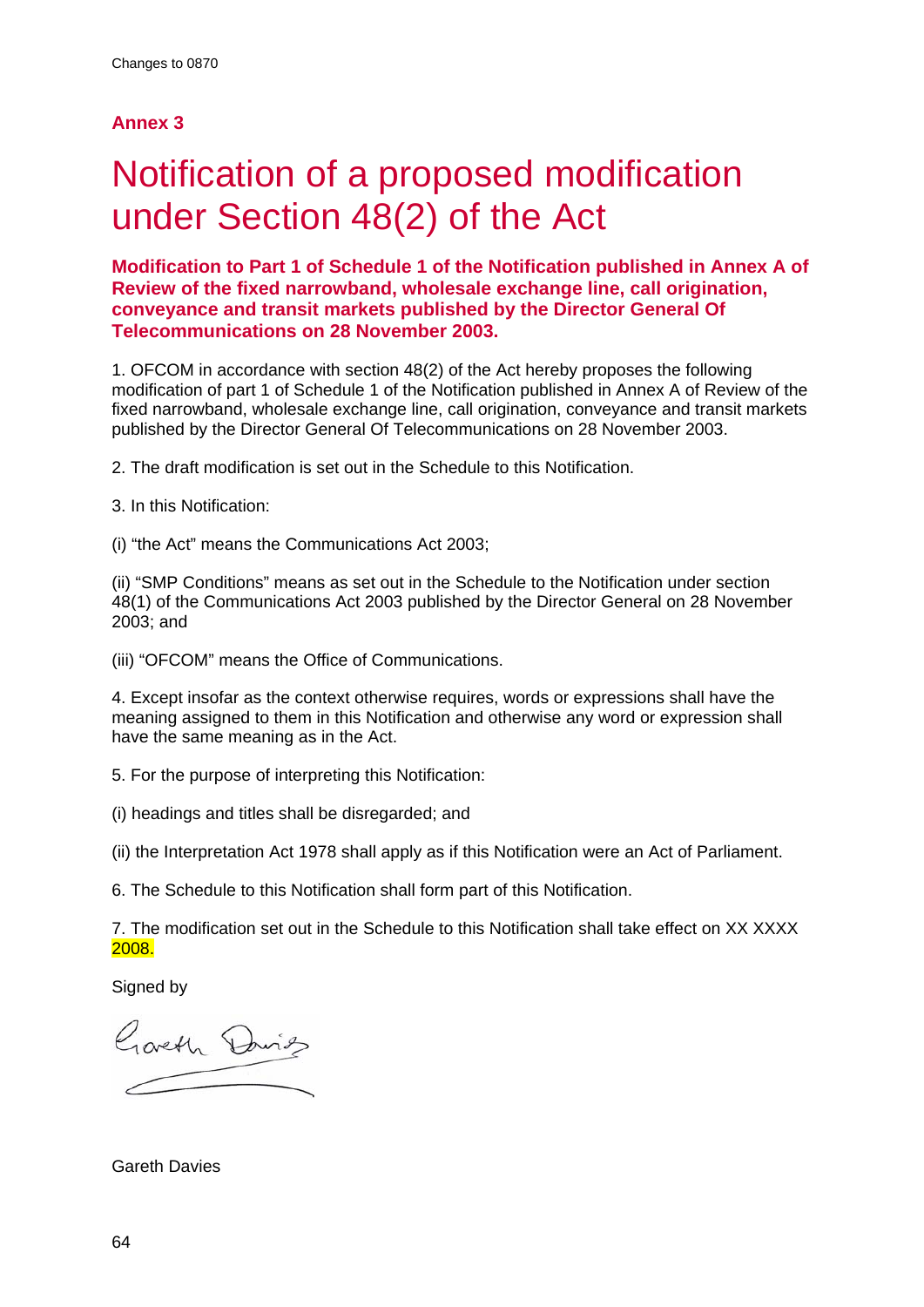A person authorised by Ofcom under paragraph 18 of the Schedule to the

Office of Communications Act 2003

2 May 2008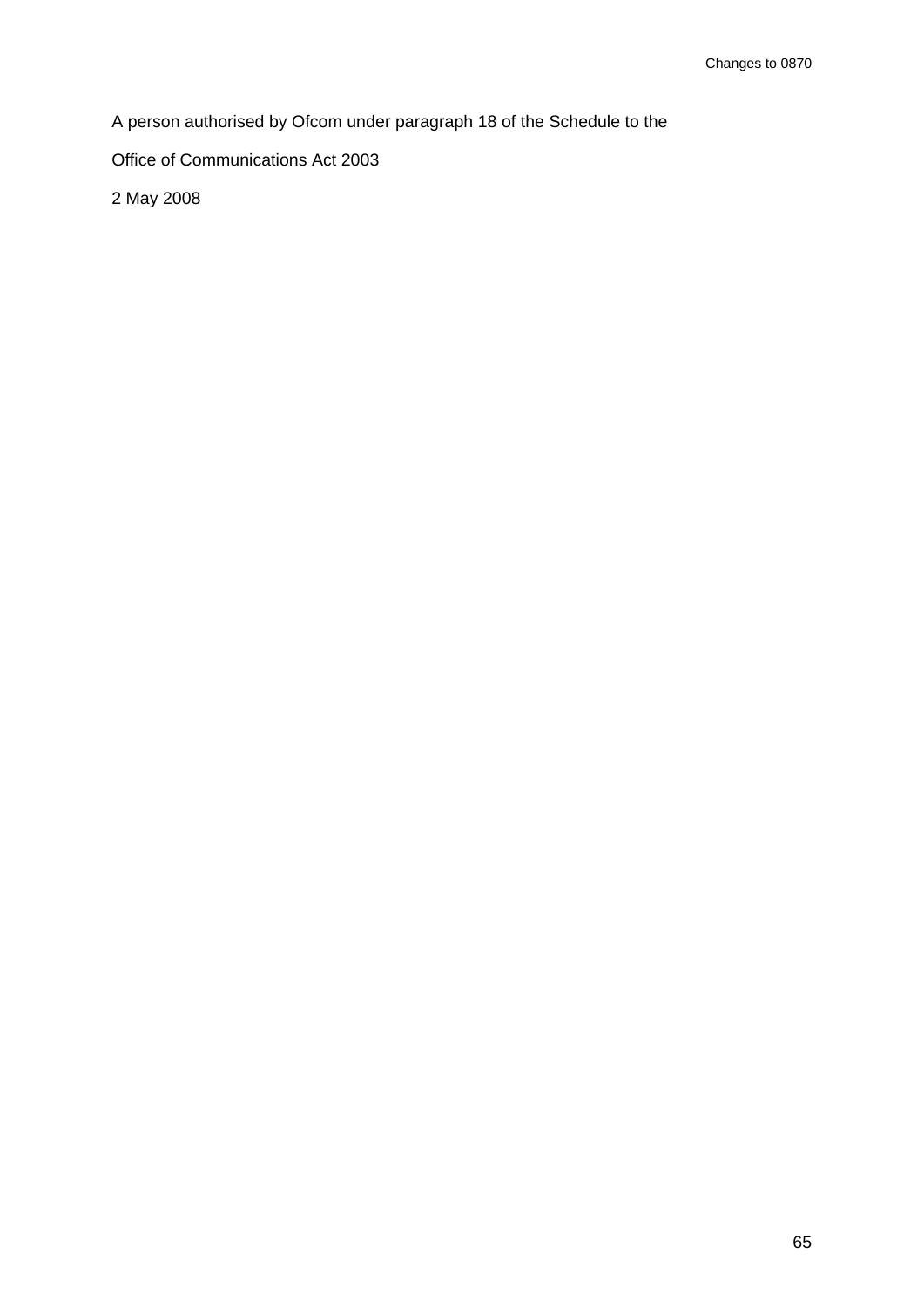# **Schedule**

## **SCHEDULE 1**

#### **The SMP services conditions imposed on BT under sections 45, 87, 88 and 90 of the Communications Act 2003 as a result of the analysis of the markets set out in paragraph 1(a) of this Notification in each of which BT has been found to have significant market power ("SMP conditions")**

#### **Part 1: Application, definitions and interpretation relating to the SMP conditions in Part 2**

1 The SMP conditions in Part 2 of this Schedule 1 shall, except insofar as it is otherwise stated therein, apply to each and all of the markets set out in paragraph 1(a) of this Notification and to Interconnection Circuits.

2 In this Schedule 1:

(xx) "NTS" means number translation services;

 (yy) "NTS Calls" means a call to a number identified in the Numbering Plan for the United Kingdom as a Special Service number or a Premium Rate Service number

- plus calls to 0500 Freephone numbers;

- excluding calls to 0844 04 numbers for Surftime Internet access services and calls to 0808 99 numbers for FRIACO; and

- excluding calls to 0870 numbers:

 (zz) "NTS Call Origination" means originating NTS Calls and retailing those NTS Calls to the End-User on behalf of the Third Party who has requested NTS call origination: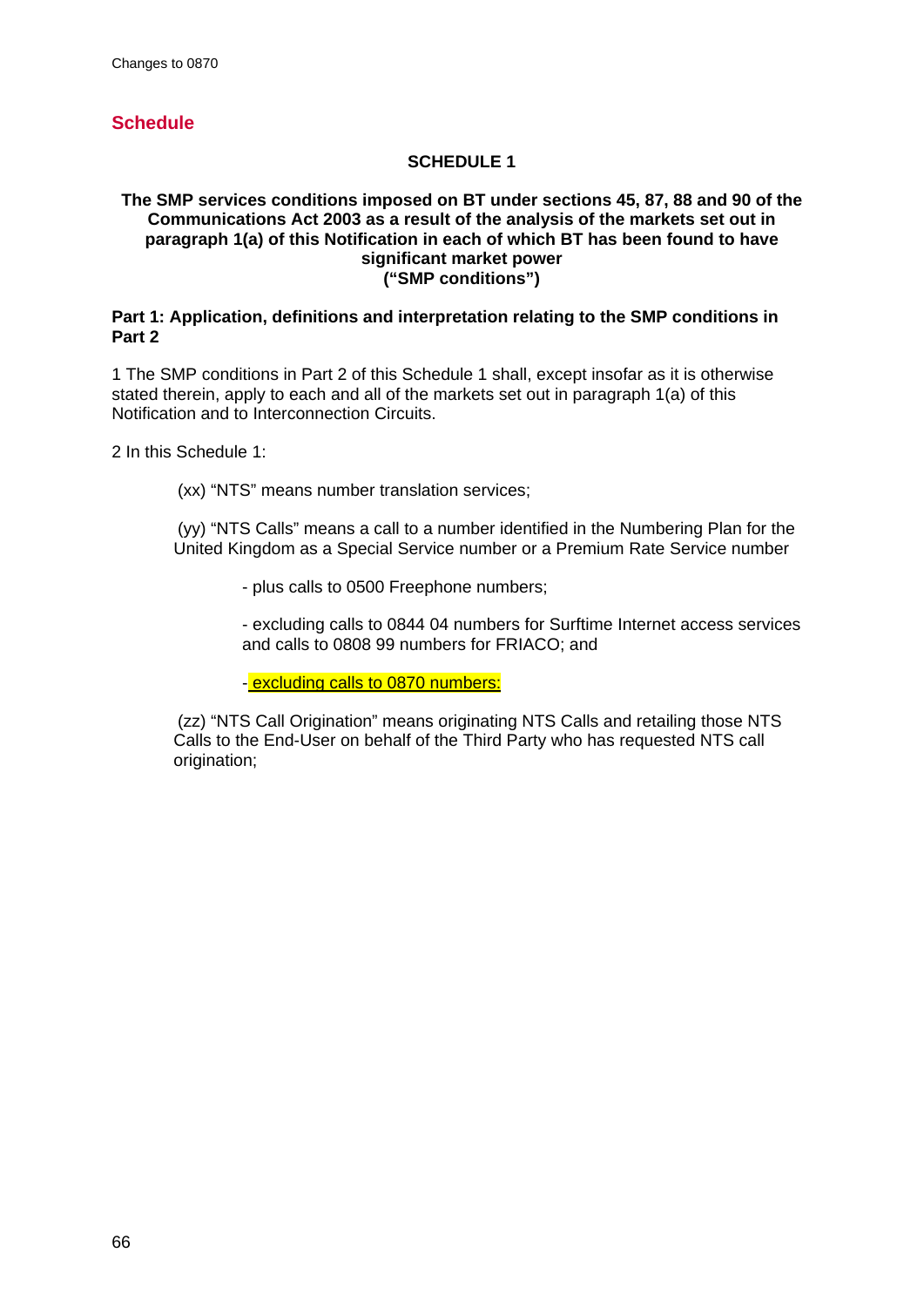# **Annex 4**

# Notification of a proposed modification to General Condition 17

**Proposal for modification of General Condition 17 on Allocation, Adoption, and Use of telephone numbers which is set out in the Schedule to the Notification under section 48(1) of the Communications Act 2003 (the "Act") published by the Director General of Telecommunications on 22 July 2003** 

- 1. OFCOM in accordance with section 48(2) of the Act hereby make the following proposal for the modification of General Condition 17 on Allocation, Adoption and Use of telephone numbers;
- 2. The draft modification is set out in the Schedule to this Notification;
- 3. The effect of, and OFCOM's reasons for making, the modification referred to in paragraph 1 above is set out in the accompanying document to this Notification;
- 4. OFCOM considers that the modification referred to in paragraph 1 above complies with the requirements of sections 45 to 50 of the Act, as appropriate and relevant to each of the modifications;
- 5. In making the modification set out in this Notification, Ofcom has considered and acted in accordance with their general duties in section 3 of the Act and the six Community requirements in section 4 of the Act and their duty as to telephone numbering in section 63 of the Act;
- 6. The modification shall enter into force on XXXXXXXX;`
- 7. Representations may be made to Ofcom about the proposal by **5pm on 15 June 2008;**
- 8. A copy of this Notification has been sent to the Secretary of State in accordance with section 50(1)(b) of the Act;
- 9. In this Notification:
	- i) "the Act" means the Communications Act 2003; and
	- ii) "OFCOM" means the Office of Communications;
		- 10. Except insofar as the context otherwise requires, words or expressions shall have the meaning assigned to them in this Notification and otherwise any word or expression shall have the same meaning as it has in the Act.
- 11. For the purpose of interpreting this Notification:
	- i) headings and titles shall be disregarded; and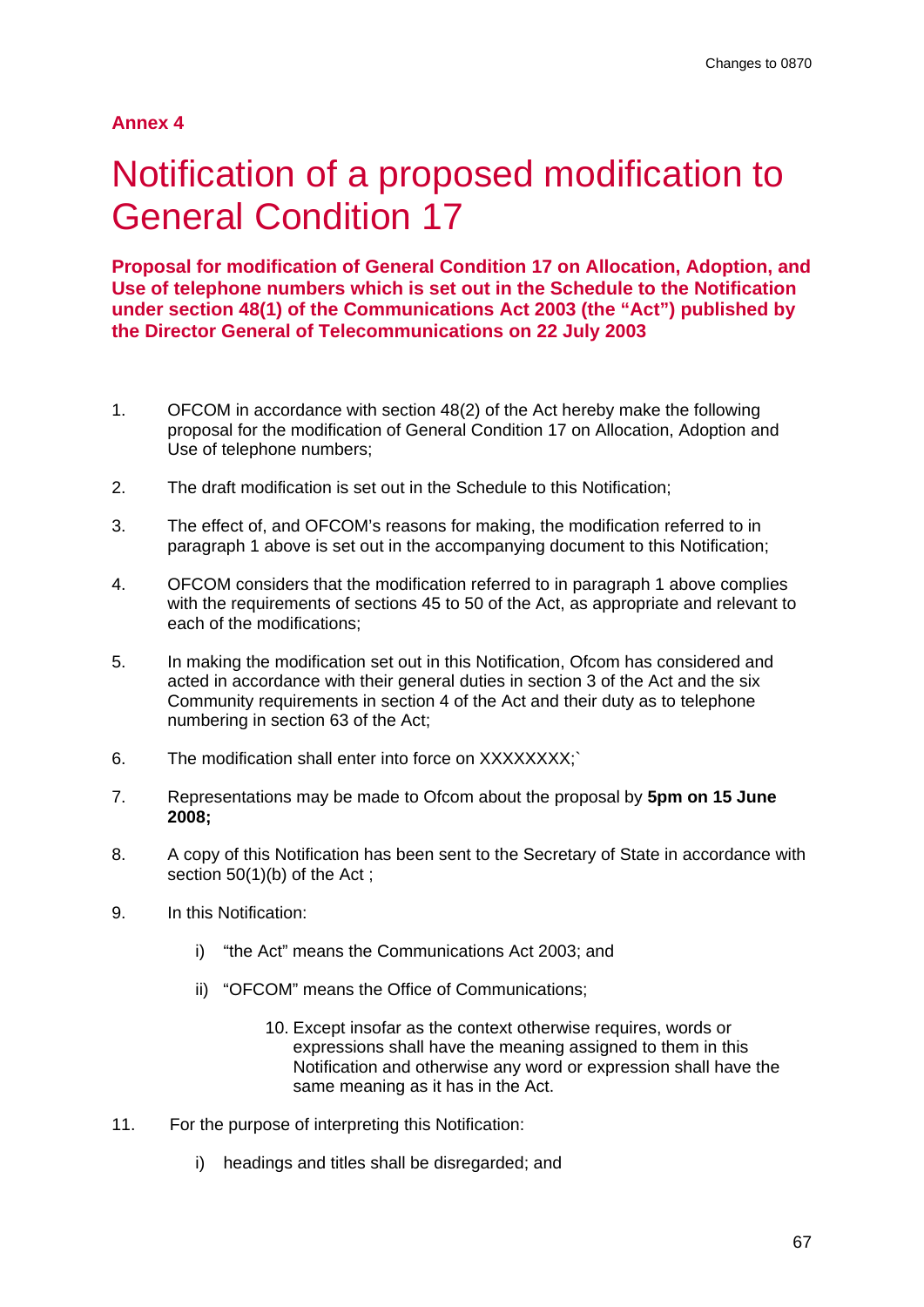- ii) the Interpretation Act 1978 shall apply as if this Notification were an Act of Parliament.
- 12. The Schedule to this Notification shall form part of this Notification.

Garth David ╱

Gareth Davies

Director of Competition

A person authorised by OFCOM under paragraph 18 of the Schedule to the Office of Communications Act 2002

2 May 2008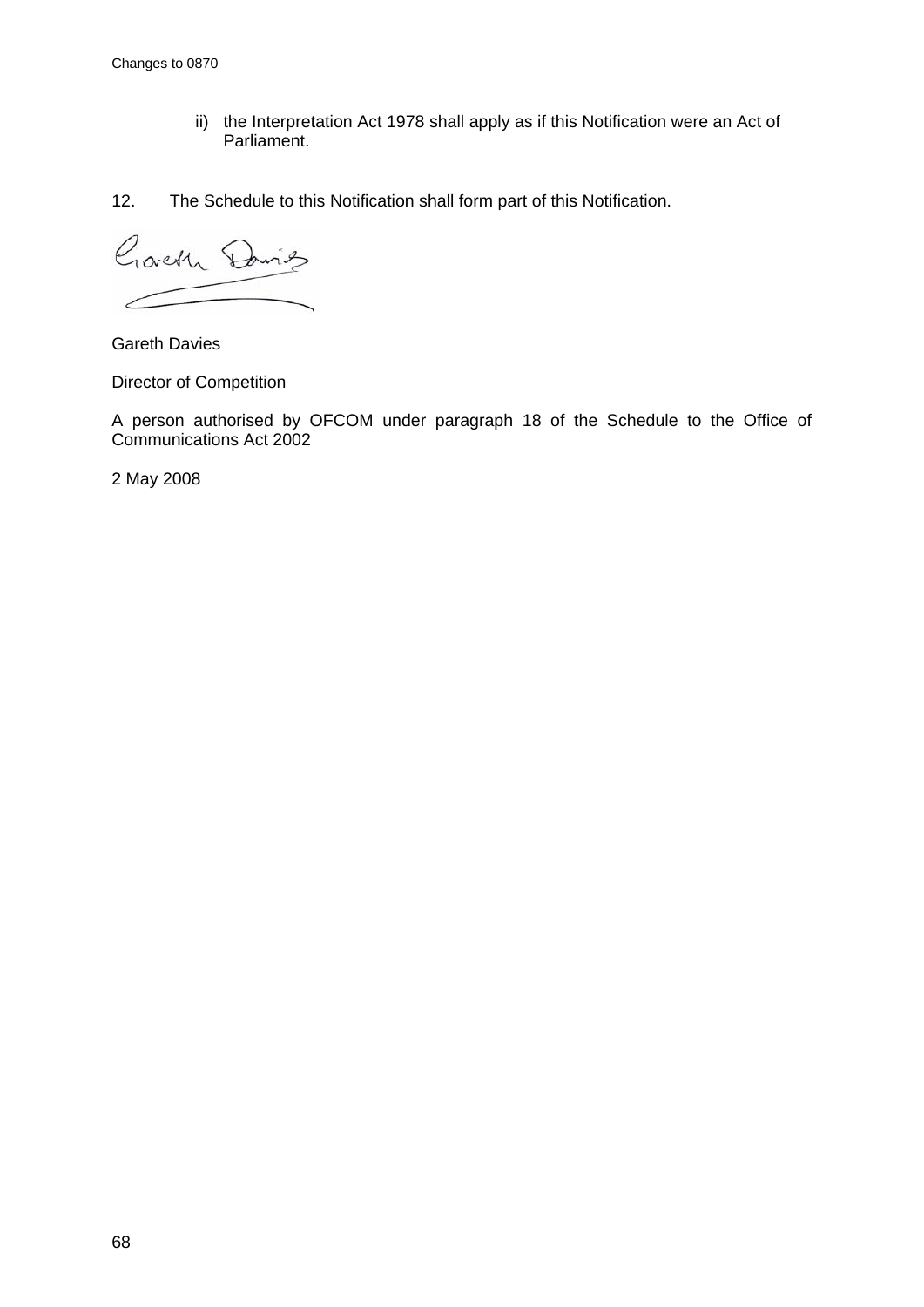# **Schedule**

**Modification of General Condition 17: Allocation, Adoption and Use of telephone numbers which is set out in the Schedule to the Notification under section 48(1) of the Communications Act 2003 published by the Director General of Telecommunications on 22 July 2003** 

- 1. General Condition 17 shall be modified as set out below:
	- A. "Requirements in connection with the use of telephone numbers
		- 17.12 Where Customers of a Communications Provider are making calls to either UK-wide Numbers (03), Personal Numbering Service (070) numbers, or non-geographic numbers with the prefix 0870, the Communications Provider shall comply with the designations for those numbers in the National Telephone Numbering Plan."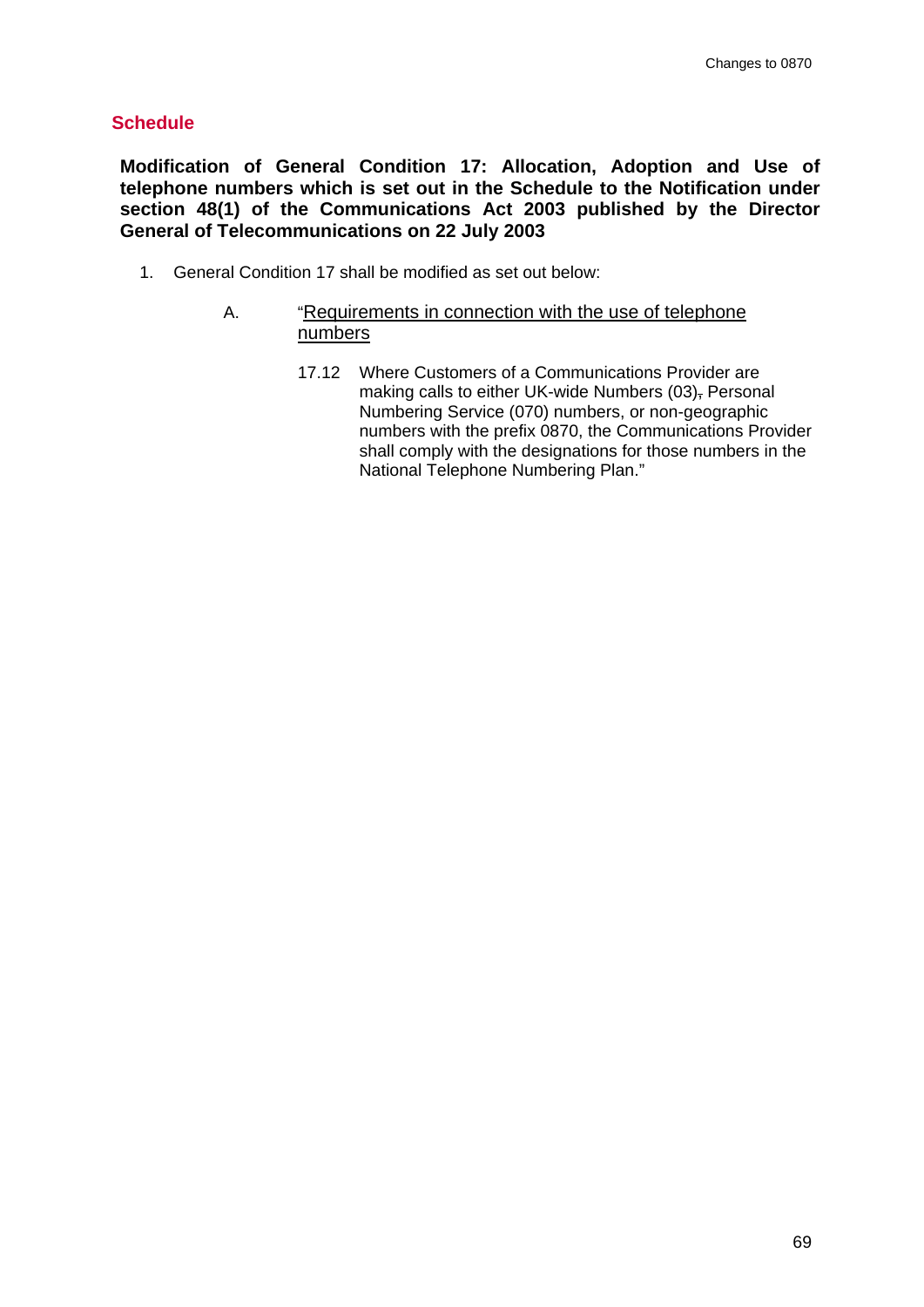# **Annex 5**

# Notification of proposals for a modification to the National Telephone Numbering Plan

- 1. Ofcom, in accordance with section 60(3) of the Communications Act 2003 (the "Act"), hereby makes the following proposal for a modification to the provisions of the National Telephone Numbering Plan (the "Plan");
- 2. The draft modification to the Plan is set out in the Schedule to this Notification;
- 3. The reasons for making the proposal and the effect of the modification are set out in the accompanying document to this Notification;
- 4. Ofcom considers that the proposed modification complies with the requirements in section 60(2) of the Act;
- 5. In making the modification set out in this Notification, Ofcom has considered and acted in accordance with their general duties in section 3 of the Act and the six Community requirements in section 4 of the Act and their duty as to telephone numbering in section 63 of the Act;
- 6. The modification shall enter into force on XX XXXX 2008;
- 7. Representations may be made to Ofcom about the proposal by 5pm on 15 June 2008;
- 8. Copies of this Notification and the accompanying statement have been made available to the Secretary of State.
- 9. In this Notification:
	- 'Act' means the Communications Act 2003;
	- 'Condition' means General Condition 17 of the General Conditions of Entitlement set by the Director by way of publication of a Notification on 22 July 2003;
	- 'Director' means the Director-General of Telecommunications as appointed under section 1 of the Telecommunications Act 1984;
	- 'Ofcom' means the Office of Communications; and
	- 'Plan' means the National Telephone Numbering Plan published from time to time by Ofcom.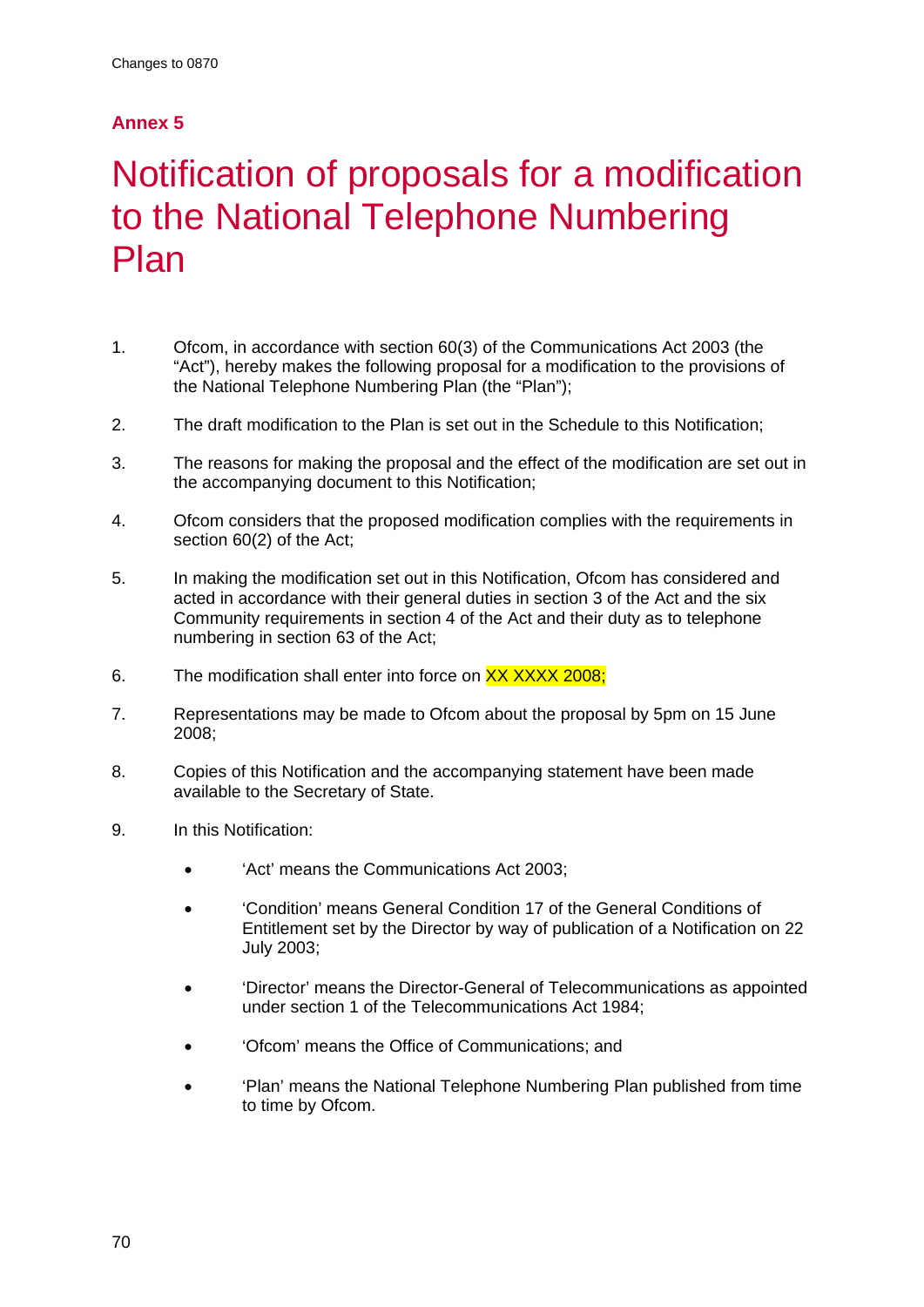Signed by

Goveth Davids  $\epsilon$ 

Gareth Davies

A person authorised by Ofcom under paragraph 18 of the Schedule to the Office of Communications Act 2003

2 May 2008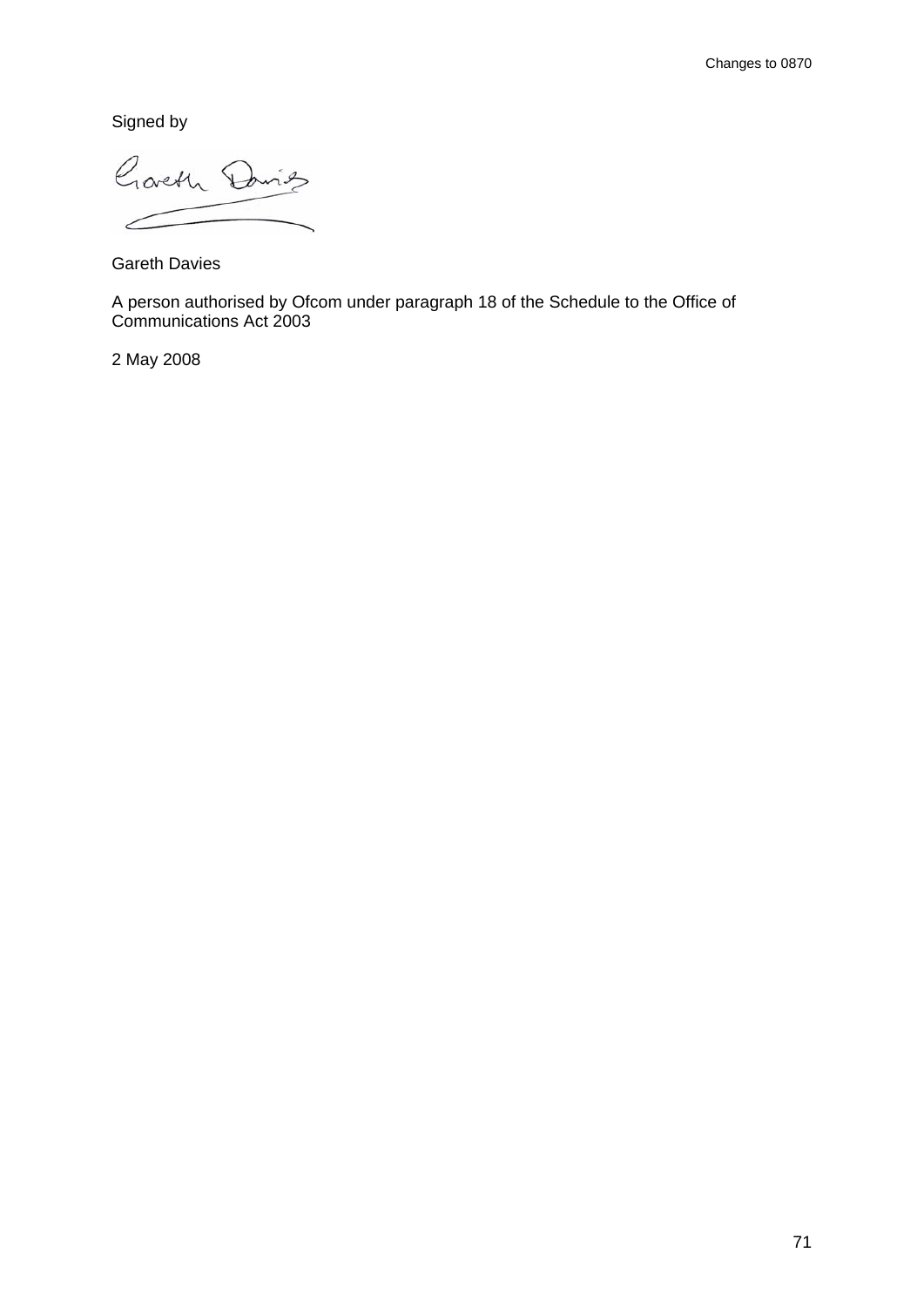# **Schedule**

In Part A1 (Public Telephone Network Numbers) of the Plan the entry for 0870 shall be replaced with the following: –

| 0870 | Calls to non-geographic numbers at a geographic rate<br>charged at no more than the caller would pay for a call to<br>a Geographic Number (including discounts and call<br>packages), except where call charges have been<br>published in accordance with General Condition 14.2 or,<br>in the case of Public Pay Telephones, where call charges<br>are displayed in a manner that is reasonably accessible<br>to a caller before making a call. |
|------|--------------------------------------------------------------------------------------------------------------------------------------------------------------------------------------------------------------------------------------------------------------------------------------------------------------------------------------------------------------------------------------------------------------------------------------------------|
|      |                                                                                                                                                                                                                                                                                                                                                                                                                                                  |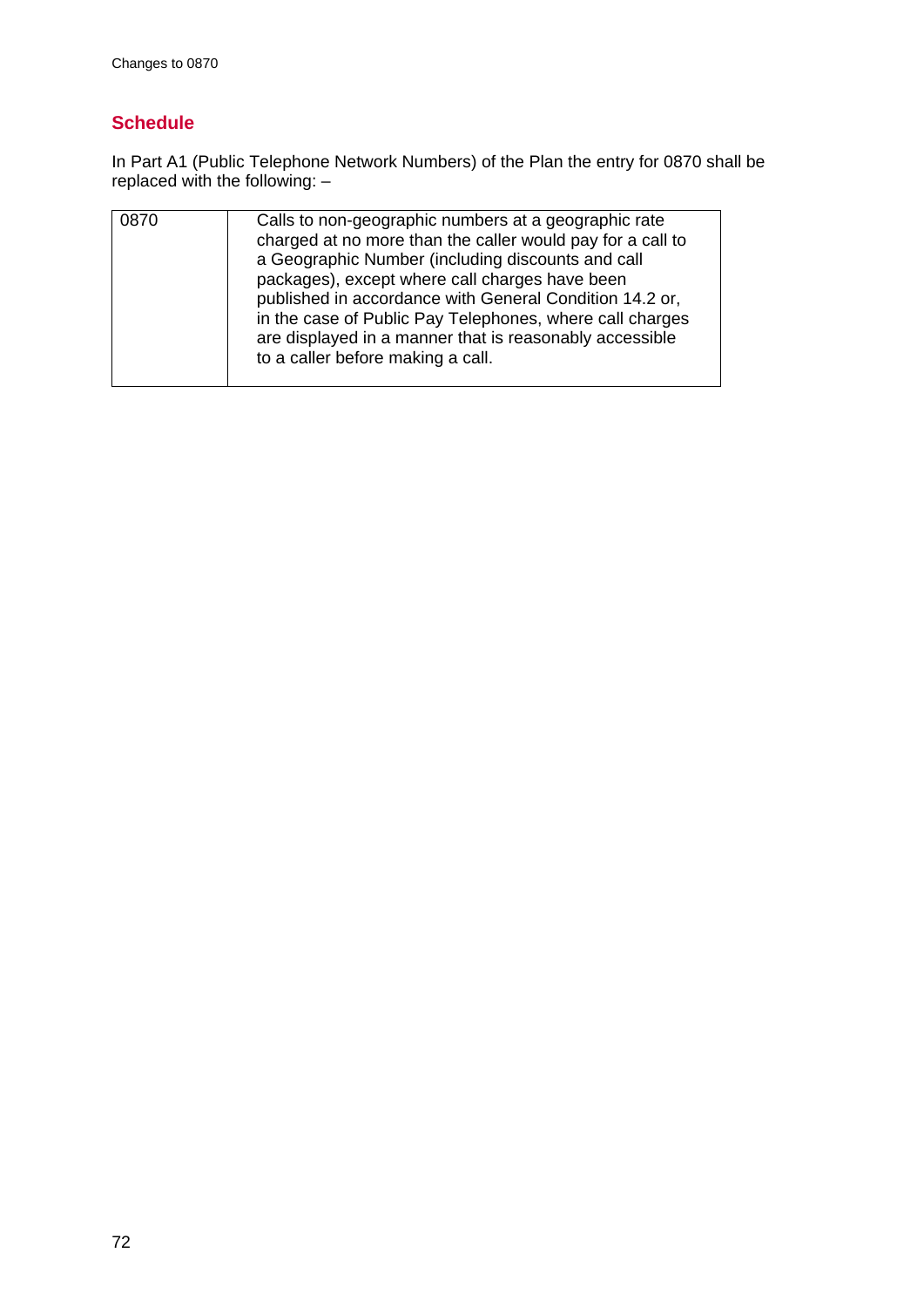## Notification of proposals under section 49(4) of the Act

Proposal for making a Direction under paragraph 17.9(a) of the Condition relating to an application form S8 for 08 numbers

- 1. Ofcom hereby makes the following proposal for a Direction to be given under paragraph 17.9(a) of the Condition.
- 2. The draft Direction is set out in the Schedule to this Notification.
- 3. The reasons for making the proposal and the effect of the draft Direction are set out in the accompanying consultation document.
- 4. Representations may be made to the Ofcom about the proposed draft Direction until 5pm on 15 June 2008.
- 5. Copies of this Notification have been sent to the Secretary of State in accordance with section 50(1)(b) of the Act.
- 6. Except as otherwise defined in this Notification, words or expressions used shall have the same meaning as they have been ascribed in the Act.
- 7. In this Notification:
	- o "Act" means the Communications Act 2003;
	- o "Condition" means General Condition 17 of the general Conditions of Entitlement set by the Director on 22 July 2003 pursuant to section 45 of the Act by way of publication of a Notification pursuant to section 48(1) of the Act;
	- o "Director" means the Director General of Telecommunications as appointed under section 1 of the Telecommunications Act 1994; and
	- o "Ofcom" means the Office of Communications.

Signed by

Gorth Dring

Gareth Davies

A person authorised by Ofcom under paragraph 18 of the Schedule to the Office of Communications Act 2003

2 May 2008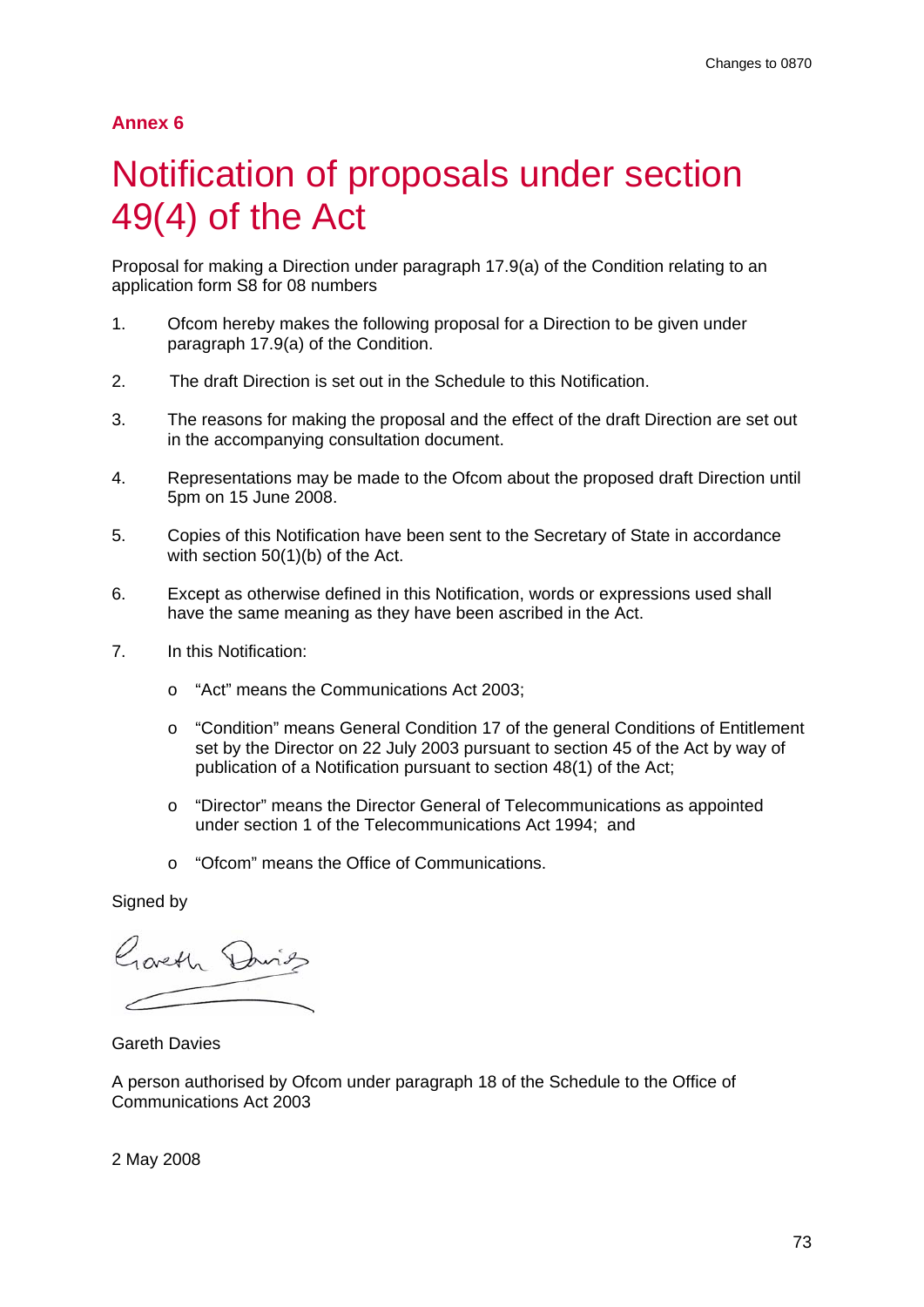### **Schedule**

#### **Direction under paragraph 17.9(a) of the Condition**

#### **Where as-**

A. paragraph 17.9(a) of the Condition provides that when applying for an allocation or reservation of Telephone Numbers, the Communications Provider shall use an appropriate application form as directed by the Director from time to time as he thinks fit;

B. by virtue of the Transitional Provisions, references to the Director in General Condition 17 should be read as references to Ofcom:

C. for the reasons set out in the Statement accompanying this Direction Ofcom are satisfied that the application form in the Annex to this Direction is appropriate for use by Communications Providers when applying for an Allocation or reservation of Telephone Numbers;

D. for the reasons set out in the Statement accompanying this Direction Ofcom are satisfied that this Direction is:

- objectively justifiable in relation to the networks, services, facilities, apparatus or directories to which it relates;
- not such as to discriminate unduly against particular persons or against a particular description of persons;
- proportionate to what it is intended to achieve; and
- in relation to what it is intended to achieve, transparent.

E. for the reasons set out in the Statement accompanying this Direction Ofcom are satisfied that they acted in accordance with the relevant duties set out in sections 3 and 4 of the Act;

F. a notification of a proposal to give this Direction was given under section 49(4) of the Act on XX XXXX 2008 (the 'Notification');

G. a copy of the Notification was sent to the Secretary of State in accordance with section 50(1)(b) of the Act;

H. in the Notification and accompanying consultation document Ofcom invited representations about any of the proposals therein by 5pm on 15 June 2008;

I. by virtue of section 49(9) of the Act, Ofcom may give effect to the proposal set out in the Notification, with or without modification, only if-

- they have considered every representation about the proposal that is made to them within the period specified in the notification; and
- they have had regard to every international obligation of the United Kingdom (if any) which has been notified to them for this purpose by the Secretary of State;

J. Ofcom received responses to the Notification and have considered every such representation made to them within the period specified in the Notification and accompanying consultation document and these representations are discussed in [Chapter X of the Statement accompanying this Direction]; and the Secretary of State has not notified Ofcom of any international obligation of the United Kingdom for this purpose;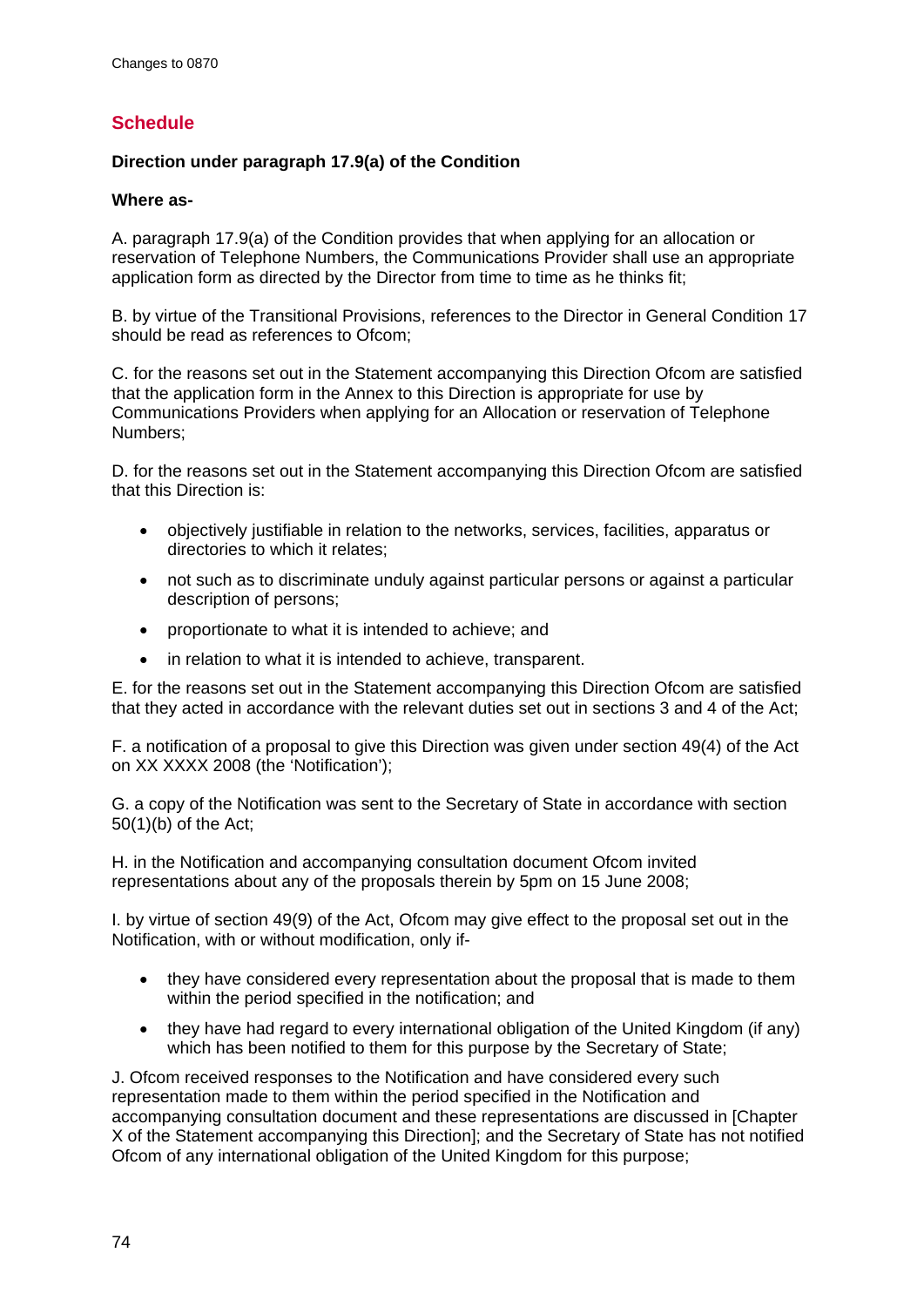#### **NOW, THEREFORE, OFCOM, PURSUANT TO PARAGRAPH 17.9(a) OF THE CONDITION, HEREBY DIRECT THAT-**

- 1. For the time being, the application form S8 in the Annex to this Direction shall be used by Communications Providers when applying for an allocation or reservation of **Services or Special Services** starting 08.
- 2. In this Direction-
	- 'the Act' means the Communications Act 2003;
	- 'Allocation' shall have the same meaning as in the Condition;
	- 'Communications Provider' shall have the same meaning as in the Condition;
	- 'the Condition' means General Condition 17 of the General Conditions of Entitlement set by the Director on 22 July 2003 pursuant to section 45 of the Act by way of publication of a Notification pursuant to section 48(1) of the Act;
	- 'the Director' means the Director-General of Telecommunications as appointed under section 1 of the Telecommunications Act 1984;
	- 'Ofcom' means the Office of Communications;
	- 'Telephone Number' shall have the same meaning as in paragraph 1 of Part 1 of the Schedule to the Notification published by the Director on 22 July 2003 under section 48(1) of the Act;
	- 'Transitional Provisions' means sections 408 and 411 of the Act, the Communications Act 2003 (Commencement No. 1) Order 2003 and the Office of Communications Act 2003 (Commencement No. 3) and Communications Act 2003 (Commencement No 2) Order 2003.
- 3. Except in so far as the context otherwise requires, words or expressions shall have the meaning assigned to them. Otherwise, any word or expression shall have the same meaning as it has:

(i) in the National Telephone Numbering Plan published from time to time by Ofcom pursuant to section 56 of the Act;

(ii) if, and only if, it has no meaning ascribed as mentioned in (i) above, and only if the context so permits, in General Condition 17 (entitled 'Allocation, Adoption and Use of Telephone Numbers') in Part 2 of the Schedule to the Notification published by the Director on 22 July 2003 under section 48(1) of the Act;

(iii) if, and only if, it has no meaning ascribed as mentioned in (i) and (ii) above, and only if the context so permits, in paragraph 1 of Part 1 of the Schedule to the Notification published by the Director on 22 July 2003 under section 48(1) of the Act;

(iv) and if, and only if, it has no meaning ascribed as mentioned in (i), (ii) and (iii) above, and only if the context so permits, in the Act.

- 4. The Interpretation Act 1978 shall apply as if this Direction were an Act of Parliament.
- 5. Headings and titles shall be disregarded.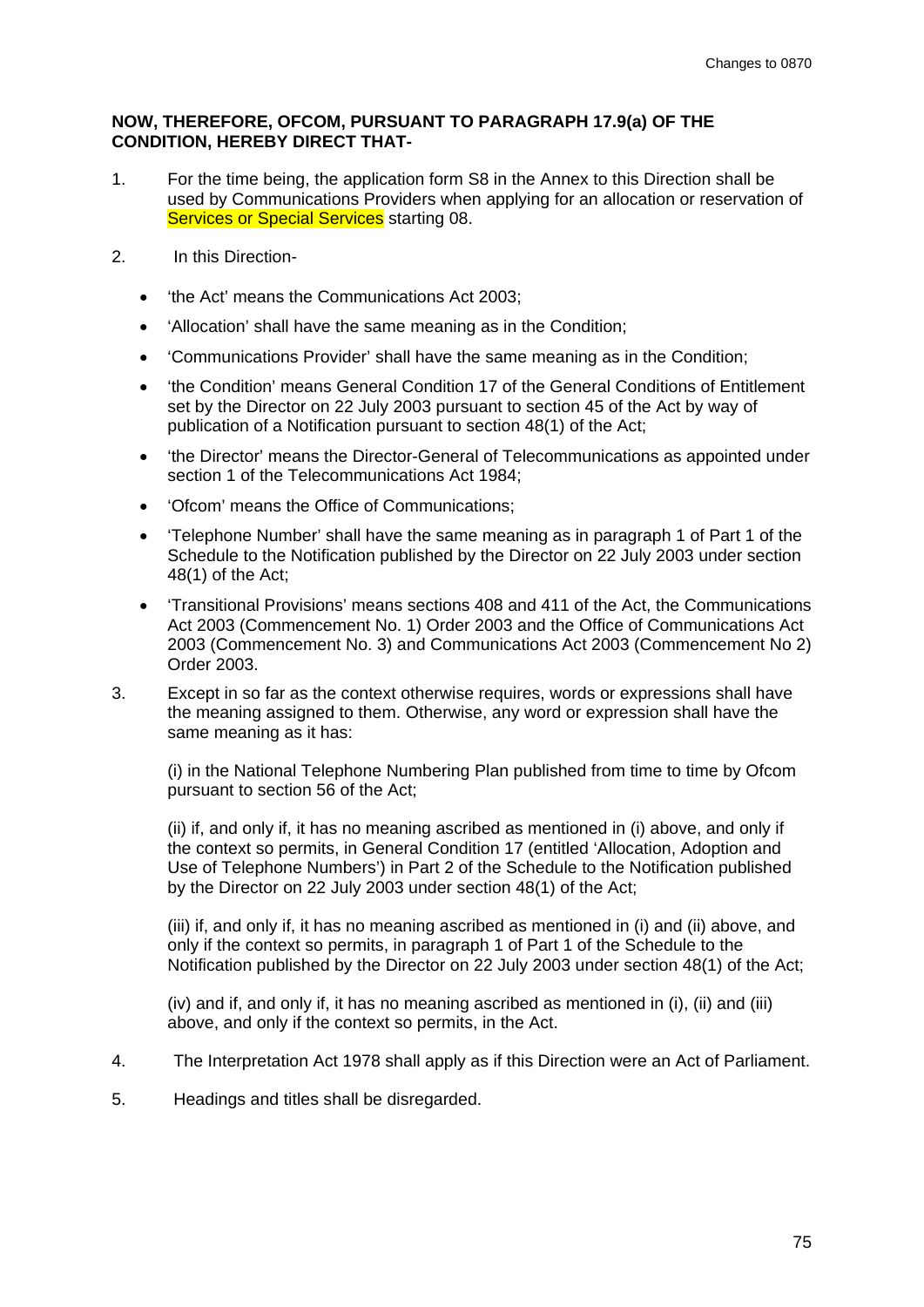# Notification of a proposed modification to General Condition 14

**Proposal for modification of General Condition 14 on code of practice and Dispute Resolution which is set out in the Schedule to the Notification under Section 48(1) of the Communications Act 2003 published by the Director General of Telecommunications on 22 July 2003.** 

1. OFCOM in accordance with section 48(2) of the Act hereby make the following proposals for the modification of General Condition 14 on code of practice and Dispute Resolution;

2. The draft modification is set out in the Schedule to this Notification;

3. The effect of, and OFCOM's reasons for making, the proposals referred to in paragraph 1 above is set out at Sections 3 and 4 of the accompanying explanatory statement;

4.OFCOM consider that the proposed modification referred to in paragraph 1 above complies with the requirements of sections 45 to 50 of the Act, as appropriate and relevant to each of the proposals;

5. In making the proposals set out in this Notification, Ofcom has considered and acted in accordance with their general duties in section 3 of the Act and the six Community requirements in section 4 of the Act;

6. Representations may be made to OFCOM about the proposals set out in this Notification and the accompanying statement by 5pm on 5 December 2005;

7. The modification shall enter into force on [one month after publication of final notification];

8. Copies of this Notification and the accompanying statement have been sent to the Secretary of State in accordance with section 50(1)(a) of the Act.

9. In this Notification:

- (i) "the Act" means the Communications Act 2003;
- (ii) "OFCOM" means the Office of Communications; and

10. Except insofar as the context otherwise requires, words or expressions shall have the meaning assigned to them in this Notification and otherwise any word or expression shall have the same meaning as it has in the Act.

11. For the purpose of interpreting this Notification:

(i) headings and titles shall be disregarded; and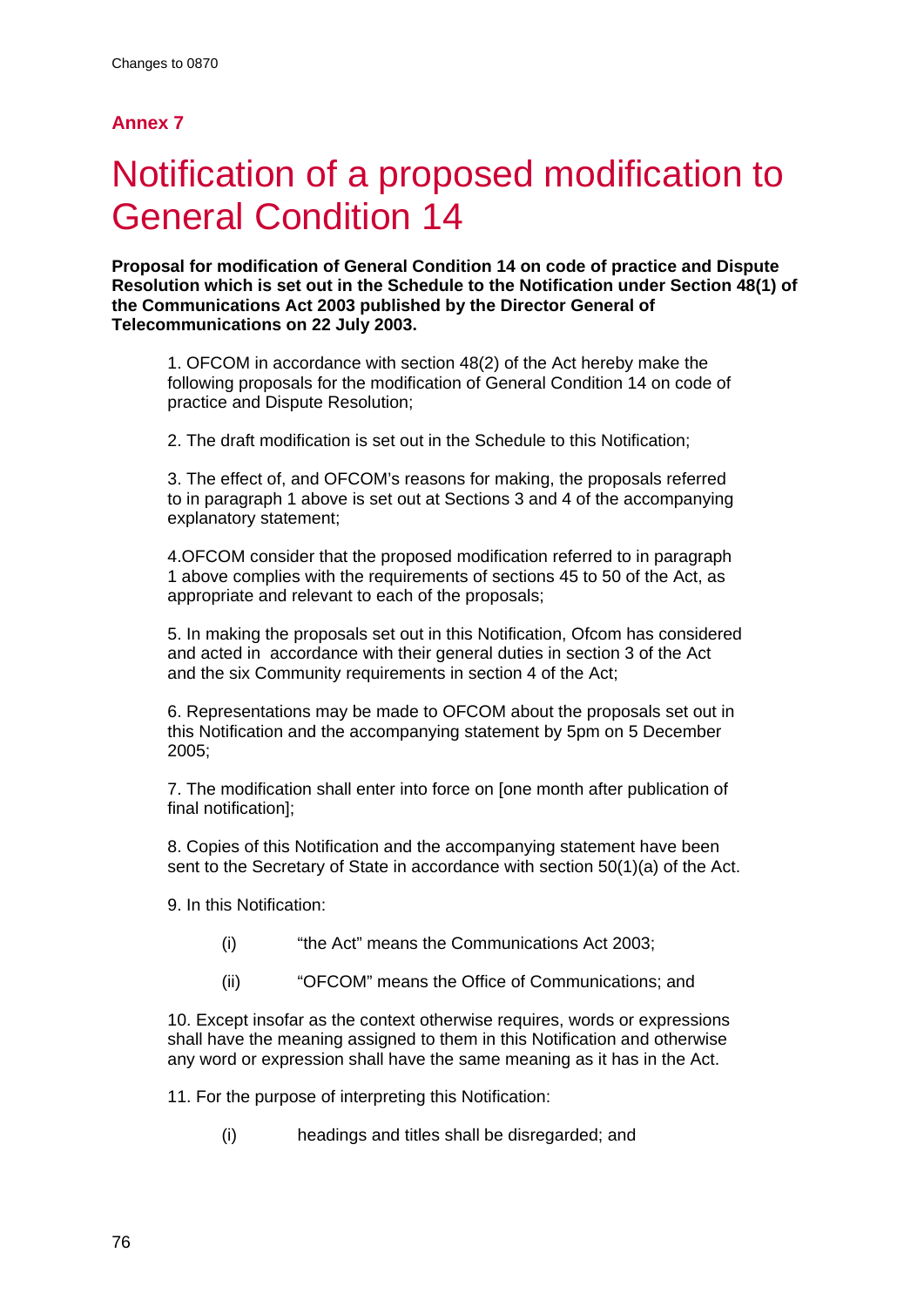(ii) the Interpretation Act 1978 shall apply as if this Notification were an Act of Parliament.

12. The Schedule to this Notification shall form part of this Notification

Garth David ╱

Gareth Davies

A person authorised by Ofcom under paragraph 18 of the Schedule to the Office of Communications Act 2002

2 May 2008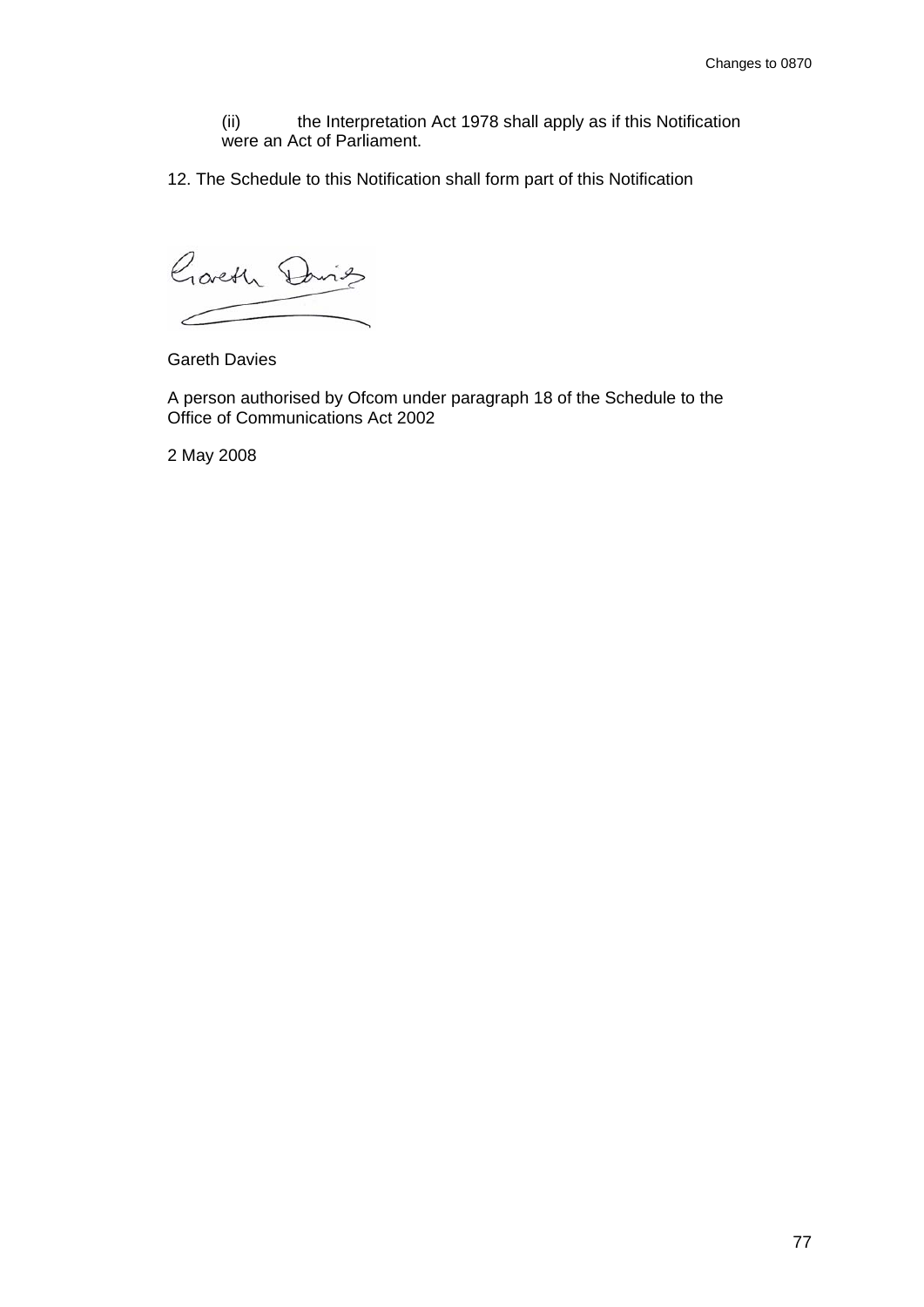### **Schedule**

**Proposal for modifications to General Condition 14 on code of practice and Dispute Resolution which is set out in the Schedule to the Notification under section 48(1) of the Communications Act 2003 published by the Director General of Telecommunications on 22 July 2003** 

**General Condition 14 on code of practice and Dispute Resolution shall be deleted and replaced in its entirety as follows:** 

#### 14. CODES OF PRACTICE AND DISPUTE RESOLUTION

Basic Code of Practice regarding provision of Public Electronic Communications **Services** 

14.1 The Communications Provider shall produce a basic code of practice for its Domestic and Small Business Customers which sets out at least where such customers may avail themselves of the information required to be published under Condition 10.2, as relevant to the provision of Public Electronic Communications Services. The code of practice shall be drafted in plain English which is easy to understand, and copies of the code of practice shall be provided on request and free of charge to any Domestic and Small Business Customer.

Codes of Practice for Premium Rate Services, NTS Calls<sup>[17](#page-77-0)</sup> and calls to 0870 numbers<sup>[18](#page-77-1)</sup>

14.2 All Originating Communications Providers who provide Premium Rate Services, NTS calls or calls to 0870 numbers, as appropriate shall:

> (a) establish and thereafter maintain a Code of Practice for the provision of information relating to Premium Rate Services for its Domestic and Small Business Customers, which conforms with the Guidelines set out in Annex 1 to this Condition;

(b) establish and thereafter maintain a Code of Practice for NTS Calls and calls to 0870 numbers for its Domestic and Small Business Customers, which conforms with the Guidelines set out in Annex 2 to this Condition; and

(c) comply with the provisions of the Code of Practice referred to at 14.2 (a) and (b) above.

14.3 The codes of practice referred to in Condition 14.2 shall be drafted in plain English which is easy to understand, and copies of the codes of practice shall be provided on request and free of charge to any Domestic and Small Business Customer.

<span id="page-77-3"></span>Codes of Practice for Complaints<sup>[19](#page-77-2)[20](#page-77-3)</sup>

1

<span id="page-77-0"></span><sup>&</sup>lt;sup>17</sup> Providing citizens and consumers with improved information about Number Translation Services and Premium Rate Services, Statement and notification, 19 April 2006.

To be added

<span id="page-77-2"></span><span id="page-77-1"></span><sup>&</sup>lt;sup>19</sup> Protecting citizens and consumers from mis-selling of fixed-line telecommunications services, Notification, 13 April 2005.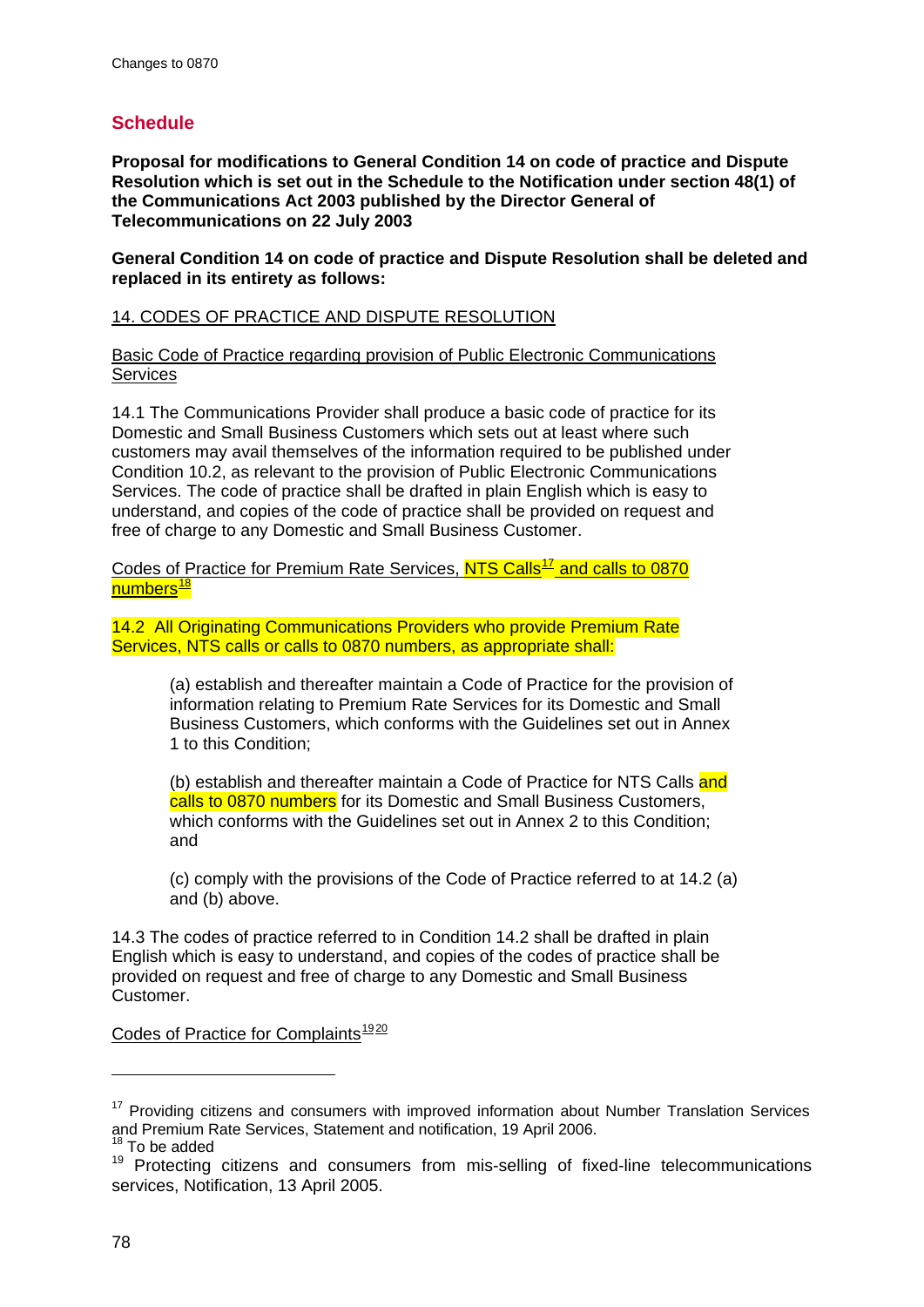14.4 Within one month of this Condition entering into force, the Communications Provider shall establish and thereafter maintain procedures that conform with any applicable Code of Practice for Complaints for the handling of complaints made by its Domestic and Small Business Customers in relation to the provision of Public Electronic Communications Services.

#### Codes of Practice for Sales and Marketing

14.5 Those Communications Providers who provide Fixed-line Telecommunications Services shall:

(a) establish and thereafter maintain a Code of Practice for Sales and Marketing for dealing with its Domestic and Small Business Customers, which conforms with the Guidelines set out in Annex 3 to this Condition; and

(b) comply with the provisions of the Code of Practice for Sales and Marketing established according to Condition 14.5(a) above.

Provider's public website. 14.6 The Code of Practice for Sales and Marketing shall be drafted in plain English which is easy to understand, and copies of it shall be provided on request and free of charge to any Domestic and Small Business Customer, and be prominently available on the Communications

#### Dispute Resolution

14.7 The Communications Provider shall implement and comply with a Dispute Resolution Scheme, including any final decision of the Dispute Resolution Body made in accordance with that Scheme, for the resolution of disputes between the Communications Provider and its Domestic and Small Business Customers in relation to the provision of Public Electronic Communications Services.

#### Code on the provision by Service Providers of consumer protection information for the provision of Services $\frac{21}{2}$  $\frac{21}{2}$  $\frac{21}{2}$

14.8 Within two months of this Condition entering into force, all Service Providers shall:

(a) comply with the requirements set out in the Code at Annex 4.

14.9 In this Condition<sup>[22](#page-78-1).</sup>

1

<sup>&</sup>lt;sup>20</sup> Protecting consumers from mis-selling of telecommunications services, Notification, 22 May 2007 – deleting text in 14.5 and adding text in 14.6.

<span id="page-78-0"></span> $21$  Regulation of VoIP Services, Notification, 29 March 2007, obligations in Annex 4 in force from 29 May 2007.

<span id="page-78-1"></span> $22$ Protecting citizens and consumers from mis-selling of fixed-line telecommunications services, Notification, 13 April 2005 – applies to insertion of definitions (a), (d), (h), (j), (m) – (p), and (s) – (v), Providing citizens and consumers with improved information about Number Translation Services and Premium Rate Services, Statement and notification, 19 April 2006 applies to insertion of definitions (i), (k) and (l), Regulation of VoIP Services, Notification, 29 March 2007 - applies to insertion of definitions (q) and (r), Protecting consumers from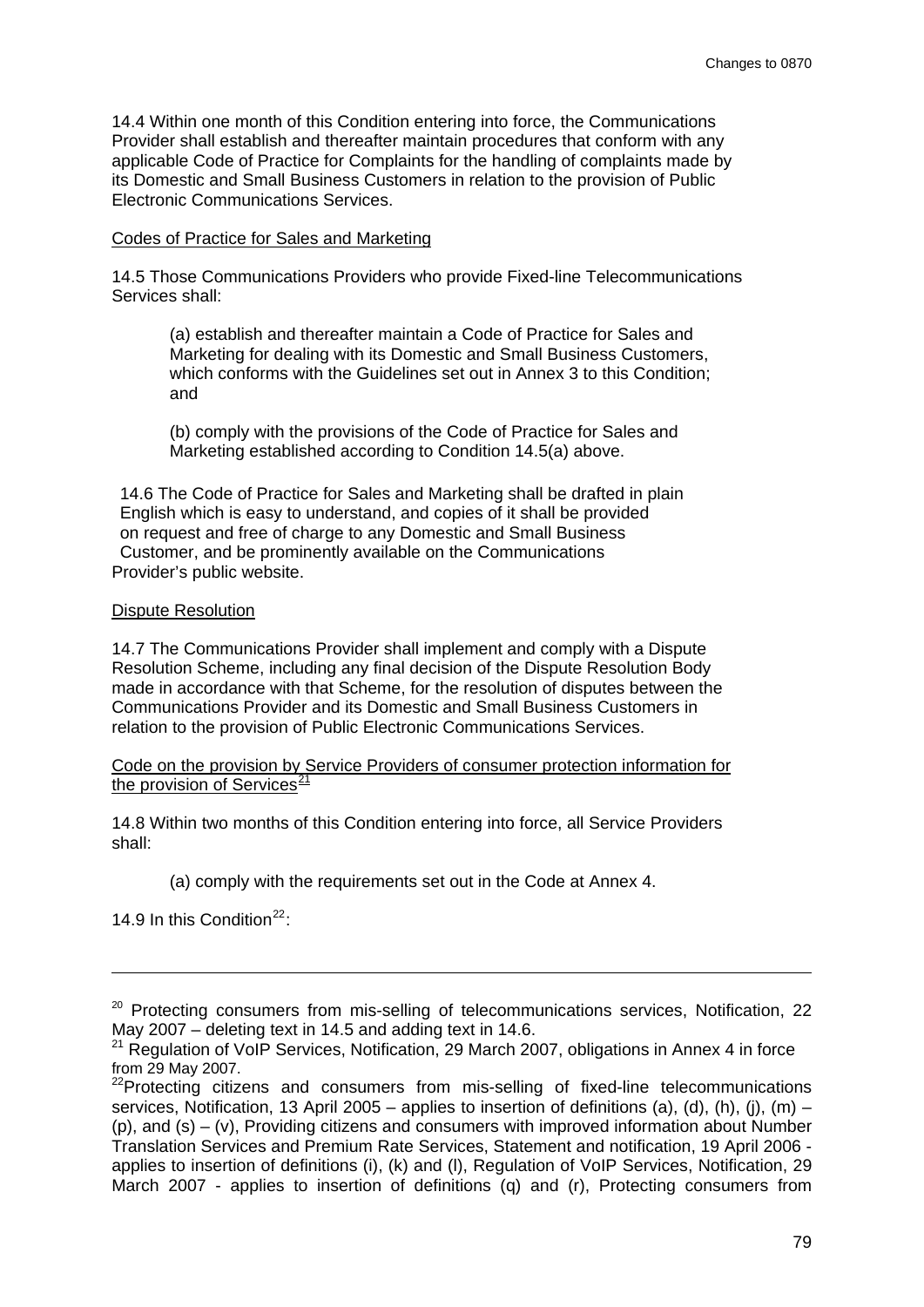(a) "Cable Network" means a hybrid fibre-coax Electronic Communications Network that uses a combination of optical fibres and coaxial cable;

(b) "Communications Provider" means a person who provides Public Electronic Communication Services to Domestic and Small Business Customers;

(c) "**Code of Practice for Complaints**" means a code of practice approved from time to time by the Director for the purpose of this Condition in accordance with sections 52 and 53 of the Act;

(d) **"Code of Practice for Sales and Marketing"** means a Code of Practice established in accordance with Condition 14.5(a);

(e) **"Dispute Resolution Body"** means the body of persons responsible for administering a relevant Dispute Resolution Scheme;

(f) **"Dispute Resolution Scheme"** means procedures approved or established from time to time by the Director for the purpose of this Condition in accordance with sections 52, 54 or 55 of the Act;

(g) **"Domestic and Small Business Customer"** means, in relation to a Communications Provider, a Customer of that Provider who is neither-

(i) himself a Communications Provider; nor

(ii) a person who is such a Customer in respect of an undertaking carried on by him for which more than ten individuals work (whether as employees or volunteers or otherwise);

(h) **"Fixed-line Telecommunications Services"** means Narrowband call and/or line rental services provided to Domestic and Small Business Customers;

(i) **"Guidelines"** mean the guidelines as set out in either Annex 1, 2 or 3 to this Condition;

(j**) "Narrowband"** means services provided over a traditional Public Telephone Network, excluding services provided over a Cable Network;

(k) **"NTS Calls"** means calls to numbers identified in the National Telephone Numbering Plan as Special Services operating on the 08 number range and including calls to 0500 freephone numbers, but excluding calls to 0844 04 numbers for Surftime internet access services, calls to 0808 99 numbers for flat rate internet access call origination and calls to 0870 numbers;

(l) "**Originating Communications Provider"** means any Communications Provider that provides call origination services to Domestic and Small Business Customers but excluding Payphone Service Providers;

(m) **"Publicly Available Telephone Services"** means a service available to the public for originating and receiving national and international calls and access to

misselling of telecommunications services, Notification, 22 May 2007 – applies to insertion of definitions (a) "Cable Network" and (j) "Narrowband", modification of definition (h) "Fixed-line Telecommunications Services" and deletion of definitions (a) "Carrier Pre-selection", (j) "Indirect Access", (o) "Pre-selected Provider", (p) "Relevant Period", (s) "Subscriber", (t) "Wholesale Calls", (u) "Wholesale Inputs", (v) "Wholesale Line Rental".

-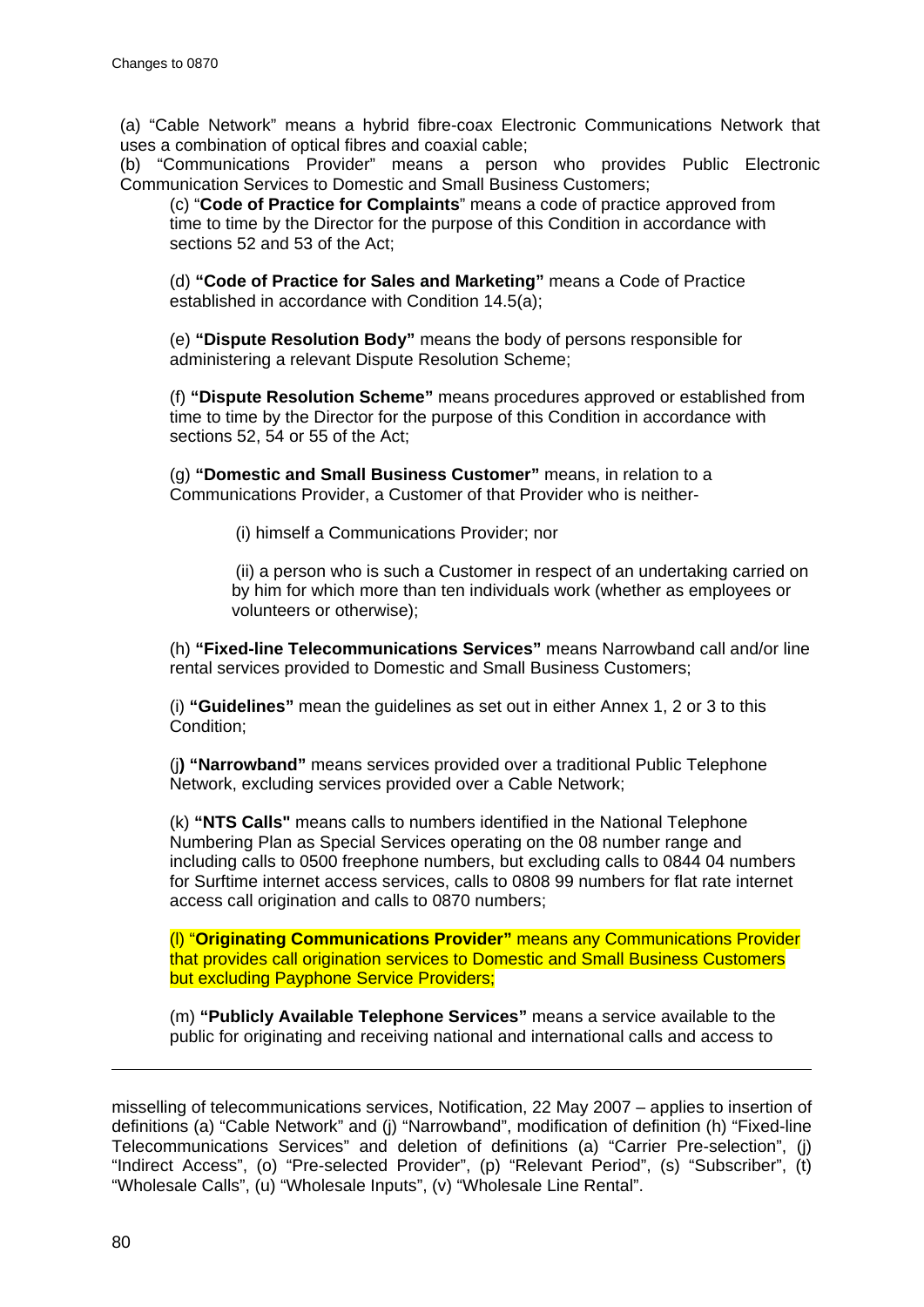Emergency Organisations through a number or numbers in a national or international telephone numbering plan, and in addition may, where relevant, include one or more of the following services: the provision of operator assistance services, Directory Enquiry Facilities, Directories, provision of Public Pay Telephones, provision of service under special terms, provision of specific facilities for End-Users with disabilities or with special social needs and/or the provision of non-geographic services;

(n) **"Public Telephone Network"** means an Electronic Communications Network which is used to provide Publicly Available Telephone Services; it supports the transfer between Network Termination Points of speech communications, and also other forms of communication, such as facsimile and data; (o) "Service" means a Public Electronic Communication Service, but only to the extent it comprises the conveyance of speech, music or sounds;

(p) **"Service Provider'** means a provider of a Service;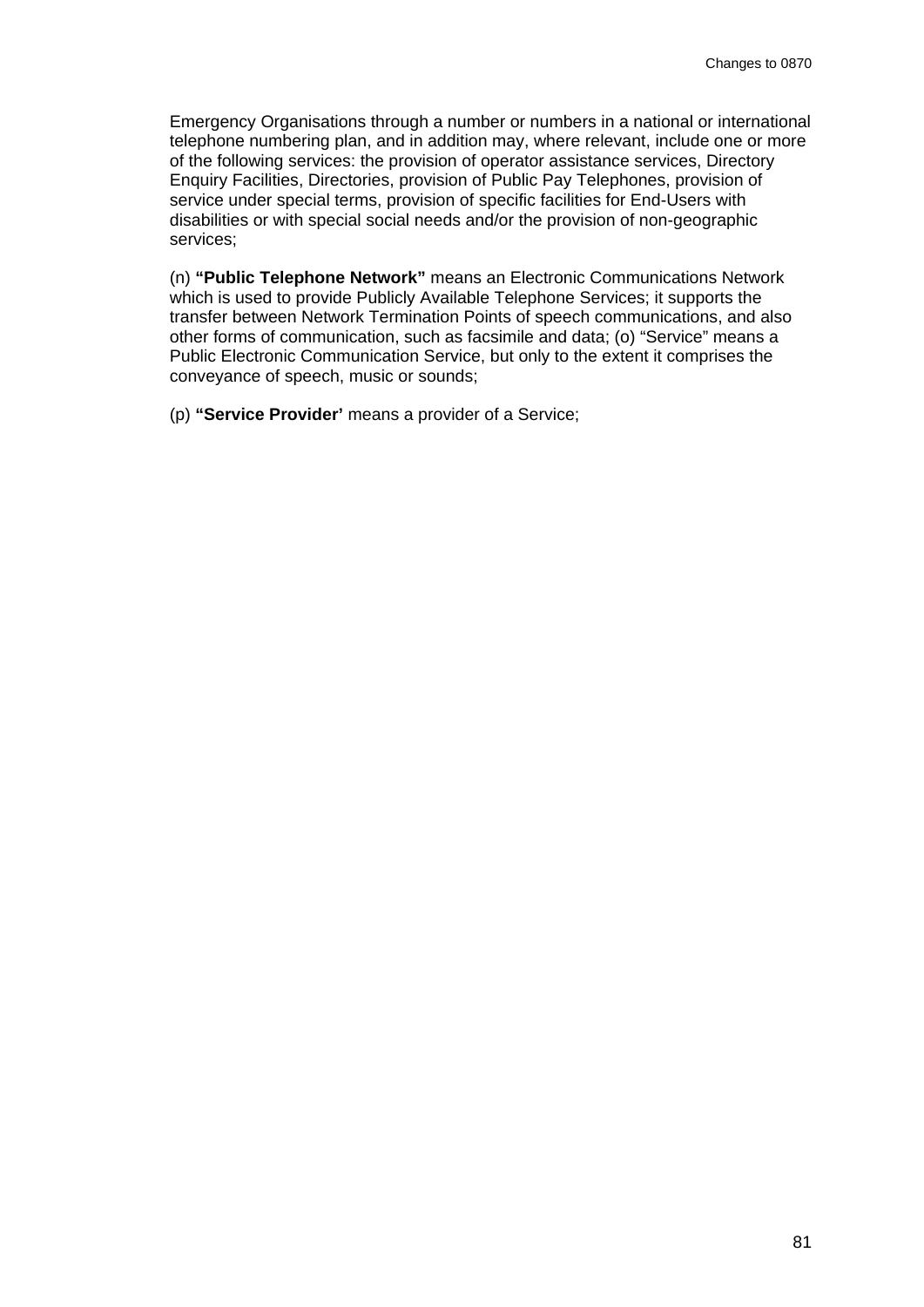### **Annex 1 to General Condition 14**

## [Draft] Guidelines for codes of practice for handling customer enquiries and complaints about Premium Rate Services

#### **1. Introduction and overview**

- 1.1 The key objective of these Guidelines is to ensure that Originating Communications Providers provide their domestic and small business customers with readily accessible and accurate information relating to Premium Rate Service ("PRS") calls;
- 1.2 These Guidelines seek to ensure that there is a clear framework within which Originating Communications Providers should be working, providing reassurance to customers and consumer representatives as to what constitutes good practice in the provision of information to customers in relation to complaints and enquiries about PRS calls.

#### **2. Status of code**

- 2.1 All Originating Communications Providers who provide PRS are required under General Condition 14.2 to establish a Code of Practice for PRS Calls for their domestic and small business customers (the "Code"), which conforms with these Guidelines, and to comply with the provisions of the Code.
- 2.2 Compliance with the Code does not guarantee compliance with any other legal requirements.
- 2.3 Non-compliance with the Code does not affect the validity of any contract between the company and the consumer, unless otherwise provided by law.

#### **3. Customer information and advice**

- 3.1 The Originating Communications Provider that is responsible for the retail billing of PRS Calls to the end-user shall publish the usage charges required to be published under General Condition 10.2(d)(ii) for **PRS NTS** Calls on its website.
- 3.2 Originating Communications Providers shall provide the following information and advice to their customers:
	- (i) information about the role of Originating Communications Providers in relation to:
		- a. general PRS enquiries and requests for number checks via the numberchecker facilities provided by PhonepayPlus") on the PhonepayPlus website [\(www.phonepayplus.org.uk](http://www.phonepayplus.org.uk/));
		- b. dealing with formal complaints about abuses of service content, the PhonepayPlus Code of Practice and alleged scams.

3.3 In so doing Originating Communications Providers shall provide: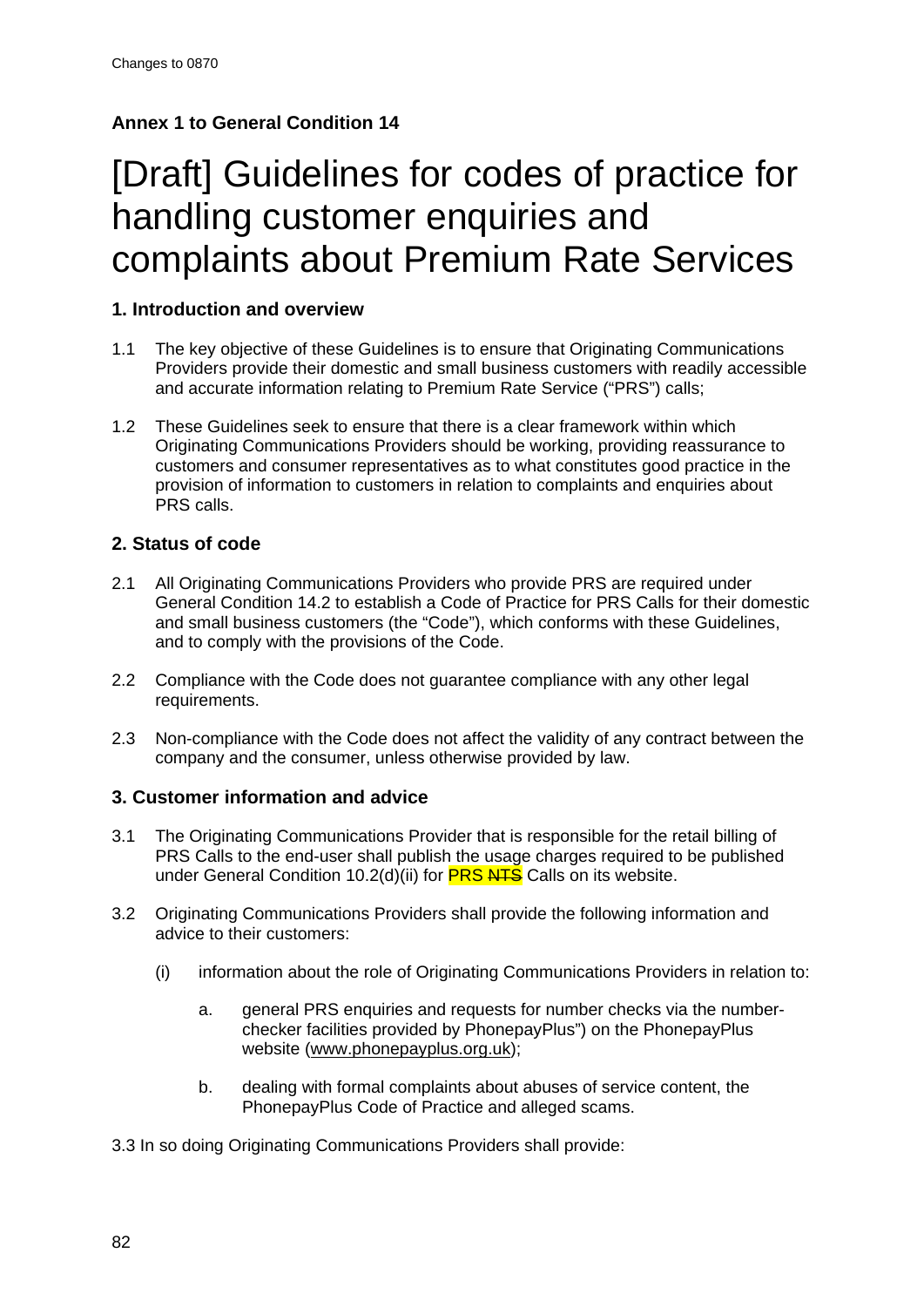- (i) Information about the role and remit of PhonepayPlus in dealing with complaints and how to go about making a formal complaint to PhonepayPlus via the website, helpline or by in writing;
- (ii) information about the tariffs that apply on their network for calls to any PRS number range;
- (iii) basic information about how PRS services work including whether the call(s) in question were routed to service providers (SPs) hosted on the Originating Communications Provider's own network or on the network of a Terminating Communications Provider (TCP), together with a basic explanation of how revenue sharing with SPs operates;
- (iv) information about how consumers can bar access from their telephone to all or specific PRS number ranges for reasons of cost or content;
- (v) information about the purpose of the Telephone Preference Service ("TPS") and Fax Preference Service ("FPS") and how to go about registering with such services;
- (vi) information about how internet diallers operate and how consumers can identify and take action, such as improving their computer's security, to avoid further instances of these or similar scams;
- (vii) in the case of mobiles, in addition to the above, information about how premium rate SMS/MMS/WAP billed services operate and how consumers can unsubscribe from these;
- (viii) information on the role of the Telecoms Ombudsman schemes in resolving disputes concerning PRS calls;
- (ix) information on other options available to consumers for seeking refunds in cases of abuse or scams involving PRS calls;
- (x) contact details of individual SPs or the TCPs which host them; and where available – typically via PhonepayPlus" website at [www.phonepayplus.org.uk](http://www.phonepayplus.org.uk/);
- (xi) SPs customer service contact details where consumers can obtain further information about services provided on the PRS numbers found on their bills.

#### **4. Processes and Procedures**

- 4.1 Procedures should be in place for Originating Communications Providers' enquiry and helpdesk staff to know of the existence and content of the Code in order for them to be able respond to complaints and enquiries about PRS calls and to monitor their compliance with the Code.
- 4.2 There should be fully documented procedures in place to make customers and advice agencies aware of the existence and content of the Code, for example by referring to the Code in sales and marketing literature and by making the Code available through Originating Communications Providers' websites.
- 4.3 The Code shall be drafted in plain English, which is easy to understand, and copies of the Code are to be provided on request, and free of charge, to customers.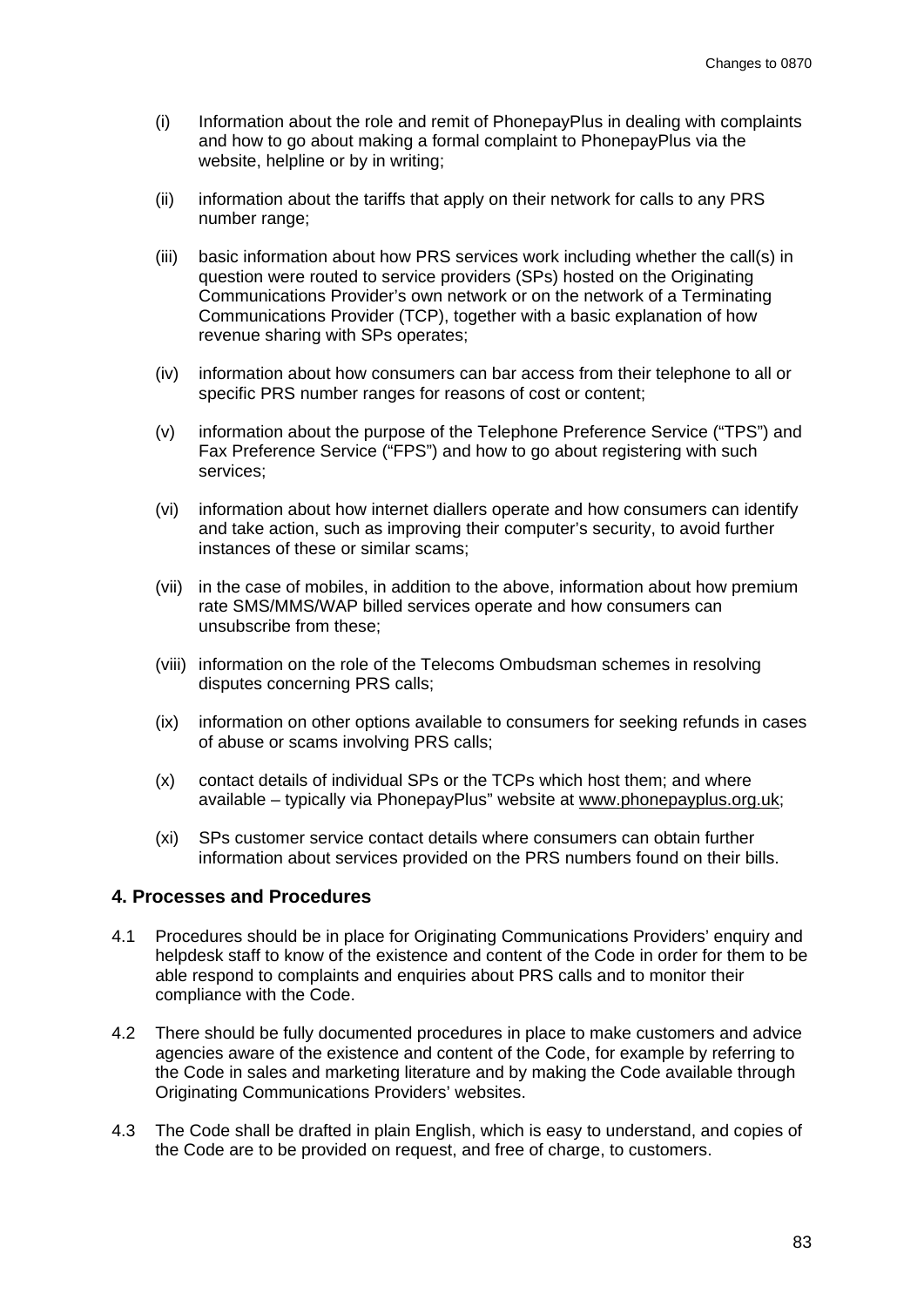4.4 The Code shall include the name and contact details (including e-mail address) of the Originating Communications Provider's representative who is responsible for the Originating Communications Provider's compliance with the Code.

### **5. Terms used in these Guidelines**

5.1 Terms used in these Guidelines shall have the same meaning, if any, as set out in Condition 14.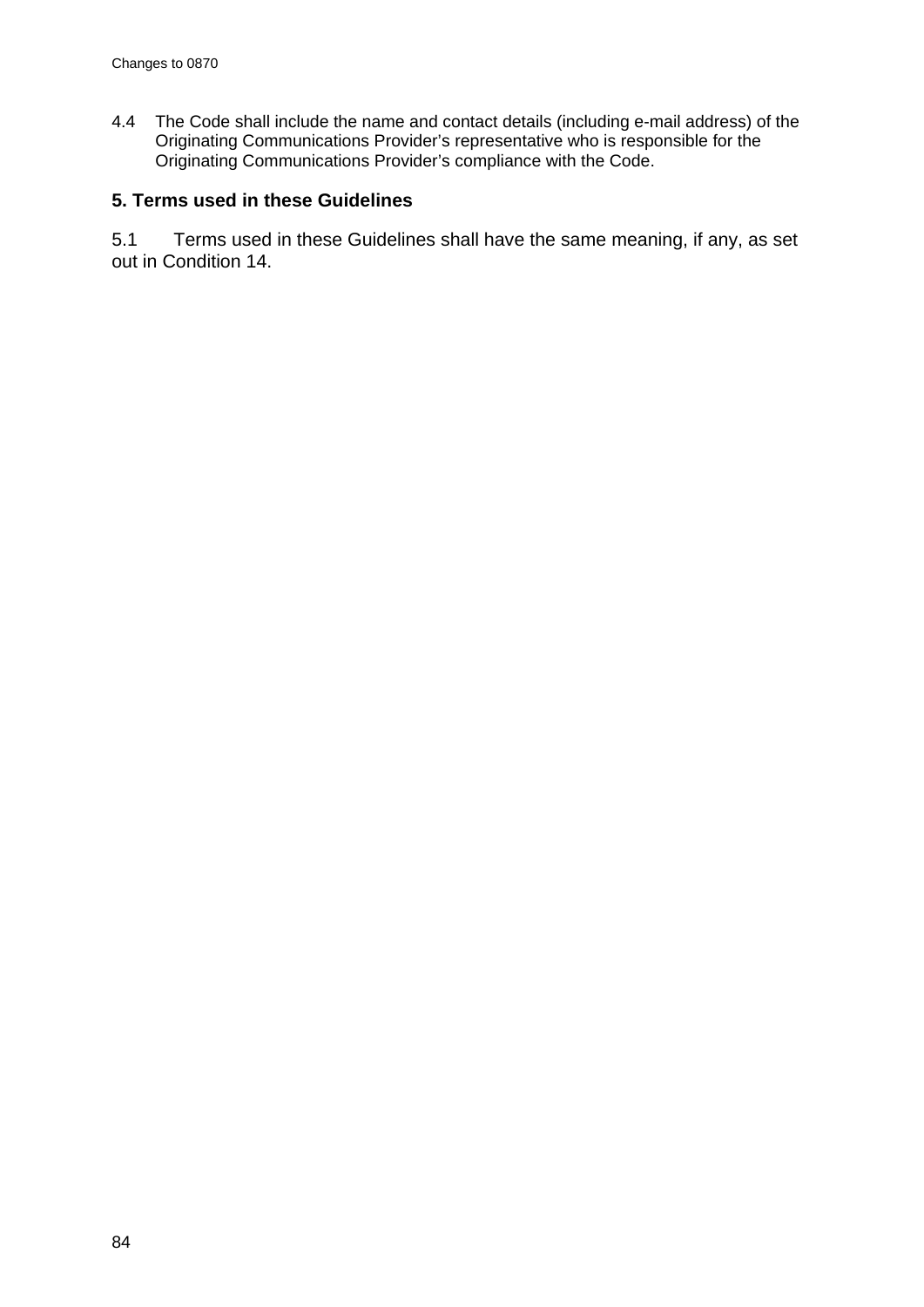## [Draft] guidelines for codes of practice for the publication of prices of calls to Number Translation Services and calls to 0870 numbers

#### **1. Introduction and overview**

- 1.1 The key objective of these Guidelines is to ensure that Originating Communications Providers provide their Domestic and Small Business Customers with readily accessible and accurate information relating to the usage charges for NTS Calls on their networks.
- 1.2 These Guidelines seek to ensure that there is a clear framework within which Originating Communications Providers should be operating in relation to the publication and provision of information to Domestic and Small Business Customers about usage charges for NTS Calls
- 2.1 All Originating Communications Providers who provide NTS Calls and calls to 0870 numbers are required under General Condition 14.2 to establish a Code of Practice for NTS Calls for their domestic and small business customers (the "Code"), which conforms with these Guidelines and to comply with the provisions of the Code.

#### **2. Status of code**

- 2.2 Compliance with the Code does not guarantee compliance with any legal requirement.
- 2.3 Non-compliance with the Code does not affect the validity of any contract between the company and the consumer, unless otherwise provided by law.

#### **3. Customer information and advice**

3.1 The Originating Communications Provider that is responsible for the retail billing of NTS Calls and for calls to 0870 numbers, where these are not charged at the Originating Communications Provider's geographic price including discounts and packages, to the end-user shall publish the usage charges required to be published under General Condition 10.2(d)(ii) for NTS Calls and calls to 0870 numbers on its website and in published price lists in a way that gives those charges the same prominence in terms of location and format given to charges for geographic calls, calls to mobiles and call packages, including bundles.

3.2 Without prejudice to the generality of paragraph 3.1, Originating Communications Providers to give prominence to the following, in particular:

(i) any usage charges that apply for calls to freephone numbers including details of when those charges will apply;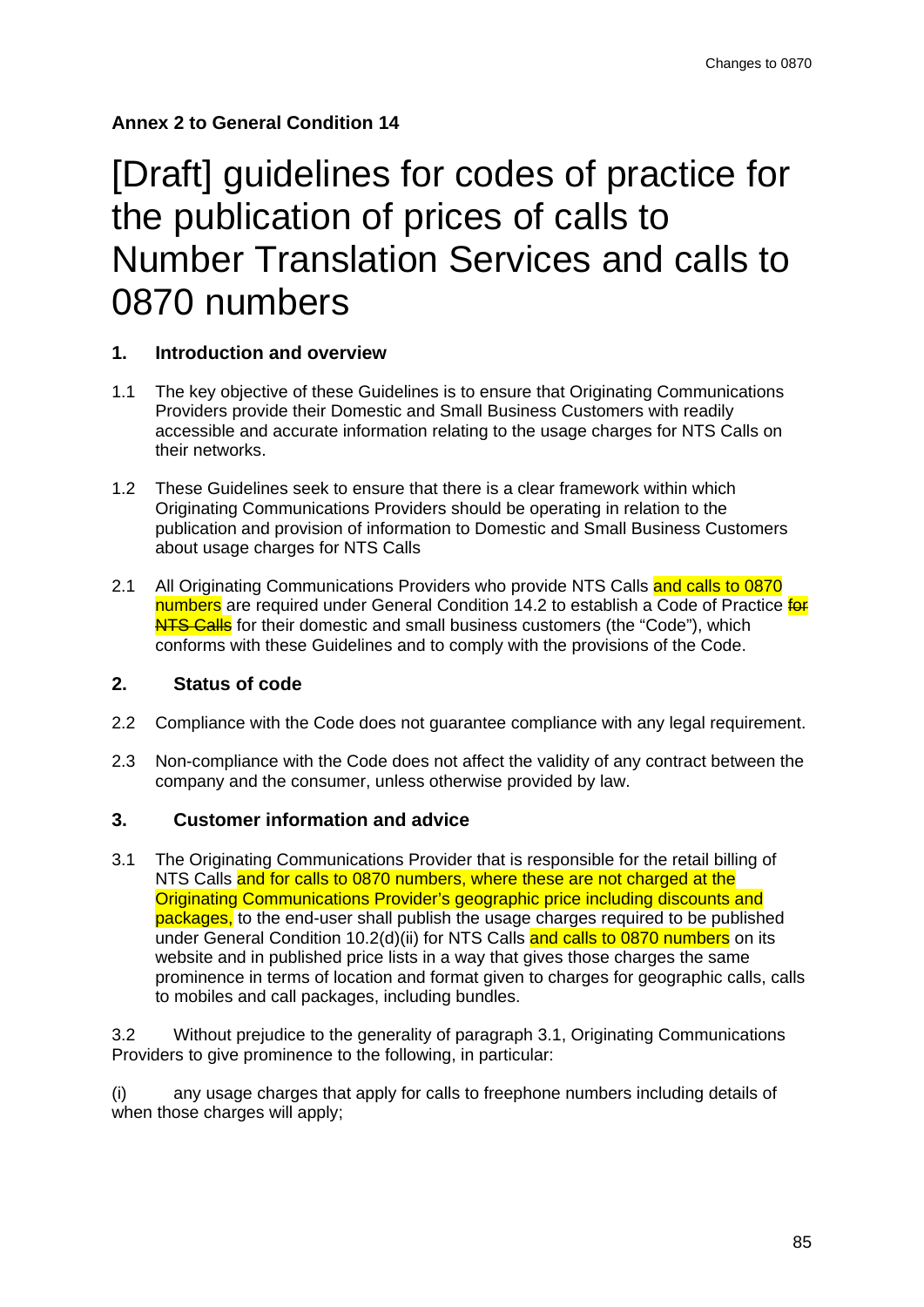(ii) usage charges for NTS Calls which include variations by time of day. For example, 08xx calls are charged at x pence per minute or per call during weekday evenings inclusive of value added tax;

(iii) usage charges for calls to 0870 numbers which include variations by time of day. For example, 0870 calls are charged at x pence per minute or per call during weekday evenings inclusive of value added tax;

(iv) whether or not any special offers, discount schemes or call bundling arrangements apply to NTS Calls and calls to 0870 numbers, including details of which arrangements apply to which numbers; and additionally

#### **4. Customer information and advice: advertising, promotional material and new customers**

4.1 Originating Communications Providers shall publish in their advertising and promotional material which refer to call pricing, alongside maximum prices applying to NTS Calls and calls to 0870 numbers, a clear reference as to where on websites and published price lists the complete set of NTS Call charges, as specified in paragraph 3.2, can be found.

4.2 When a new customer signs up for the provider's service, Originating Communications Providers shall provide, alongside maximum prices applying to NTS Calls and calls to 0870 numbers in the relevant correspondence, a clear reference as to where on websites and published price lists the complete set of NTS and 0870 call charges, as specified in paragraph 3.2, can be found.

4.3 Wherever an Originating Communications Provider states a price for a call package or bundle which includes geographic calls the Originating Communications Provider must include a prominent statement indicating whether or not this price includes NTS Calls and calls to 0870 numbers.

4.4 Originating Communications Providers' should only describe calls to 0870 numbers as national calls or priced at the national rate in advertising, promotional material and consumer's retail bills, where their prices for calls to 0870 numbers are the same as their prices for geographic calls.

#### **5. Processes and Procedures**

5.1 Procedures should be in place for Originating Communications Providers' enquiry and helpdesk staff to know of the existence and content of the Code in order for them to be able respond to complaints and enquiries about NTS Calls and calls to 0870 numbers and to monitor their compliance with the Code.

5.2 There should be fully documented procedures in place to make customers and advice agencies aware of the existence and content of the Code, for example by referring to the Code in sales and marketing literature and by making the Code available through Originating Communications Providers' websites.

5.3 The Code shall be drafted in plain English, which is easy to understand, and copies of the Code are to be provided on request, and free of charge, to customers.

5.4 The Code shall include the name and contact details (including e-mail address) of the Originating Communications Provider's representative who is responsible.

#### **6. Terms used in these Guidelines**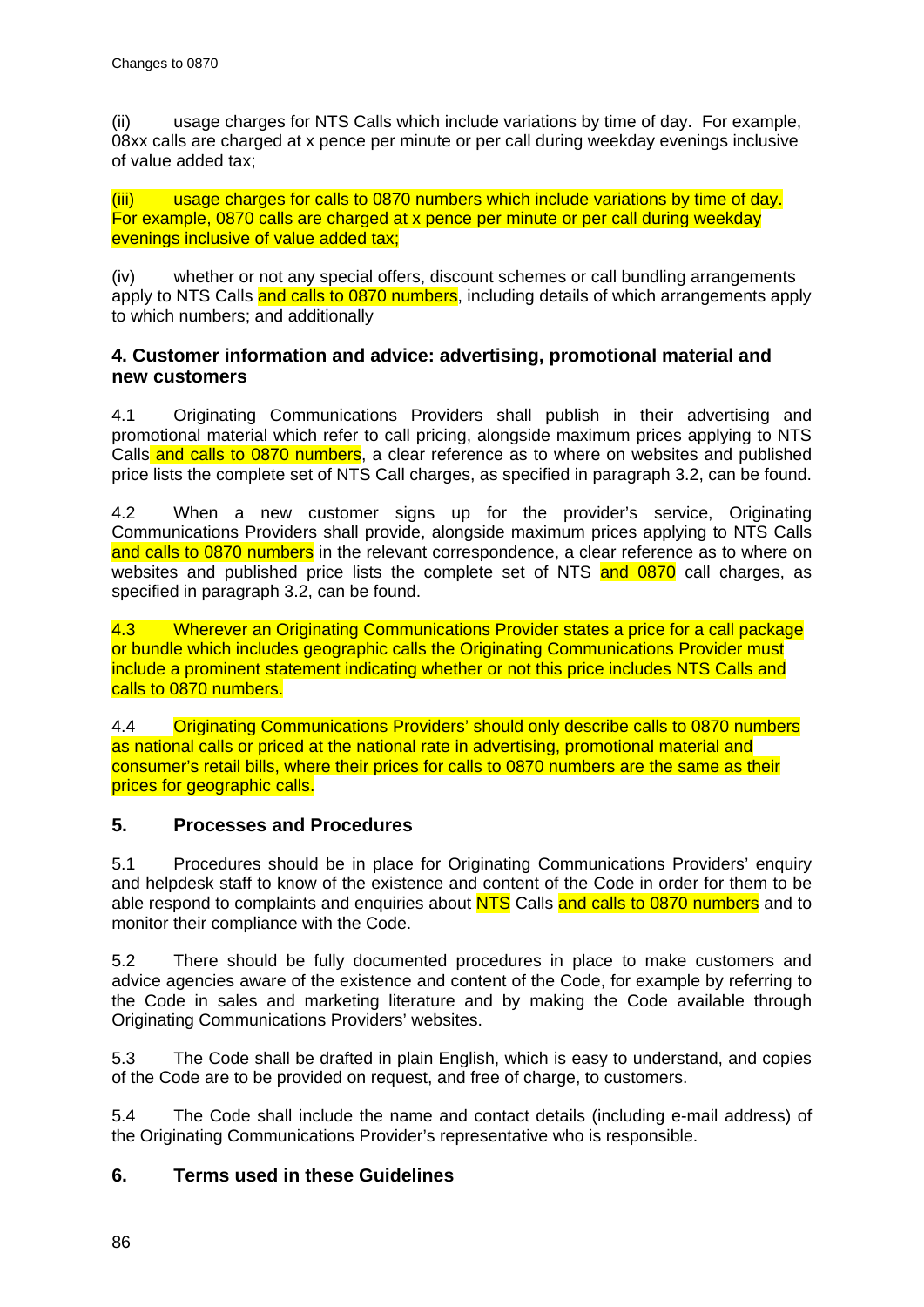6.1 Terms used in these Guidelines shall have the same meaning, if any, as set out in Condition 14.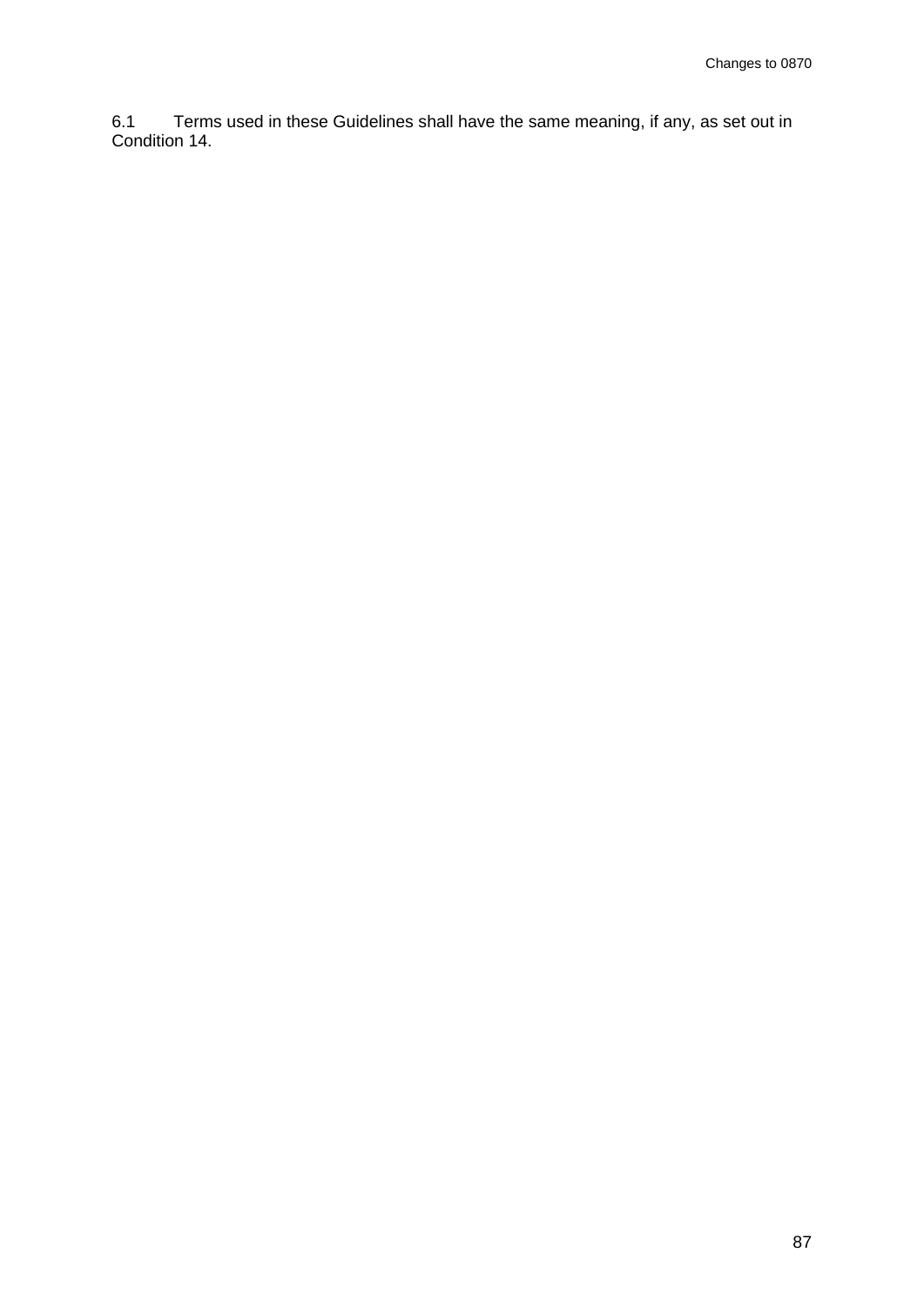# Responding to this consultation

#### **How to respond**

- A8.1 Ofcom invites written views and comments on the issues raised in this document, to be made **by 5pm on 15 June 2008.**
- A8.2 Ofcom strongly prefers to receive responses using the online web form at <http://www.ofcom.org.uk/consult/condocs/0870calls/howtorespond/form> as this helps us to process the responses quickly and efficiently. We would also be grateful if you could assist us by completing a response cover sheet (see Annex 3), to indicate whether or not there are confidentiality issues. This response coversheet is incorporated into the online web form questionnaire.
- A8.3 For larger consultation responses particularly those with supporting charts, tables or other data - please email [NTS@OFCOM.ORG.UK](mailto:NTS@OFCOM.ORG.UK) attaching your response in Microsoft Word format, together with a consultation response coversheet.
- A8.4 Responses may alternatively be posted or faxed to the address below, marked with the title of the consultation.

Geoff Brighton Competition Group Riverside House 2A Southwark Bridge Road London SE1 9HA

Fax: 020 7783 4109

- A8.5 Note that we do not need a hard copy in addition to an electronic version. Ofcom will acknowledge receipt of responses if they are submitted using the online web form but not otherwise.
- A8.6 It would be helpful if your response could include direct answers to the questions asked in this document, which are listed together at Annex 11. It would also help if you can explain why you hold your views and how Ofcom's proposals would impact on you.

#### **Further information**

A8.7 If you want to discuss the issues and questions raised in this consultation, or need advice on the appropriate form of response, please contact Geoff Brighton on 020 7783 4175.

#### **Confidentiality**

A8.8 We believe it is important for everyone interested in an issue to see the views expressed by consultation respondents. We will therefore usually publish all responses on our website, [www.ofcom.org.uk](http://www.ofcom.org.uk/), ideally on receipt. If you think your response should be kept confidential, can you please specify what part or whether all of your response should be kept confidential, and specify why. Please also place such parts in a separate annex.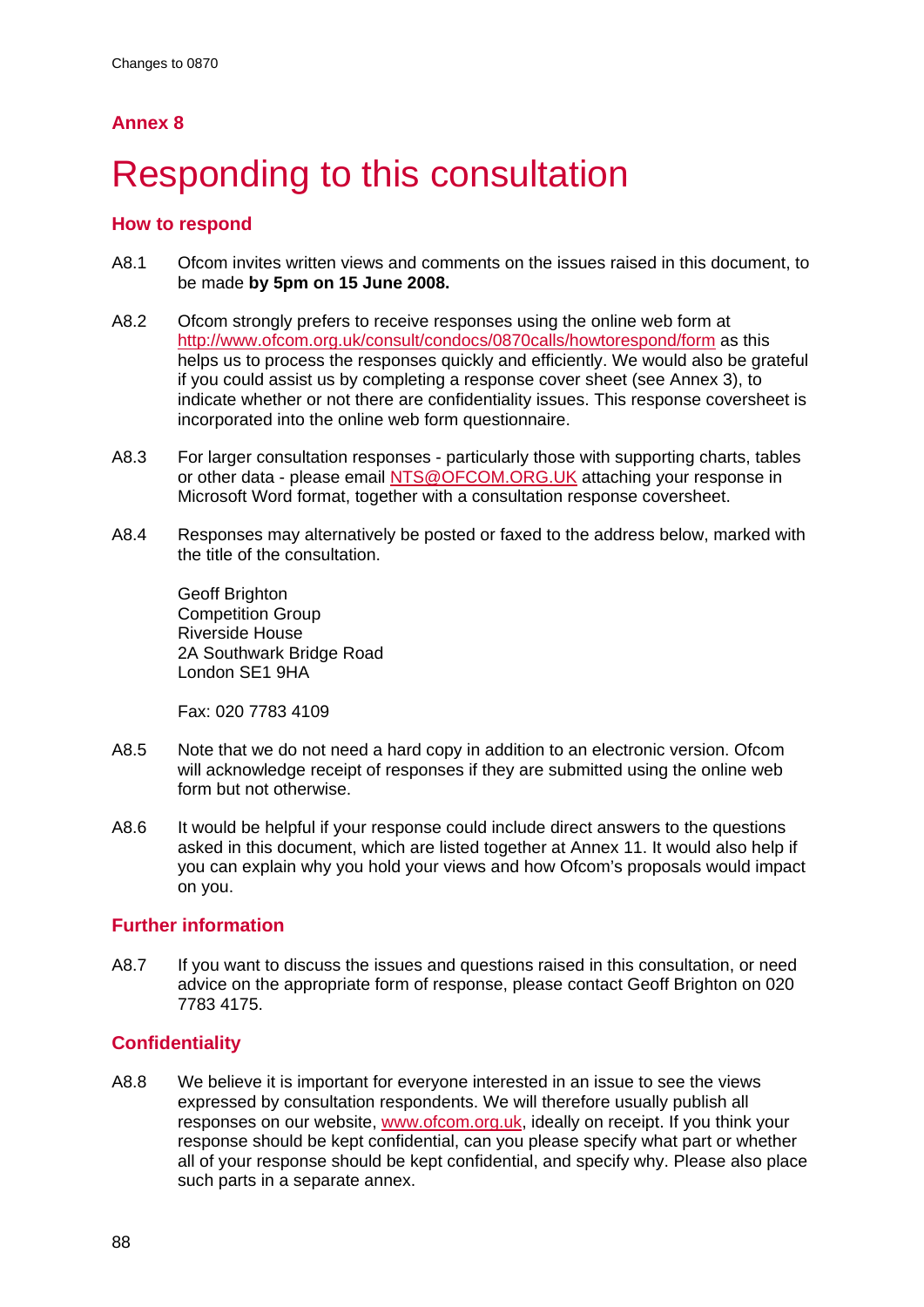- A8.9 If someone asks us to keep part or all of a response confidential, we will treat this request seriously and will try to respect this. But sometimes we will need to publish all responses, including those that are marked as confidential, in order to meet legal obligations.
- A8.10 Please also note that copyright and all other intellectual property in responses will be assumed to be licensed to Ofcom to use. Ofcom's approach on intellectual property rights is explained further on its website at <http://www.ofcom.org.uk/about/accoun/disclaimer/>

#### **Next steps**

- A8.11 Following the end of the consultation period, Ofcom intends to publish a statement later in 2007.
- A8.12 Please note that you can register to receive free mail Updates alerting you to the publications of relevant Ofcom documents. For more details please see: [http://www.ofcom.org.uk/static/subscribe/select\\_list.htm](http://www.ofcom.org.uk/static/subscribe/select_list.htm)

#### **Ofcom's consultation processes**

- A8.13 Ofcom seeks to ensure that responding to a consultation is easy as possible. For more information please see our consultation principles in Annex 2.
- A8.14 If you have any comments or suggestions on how Ofcom conducts its consultations, please call our consultation helpdesk on 020 7981 3003 or e-mail us at [consult@ofcom.org.uk](mailto:consult@ofcom.org.uk) . We would particularly welcome thoughts on how Ofcom could more effectively seek the views of those groups or individuals, such as small businesses or particular types of residential consumers, who are less likely to give their opinions through a formal consultation.
- A8.15 If you would like to discuss these issues or Ofcom's consultation processes more generally you can alternatively contact Vicki Nash, Director Scotland, who is Ofcom's consultation champion:

Vicki Nash **Ofcom** Sutherland House 149 St. Vincent Street Glasgow G2 5NW

Tel: 0141 229 7401 Fax: 0141 229 7433

Email [vicki.nash@ofcom.org.uk](mailto:vicki.nash@ofcom.org.uk)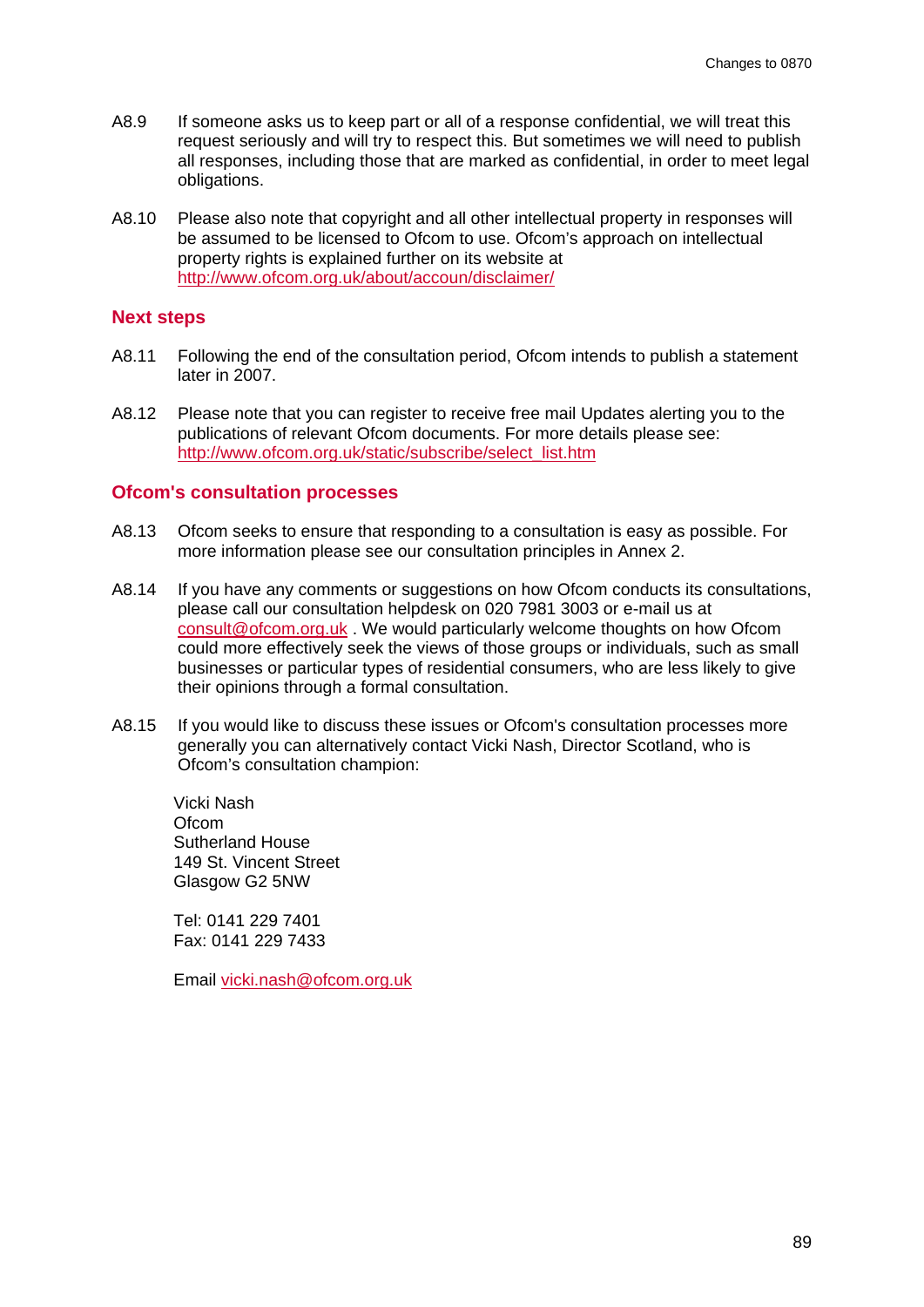# **Ofcom's Consultation Principles**

A9.1 Ofcom has published the following seven principles that it will follow for each public written consultation:

#### **Before the consultation**

A9.2 Where possible, we will hold informal talks with people and organisations before announcing a big consultation to find out whether we are thinking in the right direction. If we do not have enough time to do this, we will hold an open meeting to explain our proposals shortly after announcing the consultation.

#### **During the consultation**

- A9.3 We will be clear about who we are consulting, why, on what questions and for how long.
- A9.4 We will make the consultation document as short and simple as possible with a summary of no more than two pages. We will try to make it as easy as possible to give us a written response. If the consultation is complicated, we may provide a shortened version for smaller organisations or individuals who would otherwise not be able to spare the time to share their views.
- A9.5 Under Ofcom's recently revised consultation guidelines we normally allow six weeks for responses to consultations on issues of general interest.
- A9.6 There will be a person within Ofcom who will be in charge of making sure we follow our own guidelines and reach out to the largest number of people and organizations interested in the outcome of our decisions. This individual (who we call the consultation champion) will also be the main person to contact with views on the way we run our consultations.
- A9.7 If we are not able to follow one of these principles, we will explain why. This may be because a particular issue is urgent. If we need to reduce the amount of time we have set aside for a consultation, we will let those concerned know beforehand that this is a 'red flag consultation' which needs their urgent attention.

#### **After the consultation**

A9.8 We will look at each response carefully and with an open mind. We will give reasons for our decisions and will give an account of how the views of those concerned helped shape those decisions.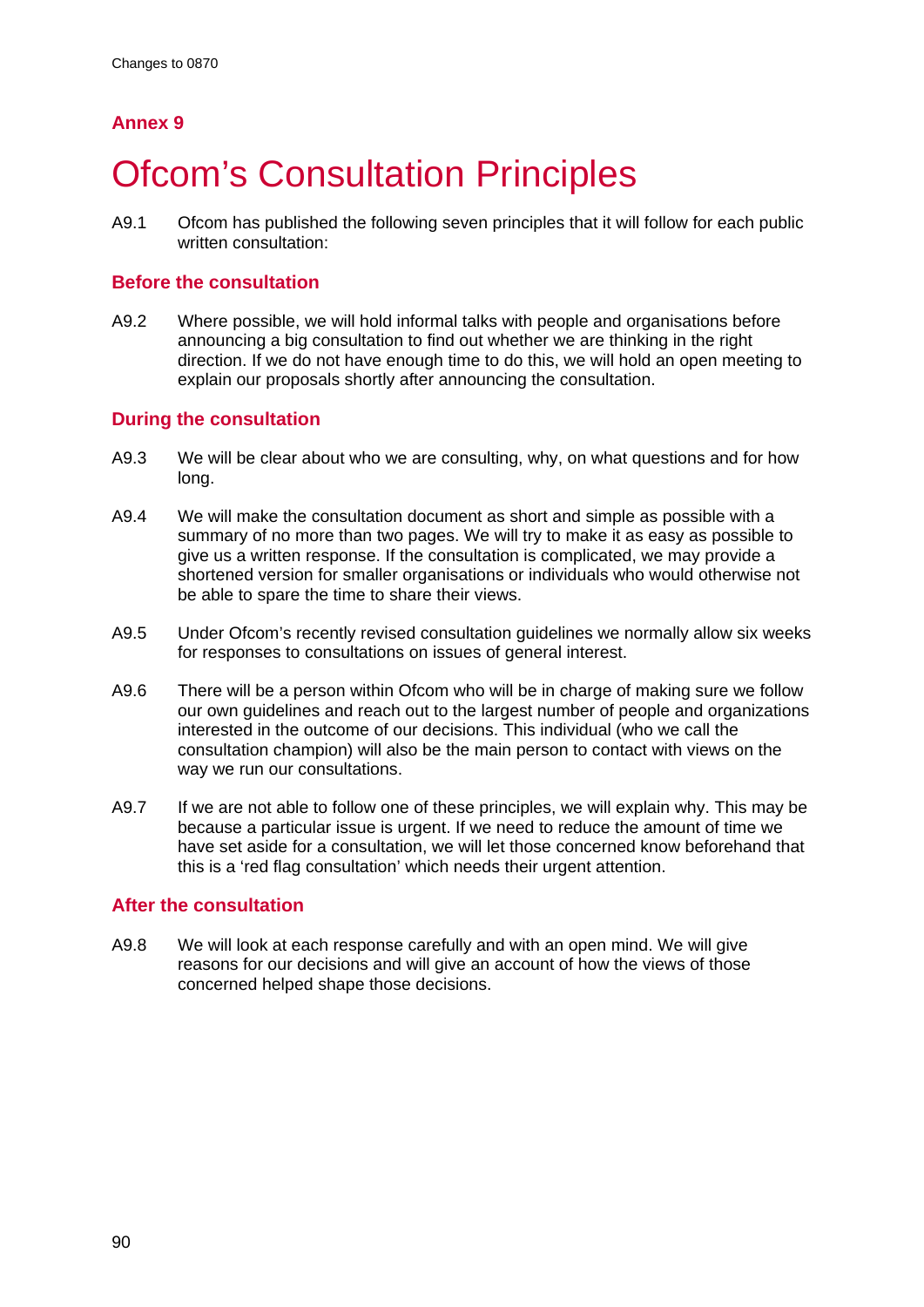## Consultation response cover sheet

- A10.1 In the interests of transparency and good regulatory practice, we will publish all consultation responses in full on our website, [www.ofcom.org.uk.](http://www.ofcom.org.uk/)
- A10.2 We have produced a coversheet for responses (see below) and would be very grateful if you could send one with your response (this is incorporated into the online web form if you respond in this way). This will speed up our processing of responses, and help to maintain confidentiality where appropriate.
- A10.3 The quality of consultation can be enhanced by publishing responses before the consultation period closes. In particular, this can help those individuals and organisations with limited resources or familiarity with the issues to respond in a more informed way. Therefore Ofcom would encourage respondents to complete their coversheet in a way that allows Ofcom to publish their responses upon receipt, rather than waiting until the consultation period has ended.
- A10.4 We strongly prefer to receive responses via the online web form which incorporates the coversheet. If you are responding via email, post or fax you can download an electronic copy of this coversheet in Word or RTF format from the 'Consultations' section of our website at [www.ofcom.org.uk/consult/.](http://www.ofcom.org.uk/consult/)
- A10.5 Please put any parts of your response you consider should be kept confidential in a separate annex to your response and include your reasons why this part of your response should not be published. This can include information such as your personal background and experience. If you want your name, address, other contact details, or job title to remain confidential, please provide them in your cover sheet only, so that we do not have to edit your response.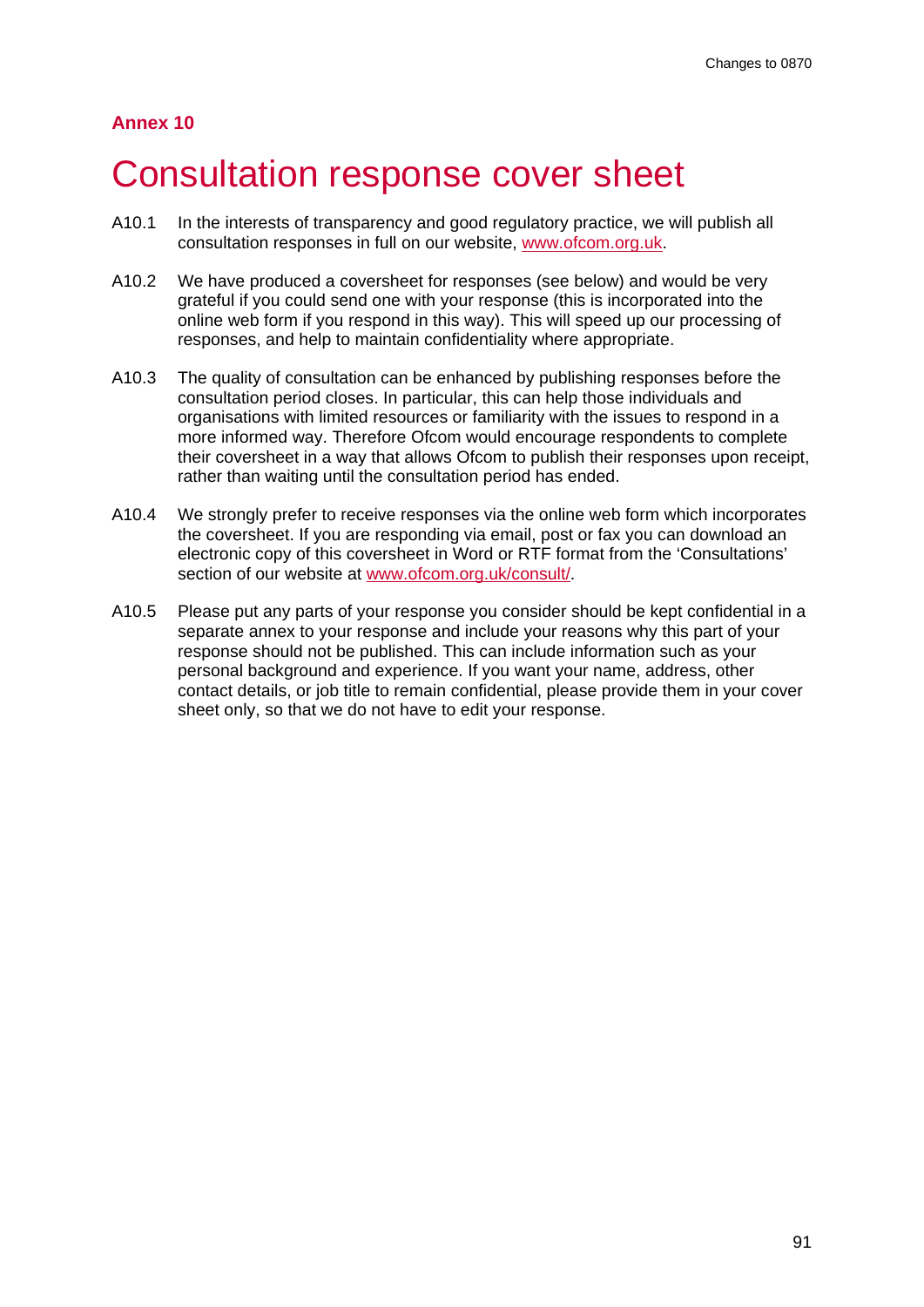## **Cover sheet for response to an Ofcom consultation**

| <b>BASIC DETAILS</b>                                                                                                                                                                                                                                                                                                                                                                                                                                                |
|---------------------------------------------------------------------------------------------------------------------------------------------------------------------------------------------------------------------------------------------------------------------------------------------------------------------------------------------------------------------------------------------------------------------------------------------------------------------|
| Consultation title:                                                                                                                                                                                                                                                                                                                                                                                                                                                 |
| To (Ofcom contact):                                                                                                                                                                                                                                                                                                                                                                                                                                                 |
| Name of respondent:                                                                                                                                                                                                                                                                                                                                                                                                                                                 |
| Representing (self or organisation/s):                                                                                                                                                                                                                                                                                                                                                                                                                              |
| Address (if not received by email):                                                                                                                                                                                                                                                                                                                                                                                                                                 |
| <b>CONFIDENTIALITY</b>                                                                                                                                                                                                                                                                                                                                                                                                                                              |
| Please tick below what part of your response you consider is confidential, giving your<br>reasons why                                                                                                                                                                                                                                                                                                                                                               |
| Name/contact details/job title<br>Nothing                                                                                                                                                                                                                                                                                                                                                                                                                           |
| Whole response<br>Organisation                                                                                                                                                                                                                                                                                                                                                                                                                                      |
| Part of the response<br>If there is no separate annex, which parts?                                                                                                                                                                                                                                                                                                                                                                                                 |
| If you want part of your response, your name or your organisation not to be published, can<br>Ofcom still publish a reference to the contents of your response (including, for any<br>confidential parts, a general summary that does not disclose the specific information or<br>enable you to be identified)?                                                                                                                                                     |
| <b>DECLARATION</b>                                                                                                                                                                                                                                                                                                                                                                                                                                                  |
| I confirm that the correspondence supplied with this cover sheet is a formal consultation<br>response that Ofcom can publish. However, in supplying this response, I understand that<br>Ofcom may need to publish all responses, including those which are marked as confidential,<br>in order to meet legal obligations. If I have sent my response by email, Ofcom can disregard<br>any standard e-mail text about not disclosing email contents and attachments. |
| Ofcom seeks to publish responses on receipt. If your response is<br>non-confidential (in whole or in part), and you would prefer us to<br>publish your response only once the consultation has ended, please tick here.                                                                                                                                                                                                                                             |
| Signed (if hard copy)<br>Name                                                                                                                                                                                                                                                                                                                                                                                                                                       |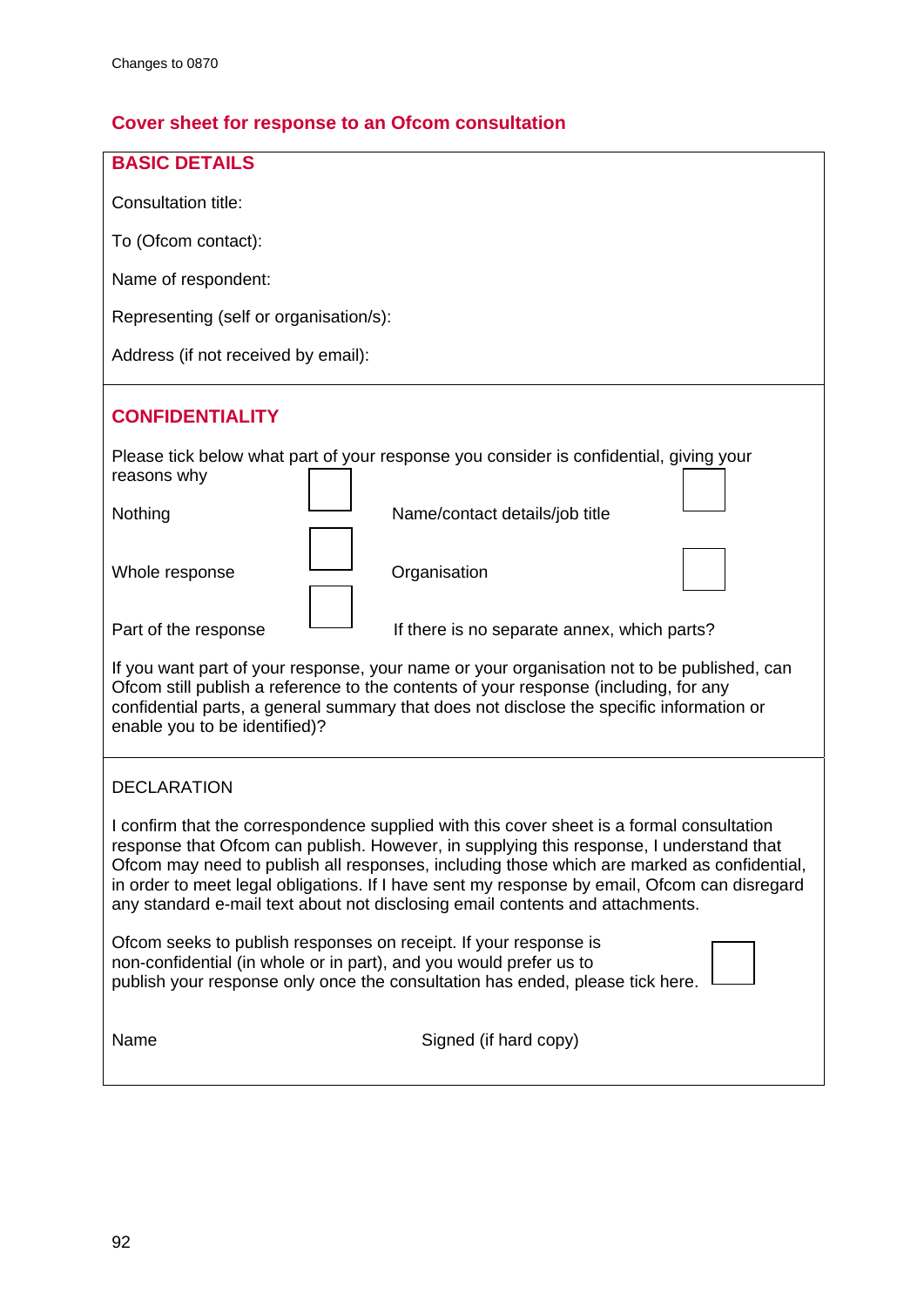## **Consultation Questions**

*Question 1: Do you have any comments on the pricing transparency options considered and Ofcom's proposal to implement Option B?*

*Question 2: Do you have any comments on the draft notification in Annex 3 to make a change to the SMP Condition?*

*Question 3: Do you have any comments on the draft notification in Annex 4 of a proposed amendment to General Condition 17 to make the proposed designation for 0870 calls applicable to all OCPs?*

*Question 4: Do you have any comments on the draft notification in Annex 5 of a proposed amendment to the National Telephone Numbering Plan introducing the revised designation for 0870 calls?*

*Question 5: Do you have any comments on the draft notification in Annex 6 of a proposed amendment to numbering application form S8 to align it with the revised designation for 0870 calls in the National Telephone Numbering Plan?*

*Question 6: Do you have any comments on the draft notification in Annex 7 of a proposed amendment to General Condition 14?*

*Question 7: Do you have any further comments?*